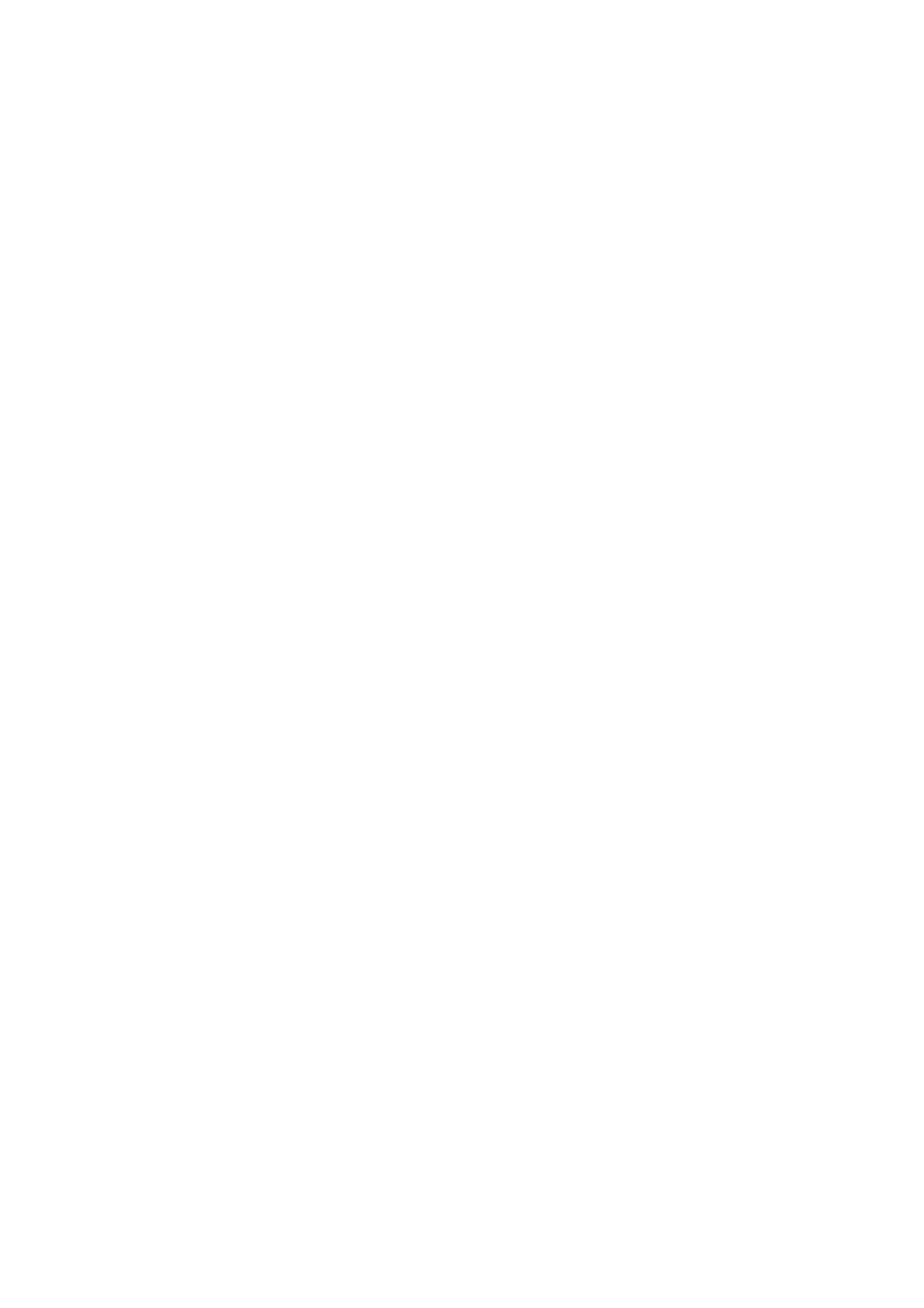# **Gaelic and Welsh**

Celtic languages were once spoken throughout Britain. Virtually all speakers in the UK today are bilingual to some degree.

**Gàidhlig / Scottish Gaelic** is a Celtic language closely related to Irish Gaelic. It was introduced by migrants from Ireland and by the sixth century was spoken virtually throughout Scotland, only to be gradually pushed back by Scots (Scottish English) from the middle ages onwards. Its position today is more vulnerable than that of Welsh. Gaelic speakers represent less than 2% of the Scottish population of 5m. The biggest Gaelic-speaking communities are in the Western Isles (in the 2001 census 72% of the population claimed to understand, speak, read or write Gaelic) and the Highlands (9%), but there are also significant minorities in the major cities (Glasgow 1.8%, Edinburgh 1.4%, Aberdeen 1.2%). The census showed an overall fall of 11% since 1991 to 58,650, partly due to the death of many elderly speakers. However, while the number of mother-tongue speakers still gives cause for alarm, the rate of the language's decline has been slowed and, some argue, potentially reversed by the response to policies to secure its position, many of them implemented relatively recently. These include funding for Gaelic medium education and broadcasting. There are fifty primary and a dozen secondary schools offering Gaelic medium education, plus a growing urban demand outside the Gaelic heartlands. The place of the Gaelic medium higher education college Sabhal Mòr Ostaig on the Isle of Skye is central to plans to secure the language's future, and the annual Gaelic cultural festival, The Royal National Mod / Am Mòd Nàiseanta Rioghail, plays a significant role.

# **Aonghas Macneacail**

## **the lost tower**

swimming in the clangorous mud between the roots of my two languages the one that is red sprinting swift lightnings through my veins and the other alien, indifferent, familiar wrapped around my skin like prison clothes, as i stretched out the fingers of my reason, my vision across wavefurrows to reach all the bays of the world to reach all the shores of the world across broken shellmounds of syllables to reach the languages of the world

though you should be but

across a kyle<sup>1</sup>

a sharp blade lies

between our words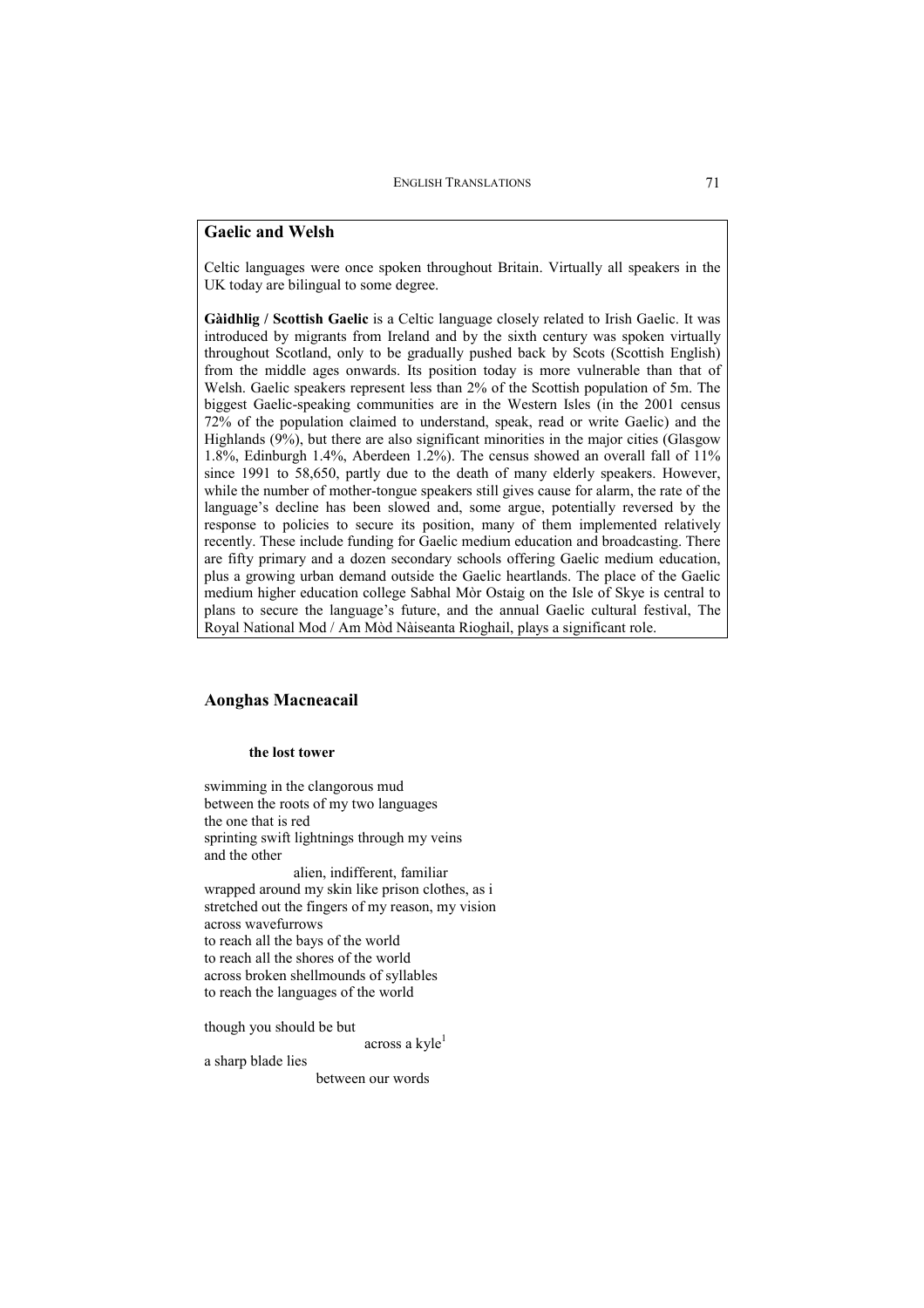let us hymn the tongue that stood sweet let us sing blunting to the sunderer

<sup>1</sup> kyle: a narrow strait

(Translation: the author)

# **Maoilios Caimbeul**

#### **3.3.2000**

In Mozambique terrible floods. A baby was born in a tree.

We don't know we're living. We're not living, perhaps, dry.

From now on trees will scream at me when it rains.

#### **Feathers Falling**

Beginning to understand it isn't enough to sing although the song is beautiful – that singing isn't much good when there's a gun to the brain and the fowler is a spar of the cage in which we whistle. Seeing the distant skies through magnanimous windows; crying for the heights. Hearing near and distant reports and then the messengers – feathers from far away falling from space.

(Translations: the author)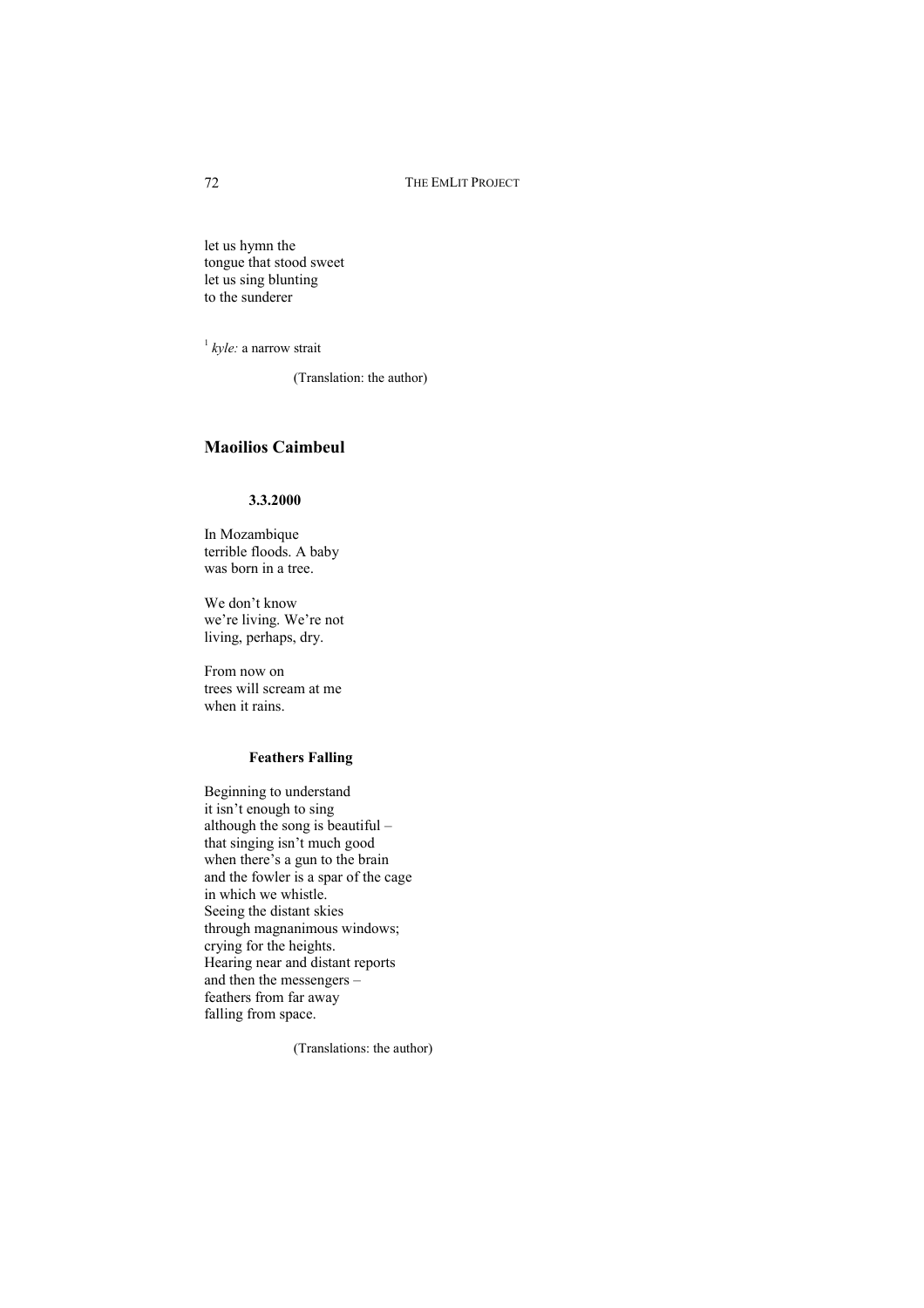# **Meg Bateman**

#### **Elgol: Two Views**

I looked at the old post-card, the houses like a growth from the soil, the peaks towering above them, a sign of the majesty of God, before an amenity was made of the mountains, or a divide between work and play, between the sacred and the secular… and I passed the picture to the old man.

"Does it make you sad, Lachie?" I asked as he scrutinized it in silence. "Sad? Bah! Not at all! I couldn't place her for a moment," and he pointed to a cow in the foreground. "That's the Yellow Lady, the Red Lady's second calf – I'd know any cow, you see, that belonged here in my lifetime."

(Translation: the author)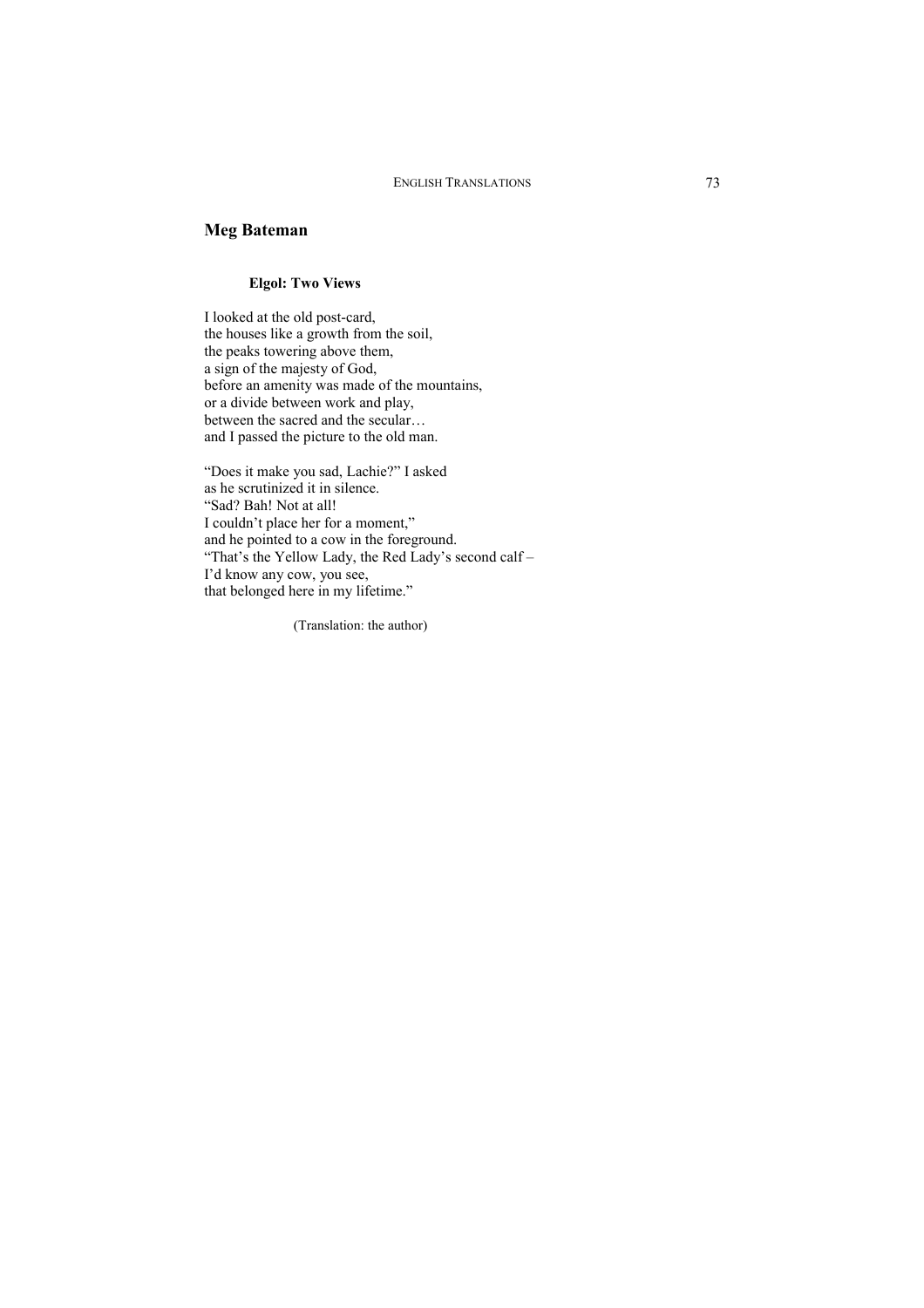**Cymraeg / Welsh** is a Celtic language closely related to Cornish and Breton. Its precursor, Brythonic, was once spoken throughout Britain. However, the incursions of the Romans and later of Angles, Saxons, Vikings and others resulted in its survival only in the western peninsula which came to be known to the English as Wales. Today it is spoken by 576,000 of the 2.9m people in Wales, and by others where Welsh-speaking people have settled, including Patagonia. The middle ages saw a great flowering of Welsh literature, but one of the key texts in maintaining the language has been the 1588 translation of the Bible. Welsh was suppressed for four centuries, but in the second half of the twentieth century vigorous policies to secure its survival have been implemented, with some success. The 2001 census reveals the first rise in the number of Welsh speakers, halting the steady decline from about a million in 1900. Now 21% of the population of Wales define themselves as speaking at least some Welsh, of whom 16% claim to understand, speak, read and write the language. The highest proportion of population is in Gwynedd (69%), and three other areas show over 50% (Isle of Anglesey, Ceredigion and Carmarthenshire). More alarmingly these Welsh-speaking heartlands of north west and west Wales show an overall decline in speakers of up to 7% since 1991, and the new figure for Wales of a 2% rise probably masks an overall decline in those using Welsh as their first language. However, the increasing demand for Welsh medium education in the urban communities of south Wales is welcomed. One of the facts to emerge from the report *The State of the Welsh Language 2000* is a widespread positive attitude. The use of the language in many cultural contexts, including literature, is clearly a key growth point. A bard is crowned every year at the National Eisteddfod.

## **Twm Morys**

#### **One Cold Morning**

One cold morning, in a fragile lace Of his breath and mine, We went to see the miracle of the sea. Like a storybook<sup>1</sup> opening.

The golden child smiled: In the brushwood and the branches Were the tiny bones<sup>2</sup> of spring, And a constant cry from the lambing field.

But there was ice in the foam, And I could see the far-away places Of his storybook opening, As he kept gazing at the sea.

 $2^2$  To be "nurturing tiny bones" is a Welsh expression meaning that a girl is pregnant.

<sup>&</sup>lt;sup>1</sup> In the Welsh the word is *mabinogi* which means "story of events or feats of youth." It is used for the collection of ancient Welsh legends, about Pryderi and Rhiannon and Brân, first written down in the middle ages.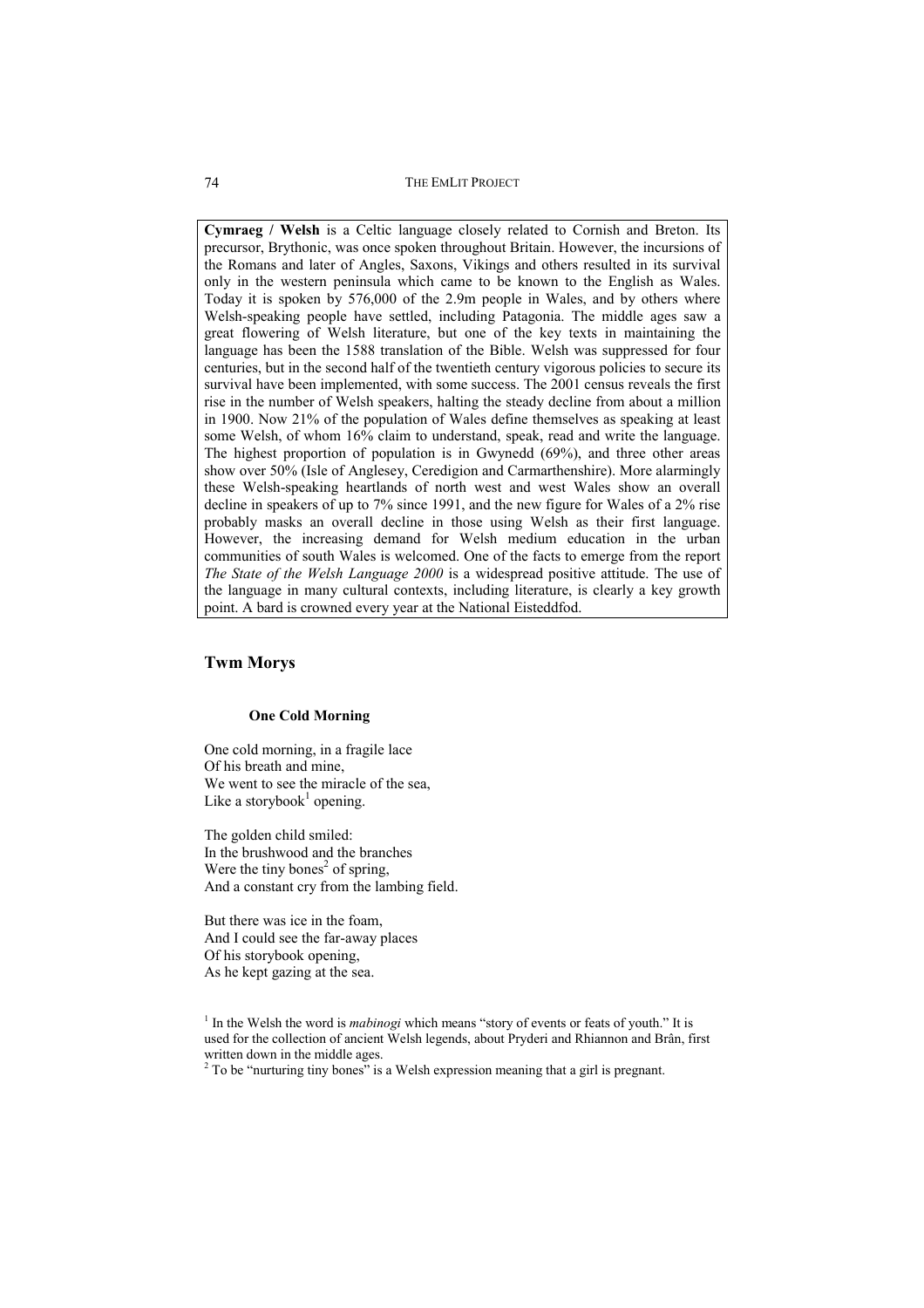# **On Hearing an Englishman Speak**<sup>1</sup>

He asked the company whether anyone knew Of a gap to look quickly At the house he was to buy: Hill of the Gold? The yellow field was in the clouds.

And yellow, yellow, between the clouds, The green grass rusted over its acres. They remembered fieldfuls falling, A man's skin yellow as apples.

And they closed their narrow, monoglot hearts, Half-spat, stared, and turned away, Sang badly for a long time, decided They could forget about the bastard stranger<sup>2</sup>...

When the language is at the end of the headlands, Where will they go, the gabblers of names, And at their lips the string of villages, And all of Wales a song in their mouths?

A few days later, there was a couple tidying the old house, And then they changed its name: Where the gold coloured hill and doorstep, They could see nothing through the gap but bracken.

 $<sup>1</sup>$  R. S. Thomas, a Welsh poet who wrote in English, has a poem entitled "On Hearing a</sup> Welshman Speak."

<sup>2</sup> The Welsh word *anghyfiaith* means "stranger," but in a particular sense. In every day usage it means "non-Welsh-speaking, English."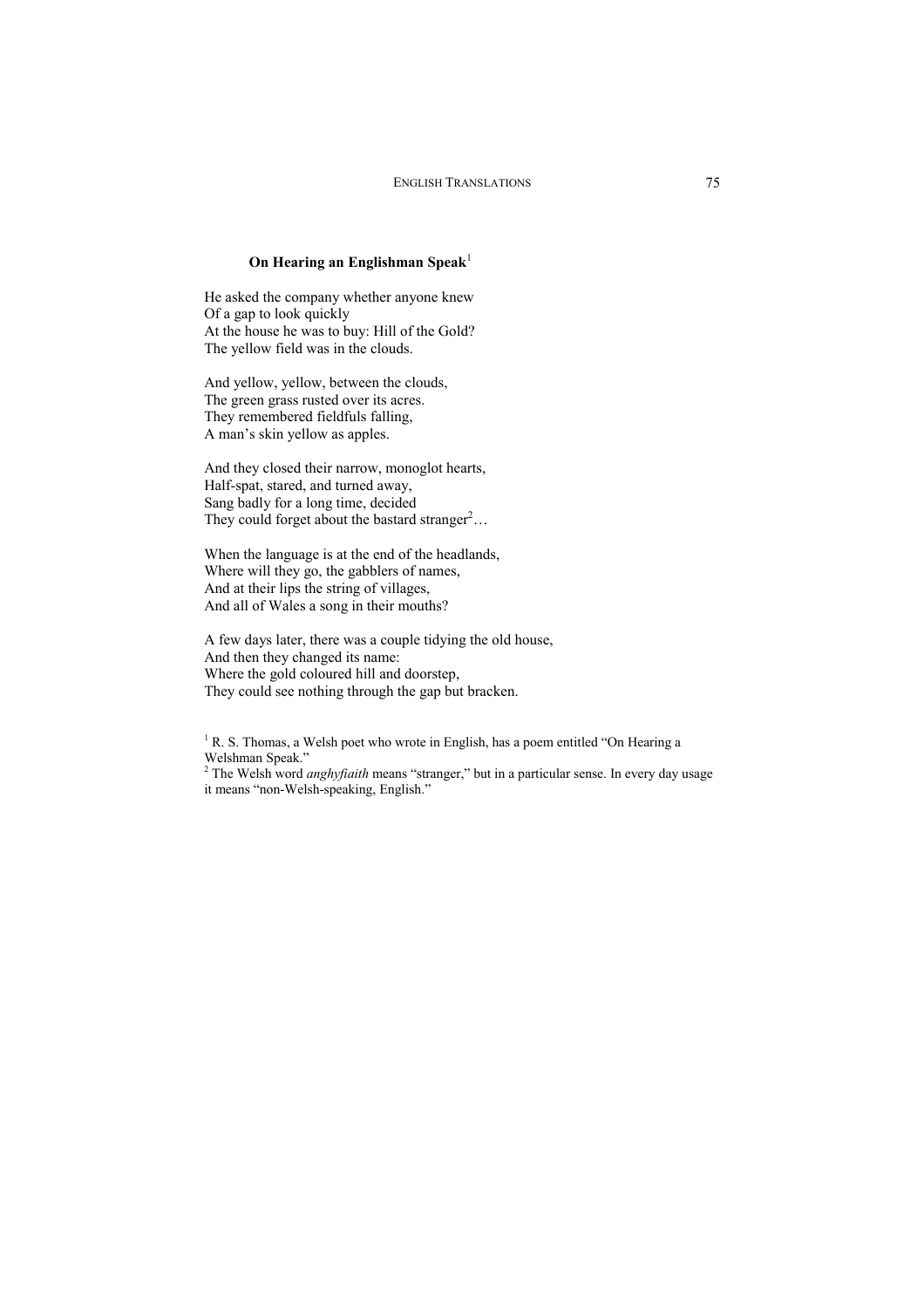## **To My Translator**

Now you've received me, doctor, With my brain and my insides

Removed, with no more blood Or breath, in ice,

You can go ahead And operate without nausea.

Perform a tidy transplant Of yourself into the hole.

And when the needlework is done, Nobody will see a trace of your hand.

Then you can make up A name for me.

(Translations: the author)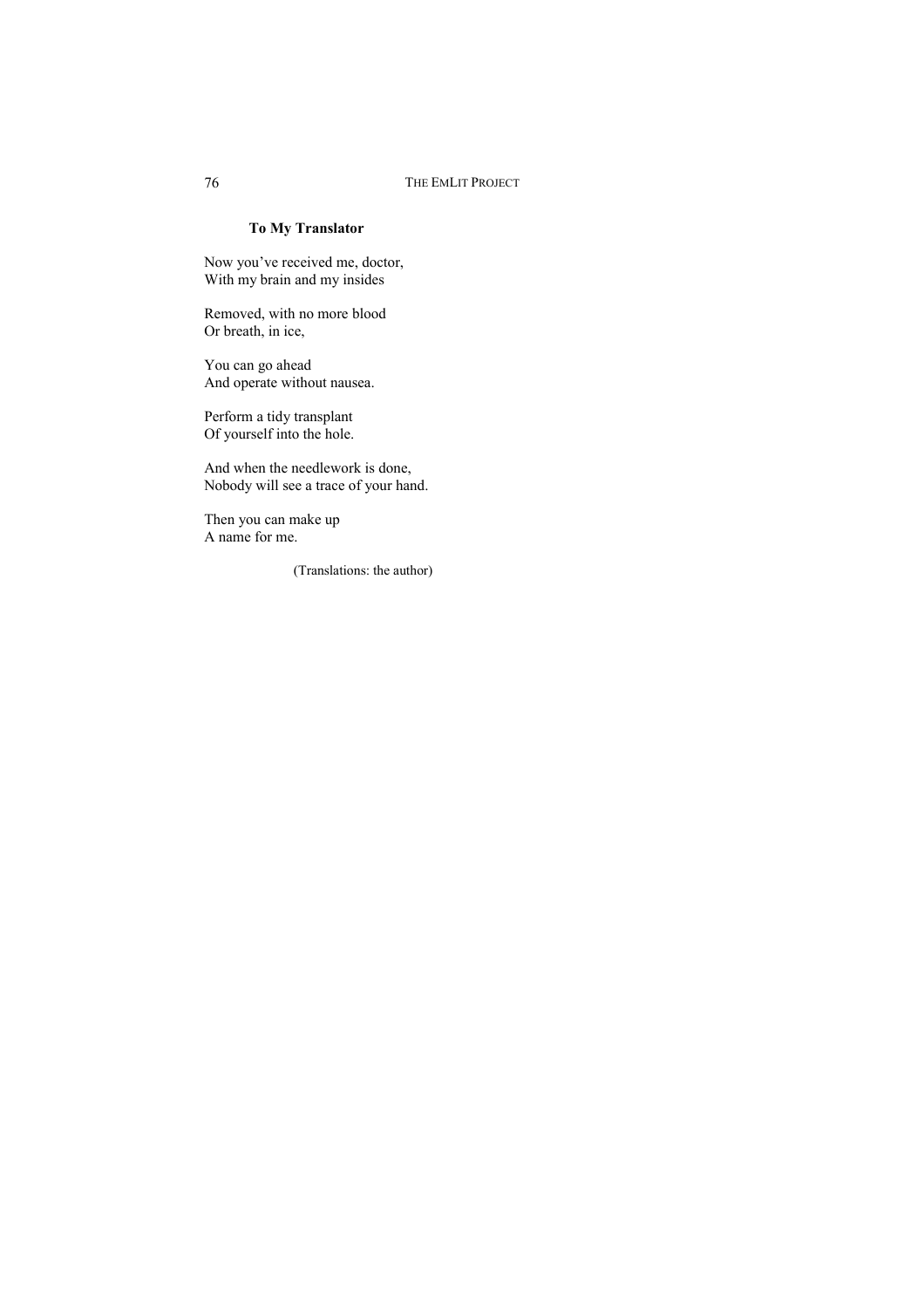Not surprisingly the languages of the Indian subcontinent's north, its most populous region, are the most widely represented in the UK. However, all its languages are probably represented in Britain. Several of them are high on the world list of those with the biggest numbers of speakers, giving writers working in them in the UK potentially huge readerships. Ancestral languages tend to remain particularly significant as markers of identity to people of South Asian origin in Britain, many of whom are sensitive to the political status of their language historically. Hindi, the most widely spoken language of India with 275m speakers, became the focus for anticolonial politics in India from the start of the twentieth century and was chosen at independence in 1947 as the national language, but since it was understood by only a third of the population, English was also soon adopted as an official language. Urdu is very similar to Hindi but uses an Arabic script, and is particularly associated with Islam. After partition it was designated the only state language of Pakistan, thus marginalizing the Bengali spoken by the 120m people of East Pakistan. The status of Bengali / Bangla played a major part in the politics of secession there, leading to the establishment in 1971 of independent Bangladesh. Bengali is also the language of 70m Indians in the neighbouring state of West Bengal. In Sri Lanka the politics of language have also played a key role. The language of the Buddhist majority, Sinhala, was designated the official language in the 1978 constitution, with Tamil, the language of the Hindu and Muslim minorities, also having official status, while English was designated the link language. However, differences of language were conspicuous cultural markers in the long-standing hostilities which have troubled the 17m people and led to emigration.

Immigrants from the subcontinent came to Britain in substantial numbers from the middle of the twentieth century, bringing their languages with them. Those of Indian ancestry remain the single largest group of immigrant origin in the UK, with just over 1m (2001 census). There are 746,000 of Pakistani background, and 283,000 of Bangladeshi origin. All groups are resident principally in England. The Bangladeshis are the most recent to arrive, and therefore the group least assimilated linguistically. Almost 60% live in London, where Bengali is the second most common home language for schoolchildren after English. The overall population of Londoners of subcontinental background is 734,000. For Greater Manchester the equivalent figure is 131,000. Those of Pakistani background are most populous in the north of England, particularly in the towns of Yorkshire and Lancashire where their labour was important in industry. In Bradford, for instance, 85,000 of subcontinental background, of whom 68,000 are of Pakistani origin, form a significant minority in a town of 468,000. However, with the decline of industrial production, this group is suffering economic marginalisation. Throughout the UK those of Indian background tend to be more dispersed than those of Pakistani and Bangladeshi ancestry. Those of Sri Lankan background are also widely dispersed. Estimates suggest 200,000 overall but there are no figures on the proportion whose ancestral language is Sinhala.

Many young British Asians are now the third generation, at home in English and with varying degrees of attachment to their elders' languages. Ease of movement between Asia and Europe will be crucial if these languages are to continue to be used for creative purposes within the UK.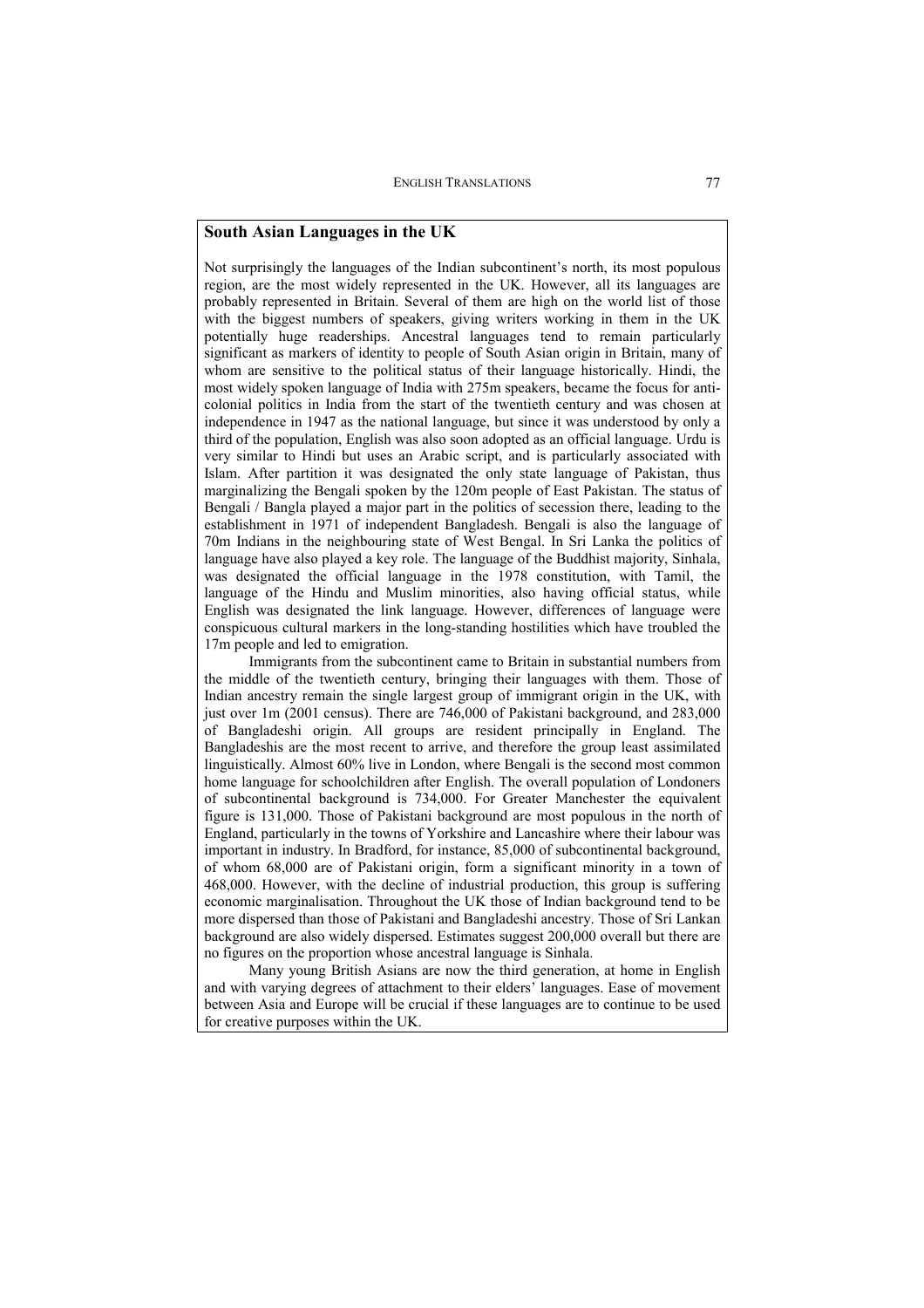# **Shamim Azad**

#### **Companion**

I tried hard to remember how this year had been: each month, the days, the hours. Who was with me and were they, like me, strangers abroad? I tried to reflect on what was in my mind, in the frost-filled night, in the valley of daffodils, in the carnival, in the dense dark of the subway tube's bottomless abyss. Who came flying to Trafalgar Square,<sup>1</sup> tiptoeing pigeon-like?

I wander beyond eastern shores. What is this that Mother tied at the end of my sari? It always holds me close and won't ever let go of me; it has never left me, in happiness, in sorrow and in regret, in the blazing flames of this foreign land, it clasps my mind to calm it. In my dismal heart a sure and habitual pendulum seems to swing above the lips on a sleepless night, the night's poetry is my birthright – it is my Bangla alphabet.

<sup>1</sup> Trafalgar Square: in central London, where tourists feed the pigeons.

(Translation: Debjani Chatterjee)

## **Saleha Chowdhury**

#### **A Poem About God**

When I go to Divinity Street I cry "God, God!" In Almighty Lane, "Almighty! Almighty!" At Allah Rakha Corner I pray "Allah, Allah!" In Khuda Baksh<sup>1</sup> District, "Baksh!" One Sunday I went to Christ Church and to Nazrul's Meat and Bread Mosque.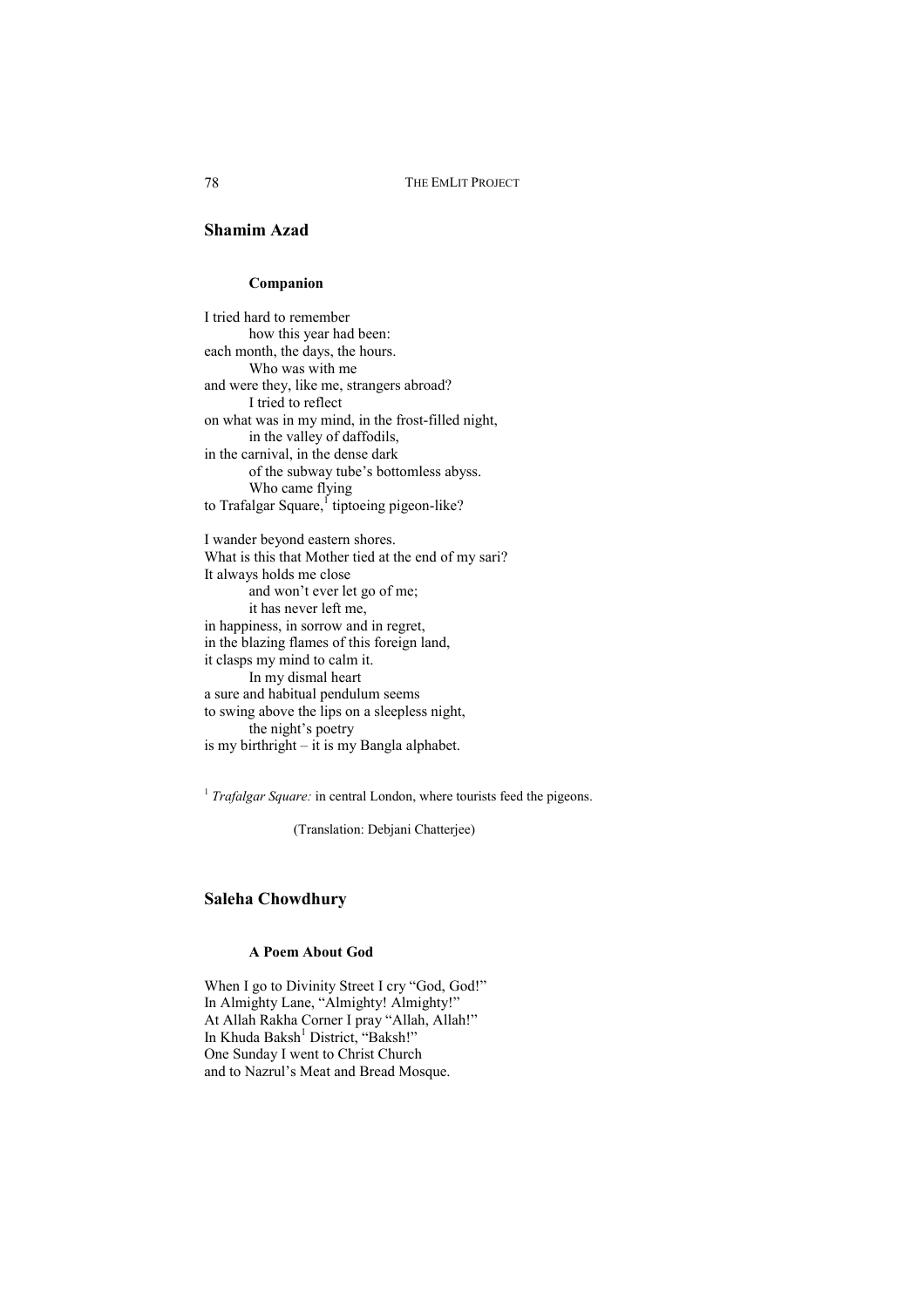On the other side of the temple door live the low caste people; I believe they don't have a bell tied to them now, yet in Varanasi, Gaya, Vrindavan I have to keep my purse safe from temple touts. I am bankrupted in the clutches of the Ajmer religious business lot. The mosque clique have made millions out of their red carpet trade. It's useless crying "God, God!" in Divinity Street.

Returning home laden with two heavy bags a youth of today with pierced ears gives up his seat. A tattooed man opens the door and helps as I get off. Returning home in the cold Uncle Karim calls out "Come and have a cup of tea to get warm!" A neighbour I scarcely know takes my heavy bags to my door.

God's existence is like a tiny spark – not in Divinity Street nor at Allah Rakha Corner, not at Christ Church nor in Meat and Bread Mosque where one can eat one's fill – in a cup of tea, in a seat given up on a bus, in the help offered, in such small things.

<sup>1</sup> *Khuda Baksh:* a standard phrase in Arabic for God; the name of a street in Calcutta.

(Translation: Ranjana S. Ash)

# **Basir Sultan Kazmi**

## Ghazal<sup>1</sup>

Those tender shoots, crushed by the hurricane at dawn, held tomorrow's trees, bushy with leaves and blossom.

In search of new companions I forsook your friendship and left your city, but nowhere could I meet your equal.

The same customary coldness is here, the same dark night. What is the point of burning here, O lamps of my city?

I chase new dreams; my seashore lies under water. What will you gain, my friends, by walking by my side?

In this half-ravaged house, in this flickering heart, here in this very heart – too many suns have set.

Now through the evening hours someone speaks to my heart: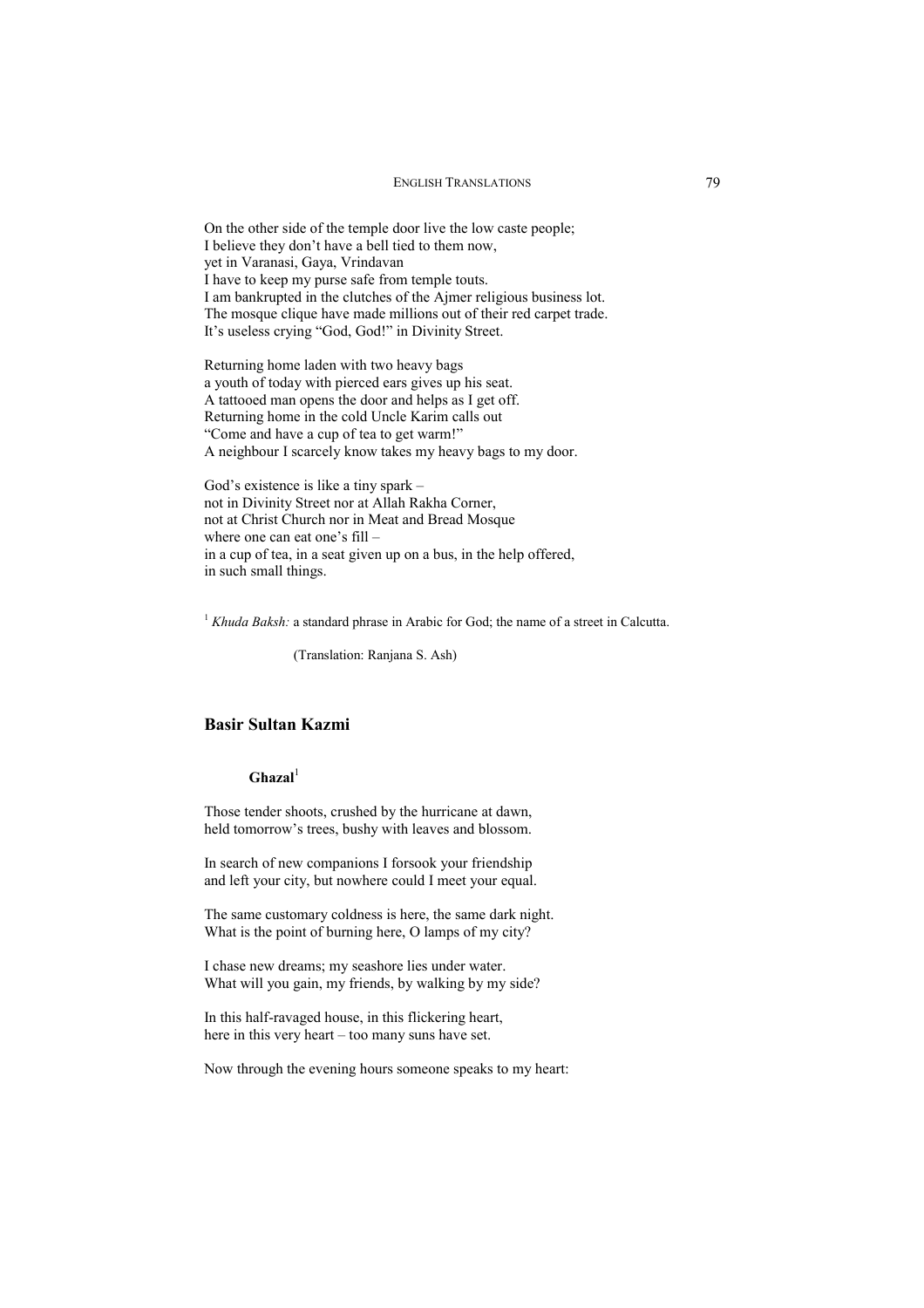"Some moon should surely rise, some cup should overflow."

This is what I have observed in my life's journey, Basir: those who tread with greatest caution are the ones who stumble.

<sup>1</sup> Ghazal: a classical lyric poem in strict couplets, not normally given a title. Derived from Arabic and Persian literary tradition, the ghazal (literally "the cry of a stricken deer") has long been the principal genre in Urdu poetry and is popular also in other north Indian languages. Ghazals are often performed, the audience responding to each couplet. Despite the ghazal's metrical unity, each couplet is self-sufficient and may be quoted independently. The last couplet usually includes the poet's name. [P.B.]

(Translation: the author and Debjani Chatterjee)

# **Saqi Farooqi**

#### **The Sweet Smell of Death**

Separation is

a tributary

of love's river of blood

Faithfulness

coils around the coral branch of memory

Dilaram and her lovers stand in a circle of fear in the air, a stale smell of kisses in their eyes, broken dream-mirrors in the islands of their hearts, hidden sapphires of tears in their veins flows a river of grief

But seeds of pain will keep falling people will meet and part All these old griefs the old times of meeting and parting – new griefs entwining with old new bruises on the lips new knots entangling the heart

In the hostile sky are whispers of enemy ships are the burning cities of stars and on the eyes' radar only dark shadows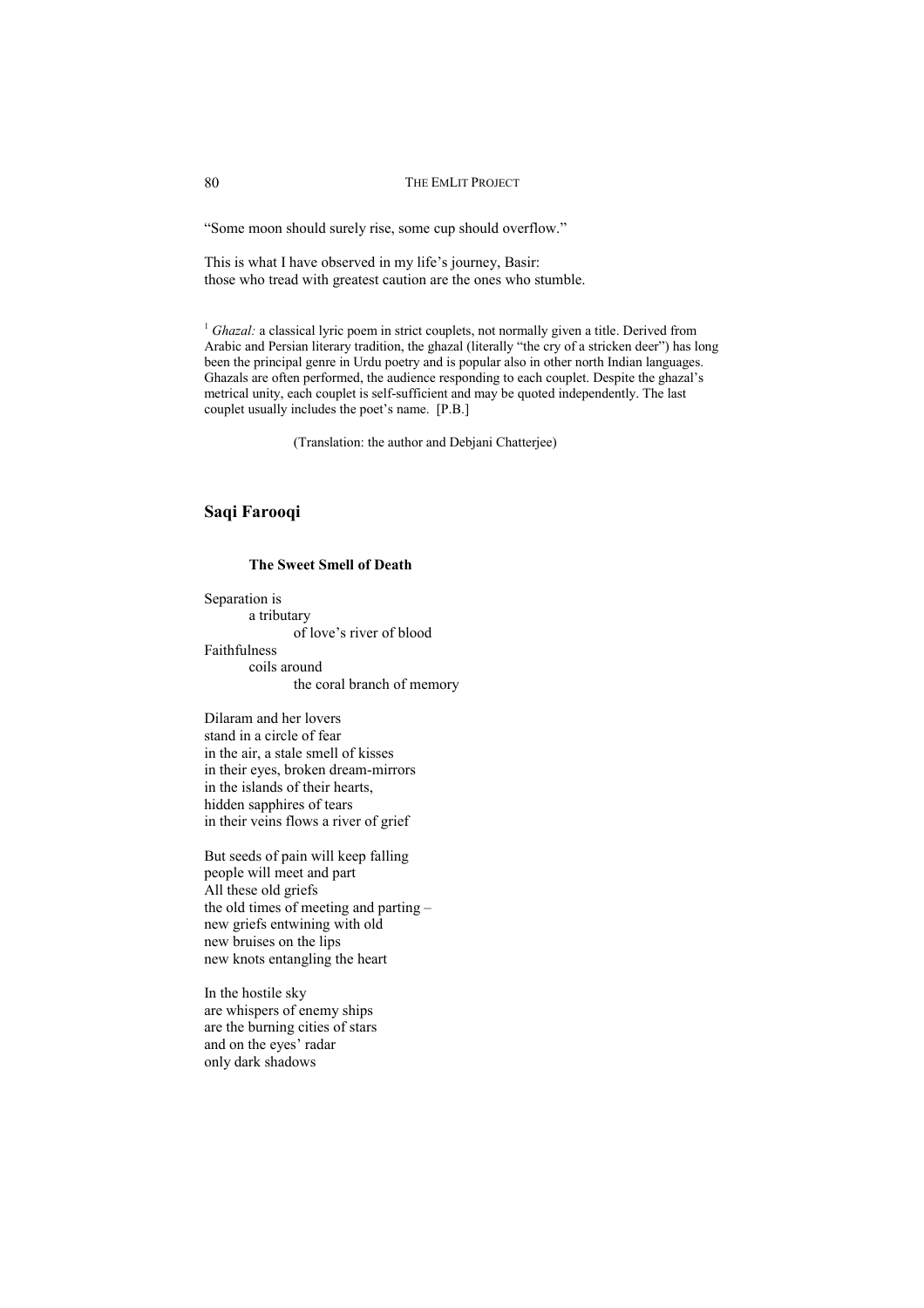The sharp sweet smell of death has maddened us – fearful, in the red submarine of hope we float on the black sea of ruin

Earth, where is the magic of your soil? From shore to shore thick acrid smoke

(Translation: Frances W. Pritchett)

# **Padma Rao**

## **The Wait**<sup>1</sup>

Didn't say anything. Just watched The little stream of the tap And the two untouched beams. You held a small sea in your palms. A face floated In search of the liquid dreams. As I baked the islands of bread Blood melted like mercury In my warm fingers.

"*I'll come and eat it*." The orchestra of the broken gate And your words Danced around the fire.

\*\*\*

Mirrors of silent fear hung on the wall With countless faces. The broken gate beat against the wind And the flames kept burning aimlessly all night. I hide two millet breads In my *anchal*<sup>2</sup> And wait for that familiar knock, … the crunch of a stray leaf.

<sup>1</sup> The poem was inspired by the Iraq war of spring 2003 and depicts a mother who waits for her son.

<sup>2</sup> anchal: the draped end of a sari.

(Translation: the author)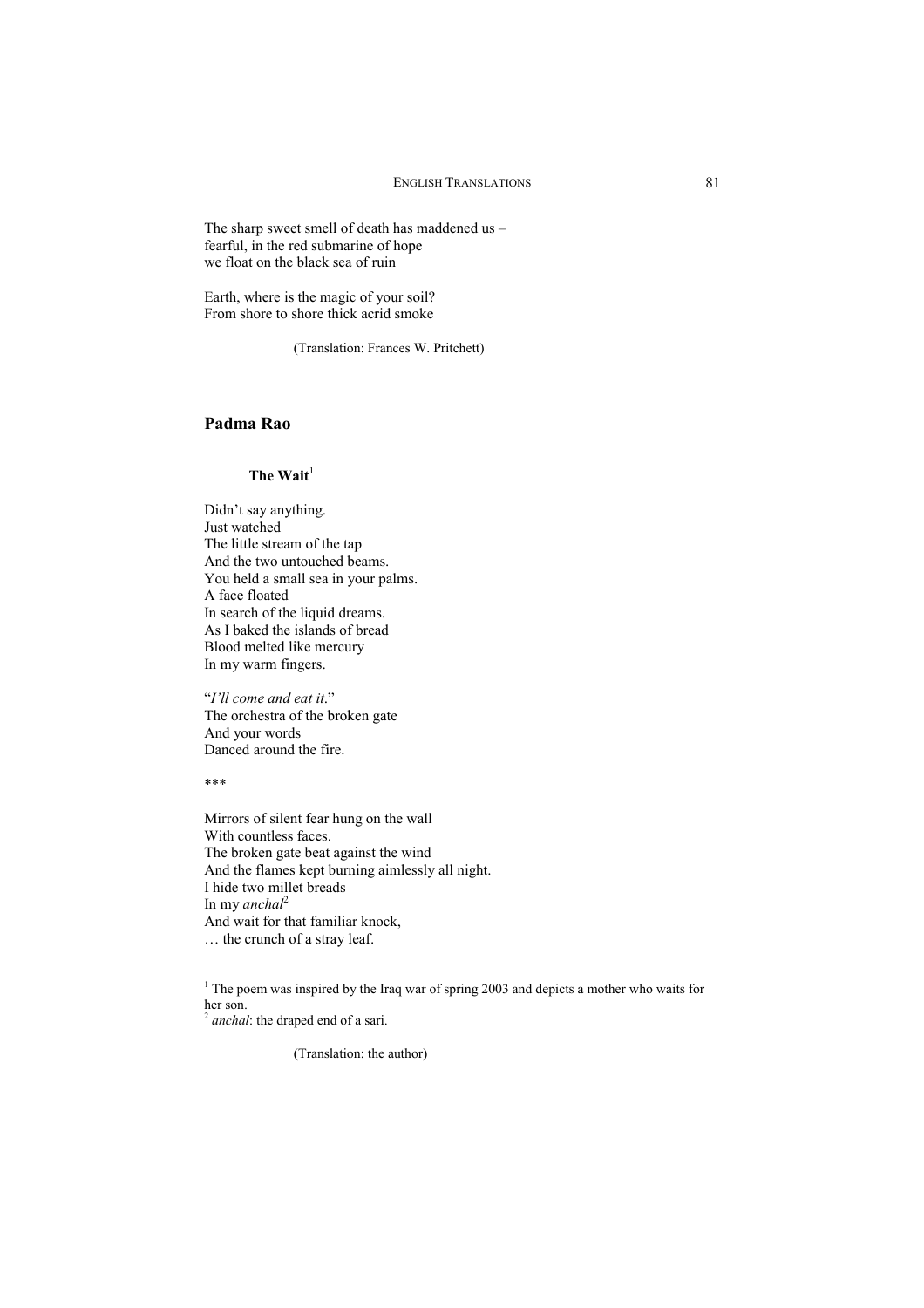# **Daisy Abey**

## **Woodland Grove**

It was where we spent our millennium Cold winds rolling round Woodland Grove A house with a white face on a waterlogged land Isolated, lonely, not even a door knocker, Abandoned on the edge of birch woods.

From the graveyard beneath derelict walls Shadowy figures rose from hidden tombs Muttering and whispering, hazed in night vision Arms on shoulders, hand in hand, staring Women cradling their babies in slings.

Numbered in hundreds the mass graves of Chapel Town's<sup>1</sup> plague, three centuries gone, Their scattered bodies buried in haste, Corpses thrown like wind blown leaves.

There was a hush, a hum, rumbles and cracks In the Mandela Centre's grounds smouldering The sky burning orange with fireworks, sparks All night war between storms and stars.

A dream house mute flushed with winter light The moon had drawn in receding tides At dawn, a decade and a century Dust beneath the bones of the drowned.

A magpie glided by, pecking frozen grass. I boiled the kettle, condensation dripped on the glass. The day after, we locked the doors for the last time Our minds on fire, a "Sold" board stapled to the fence.

<sup>1</sup> *Chapel Town*: a district of Leeds.

(Translation: the author)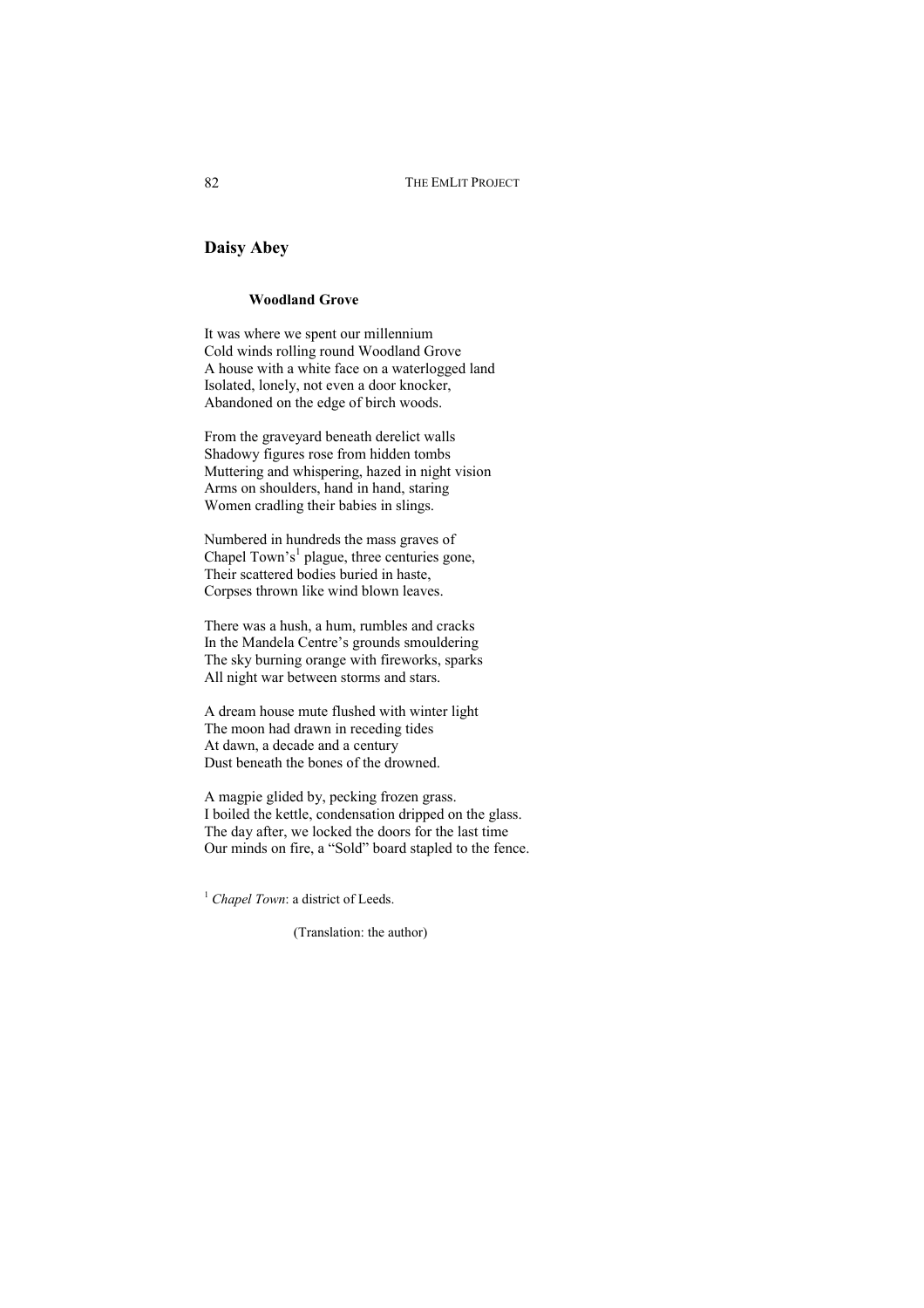## **Picard Language and Literature**

*… in Francia et Picardia et Burgundia*  St. Thomas Aquinas

The days are long gone when, in Lille, an oath had to be taken in Picard. Who now remembers the fables of Gauthier le Leu? Who could complete *The Journey to Sicily*  which death prevented Adam de la Halle from finishing? Picard was the language of Philippa of Hainault, wife of King Edward III of England. The *jeux partis* inspired Chaucer, and it is easy to imagine the dinners with poetry as entertainment such as those celebrated by the "Brotherhood of St. Candeille" at Arras. It was also in the Picard language that the great Passion Plays were performed at Mons from 1501, and later at Amiens. With its fertile countryside and prosperous towns, thanks in particular to textiles, the bourgeoisie was to be granted its charters of privilege from the eleventh century onwards.

The golden age of Picard literature seems to reach its peak in the thirteenth century: fables, chronicles, drama, and lyric, epic, didactic and allegorical poetry. At that time the arts faculty of the university of Paris recognised four "nations:" the French, the English, the Norman and the Picard; and Roger Bacon, travelling on the continent, classified the *langues d'oïl* as Frankish, Norman, Picard and Burgundian.

In the fourteenth century, Barthélemy l'Anglois locates Picardy between France, the Rhine and the sea… frontiers fluctuate in response to alliances and battles. We are always "between." On the fringes of the Germanic and Romance worlds, a good number of invasions and conquests have resulted in our *harmonious hybridisation*—I claim the purity of this oxymoron. The scene first of battles then of cosmopolitan festivals, such is the fate of border regions.

Like all the place-names which have disappeared off the map, Picardy dreams of a resurrection. But the Picard language is no longer used in public life (school, army, administration, tribunals). My four grandparents were already bilingual, educated in French. My father knew by heart some of the poetry of Henri Tournelle and some saucy fables by Bosquètia – to our great delight at family reunions. My mother still subscribes to a magazine as slender as it is lively: *El Borain.* I collect vocabulary, lists of proverbs – relics of a language which has not survived its selfcensorship. In a book to be published in 2003 I tell how, scarcely twenty years ago, I looked for someone to talk to in Picard at a literary gathering in my native district: I finally found one… an immigrant from Abruzzi!

—*Rose-Marie François*

## **Rose-Marie François**

## **The Punishment**

Rue du Temple, Douvrain, the end of the forties.

—Ta-ra!

<sup>—</sup>Ta-ra to you too!

<sup>—</sup>If we don't see each other, we'll write!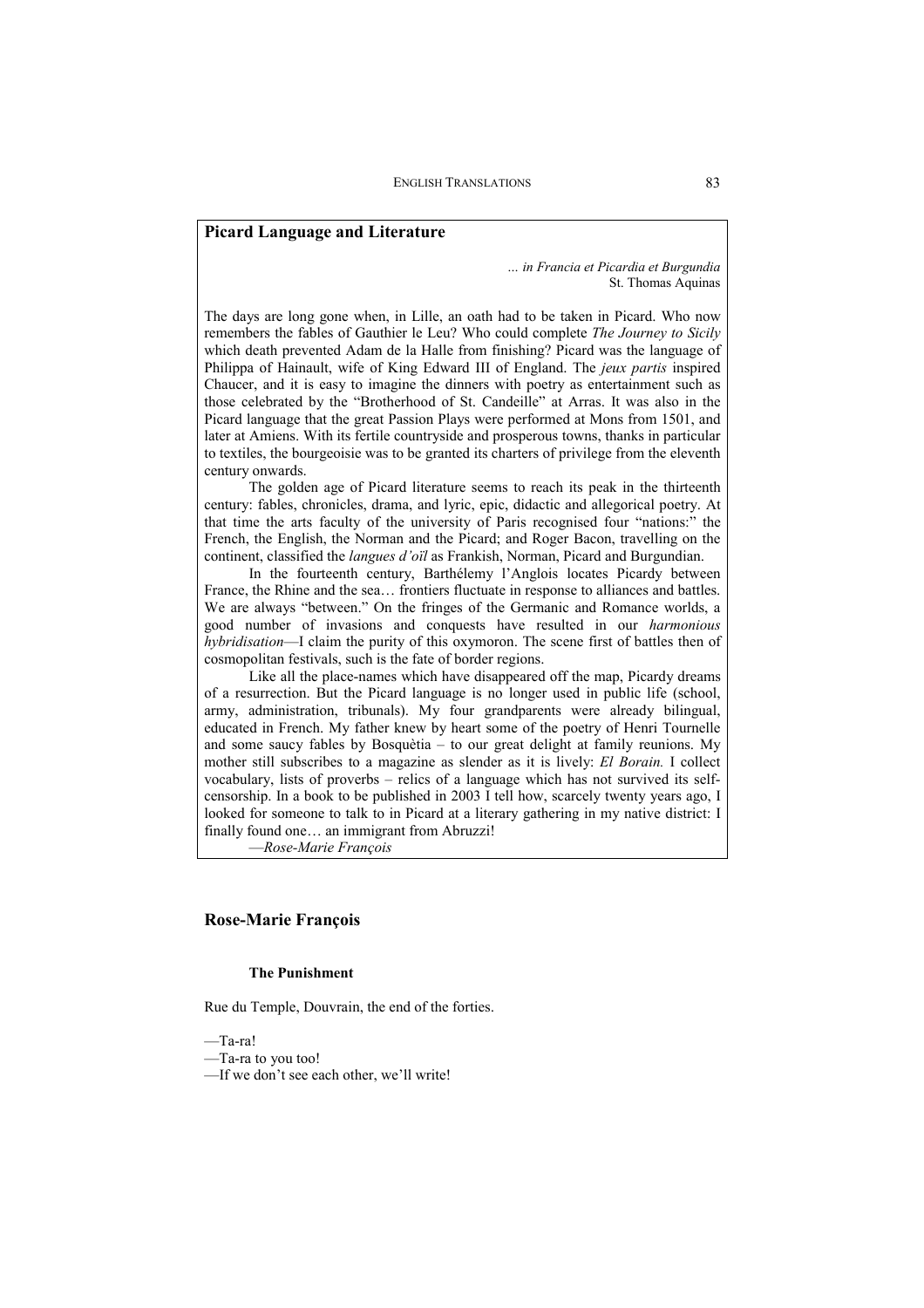—On a cabbage leaf with a cat's feather!

We laugh like mad, as you do at that age: seven, maybe eight... but the sound of a dry knock makes me jump: my mother has rapped on the window pane with a bent finger, which she straightens to show that she's cross and to call me indoors. I mustn't play in the street, I mustn't speak Picard. I know, but it's such fun….

So that's how I come to be going indoors, inspecting my shoes covered with grass and mud. This time she doesn't have anything to say about that.

—Get your slate and your chalk. Misery! A punishment! —Write out ten times: *I must not speak patois.*  Ten times! She must be barmy! I'll never get it done today! —Is there an -s on patois? —Larousse is behind you.

Larousse, the Larousse… Larousses! There are two dictionaries, very very big, perched right at the top (not of a cherry tree, unfortunately, but) of the bookcase. Usually I'm not allowed to have them. That's why they've been put up so high, as out of reach as the heights of the covered perch.<sup>1</sup> I push a chair over: climbing up I can reach the huge book, just about, but how heavy it is! And I'd better be careful not to open it at the page with the fierce creatures that frighten me so: "reptiles" – a blue boa-constrictor with yellow spots that moves on the page without ever going away.<sup>2</sup> My mother's voice rings in my ears: *You mustn't speak patois. You mustn't speak. You mustn't*…. It does have an -s on the end. She might've just told me straight off what I'd guessed anyway! Now I've got to put the mammoth back in its place, or sparks are going to fly. $3$  Ten times, and it's such a lovely day outside. My tears, dropping on the slate, transform my writing into nasty scribbles.

I wrote every line of it. But as you see, I didn't submit, on the contrary: I can well believe that my taste for languages dates from that moment. At this point in my life, I have tried to learn about a fifteen. My mother is still alive. I often thank her for that punishment. Certainly it didn't have the desired effect. But it seems to me that when she reads this anecdote, my mother will be saying in that still firm voice of hers, "You see, good always comes out of evil."

2 See Rose-Marie François, *La Cendre* (Brussels: Editions des Eperonniers, Coll. Ecrits du Nord, 1985).

 $3$  Literally "or else there'll be a scattering of clog nails" – an allusion to the days when children got beaten with a clog wielded by the hand of retribution.

(Translation: Paula Burnett)

 $1$  Perch installed on a building (often in a café courtyard) plated with iron and decorated with wooden birds stuck with dyed feathers, which archers would aim at with their arrows, not only during the annual "king's shoot."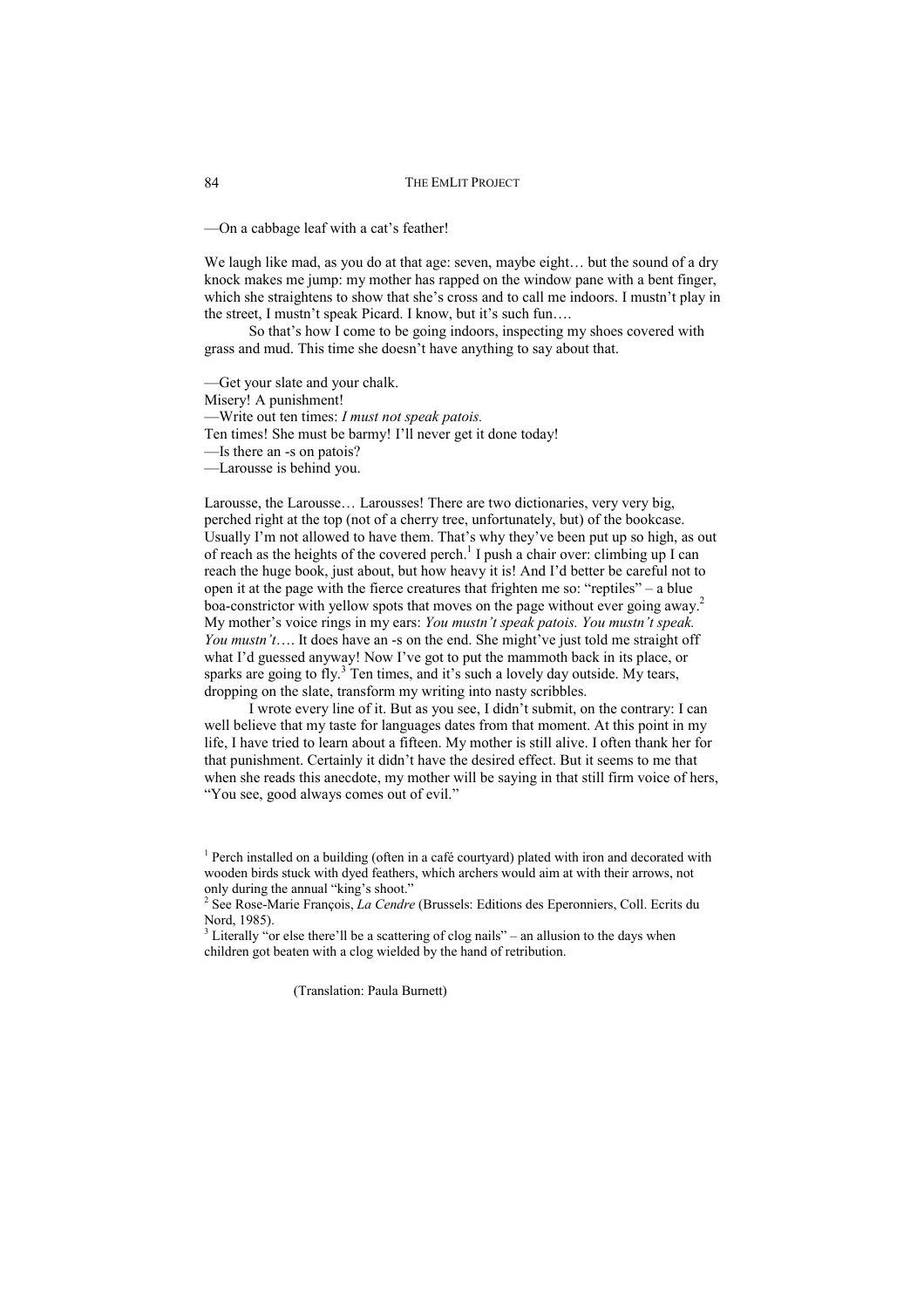## **Walloon**

Walloon was "born" between the  $8<sup>th</sup>$  and  $12<sup>th</sup>$  centuries from what remained of the Latin language brought into our region by soldiers, merchants and Roman colonisers. In this period, the native speakers referred to their language as "Roman." It was at the beginning of the 16<sup>th</sup> century that the term "Walloon" spread as a term to denote our language. It is one of the family of Romance languages and belongs to the romanogallic sub-group of *oïl* languages, of which the most familiar is French.

Walloon is closely related to French but should not be regarded as a dialect of that language, although the mistake is often made. The similarity between Walloon and French is comparable to that between Asturian and Castillian in Spain, or between Luxembourgeois and German in the Grand Duchy of Luxemburg. There are at least three distinct levels of language in Wallonia: ordinary French, Walloon in its different modes, and our own regional French… to a greater or lesser degree influenced by Walloon. (Cited from http://www/wallonie.com/wallang/wal-fra.htm)

The number of Walloon-speakers stayed proportionately stable until the First World War. In fact, the majority of the population spoke the language. Subsequently, as education became more and more widespread, there has been a rapid decline. The percentages given for Walloon-speakers on the website cited above seem unduly optimistic.

—*Paul-Henri Thomsin* 

## **Paul-Henri Thomsin**

#### **Youth, you're still with it!**

Youth, you're still with it! Stop getting stressed: The fleeting seasons will make your troubles go. Don't squander your strength. If life's just a mess Rake through your soul for its embers' glow. Drop by drop let fancies gather! Gently, there's no panic! If you demand all in one go, your pride will evaporate. Draw a veil over your fears, I know your heart is brave But if you only do what desire dictates, happiness will suffocate. Take time to sip your joys from the spring of what you believe, Without letting yourself be knocked off course by any destructive mind. Ignore the primrose path when you have to choose your way, Go straight ahead without faltering: bad dreams will be left behind.

(Translation: Deborah Philips and Paula Burnett)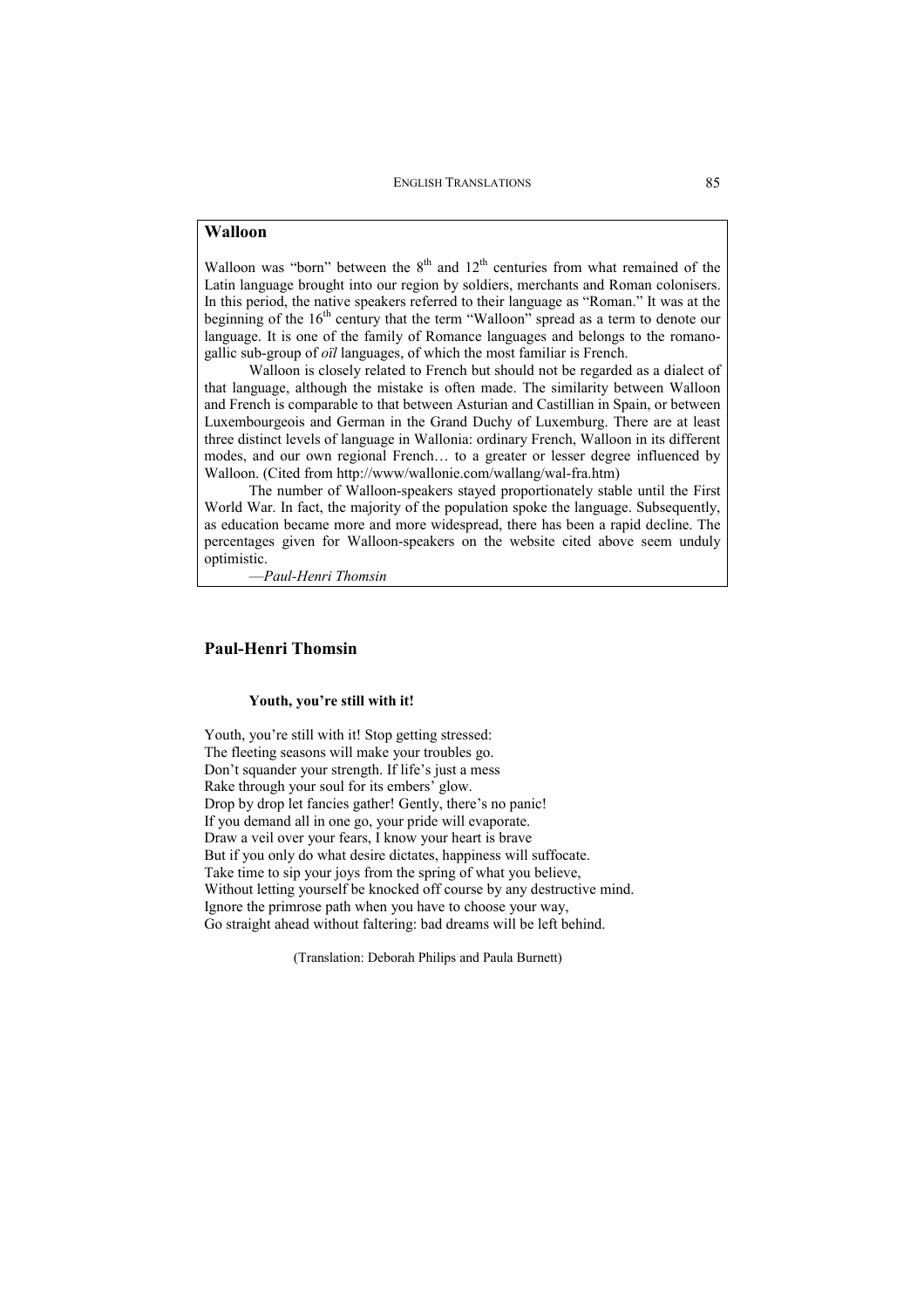#### **Meuse**

How lovely you are, Meuse!<sup>1</sup> I don't know why, but I have always looked on you as a lover sees his sweetheart, or a child its mother!

When I go out with you, riding together,<sup>2</sup> at every stage I pause briefly to listen to your sweet nothings… And my heart loses itself in your tides, and your waters with one lick carry troubles and worries far away… And I, as is only right, I let it happen… And I feel good… How I feel good!

Like a young girl who dons her dress of new silk, that is how Meuse begins to dance… Gently… Very gently… Lightly… Very lightly… On tiptoes… It's a waltz... A waltz which slips into me inch by inch. A waltz which sweeps me up into the arms of its three-beat rhythm. And which swells, with a nonchalant air, until it carries me off into the swirls of its melancholy… A music which giddies me until I lose my head… and there I am, stock still, without speaking, and watching Meuse spin, spin, and spin again… To inhale her warm scents… To believe that she is dancing for no-one but me… Yes, for no-one but me!… To imagine that she is laughing, for me alone… Yes, for me alone!… To dream that she reveals her woman's body to me… to none but me!… To none but me!… And so I forget that time is running out, as swiftly as these waters… To hell with this boat which comes to drag me away from my dreams!

But Meuse won't let me down… She is still the one who can comfort me at the moment when reality clouds my fancies… And I feel good again! As good as could be! As good as when she takes me on her knee and whispers the words that are needed to bring back a smile to my face… To bring serenity back to my soul… So, like a child, like "her" child, I let myself be consoled by her caresses… I let myself be cajoled… I let myself be mothered… I can tell you: she has never been niggardly when spoiling me.

So – what do you say? She has even given me the loveliest of her treasures… Treasures which no prince on earth could buy! Yes, just for me, before evening falls, she has made her waters sparkle with thousands of tiny glints from a red sun. For me, she has captured an image of the lights of Liège, in the heart of a blue night. For me, she has refreshed the afternoons of a suffocating July. She has sung me lullabies with her warm voice when fevers and torments stopped me closing my eyes. She made the strength of her blood run in my veins. She taught me to speak her tongue, a clear language which has been on her lips for so many years. A fresh language, like water from a spring, which has quenched the thirst of a stream of generations and which tomorrow, God willing, will still sweeten the throats of little children to come… She held out her hand to let me go when I took my first steps on the road to being a writer!

Meuse, where would I be without you? I owe everything to you, and along with me, the entire city of Liège has the good fortune to nestle in your arms.

"Mother" Meuse… Meuse, "my beloved"… I love you!

(Translation: Deborah Philips and Paula Burnett)

<sup>&</sup>lt;sup>1</sup> The personification of the river as a woman – the Meuse (Maas in Dutch) on which Liège stands – is a more familiar concept in a gendered language than in English.

<sup>&</sup>lt;sup>2</sup> a cabasse avou vos in the original is, literally, "on horseback with you." Note that Walloon does not use the familiar second-person pronoun, *tu,* except in the coarsest insults. Just as in Argentinian Spanish, it is the *vous* which is used to express intimacy.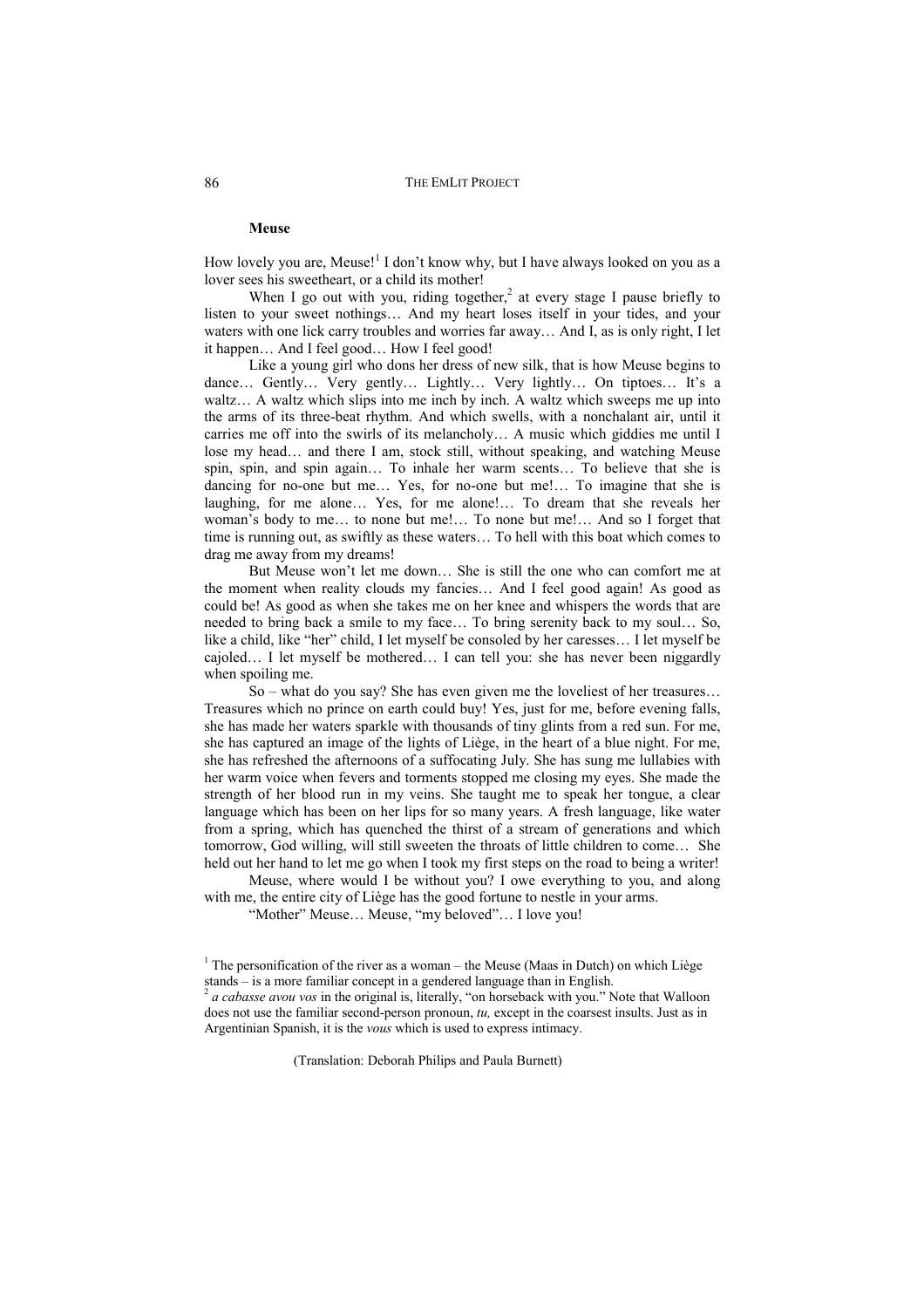# **Marcel Slangen**

#### **The Treasure Bin**

#### **Scene 1**

- EMILE: What a lovely peach! Fit for a king, mate, it goes down your throat like honey. Shut your eyes and you can see the fruit, the flower, the grass at the foot of the tree and yourself, there you are, reclining, far from the madding crowd…
- LAURENT: So that's how you get your kicks, eating a peach the Italian gave you when it was already half rotten… and you, you get a glimpse of paradise…
- EMILE: Excuse me, dear sir, but you lie! Don't go and spoil my pleasure, you idiot. He gave me a tray of peaches, some of them a bit too ripe to be sold, that's all. Rotten? Am I to throw this away, because of a little bruise? And the knife? What's a knife for, Laurent? The knife, our everyday partner, which cuts off titbits, which carries the crust of bread to the lips, which frightens, sometimes, when you flourish it like this! at the mad addicts with their shifty eyes, who would stab you for some small change, when their veins cry out for mercy!
- LAURENT: What a fuss over a knife… and a peach!
- EMILE: You must never miss an opportunity to lick your fingers, my good friend Laurent, nor to think about what we are. Look, there goes a housewife with a bag of peaches in her basket: she's the one who's paid for ours!
- LAURENT: Whatever are you on about?
- EMILE: OK, listen: Lino, the Italian, sells them at quite a price, knowing that he's going to lose a few, because of the heat or something. Then the woman who's paid a good price for them, with this heat, will be eating hers tomorrow like I eat mine today!
- LAURENT: You're always rattling on about something or other...
- EMILE: We've got plenty of time for that, haven't we?
- LAURENT: Oh sure, we've got tons of time…
- EMILE: Look, just one more thing: did you know that in posh houses, people eat peaches with a knife and fork?
- LAURENT: A fork? A knife, OK, but a fork… Sure you're not pulling my leg?
- EMILE: No, they really do. One day I even saw someone trying to copy the others, he skidded his peach off the plate and it rolled right under the table!
- LAURENT: Enough, Emile, now leave me alone. You're wearing me out talking so much this early in the morning. I'm going to have a cigarette. You've no idea how it does you good to have five minutes without a thought in your head and feeling your mind lighten up…
- EMILE: Ah, so isn't it light enough already? No, I'm just teasing. But how come you're always smoking, in spite of your morning cough?
- LAURENT: Bah, it's all we've got left...
- EMILE: All we've got left! You sound like a little old man clearing his conscience only to allow himself a small vice! All we've got left! What about eating, drinking, breathing in the air and the sunshine?
- LAURENT: Just don't go on at me for smoking.
- EMILE: No, mate, that's the one thing I should do.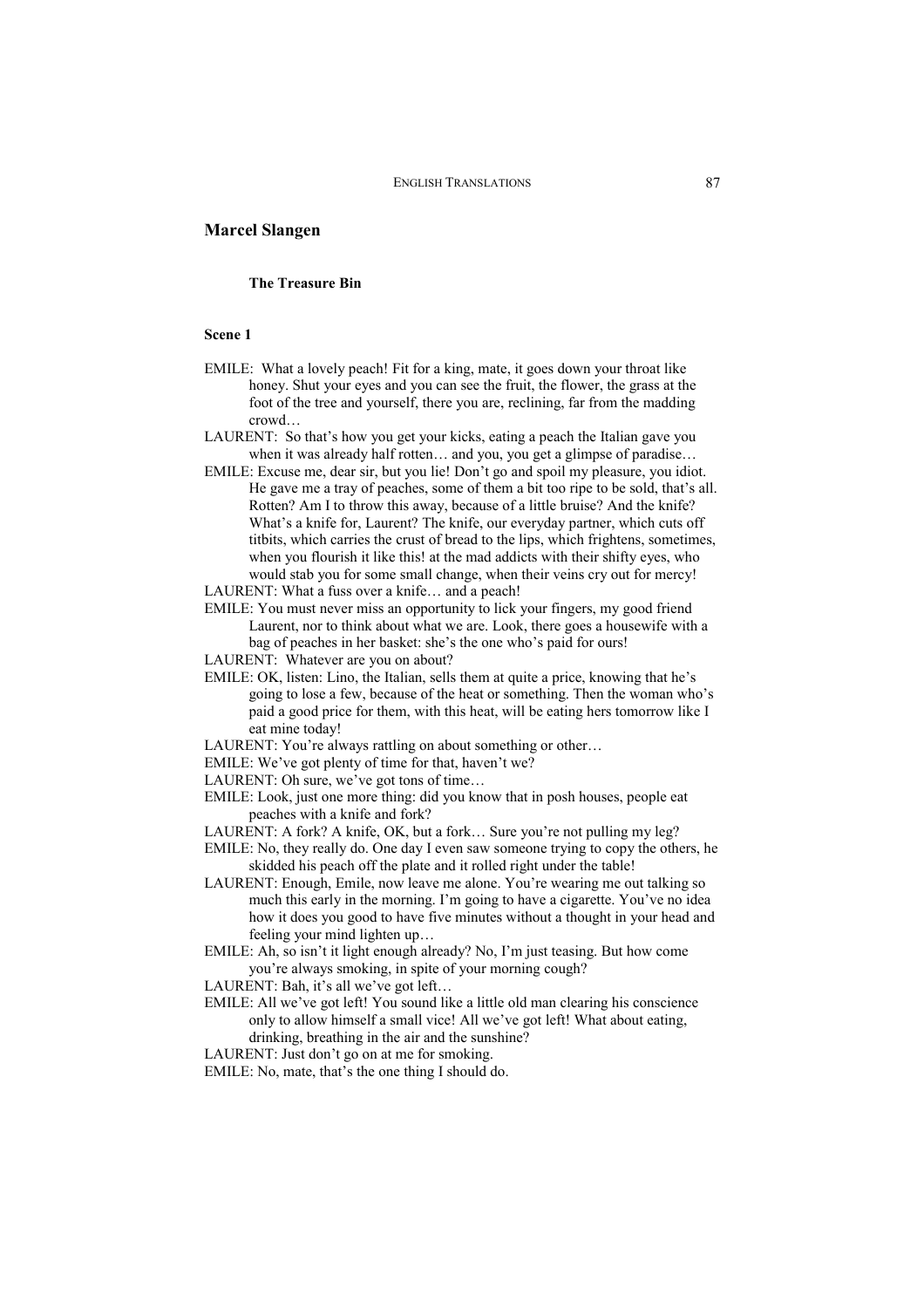- LAURENT: Because the other day, as I was begging for some change for a meal from a couple of women, I hear one of them say as she walks on: "He asks for money for food, but he's got enough to smoke!" What do you make of that, the old battleaxe!
- EMILE: So what, all excuses, even stupid ones, are good enough for respectable people whenever they want to save a penny. Lucky for you she didn't tell you to get a job! That's what I got the other day: "Go and look for a job instead: he who searches always finds." Ah, madam, I said:

I'm always thinking, racking my brains To find a way to end up rich. For me it's clear it's not gonna happen That work will pull me out of the ditch. In the past perhaps it worked like a dream But today you need some other scheme!

You should've seen her face!

- LAURENT: I don't know why you ever left your acting career… You did that with real talent… That's how you could have success, money, women, I'll bet…
- EMILE: And then what? For every actor who lives like that, there's a hundred acting for nothing, in front of three relatives with short back and sides or friends who're as hard up as us, but they've had all that hassle, all that hard graft. To grovel for a part! And to perform what? Not every play is by Shakespeare, you know – patronage plays, cock-and-bull stories, plays that wouldn't even bring a tear to your grandmother's eye, others that are only put on to please the playwright, who's made his name doing what, I ask you! Directors who leave you standing there like a post, on stage, and the other sort who think they've got ideas but go and massacre the play. Then the worst of all, you see, is when you bust a gut to cram the part into your brain until you can say "Got it!" and then the curtain rises on a handful of spectators more embarrassed than you are that they're so few. While here… Come on, would you like a peach?

# **Scene 2**

*A figure crosses the stage without our two men paying any attention. He hides something under some papers in a bin and goes off.* 

FIRST POLICEMAN: Come on, you dossers, have you seen anyone go by?

- EMILE: I'm sorry, chief, but we're not dossers, we're homeless, as they put it nowadays: the "of no fixed address." Can't you tell the difference? Today, we don't have blind people, they're "visually impaired", you're not handicapped any longer, you're "differently abled"… With us it's the same, once we were tramps, these days we're the homeless: already it almost sounds as if our problem's solved!
- SECOND POLICEMAN: Right, have you finished going on? because I didn't get a word of it. You were asked if you'd seen anyone go by, yes or no.
- LAURENT: Well, you know, of course you can see people go by… If you knew how few of them stop to give us a bit of change, or whatever, like Lino, the Italian, who gave us a tray of peaches, hardly damaged…
- FIRST POLICEMAN: But what are you on about? What weirdos! We'll leave you be, busy doing nothing, while respectable people complain that you're blocking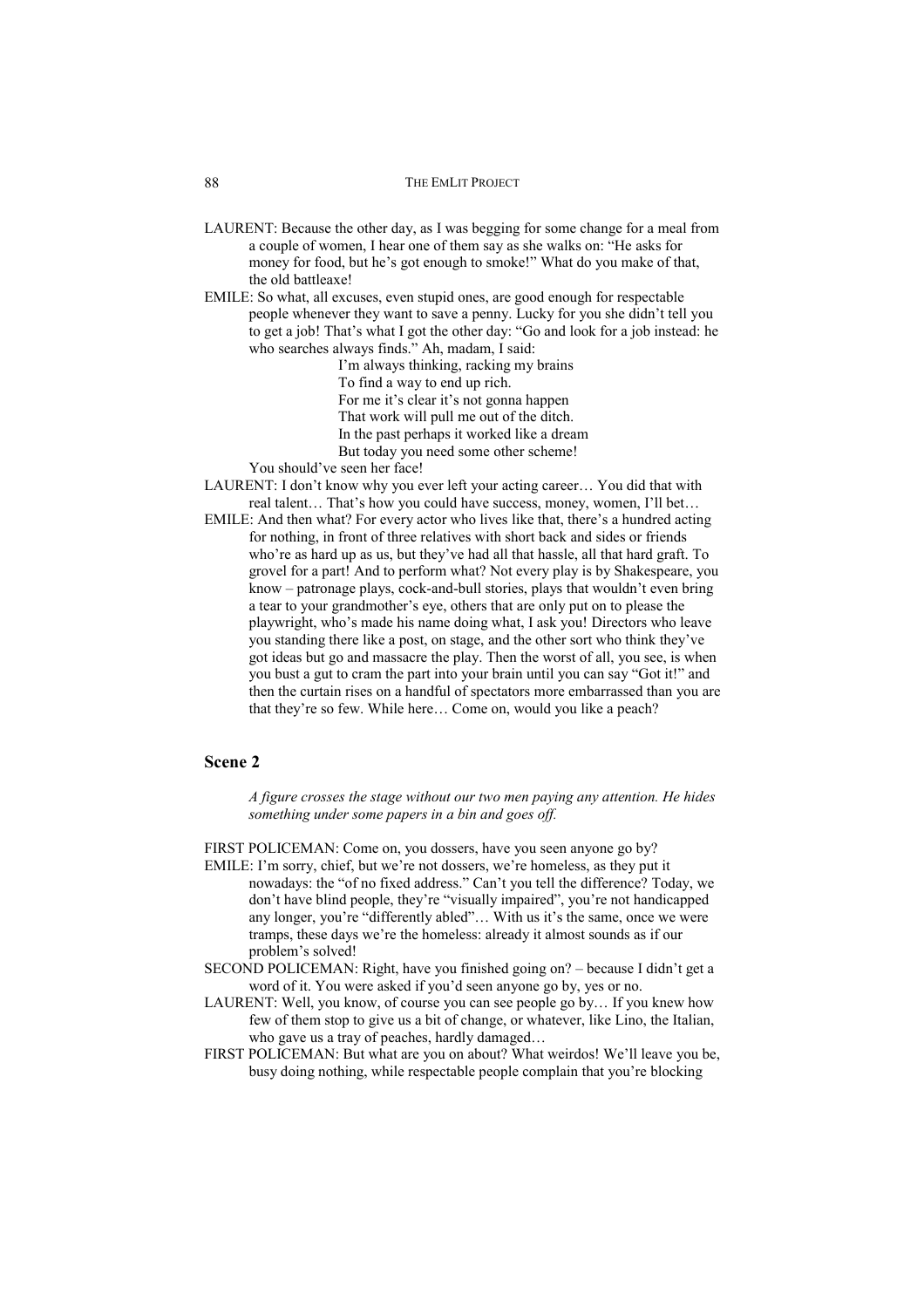the public right of way and setting a bad example to the children… And the one time society needs you, we can't get a straight answer out of you! And the small change you do get only goes on getting drunk, I bet!

- EMILE: Oh that, officers of the law, I do drink once in a while,
	- But if I have a glass, it's only one at a time.
		- If you've seen me pissed, that would indeed be proof
		- That I'm telling you nothing but the truth.
- SECOND POLICEMAN: But what language! Chief, I think we're dealing with madmen.
- FIRST POLICEMAN: Right, for the last time and leave your nonsense out of it have you seen anyone?
- LAURENT: Yes!
- SECOND POLICEMAN: Ah, finally, and who was it?
- LAURENT: The woman who bought the peaches from Lino! Do you remember, Emile?
- FIRST POLICEMAN: We'll never get anything out of these two idiots. We're talking about a man who's just robbed the bank on the corner, and run off with the loot.
- LAURENT: Oh right, you should have said so straight away…
- SECOND POLICEMAN: Did you see him?
- LAURENT: No.
- FIRST POLICEMAN: Right, that's it, we really are wasting our time with this pair of imbeciles.

(Translation: Paula Burnett)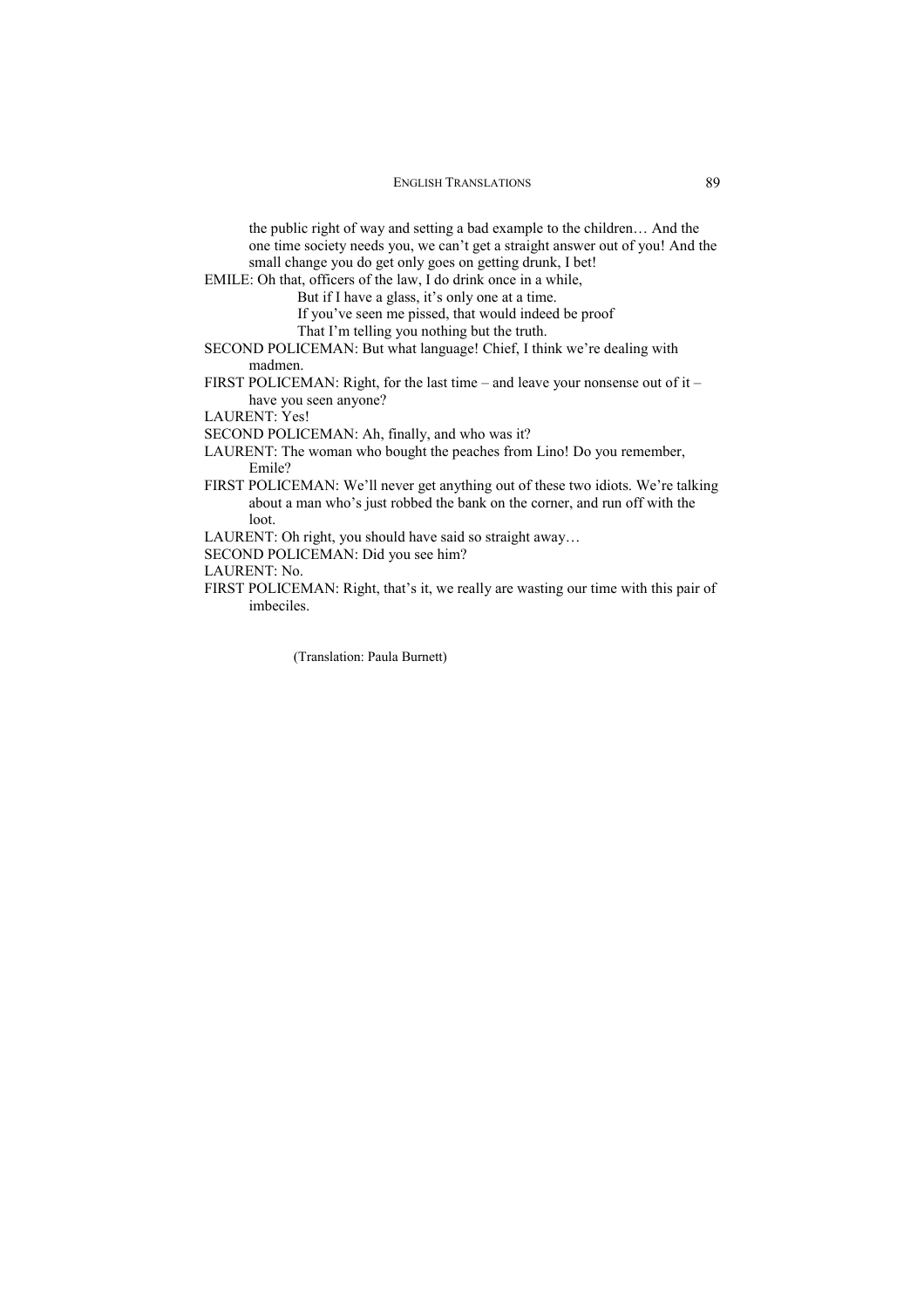# **Lingala**

Lingala is an African *lingua franca* belonging to the Ngala group in the family of Bantu languages (classed as  $C36$  by Malcolm Guthrie).<sup>1</sup> We read under the name of Elisabeth Farges, responsible for a French foreign language course at the new Sorbonne, Paris: "One of the most important of some 360 Bantu languages used in central and southern Africa, Lingala is today spoken by dozens of millions of speakers in the vast region comprising the Congo basin. By origin Lingala is not the mother tongue of an ethnic group but is a vehicular language, resulting from a linkage between several Bantu languages, and used by merchants and riverside people. It is in consequence of this mode of communication, vital to the region's economy, that the language has spread, from the two banks of the river to the big cities, such as Kisangani or Kinshasa. The first Europeans to arrive in this region… probably contributed to this expansion: the modernisation of the means of communication by river favoured commerce and the displacement of the 'river people' and resulted in contact between the different Bantu languages of the region. Becoming the language of the military and of administration, and a mother tongue once it had expanded over a large territory, Lingala is widely used in the media and in official discourse. Modern Congolese song, extremely creative and popular, also helps to make Lingala a vibrant language, constantly evolving. It is one of the four national languages of Congo-Kinshasa, and is also spoken in Congo-Brazzaville and in Central Africa. This language can also be heard in Europe, in particular in France and Belgium where numerous Congolese live."

It is therefore a question of a sort of double or divided language. On the one hand, there is the official language, written, and to a large extent imposed by the colonial administration—it is also the language of the churches, the language of the one god, revealed, the language of the bible and of the schools, the language associated with the coloniser and his constraints. Elsewhere, Lingala is also, for its speakers, the language of daily life, which cannot quite be translated at the level of the written in a language comprehensible to everyone, and it is under this heading that it forms the principal medium of modern Congolese music, the singers often succeeding in marrying the oral Lingala with the written form disseminated in school; but they are often obliged to outwit the censors by employing metaphors or *double-entendres*  in order to convey a message which might be seen as subversive. This situation of confrontation between two levels of Lingala illustrates the language's two official worlds.<sup>2</sup> The two texts presented here belong to a third world which is situated at their point of encounter and at the same time escapes their respective constraints.

—*Boyikasse Buafomo*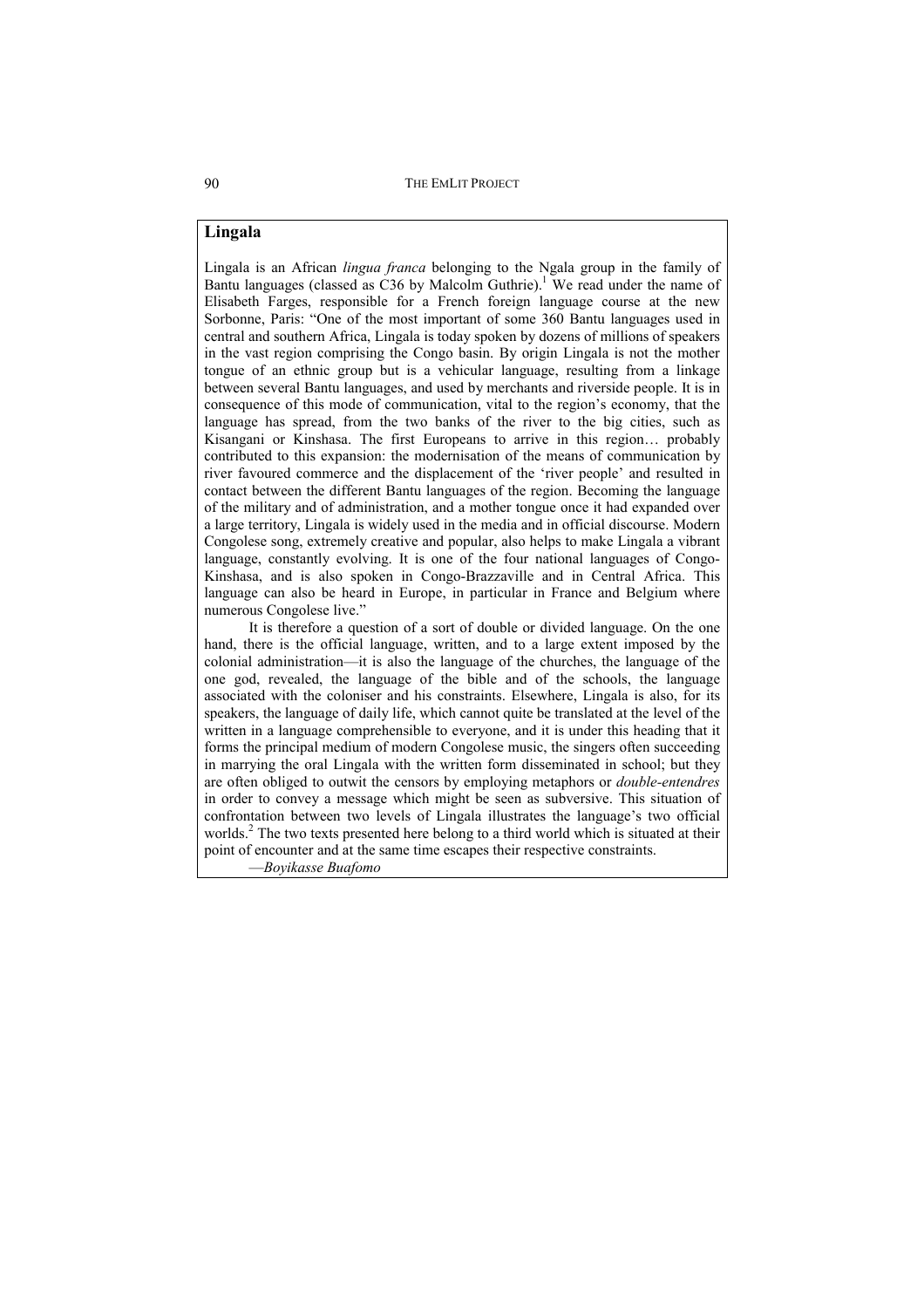#### **Take the Plunge**

My dear brothers and sisters, here in the centre of the universe, in the West, in the white people's world, life is nothing but fire and flame, a constant danger. You offer a dog a passport and visa all in good order, the dog says no thanks! Water, the liquid for drinking, transforms, here in these lands, into stone.

## *Children of water, my dear brothers and sisters, do you really want to know everything?*

No problem! Just open wide your two eyes and your two ears. That's the price you have to pay to hear me properly. My topic gets to the heart of the matter: the problems of the asylum seeker and some real-fake papers. No, this isn't only about Africans, other people are involved. (But then, faced with this drama, what are our great big beautiful black Africans to do? Should they consider the situation and search for global solutions, or alternative or parallel ones?)

#### *But above all, to take the plunge, become a political refugee, what is it exactly?*

Who set off one day for the West, to find Miguel? (You, you handsome black man.) And everyone recognises you at Porte de Namur metro station in Brussels, in the middle of the Matongé area, or else in Paris in the  $18<sup>th</sup>$  district. Nice hairstyle, nice shave. And since it's the brand that makes the man, from head to toe you're labelled. By the great designers, Jianni Versatché<sup>3</sup> or Yamamoto or perhaps others.... Do you ask yourself, even for an instant, if your papers are in order? No, that kind of problem isn't for you. You're not the sort to chase after a bone like a dog. Not you, you're carried away with the new philosophers for our time, singers like Werasson, or Kofi Olomidé. The old masters, the greats of Congolese music, Kabassele, Luambo-Franco, Shungu Wembadio, Simaro Masiya, I don't give a damn about them.

#### *Second question: and how will you find a job?*

What an idea. To busy yourself with the ordinary, to take a job washing-up or doing housework to pay the rent and the gas and electricity bills, that's not the sort of occupation for someone of your standing, that won't do, no! You, you're a delicate being, ethereal, how would you cope with such a load on your shoulders? You already have the sun in your eyes, isn't that enough?

#### *Third question: what else is there?*

Go back to college, which you gave up so long ago, learn to read and write again? That would be a good path, but will you take it?

If not, what choice is left to you (to permit you to live in the West, in the centre of the Universe)? Only one, iniquitous and unique: throw in your body, become a political refugee. Are you already getting rid of the real-fake papers (which could support your application in this pitiless universe)? As you do not know how to read or write, how will you decipher the laws, procedures and techniques to attain that status. When a boat goes up-stream, does it face the current?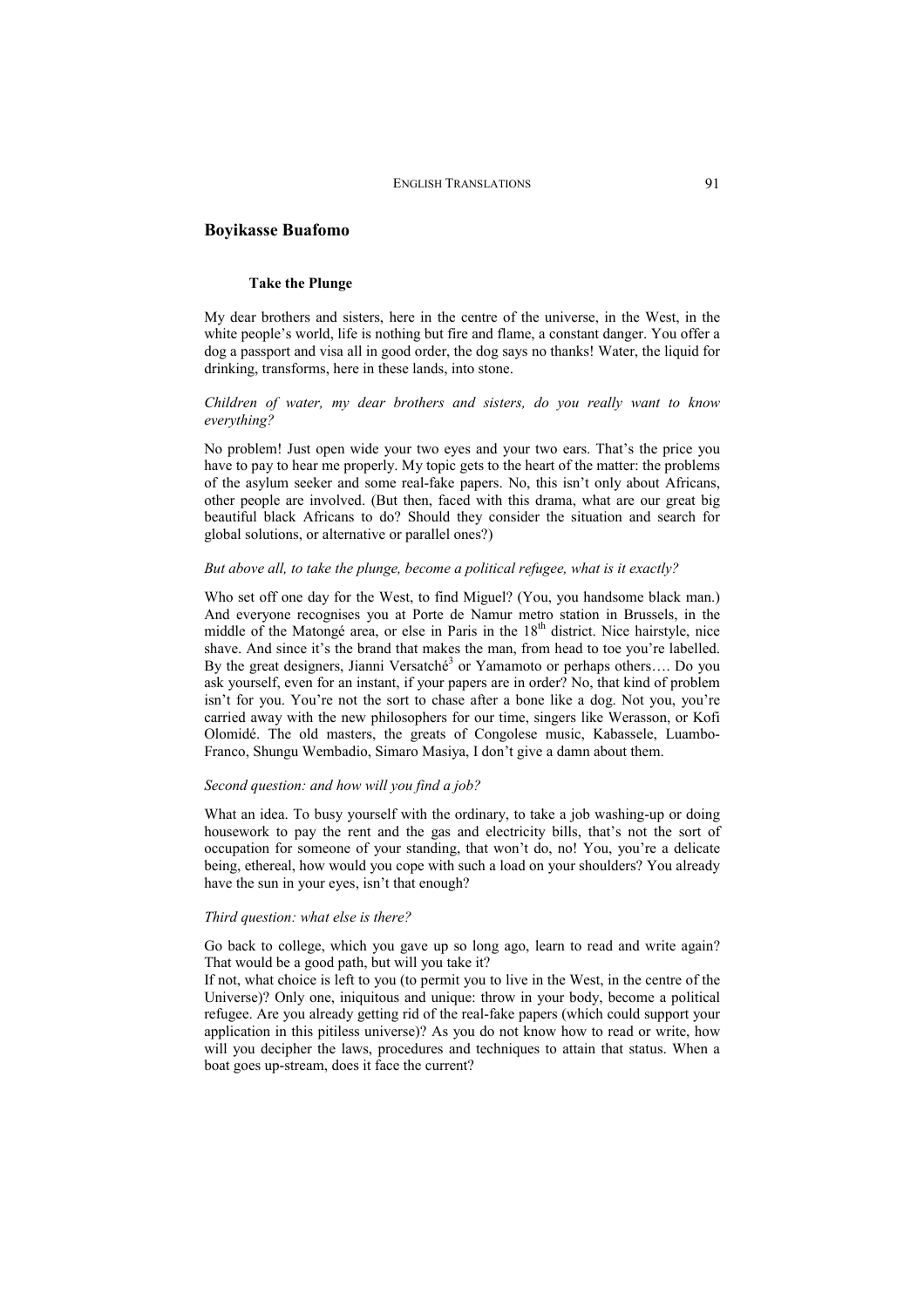## **Inside or Outside?**

- So, are you inside or not?
	- $\Box$  I'm well inside.
- Ƈ Unfortunately I can't feel you there.
	- $\Box$  I'm fully inside, like a chicken in a pot.
- Ƈ Are you really sure? You wouldn't be more like soup in water? □ Really, how come?
- Ƈ *Impotence is a confirmed fact So, brother, don't act the stud, admit the truth The column is shattered, fucked So, brother, don't act the stud, admit the truth4*
	- $\Box$  No, that's not true. I'm not im-potent. Women in the West, I've got them at my feet. No problem.
- ◆ So are you inside or not?
	- Ƒ ................................................
- Ƈ In the West, are the women as powerless as you or don't they make formidable partners? Brother, watch out for sock itch!<sup>5</sup> How then will you be able to get a shoe on your foot, my poor shagged-out friend?

**Note to the reader:** These two short texts—"Bwaka Nzoto" ("Take the Plunge") and "Okoti To Okoti Te" ("Inside or Outside?")—demonstrate a discourse that is specific to Congolese immigrant societies. In both cases there is dialogue with several voices.

"Bwaka Nzoto" ("Take the Plunge") $<sup>6</sup>$  was an expression invented by the Congolese</sup> community in Belgium around 1985 to refer to an act heavy with consequences, that of becoming a political refugee. This act is not only, as politicians and citizens of Europe tend to think, a means of obtaining papers and of leaving behind poverty in Africa, it is in fact an act of suicide, both physical and spiritual. The political refugee can never return to the country of origin. The original text is longer, and is part of a collection of fifteen short stories bearing the same title. The original version was written on the 19 November 1987.

"Okoti To Okoti Te" ("Inside or outside?") confronts African eroticism. The text is one of consummate irony, and is also an illustration of the power that the female sex held in Kinshasa in the 1970s. It is a woman's confession, derived from a true story, which speaks of male sexuality with great brutality. Although she is cutting, she has not lost a sense of irony. The tale has undergone a takeover, in the right and proper way, since from the feminine it has been appropriated by the masculine. Street talk has conveyed it to the *ambianceurs*,<sup>7</sup> those men who pass the night between dance halls, parties and music events, etc., who have transformed it into a great joke. A great joke or a provocation?

The dialogue in two voices, in its written form here, dates from February 1995. It should, in the end, be noted that it is the humour, simultaneously delicate and brutal, that the woman exhibits in the act of accusation which paradoxically demonstrates her power.

In the two texts, but above all in the first, the frequent use of proverbs or timehonoured expressions should be noted, such as "Opesi mbwa mbwa aboyi" (You give to a dog, the dog doesn't want it), "Soki masuwa eza ekonana moto ezalaka liboso to makolo" (When a boat goes up-stream, does it face the current?), the importance of references to popular music, and the entirely *kinois*<sup>8</sup> concept of Miguel, "na Miguel," the name of the Belgian chef of Spanish origin becoming symbolic of the whole concept, not just of immigration to Belgium, but of the departure for Europe.

—*Boyikasse Buafomo*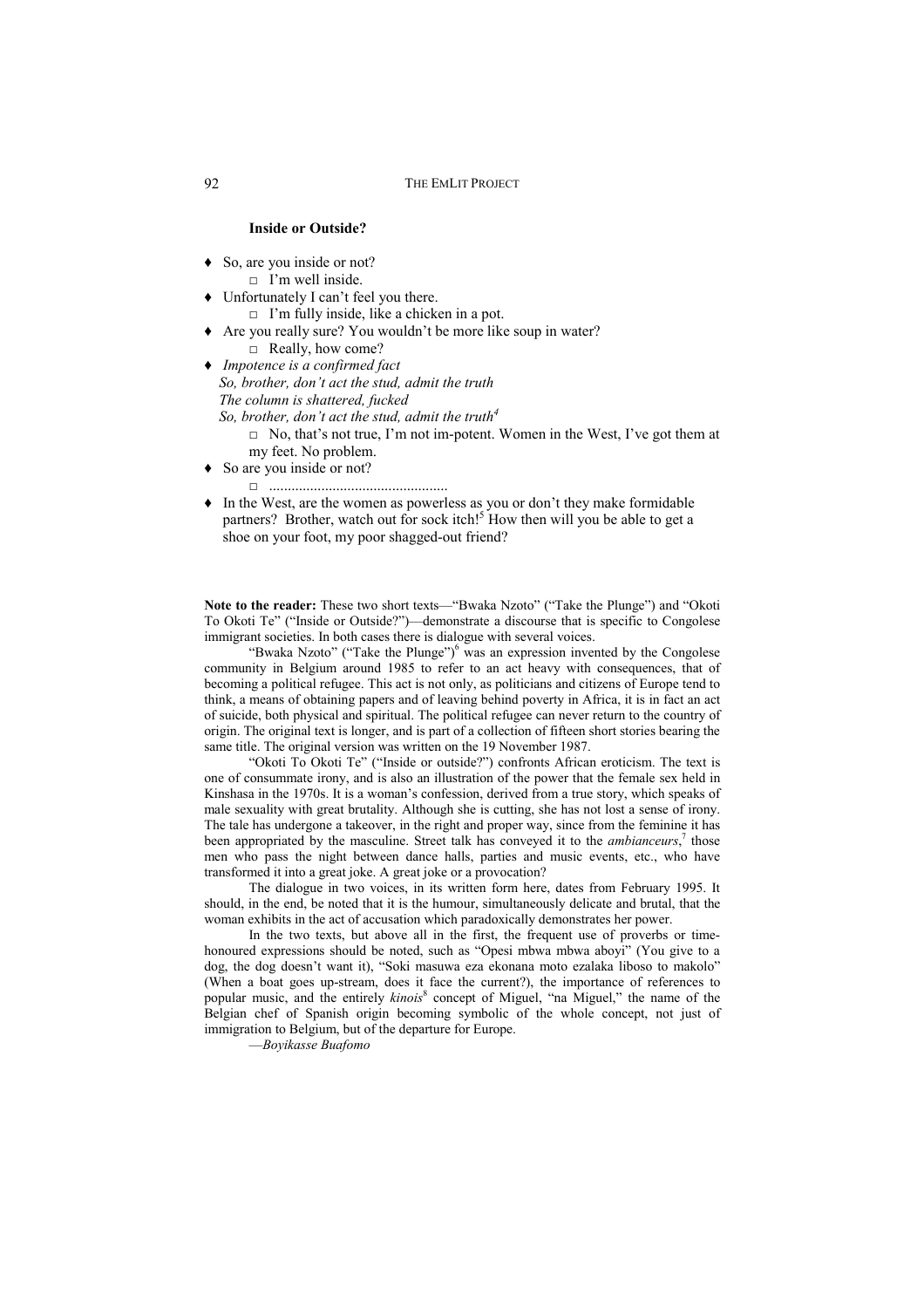<sup>1</sup> Malcolm Guthrie, a Baptist missionary, became Professor of Bantu at the School of Oriental and African Studies in London. His 1971 study refined the classification of his 1948 work.

<sup>2</sup> These two official universes seem to correspond to two types of group or social class. The first emerged after independence on 30 June 1960 and is composed of political people whose professional language is French, and whose status derives, directly or indirectly, from the possession of diplomas. The second emerged in the 1990s during the national sovereignty conference. It is the civil society. Usage of the national languages, Lingala, Swahili, Chiluba and Kikongo, was authorised there under the same title as the official language, French [B.B.] <sup>3</sup>The text uses this phoneticised spelling of Versace's name.

<sup>3</sup> The text uses this phoneticised spelling of Versace's name. 4 These four lines are a well-known *kinois* refrain (see n.8).<br><sup>5</sup> This image makes complete sense if the reader knows that in African French, a condom is currently termed a "sock."

<sup>6</sup> The choice of this text was an unhappy one. It is important to recognise that it uncovers a black African universe which is struggling under the weight of western clichés and that Africans themselves do not dare to challenge them, because they lack the words of their own

<sup>7</sup> The French-African term *ambianceur* connotes more than just a DJ or promoter, but someone who creates an ambiance, over more than one evening.

<sup>8</sup> *kinois*: of, or from, Kinshasa.

(Translation: Deborah Philips and Paula Burnett)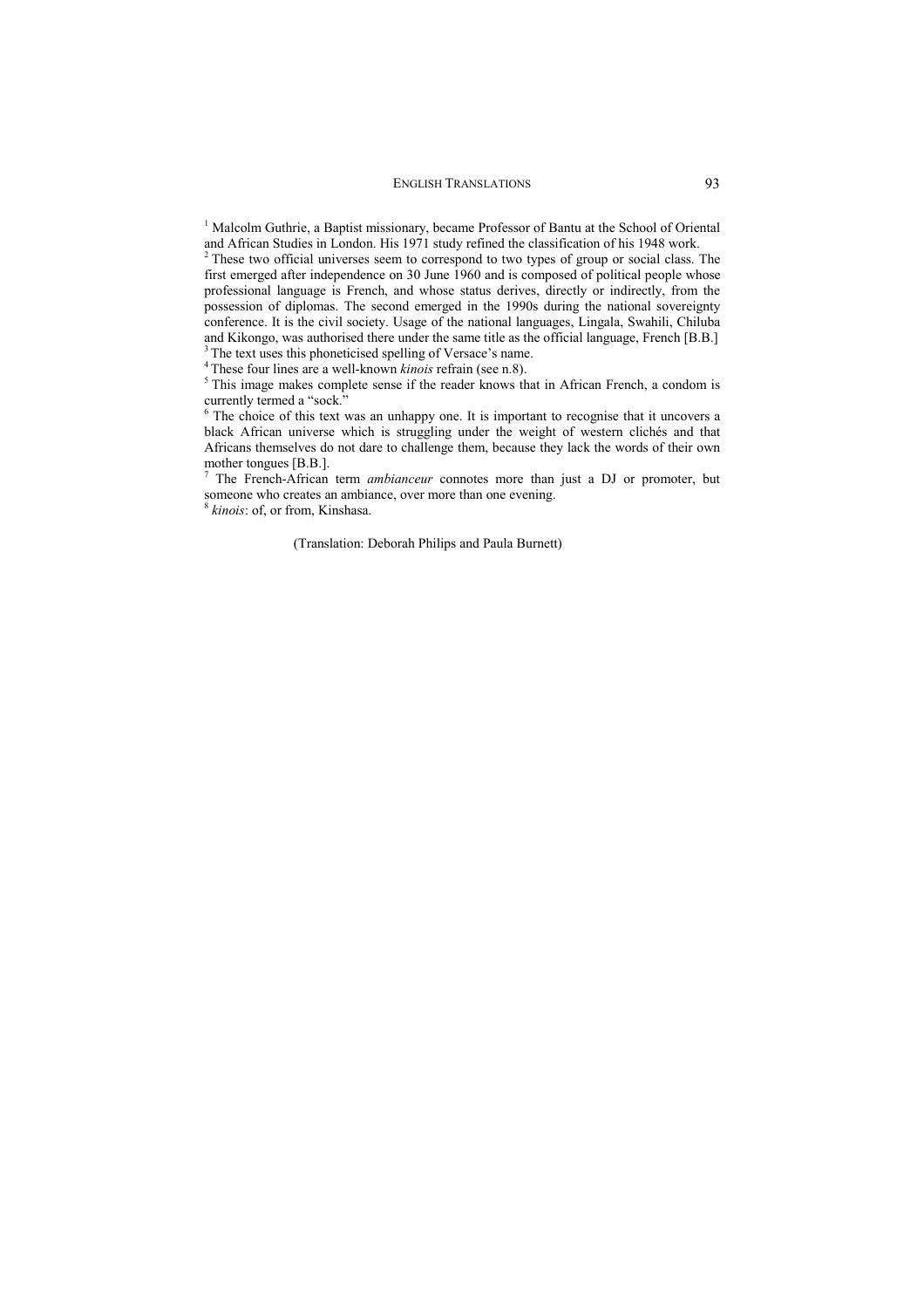# **The Sorbian Minority**

The Sorbs are a Slavic people living in the east of Germany whose settlement history dates back a thousand years, when Slavic groups populated vast areas of central and northern Germany. Today one of the settlements of the Sorbs is Niederlausitz in the Federal State of Brandenburg, with the cultural centre in Cottbus/Chośebuz. The dialect spoken here is lower Sorbian. The other settlement is Oberlausitz in the Free State of Saxony with the centre in Bautzen/Budysin, where higher Sorbian is spoken. The Sorbs are the smallest group of West-Slavic people with a population of about 60,000.

The German political attitude towards the Sorbs was for a long time characterised by the desire for assimilation, and attempts were made to integrate them fully. Today the Sorbs have the status of an ethnic minority. Their most important representative body is Domowina, the national organisation of the Lausitzer Sorbs and the umbrella organisation of all Sorbian organisations, which mainly concentrates on the preservation of the Sorbian language and culture.

All Sorbs are bilingual today. Sorbian cultural activities are manifold, especially in literature. There are a number of well-known authors who cover a wide spectrum of topics and literary forms.

(See also: http://www.sorben.de/ and http://www.sorben-wenden.de)

# **Róža Domašcyna**

#### **Influence of outer space on desire**

in the year of the invasion of the May-beetles with their tortoise-shell and metallic wings the lice took up weapons in free fall the May-beetles fell onto their backs gazing into outer space having lost the desire for the daily battle and so the victory indisputably belonged to the lice

#### **When I wanted it to be**

at the lake it was, you said nice things. At every moment I thought: this is mine. Hour upon hour passed, instantly I stood by the water, the unsaid words standing between us. A movement, a step backwards was the only thing I could do. Rigid as I was, I wanted it to be, thought: all time challenges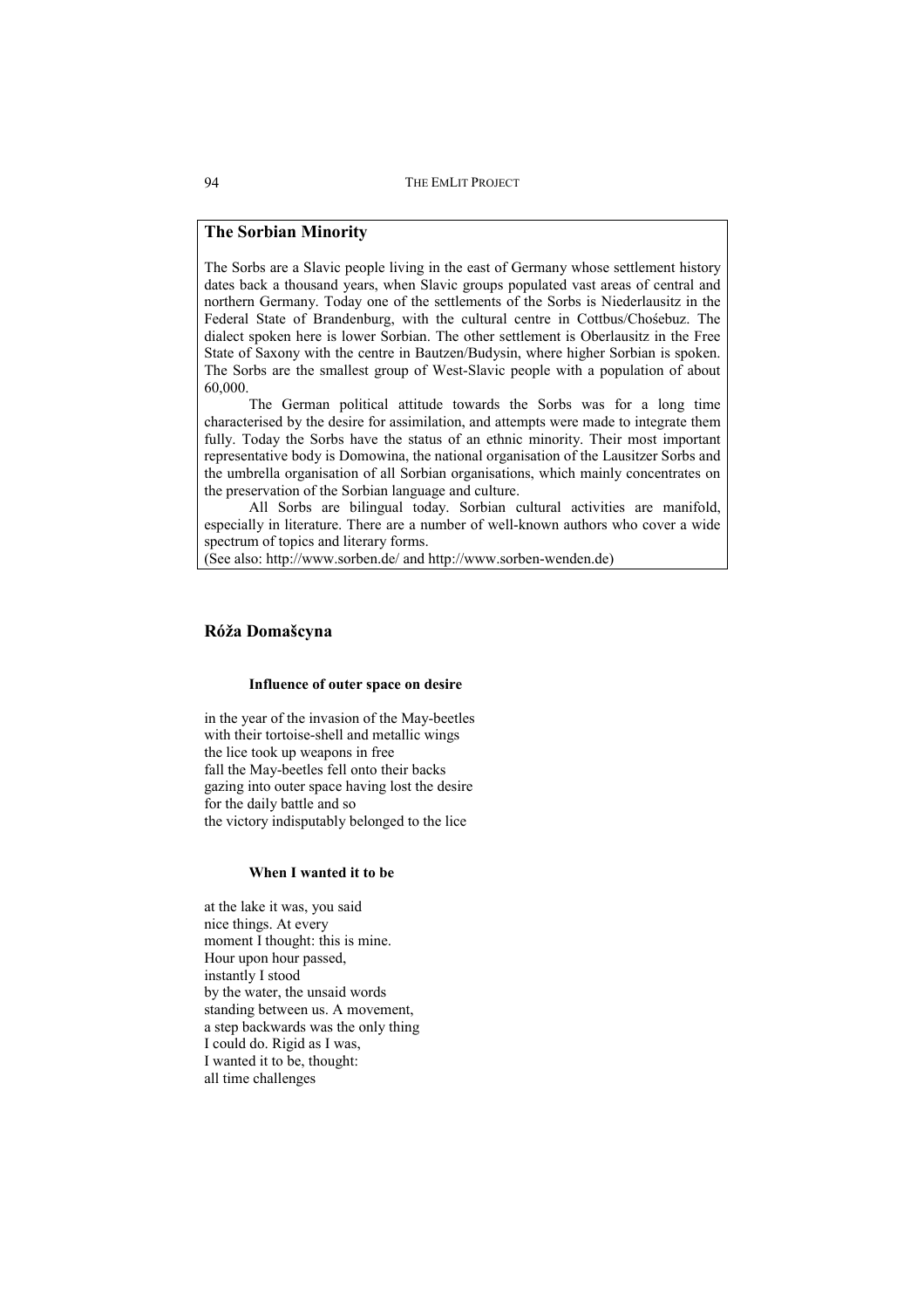me, accompanies me. Every hour leafs through me, undresses me. I waited and wanted, and you said nice things, which I was supposed to accept

#### **In the blue house at Bismarck's Tower**

*for F.P.* 

almost like origin: camomile and dried dill in the oven the fire in front of the door the picture: willows in the meadow the easel turned away in the post the notches of our growing up with grown-ups somewhere and gravestone names as witnesses around the kitchen table we crack nuts like words all blue the world and god white a dog prowls around the house with steely teeth at the slope the grass matts uncut you say we still have paint and fit a new canvas the house grows over the notches crust the nuts crumble the canvas ages only the dog keeps the scent

(Translations: Christiane and William Leahy)

#### **The dead are being reburied**

#### *In memory of the Čelno cemetery*

We've draped the cemetery with shrouds. We've violated our own dead, with stop-signs blocked up every way – they end at the brink of the other world.

Around, the screens are high and dense. In the midst bulldozers bring to light the bones of the dead, cleansed from sin, buried in honour, as is certified.

Creatures, the victims of twilight greed, scrape the heritage into iron pots. "We take all and more," I hear them shout, and "not buried, cremated we want to be!"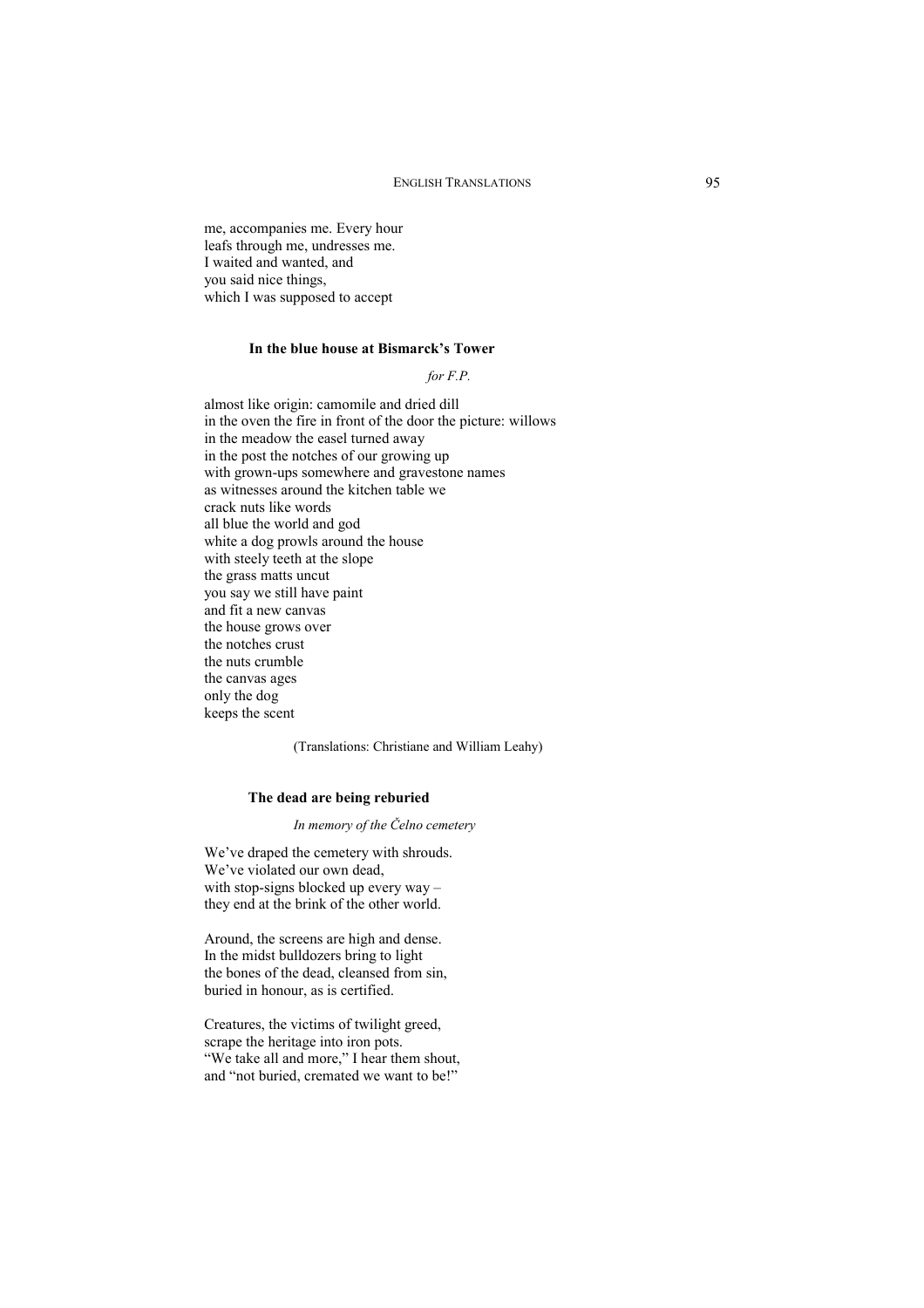Who stands aside, lies in wait – thus bravely we're silent about our grief. Feeling our ancestors' gaze on our nape, clutching a mattock, cord, a rope.

The graves become narrower and even deeper. The square of the sky gets smaller and steeper. We're growing tumours in the house of screens. The children play burying and digging us up.

(Translation: Christiane and William Leahy with Paula Burnett)

# **Kito Lorenc**

#### **My short winter's day**

You spray amber light over blueing shadows under the dun grass you hide the hair of animals in the field the big eyes rest in the valley

You let mistletoe fruit in the tree after the harsh night breathe secretly in my numb hands You put a gleam on the hazel tint the willow twigs

That I do not disturb your course when I take care cast off the track from my sole snowlight

# **Great Forest**

Dobry the Giant steps in front of the wooden roof puts the horse on his shoulders and trudges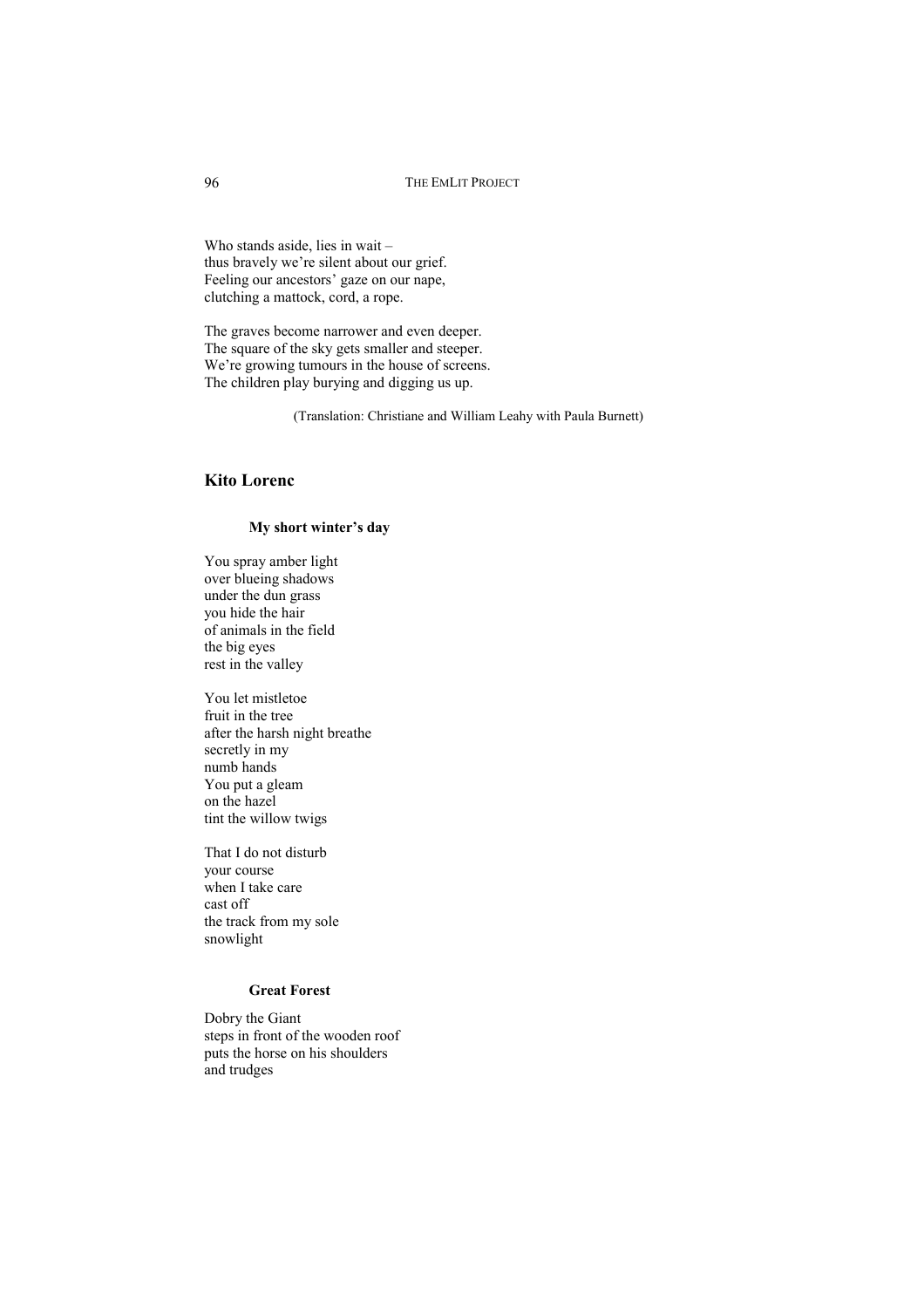#### into the pines

His little wife with the milking stool under the cow, soon will ring with a clatter the milk bells in the village

Above the lamp post rattles the windmill along with the stork's beak behind dusty leaves twinkles the lake

And around the corner the scent of wild caraway awaits. Hello holidays. Goodbye childhood

#### **"The pigeon has got two white feet"**

and one day I took my lover home with me introduced her to my wife My wife brown eyes Hers blue My wife ginger Her pepper My wife liked her She liked her too Is it funny neighed the horse Nobody cried sadly From then on we had breakfast together from the three Little plates Little bowls with the three Little spoons shared lust and burden cleaning and dishwashing Soon they gave us the bigger flat and my wife brought her lover and my lover brought her lover and both lovers brought their lovers with them When we got the tower block (oh the lifts went up and down singing Adam's apples) Heavens above we were many Then we took over the city and eventually the country then we were finished and lived under new social conditions Only then did I receive anonymous letters: You poetic customer, you! took pigeon ginger pepper horse back and found myself dying publicly away Children people bye bye keep loving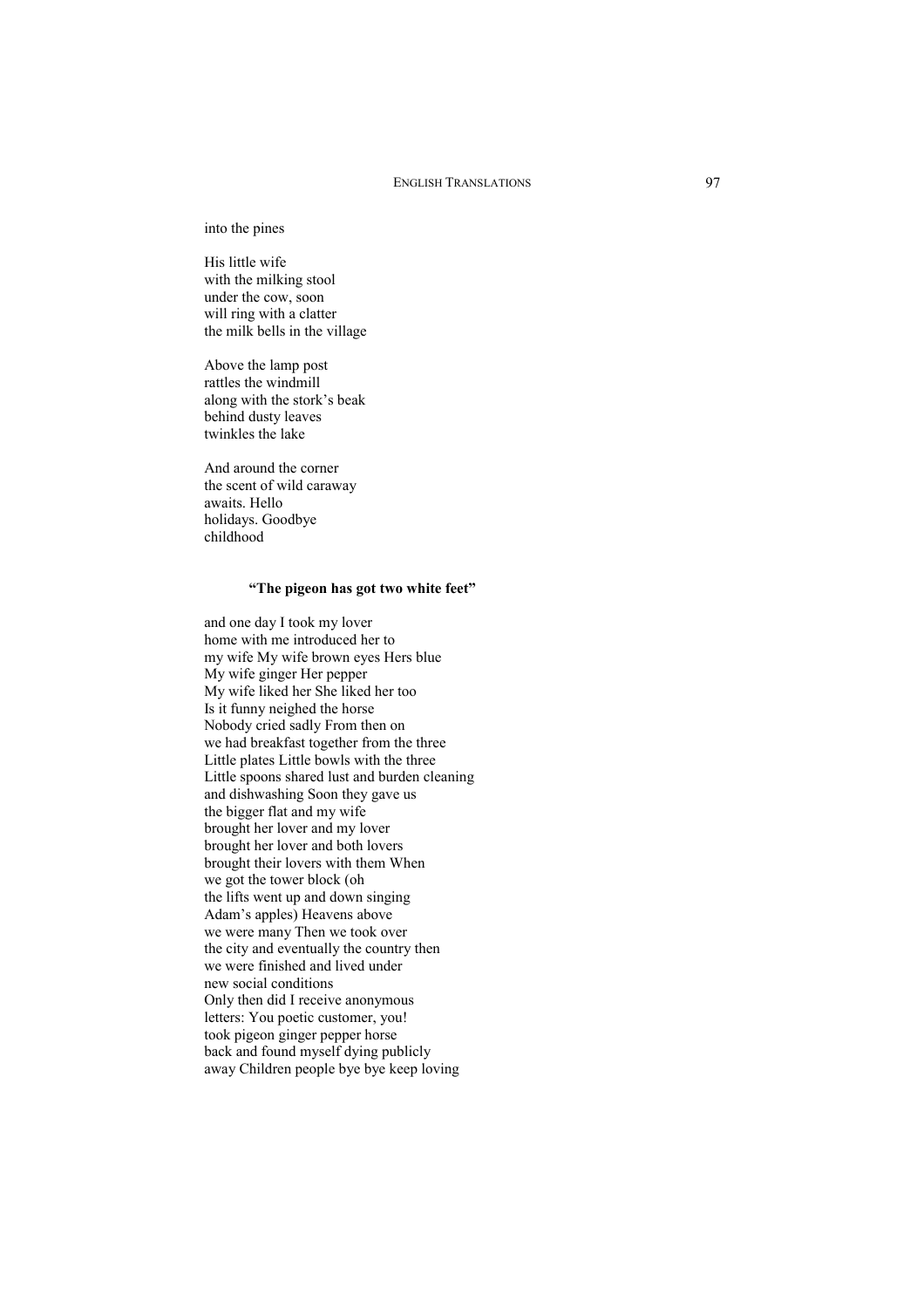#### **And this is the oven**

that I gave her because I had not used it for two years I lit it for her the oven and said I had not lit it for two years and had forgotten completely how to light it and she said see you don't have to die to forget and I said you know you might as well stay alive

(Translations: Christiane and William Leahy)

## **Lubina Hajduk-Veljkoviüowa**

#### **Raphael, the little spirit**

Monica lived in the old part of town. The houses there are damp with an attic under the roof. Mothers hang their washing up to dry in the attic and everyone has a small room to store old stuff. Monica's dolls rested there too.

One day Monica wanted to make a new dress for one of her dolls and rushed up to the attic to fetch her little darling. There in the corner, in the twilight, she discovered a ghost. Not a ghost, no, rather a little spirit.

"Who are you?" she asked.

"You can see me?" replied the spirit.

"Sure. Very well indeed. Your hair is curly and chocolate brown."

"Curly, really? I have never seen myself," the little spirit said happily.

"You are wearing a green shirt, and your trousers are brown," Monica described in detail.

"And what colour are my eyes?" asked the little spirit, full of curiosity.

"Kind of green. But tell me now who you are," Monica was also excited.

"I am Raphael and I have been living here for a long, long time."

"And why do you hide here?" Now Monica was curious too.

"Because, oh, well, I'm ashamed to say," mumbled Raphael, the little spirit.

"Don't worry. I'm ashamed because of my scribble, the teacher is always telling me off," admitted Monica.

"As for me, I'm ashamed because I can't fly," confessed Raphael.

"You're a real spirit who can fly?!" wondered Monica.

"No, I cannot fly. That's the problem. That's why I sit here lonely and hide."

"I would be scared up here. Aren't you?"

"Me? What should I be frightened of?" replied Raphael, the little spirit.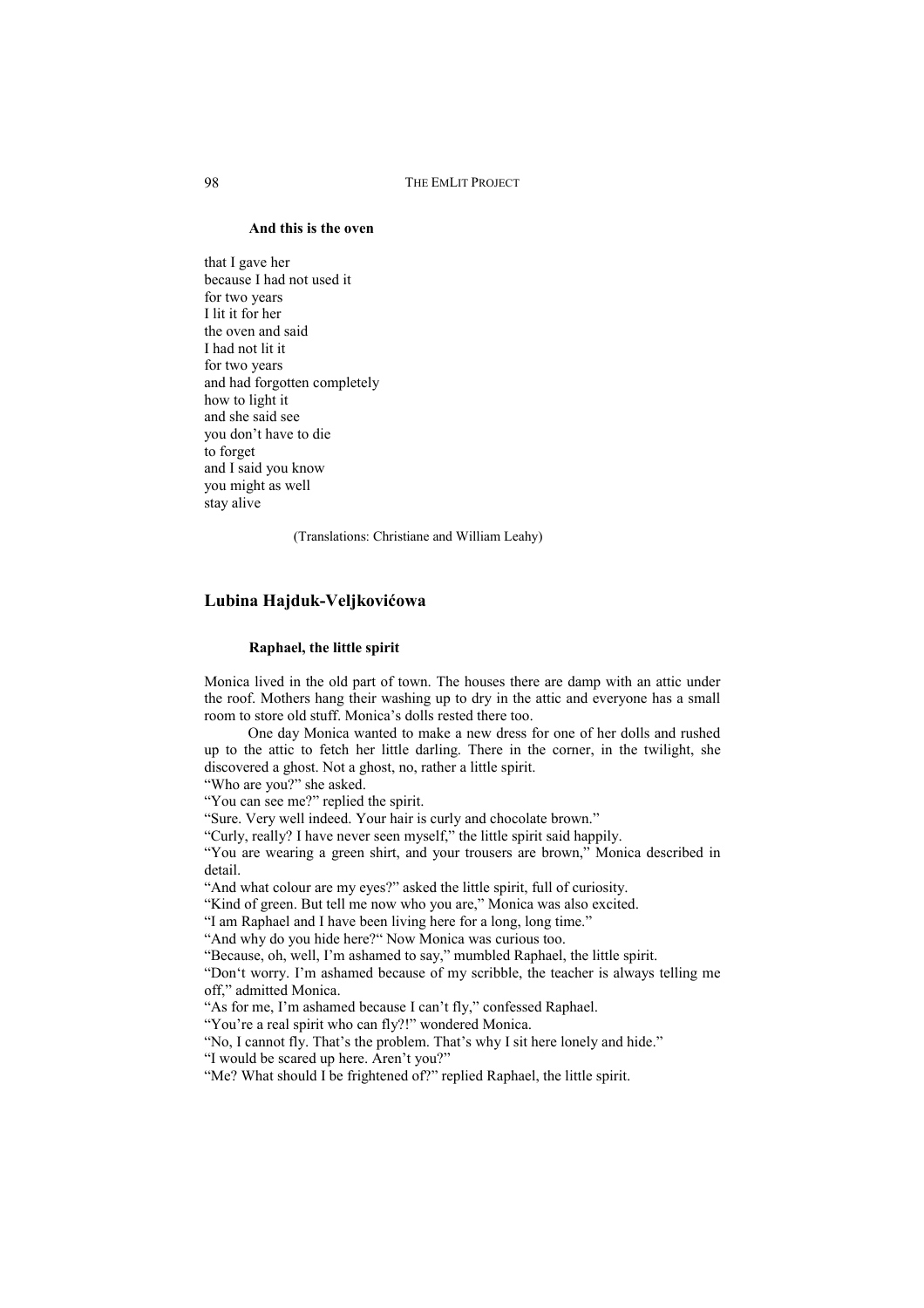"Of humans."

"Ridiculous. As long as the attic is here I can stay. But that doesn't help me."

"Why?"

"Because I don't age. As a spirit you have to return to the place you were born every year. Only then do you grow a year older. My mum always used to take me. But then I became too heavy for her and since then I haven't grown older."

"So what!" said Monica, "what more do you want? You can always stay a little spirit."

"Would you like to be a child forever and ever?" Raphael, the little spirit said sulkily. "No, not at all!"

"Day in, day out, I watch out of the skylight how birds travel through the air. But when I try to take off nothing happens."

Then Monica said: "But Raphael, you haven't got any wings."

"Spirits don't need wings."

"Ah," Monica had an idea, "you have to really wish for it and you will fly."

Raphael, the little spirit wished to be able to fly until his head hurt. But nothing happened. Little Monica looked at him helplessly.

"Tell me about the place where you were born."

"Ah, that was a splendid old castle. It had been deserted a long time. The walls were thick and cold, beautiful ash-grey, dawn-grey, mouse-grey, sometimes even silvergrey. We hid downstairs in the dungeons, chased one another through the dark passages, the doors creaked marvellously and we could rattle the chains on the walls to frighten ourselves. We flew through a tiny crevice into the courtyard where nettles grew...."

"Oh gosh," Monica cried, "you're flying."

And indeed, Raphael, the little spirit rose a little into the air.

Monica's cry of joy disturbed his beautiful picture and he landed again.

"I don't feel any different."

"As long as you talked you flew a little, then you got scared and you came down again."

"I don't get scared," said Raphael, the little spirit determinedly.

"Don't tell fibs. I've seen it with my own eyes."

Monica insisted on her view of things. "Do carry on with your story."

"Alright then. We played football in the yard, not with a ball of leather but with a ball of dew. I rolled the nicest balls of all of us. Look here," and Raphael, the little spirit wanted to show her how he did it. But he had to look down to see her. Down! "Damn," slipped out. "I really can fly!"

And then he started soaring through the attic like a whirlwind. "Wowie!" Monica was amazed how suddenly he had changed. Raphael did not sit depressed in a corner, just the opposite, he was fooling around and making a noise like a puppy.

"I have to go downstairs again," Monica said after a while.

"Many thanks for teaching me how to fly," Raphael said from high above her.

"That's too much. You could already fly, only you didn't believe it," replied Monica. She was already on the stairs when she turned around again and saw how Raphael, the little spirit floated away through the skylight.

She remembered her doll, fetched it and left the attic.

(Translation: Christiane and William Leahy)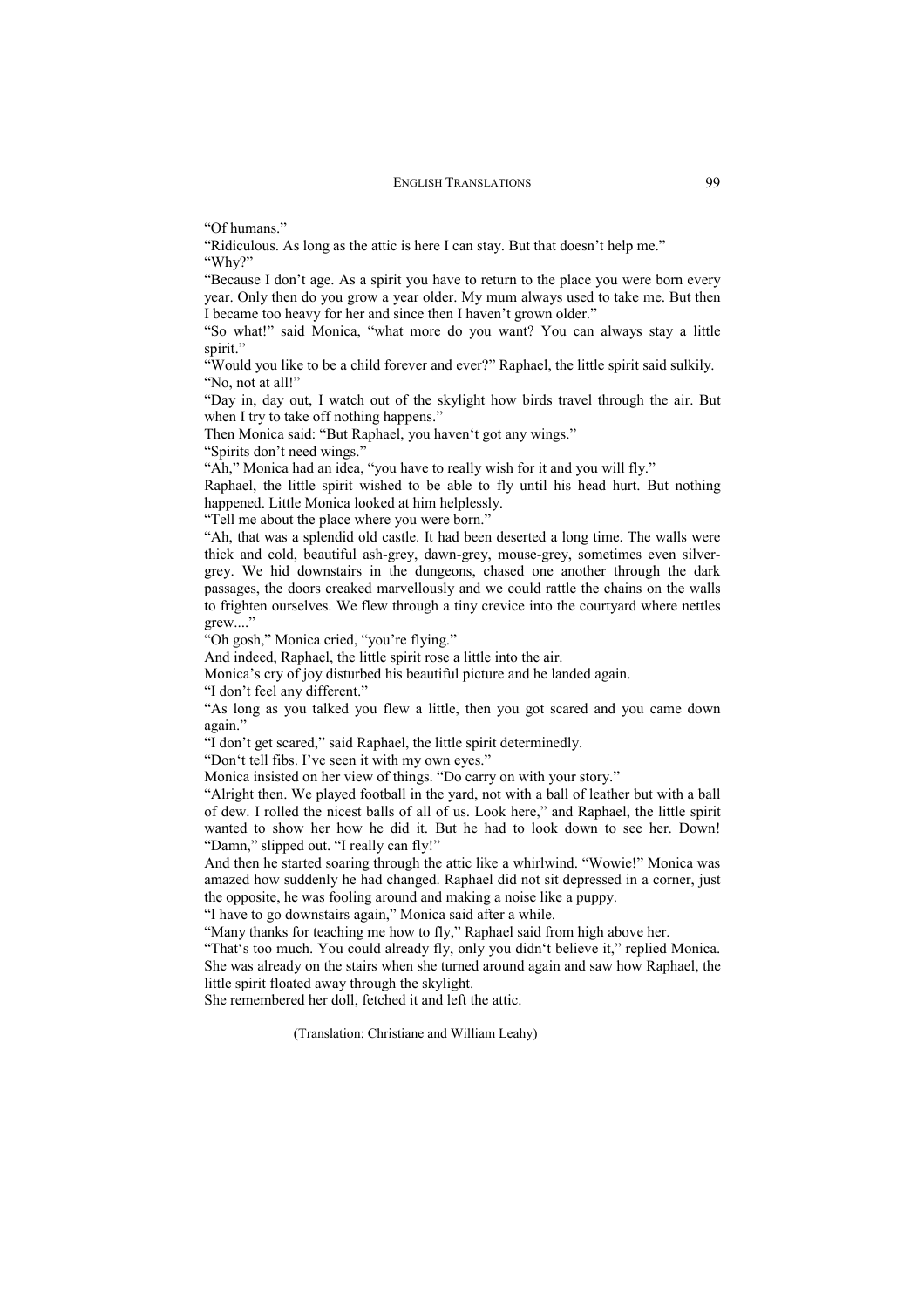## **The Turkish and Greek Minorities in Germany**

Because of the "economic miracle" in the Federal Republic of Germany in the 1950s, many West German businesses could not find enough employees to fill vacant jobs. In the mid-fifties, therefore, German business started recruiting so-called "guestworkers" from Southern Europe. In the following years the government drafted legal agreements to regulate immigration and length of stay. In 1960, such an agreement was signed with Greece and in 1961 with Turkey. The employment of foreign workers reached its peak in 1973 at 2.6 million, 155,000 of whom were Greek and 605,000 Turkish. Initially the rotation model was accepted by all sides which specifed that foreign workers would return home after one or two years. In practice this model was uneconomical, because all new workers needed training and those employed could not save enough money in such a short time. Therefore the model was discarded, leading to foreign workers staying longer and allowing for the immigration of family members.

During the recession in the mid-seventies, the government ordered a halt to the recruitment of such workers. Two parallel measures were taken to enforce and support this: either to return to one's home country or to integrate into German society. In 2001 there were 82.4 million people in Germany, 75.1 million of whom have German citizenship; 1.9 million Turkish citizenship and 362,000 Greek citizenship. The Turkish minority is the biggest in Germany, followed by citizens of the former Yugoslavia, then Italy and then Greece.

The Turkish and Greek minorities are culturally very active and represent an important part of contemporary German culture. The literature of these groups dealt initially with the problems of "being foreign." Recently, however, third-generation Turks living in Germany see themselves either as an integral part of today's Germany or, through their writing, attempt to come to terms with their own identity in a foreign country. In Greek literature produced in Germany, one often finds an analysis of Greek political history or, likewise, writing about life in a foreign land.

## **Michalis Patentalis**

## **The One Opposite**

My neighbour bought a new car Shares A wife A house Furniture Viagra A heart A grave Only his God he did not change. "God bless him"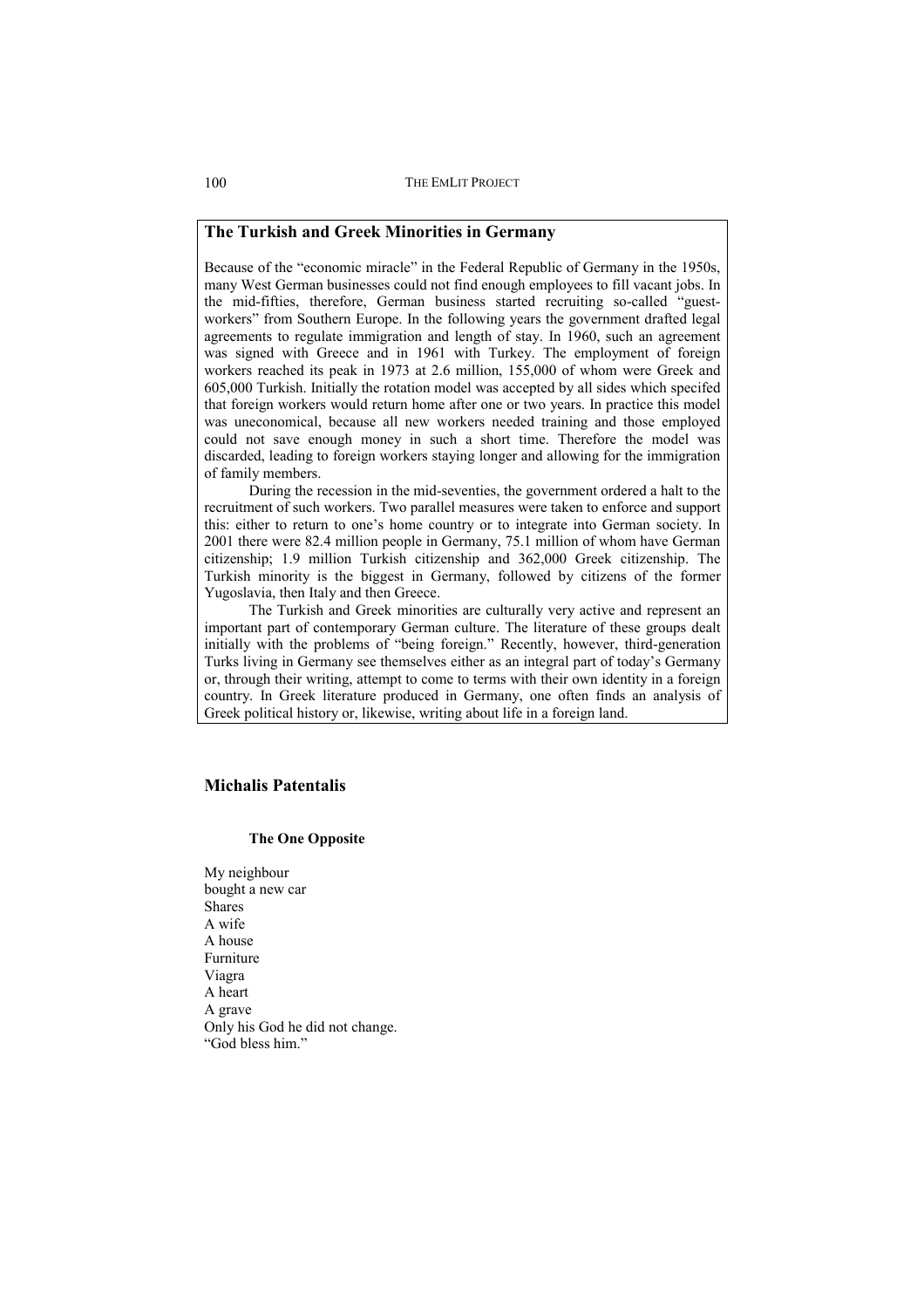## **GILETTE CONTOUR or The first advert in Afghanistan**

"In the name of the Father and of the Son" and of the global madness.

The night shaves off its beard with a blade out of the chalice.

Smeared with a little peanut butter "in His image."

At the foot of the hill the day in fancy dress erroneously counts the whisper of silence

While a slave returns his transitoriness Uncreased.

And just this once you look in the mirror and comb your thick furry tongue.

Descendent of Cain, are you really the mountaineer of limping Death?

(Translations: Christiane and William Leahy)

# **Giorgos Lillis**

#### **The deepest robe of the sea**

Outside the city walls and accompanied by the sound of the wind I climbed up and reached the point where I would attend the sacrifice of the sun for the night. The mermaids played the stone game with a handful of stars and from afar the moon cycled closer. Buried in the side of the hill I watch the deepest robe of the sea.

#### **What sinks is outside my fortress**

The sun was a traitor again and threw on us the black net. Sudden rain, like a breeze at midday, when you are asleep, you are cold and look for the sheet to cover yourself.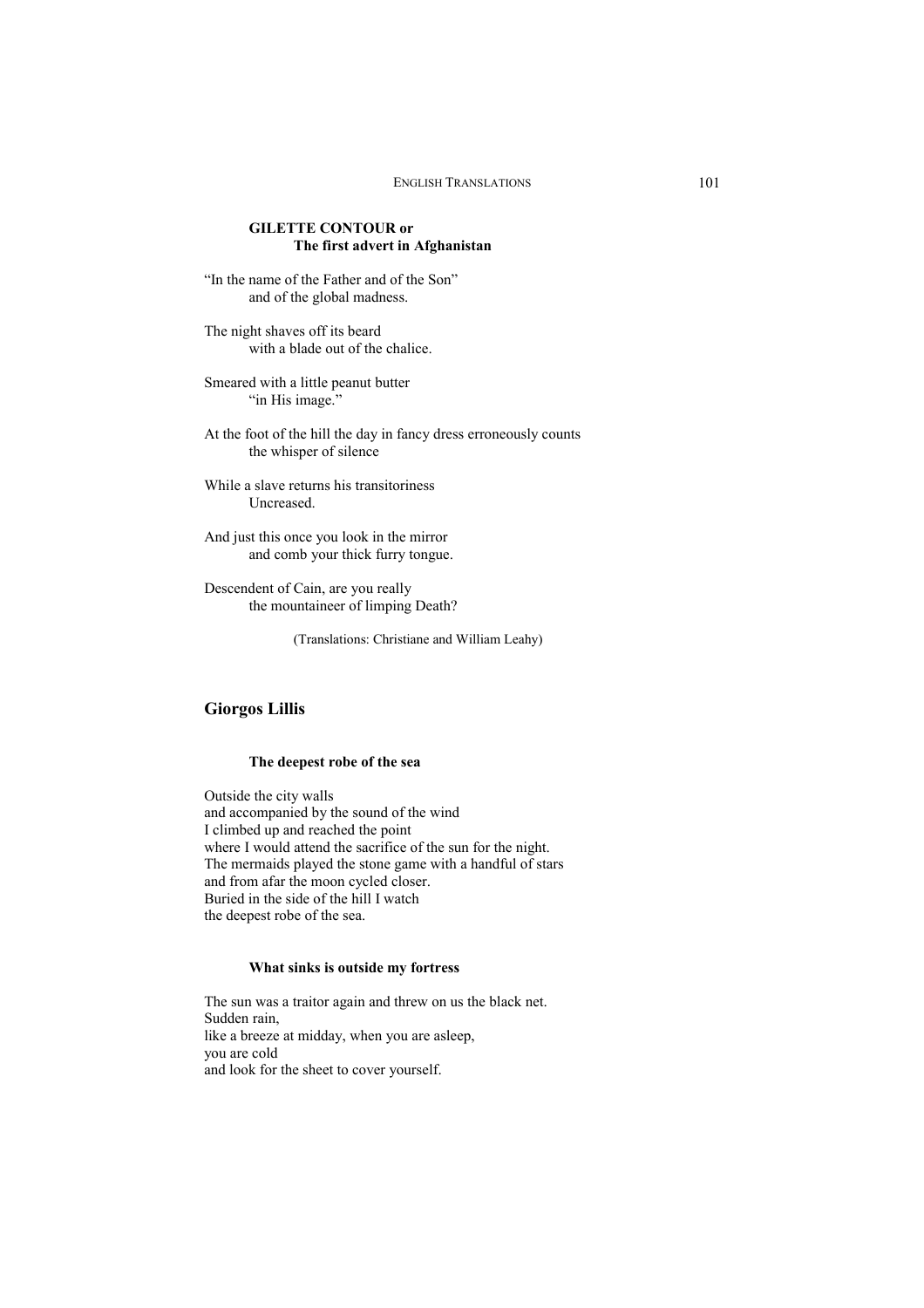My fortress is a window. Even if small, still big enough to secure the picture of the world for me. To say no, whatever may happen, today I will sit here and watch, as I may, the rain and later the night, as I see it steadily coming galloping and out of its basket scattering stars and darkness, it too is a sower of the sky. Not to talk about the moon on the left, that rubs its back against the tower blocks, takes the corner and becomes the crown of the mountain behind. Just for a short time. Then I cannot see it any longer. The tenant next door has nicked it. The lucky devil could admire it as a king but I have never seen him look outside. Funny people. The magic poses in front of their eyes and they look for it elsewhere. In vain.

The raindrops have dressed the windowpane. A plant with morning dew on its glassy leaves. The room a garden and I a gardener. The stanza fills up with heavenly scent, many colours, the soul calms down.

I can see from here the cars and the pedestrians on the pavement, also the houses stretching into the distance, the lorry that comes every day and how they unload it down there in front of the house, but I do not do it. I concentrate on the birds that peck at the blue, they get covered with heavenly dust in their flight, on the wind, that dances with the trees on the cup, that pours the violet of the descending sun on the rain, that fills the gutters and can be heard in the evening the strange sound of the water like a river. Don't think that I have a special view, from here, where I live. Necessity forced me, like you, to live in these cities that were hastily built, they have nothing important to offer but big streets for the cars, dwellings one after the other.

One day I did decide. To fetch the little table, to put it next to the window to place my typewriter here and while writing to help my thoughts access the devastation of silence. Later I caught myself getting lost for hours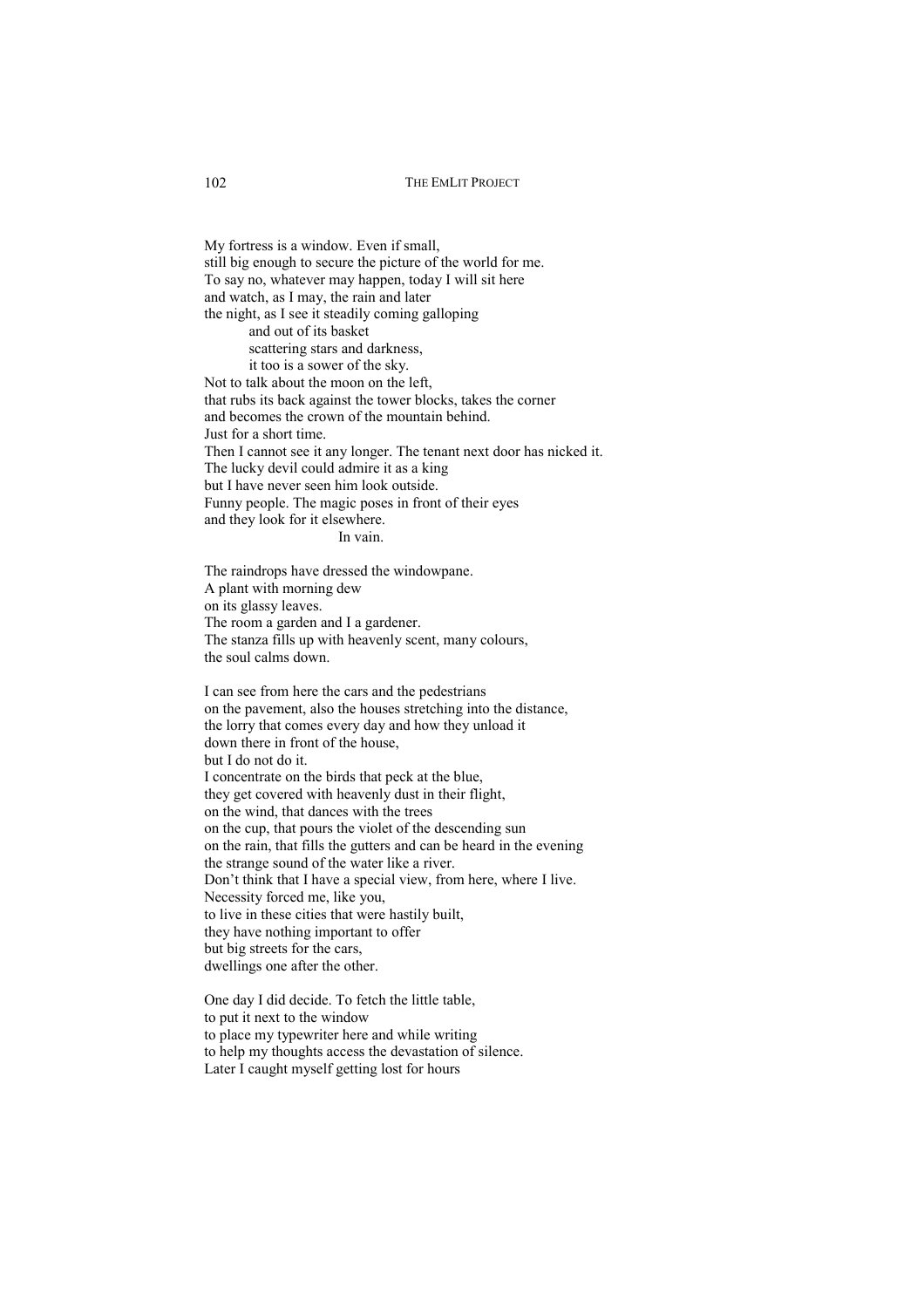not in concrete pictures of the world outside but in things that I cannot describe easily fissures of memory, photos of the inner sky like a cameraman, who films an unknown, far away land. In those hours my coffee went cold and I did not hear music or voices. Nothing. A strange floating between the hardly perceivable and the real. The wind blew, I remember, and inside was a white darkness. And I was on a tightrope. From the window to the other side of the mountain.

Without hurting myself I went through the window

to the far side of the world.

Constantly the neighbours insisted maliciously that I had gone crazy but I knew and I felt sorry for them, that they could not see, the poor souls, what I could not describe, as I feared they could not hold out, if they reached the multitude.

Especially when the typewriter became a time machine and brought me to the shores where Odysseus exhausted fell asleep and dreamed the same dream over and over.

What sinks is outside my fortress.

(Translations: Christiane and William Leahy)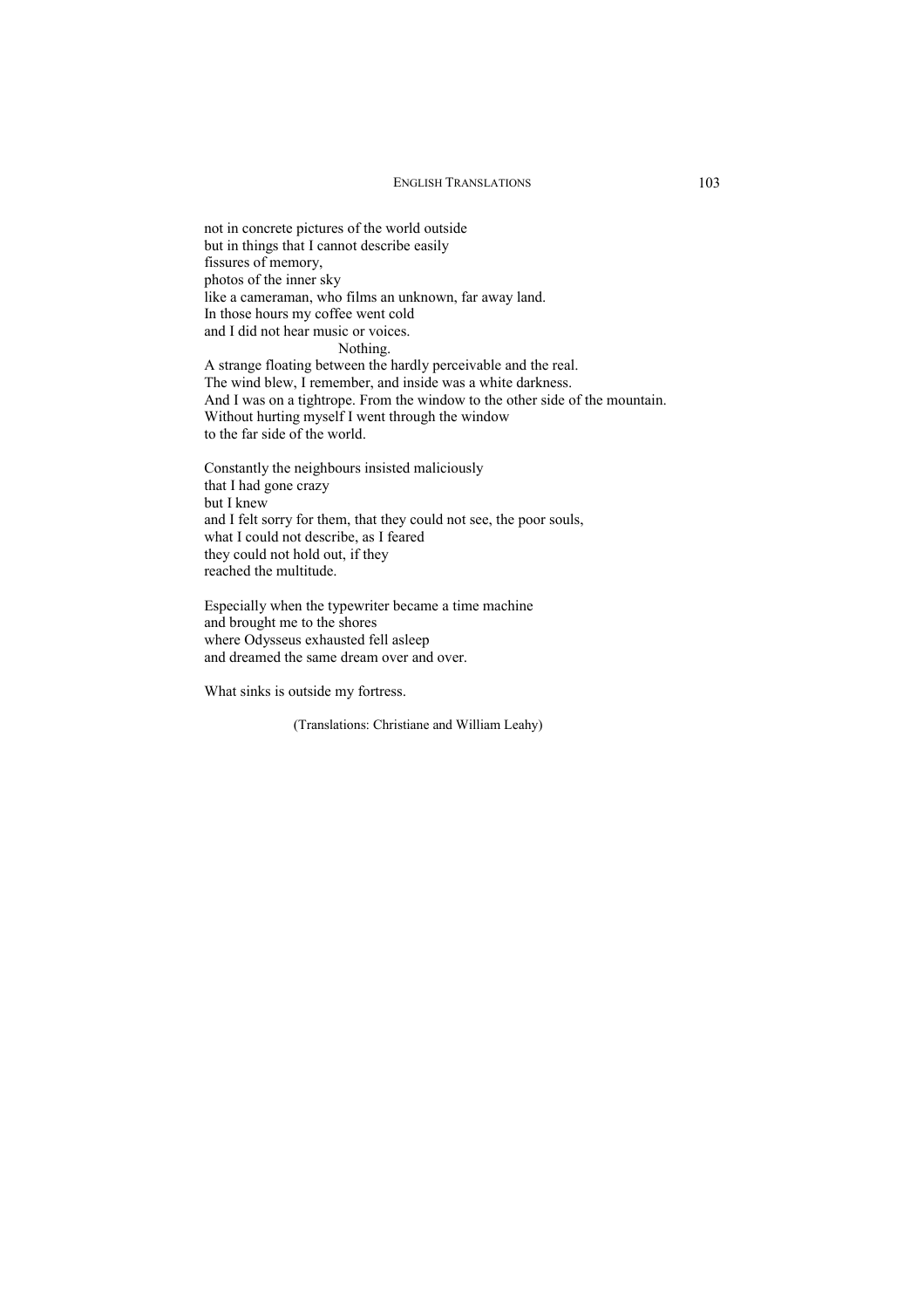# **Yüksel Pazarkaya**

#### **HORSE CHESTNUTS**

#### **You are a Turk**

"You're not a German," said Stefan to Ender during lunch break in the school yard. Why didn't he want to play catch with Ender today? Just to give a reason, he simply said, "You're not a German." Ender was surprised and hurt. Stefan was his favourite friend in class, his best playmate. "Why?" was the only question that came to mind.

Stefan didn't understand him. What do you mean "Why?" Does Ender think he's German? "Because you're not German," he said. "You're not a German like me."

Ender's beautiful dark eyes became sad. Something inside him hesitated, as if he had done something wrong. Something in his heart broke. He kept quiet. He let his head hang down. He walked away. All day he did not speak a word to Stefan. He could not follow the lessons. He could not listen to what the teacher said. His head became heavier and heavier.

#### **German Chestnuts**

It had happened before, the previous autumn. Where he lives there is a nice little park, full of trees and flowers. In autumn it is really beautiful. At that time of year, all the children from the neighbourhood come for the chestnuts. The children throw stones at the chestnuts to get them down. Whoever collects a lot sells them to the zoo as feed for the elephants and camels. Others take them to school. You can use them in Maths, for example. And the little children, who do not go to school yet, use the chestnuts as marbles.

The teacher said, "Every child has to bring ten chestnuts." There are thirtyfour children in the class. If every child brings ten then it will make exactly three hundred and forty chestnuts. And you can use them well for logic and the four basic arithmetical calculations.

In the afternoon Ender went to the park. Two children were throwing stones at the chestnuts. They were not his friends but he knew them. He had often seen them around that area.

Ender walked closer. He bent down for a chestnut which lay on the ground. One of the two children said to him, "Hands off!" "I want to collect chestnuts too," said Ender. The second child said, "You're not allowed, they're German chestnuts." Ender did not understand. The first child added, "You're not a German." Then the other said, "You're a foreigner." They stood provocatively in Ender's way. He stayed bent with his hand stretched out. If he had bent a little further down, he could have touched the chestnut. But he could not reach it. His head lifted, facing the children, he stayed bent for a while. Then he straightened up. Without the chestnut, of course. Silenced. He wanted to say, "The park belongs to everyone and everyone can collect chestnuts," but he couldn't say a word. The other children were getting louder: "You're a foreigner. These are German chestnuts. If you touch them, you're going to be in for it," trying to frighten him.

Ender was totally confused. Should I fight with them, flashed through his mind. He kept looking from one to the other. To fight against two is not clever, he thought. He ran away, without looking at them again.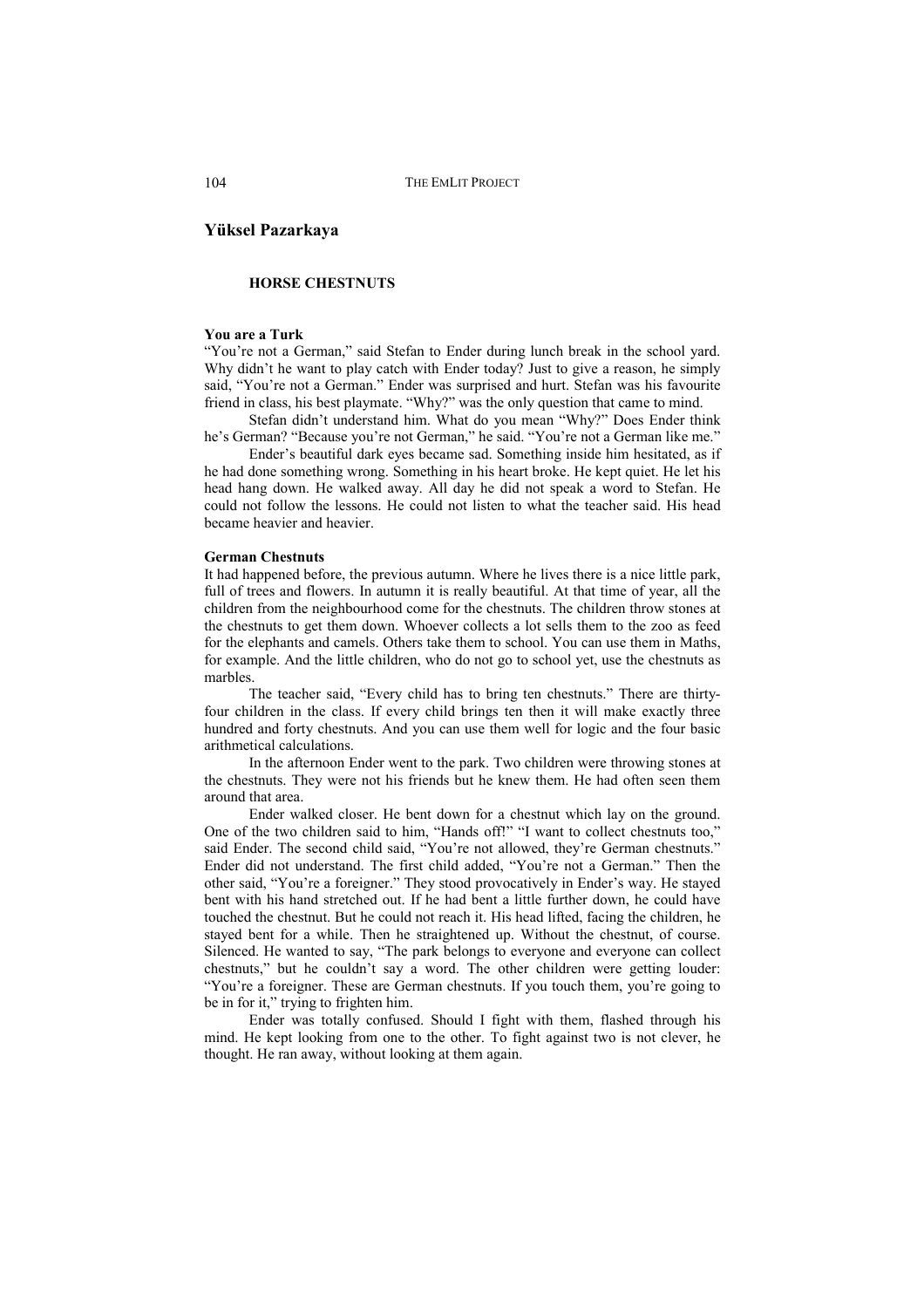#### **What am I?**

When he came home that day he asked his mother a lot of questions. But his mother did not really respond. She tried to change the subject.

Now Ender was determined to solve the question that had been going around in his head, about what had happened between him and Stefan. As soon as he came through the door he flung his question into his mother's face:

"Mum, what am I?"

This was an unexpected question for his mother. Her answer was just as unexpected:

"You are Ender."

"I know my name is Ender. That wasn't what I asked. What am I?" Ender remained stubborn.

"First of all, come on in. Take off your satchel and your shoes," said his mother.

"Okay," said Ender. "But you have to tell me what I am."

Ender's mother thought that he was joking or giving her a riddle to solve.

"You're a pupil," she said.

Ender became angry.

"You're taking the mickey," he said. "I'm asking you what I am. Am I a German or a Turk, what am I?"

Oh dear! Ender's mother did not like questions like this at all. It made it hard for her to answer. What should she say? It was not really a difficult question. And she knew the right answer. But would Ender be able to understand it? Would he accept it or be able to accept it? Even if he accepted it, would it help him in any way?

His mother and his father are Turks. They were born and grew up in Turkey and went to school there. They only came to Germany in order to get work and earn money. They don't speak German very well. When they speak German Ender has to laugh. For they often make mistakes. They cannot say things correctly.

But it is completely different with Ender. He was born in Germany. He went to nursery in Germany. Now he is in year one in a German school. German children are his friends. There are some other foreign children in his class. But Ender doesn't see a difference between them; he can't say that this one is German and this one is not, because apart from one they all speak good German. There is only Alfonso. Ender feels a bit sorry for Alfonso. His German isn't as good as the other children's. Ender thinks that Alfonso hasn't learned to talk properly. Little children can't speak properly either; Alfonso seems to him like a big baby.

Ender can speak Turkish but not as well as he can speak German. When he speaks Turkish he often uses some German words. He has learned German as his mother tongue. No way different from German children. Sometimes he feels that there is a difference because German children cannot speak Turkish. But when he has a lesson in class or during playtime in the schoolyard this feeling disappears very quickly. Especially when he plays with Stefan, it is impossible to have such a feeling.

That's why he was so surprised about what Stefan said. And what if Stefan never plays with him again? Then he'll be very lonely. And bored.

#### **Ender's father does not know what to do**

In the evening Ender's father came home from work. Even before he had opened the door properly Ender asked him, "Dad, am I a Turk or a German?"

His father was speechless.

"Why do you ask?" he said after a while.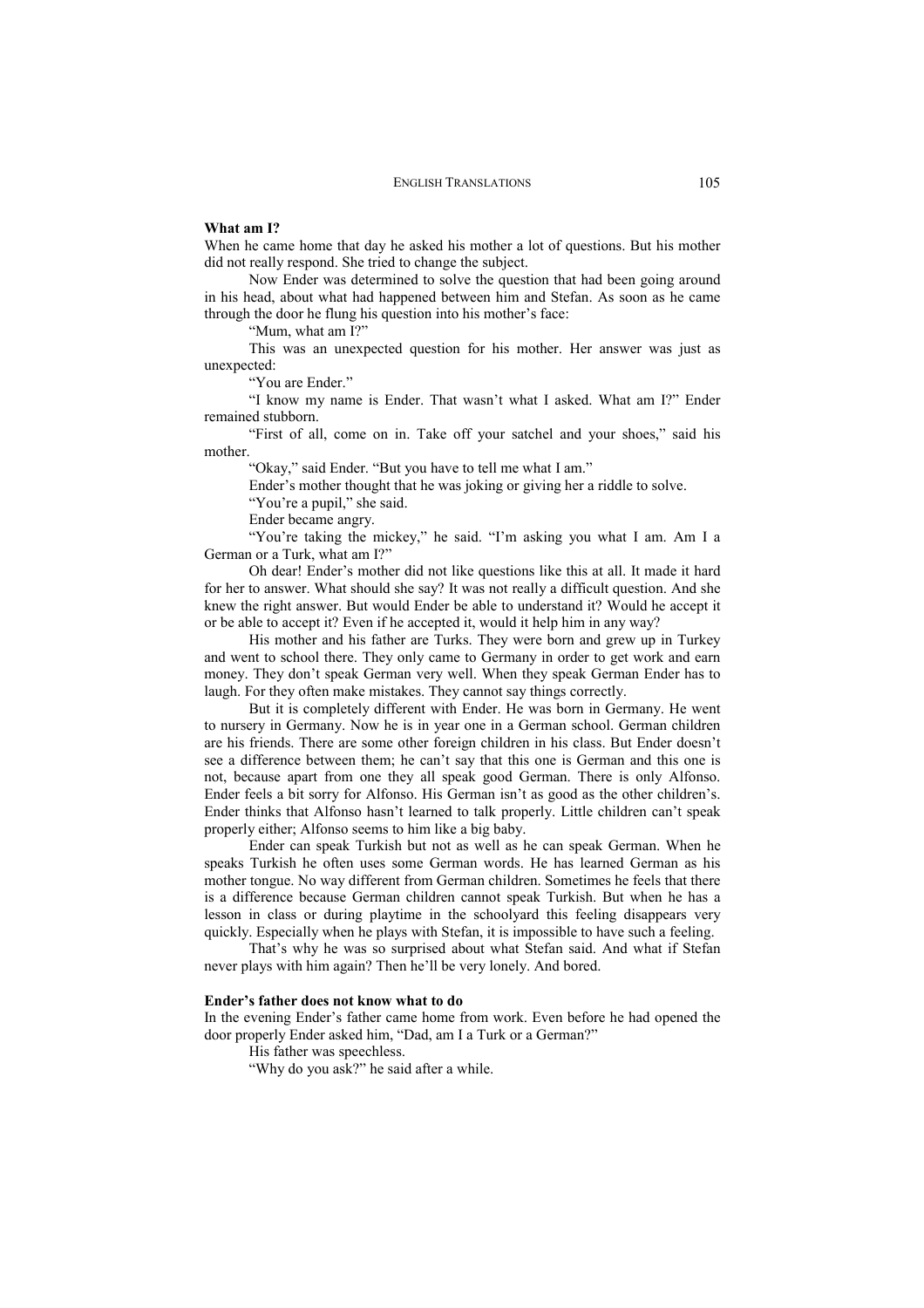"I just want to know," said Ender determinedly.

"What would you prefer to be, a Turk or a German?" asked his father.

"Which is better?" Ender asked in return.

"Both are good, my son," said his father.

"But why didn't Stefan play with me today?"

Finally Ender came out with the problem that had bothered him all day.

"Why didn't he play with you?" asked his father.

"You're not a German, he said. What am I, Dad?"

"You're a Turk, my son, but you were born in Germany," replied his father helplessly.

"But the names of the German children are different from mine."

His father began to stutter.

"Your name is a Turkish name," he said. "Isn't Ender a nice name?"

Ender liked his name.

"Of course! But it isn't like the other children's names," he said.

"That doesn't matter, the only thing that counts is that it's a nice name!" said his father.

"But Stefan won't play with me any more."

This choked Ender's father. He felt as if he were suffocating. "Don't be sad," he said to Ender after a while. "I will talk to Stefan tomorrow. He will play with you again. I'm sure he was only joking."

Ender remained silent.

(Translation: Christiane and William Leahy)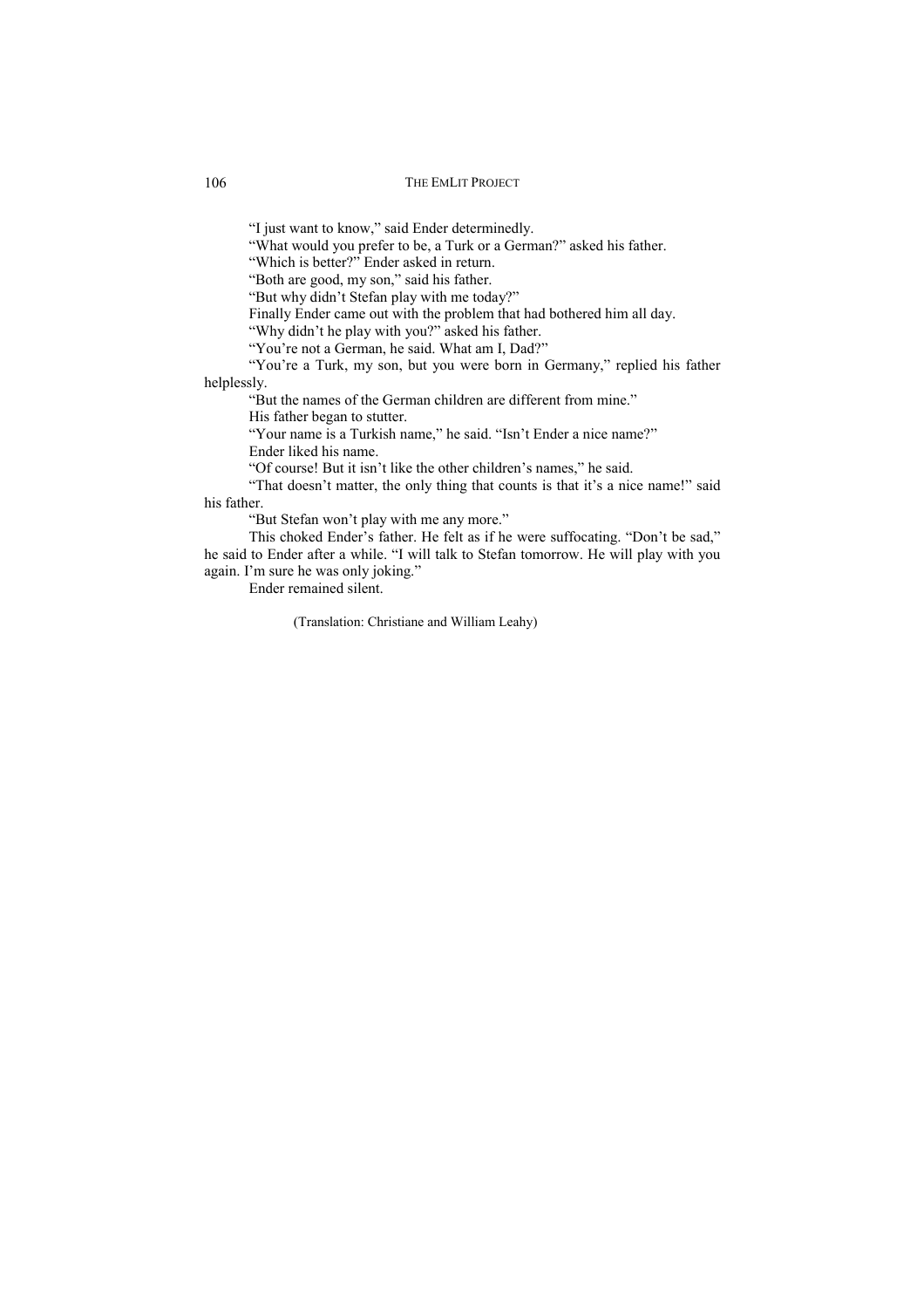# **Sicilian**

Sicilian dialects belong to the Sicily/Calabria/Salentos branch of Southern Italian dialects. As compared with other dialects of the peninsula, they have a distinct and particularly interesting history and evolution. The main reasons for this particular position are:

a) Sicily's centrality in the Mediterranean region, since ancient times; b) very early and special relations with the Greek and Latin languages and civilisations; Sicilian is characterised by a particularly developed vocalism, different from that of any other neo-Latin area;

c) the extremely heterogeneous cultural and linguistic influences which have characterised the history of the island: Sicily was in contact not only with ancient Greece and Rome, but also with the Byzantine, Arabic, Norman, Catalan and Spanish civilisations, which has resulted in a wide linguistic variation;

d) the notable ensemble of cultural and linguistic traditions which is still visible in the differences between several Sicilian dialects at present. They can be differentiated in three groups: the Western (to which belong the dialects of Palermo, Trapani, and West Agrigento), Central (the dialects of the Madonie region, East Agrigento and Enna), and Eastern (the dialects of Messina, Catania, Siracusa and Ragusa).

The Sicilian literary and linguistic tradition has been shaped by significant events and personalities: the Sicilian School of Poetry which emerged during the Middle Ages under Frederick II, as well as the dominant figures of Antonio Veneziano (sixteenth century), Giovanni Meli (eighteenth century), and more recently, Domenico Tempio and Ignazio Buttitta. Important authors such as Luigi Capuana and Luigi Pirandello have also written in dialect.

With varying degrees of competence nearly everybody born and bred in Sicily knows Sicilian.

# **Nino De Vita**

### **Benedettina**

At the age of thirteen your heart falls in love.

Fantasies, about hugs and kisses – in the orchard, in the middle of the wild grass, on the hay of the hayloft – kept driving me out of my tiny mind.

### Slowly

– oh so slowly – to avoid my father ("Oh you layabout, layabout, get on with your studies, layabout!")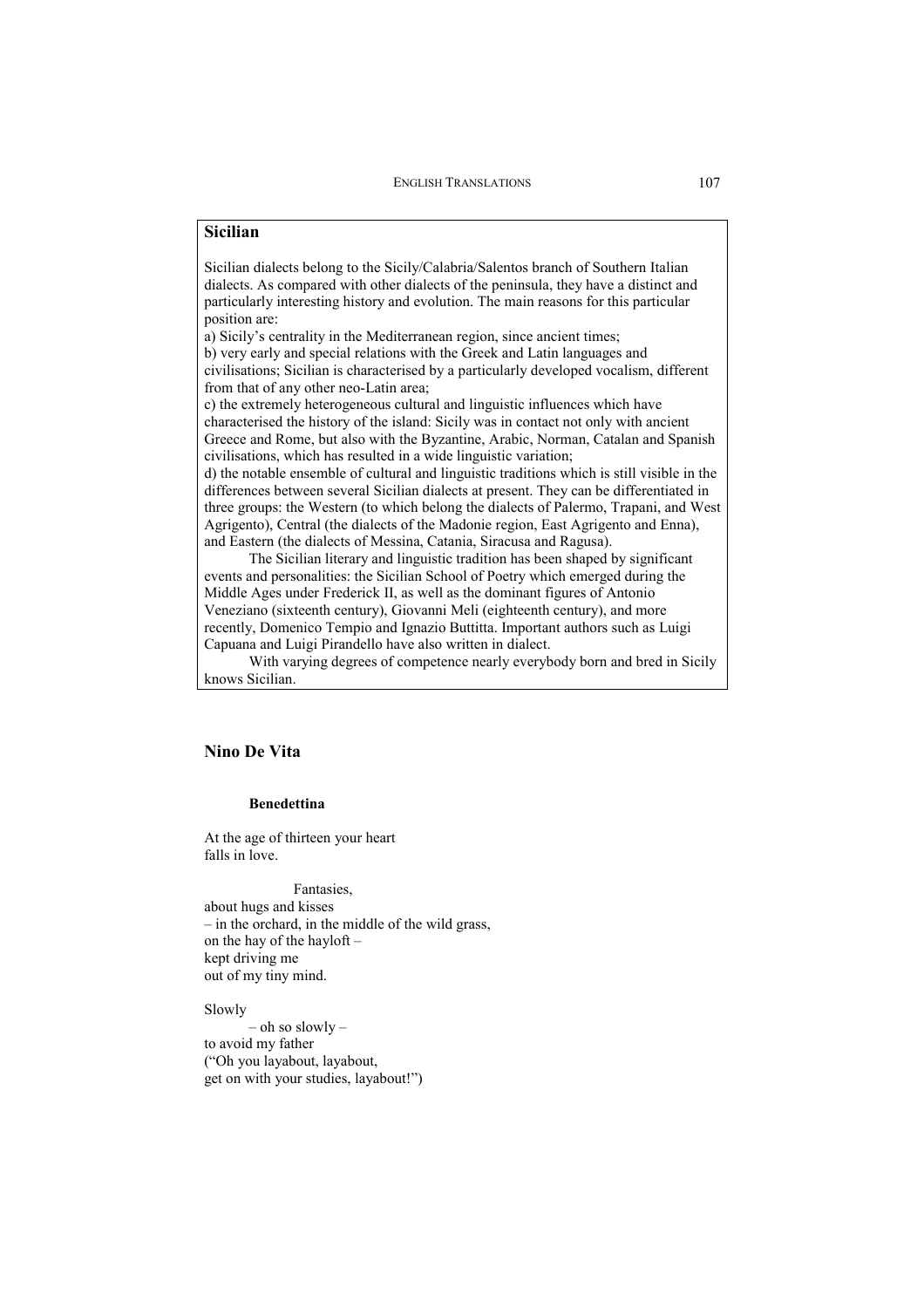#### I went out.

I closed the half-door; and by crawling along the roof, I left by the broken door of the chicken-run.

The sun, far away, stroking the church, was going pale towards the salt-pans.

#### **II**

Deep holes, dry, in the track; pebbles and ruts from the wheels of carts; and turning from the chicken-run into Michelino's kitchen garden, with its rows of peas, courgettes, and a fig tree; papyrus at the edge of the canals and the plume of the broomrape, sprouting red from the beans.

Coming in, from behind the tower, along the narrow path of Bartolomeo Bbaciacca, a corner of land: marjoram, chicory, radishes and parsley, celery in flower, mallow and clumps of wild asparagus from the canal, pulled up, its roots towards the sun

– the sparrow looked around with curiosity; the wild duck, moving rapidly, frightened, flew away –

the small garden of Nicolo Agghiu and the dungheap of Alberto Scagghiajazzi with the fresh manure of pregnant cows.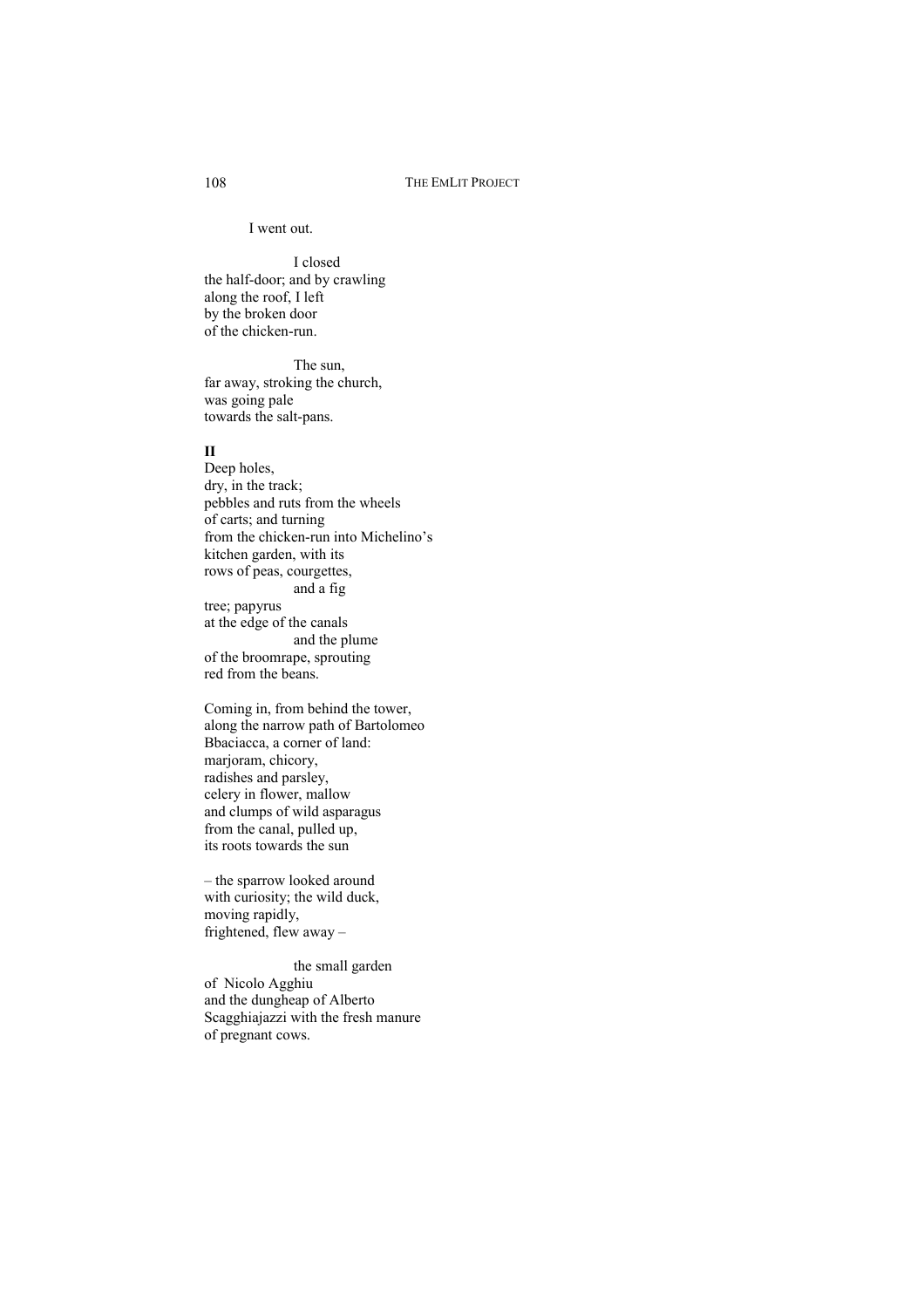### **III**

Ah how I walked hands in my pockets following a shadow – a face – a woman's which churned in my head.

Low stone walls running down from the heights of Cutusio: ancient, mossy, the holes stuffed with earth, or empty: mint and thistle, shoots of wild fig, dry brambles…

I heard it  $-$  I heard it, yes, I heard it  $$ that voice like a moan. Again and again, in the air, a woman's…

I turned round to look in the space beyond the aloe; then, firmly, passing through the gap, I slipped in, amongst the ears of wheat: the awns, long, spiky, scratched my arms.

### **IV**

It was a young girl, lying on the wheat: her hands on her swollen belly, her dress pulled up to her thighs, and she threshed her head from side to side.

I recognised her. Benedetta her name, daughter of uncle Carmelo Alogna, the labourer who lived at the beginning of the road with the little votive chapel. She walked straight – she had eyes like fire – whilst crossing the yard: her hair in plaits and her prominent bosom. I had never noticed, looking at her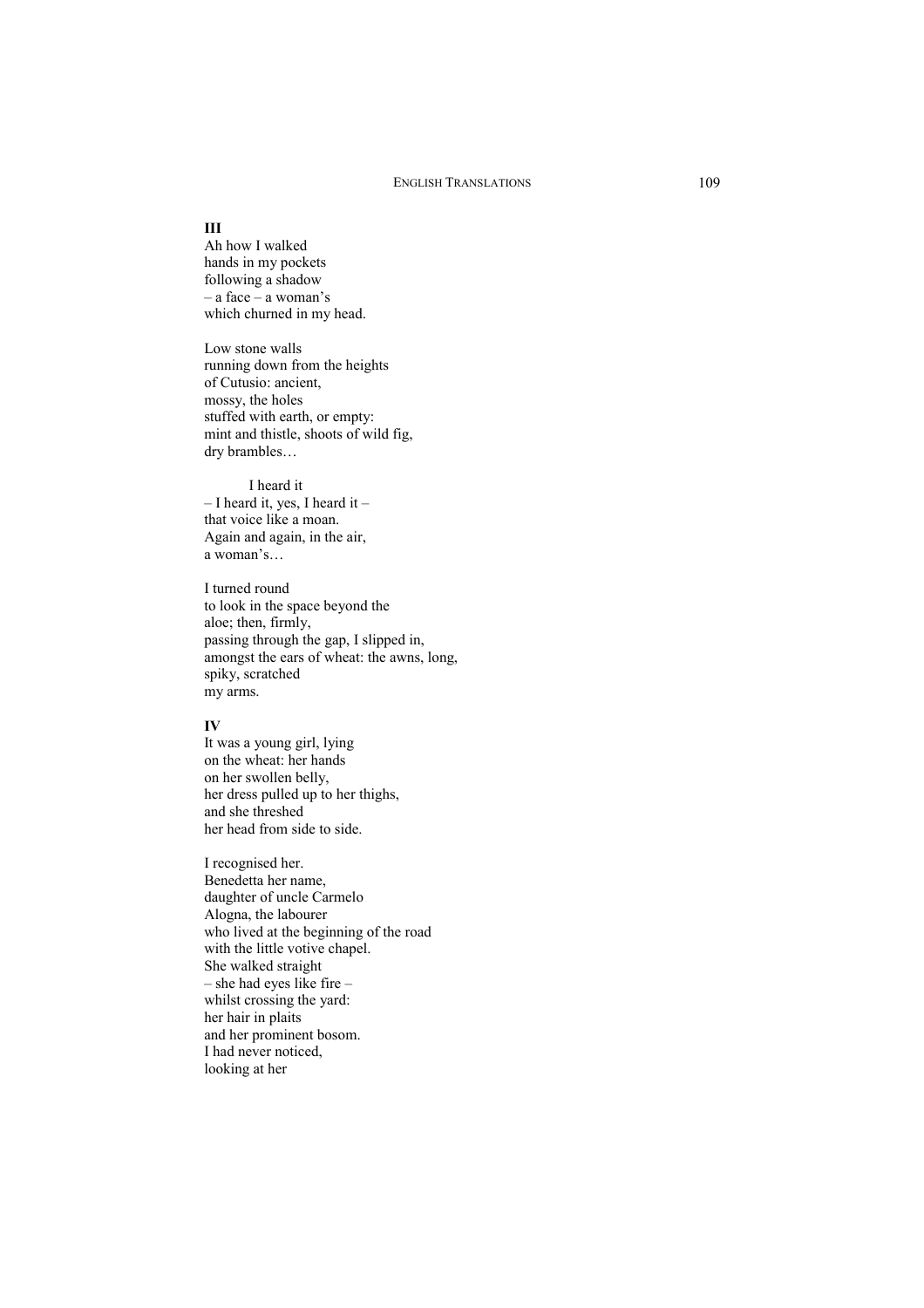– with a cup full of yeast in her hand or clasping a jug to her side – graceful, as she expected, enclosed in her womb, a child.

"A baby" she told me, biting her lip. "I'm having a baby." I was stunned; then, shy, I got all confused. I was searching, shifting my eyes, looking for words: in a flower, a scarlet poppy, ears of wheat, far away, past the olive trees, and on her hands, her closed eyes and open…

She sighed, Benedetta, straightening her head, exhausted. "Go to Donna Giulia, my mother's cousin" she told me "and bring her to me, but quickly, run!"

### **V**

She was in the chicken-run, Donna Giulia, with some bread and a tomato in her hand.

She was eating. The crumbs she was tossing to the hens. (What squabbles – what cackling – pecking and chasing each other…)

A mole with lots of hairs big and black was at the corner of her mouth, small eyes like sows have, and a scarf tied round her head.

From the holes in the netting I spoke to her.

She dropped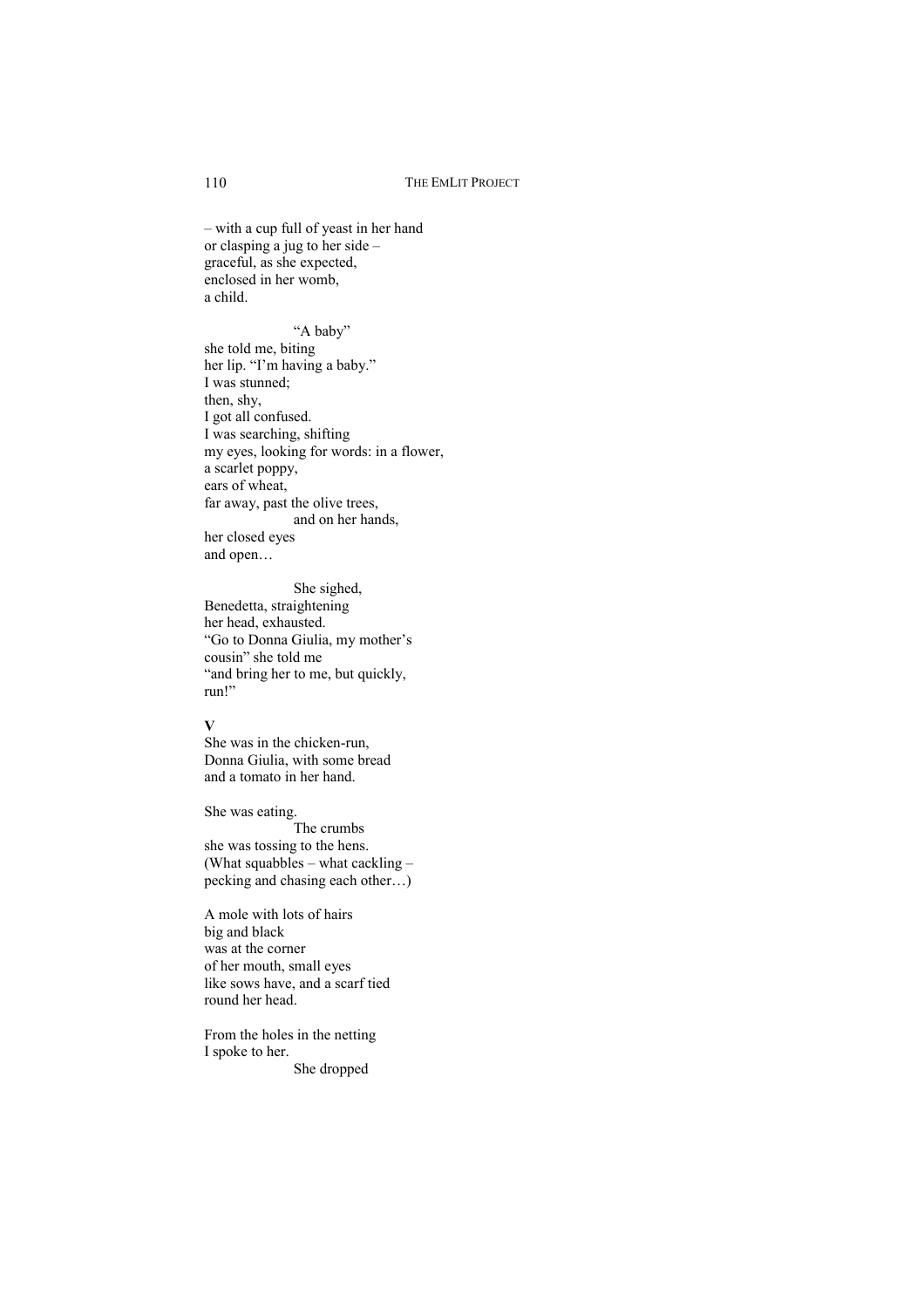the bread, the tomato, wiped her hands on her apron and came out.

#### **VI**

We found Benedetta, like an empty sack, discarded. Her breath was laboured, moaning. Her forehead, her cheeks were wet with sweat and the full length of her neck; her eyes fading, pale.

"Move aside" said Donna Giulia.

She was observing,

touching her…

She turned

towards me. "The doctor, run and fetch him, quick" she said. "No, not the doctor" Benedetta burst out. "Then we'll bring you home" said Donna Giulia, sharply. "Not home, no, not home" begged the girl, terrified. Donna Giulia got up. "Go and call someone" she yelled at me. "Her mother, her father, anyone, go!"

#### **VII**

I got back to the veranda sprinting. Two minutes and pedalling fast I finally reached the cluster of houses, at San Leonardo.

I knocked at the door of the white house where the doctor lived. Aunt Francesca, aged, with a smock, her hair in a bun and her red lips opened it.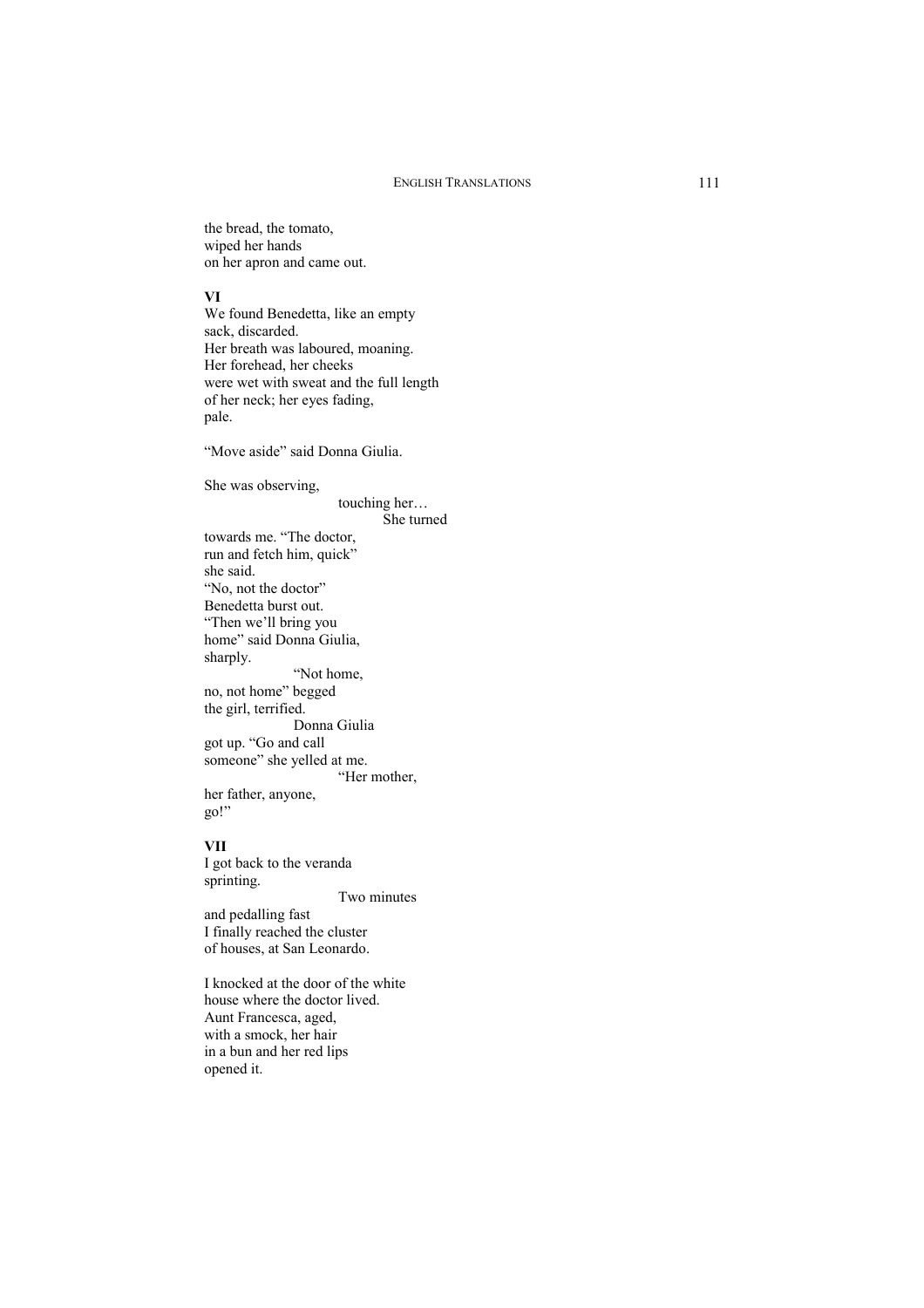Words whilst the deep blue sky was turning grey (a small cart went by, screeching in the street: laden with vine branches and hay, the farmer with his round hat and small dog trotting proudly below the shaft).

Powerless, aunt Francesca shook her head while she spoke.

"He's not in" she said

"Later…"

Arms wide open,

like a cross.

"He's not in. Later, he's not in" I repeated on the way back, slamming the wheels breathlessly in the holes of the track.

\*\*\*

At the noted spot – there were cicadas, and singing frogs – I stopped.

I threw down my bike on the aloes and stepping over clumps of wild oats, barley, vetch, I plunged into the wheat.

No-one was there. In a corner a damaged patch, large – a massacre – of ears of wheat, bruised, trampled…

#### **VIII**

Donna Giulia's house was silent and showed just a few glimmers of light; So was Benedetta's: weak gleams from closed shutters.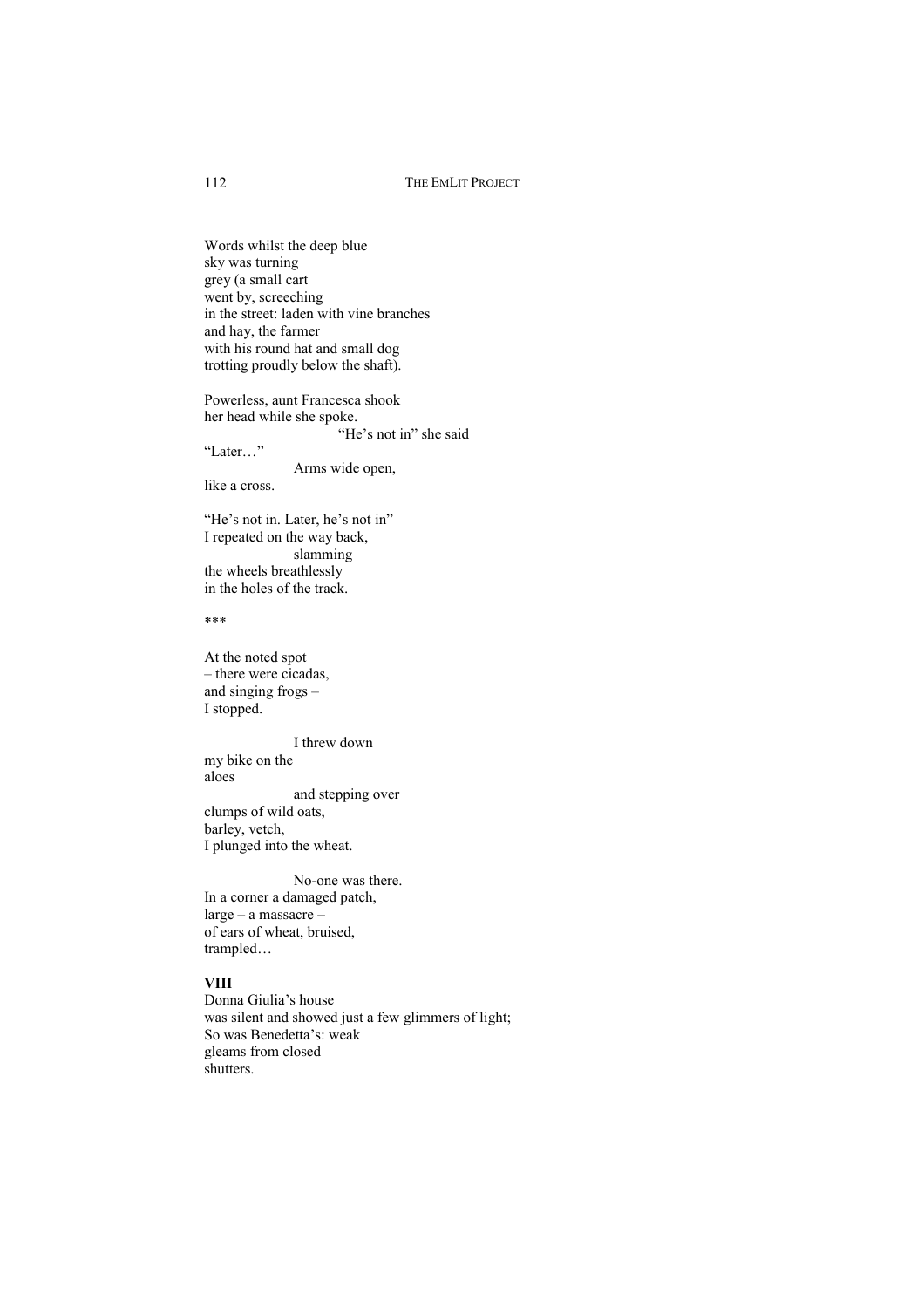I took the narrow path along the side of the tower, and emerged in the courtyard round the well. On a bench, Bartolo Sheep-butcher held his son Vincenzo astride his knees, and was saying to him "Let's go" holding him by the hands "Let's go to Palermo, Rome, my little one, on a trip" and he bounced his legs up and down. The boy laughed with just two teeth...

Aunt Dorotea, a wash-basin in her hands, full to the brim leaned out of the front door and threw in a swirl the turbid lye into the yard.

"Oh Nino" she said "I almost hit you" laughing toothless.

I greeted them making my way along the passage between the dunghill and the water-tank of my uncle Gerolamo.

In a nook of the straw-stack, in the dark, on dung and urine, hay stalks, seedheads of millet, the nanny-goat of Paolo Ticchiticchi, old, with her kids penned in the half vat.

#### **IX**

Suddenly, wide open shutters, day filled the room with light: St. Leonard on one wall, the crucifix, and in a corner a table, two chairs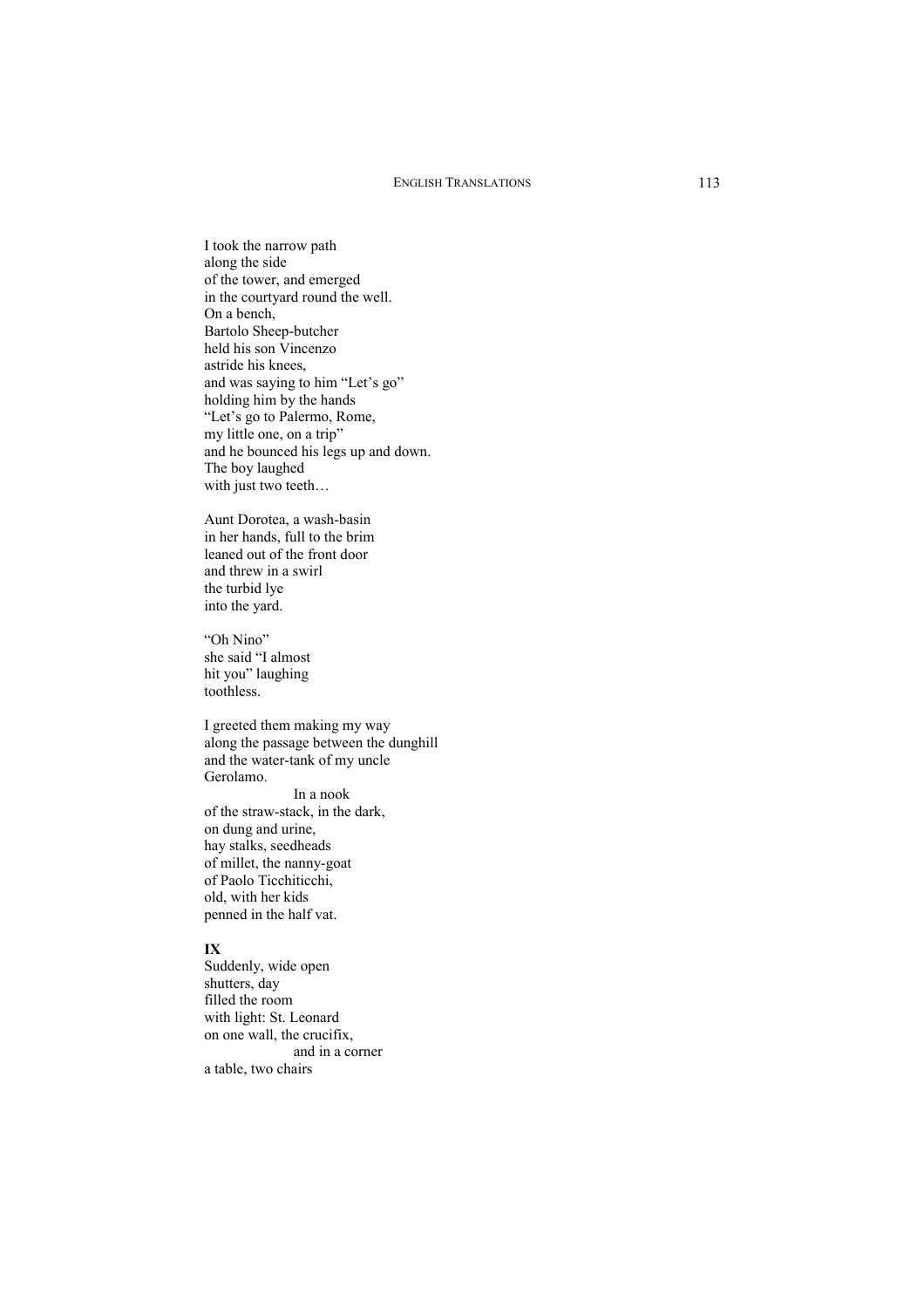beside the bed; a plate on the chest, empty.

"Is it late?" I murmured – propped on one elbow raising my hand against the sunlight – drowsy. "It's a bad morning" said my mother "a bad one: suddenly, last night, Benedettina died." "Is she dead?" I almost shouted. "Dead" said my mother "dead: she was fifteen…."

# **X**

I saw her. She was no longer swollen, she was stiff, Benedettina: flat were her flanks and her belly: a short dress over her knees and a rosary

in her hand.

Her mother, aunt Maria, sitting by her pillows, fat, double-chinned, fanning her suffocating face "I can't think about it…" she raved. "This daughter of mine so wise, this treasure… Oh unlucky one…

And how can I find comfort…"

Grazia the Cuttlefish and Antonia Copper-face restrained her, held her arms.

"Who was it, was it me" aunt Maria said "who planted the nails in the Lord, was it me, me, tell me?"

Uncle Carmelo Alogna, crouched in a corner, hands on his knees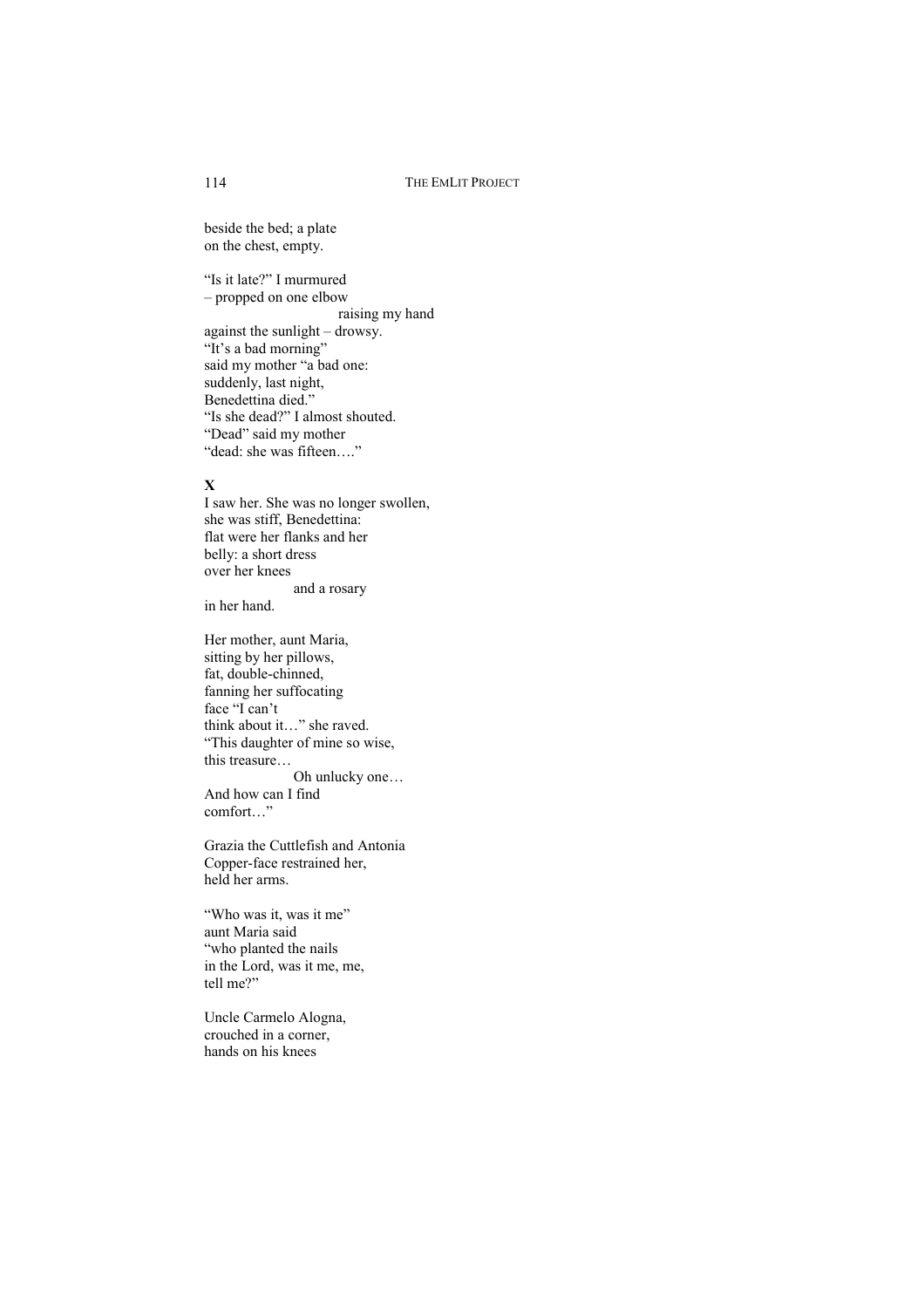kept repeating "she will never come back, it's no use, she will not" over and over.

\*\*\*

Aunt Maria, now calm, in a whisper started to tell us the story. "All day at home she stayed, busying herself, this daughter of mine: she did the washing and the ironing and put the washing away…. Then in the night, suddenly. A rupture of the heart? Oh my good daughter…" They held her tight, the women who stayed at her side, and tighter – "That's enough, enough…." – now that aunt Maria, shaking her head cried "Oh my own blood, blood of my veins, my own breath…."

I had not been

wary. Sharply Donna Giulia's eyes, as soon as I raised my glance, met mine: entreating me, in silence, warning…. I looked away, rebuffed, and took my leave.

\*\*\*

Olive and almond trees, turtle-doves, skylarks. And in the valley eucalyptus, pomegranates, gardens and stone walls, lemons on the ground going soft

(Translation: Emilia Ippolito and Paula Burnett)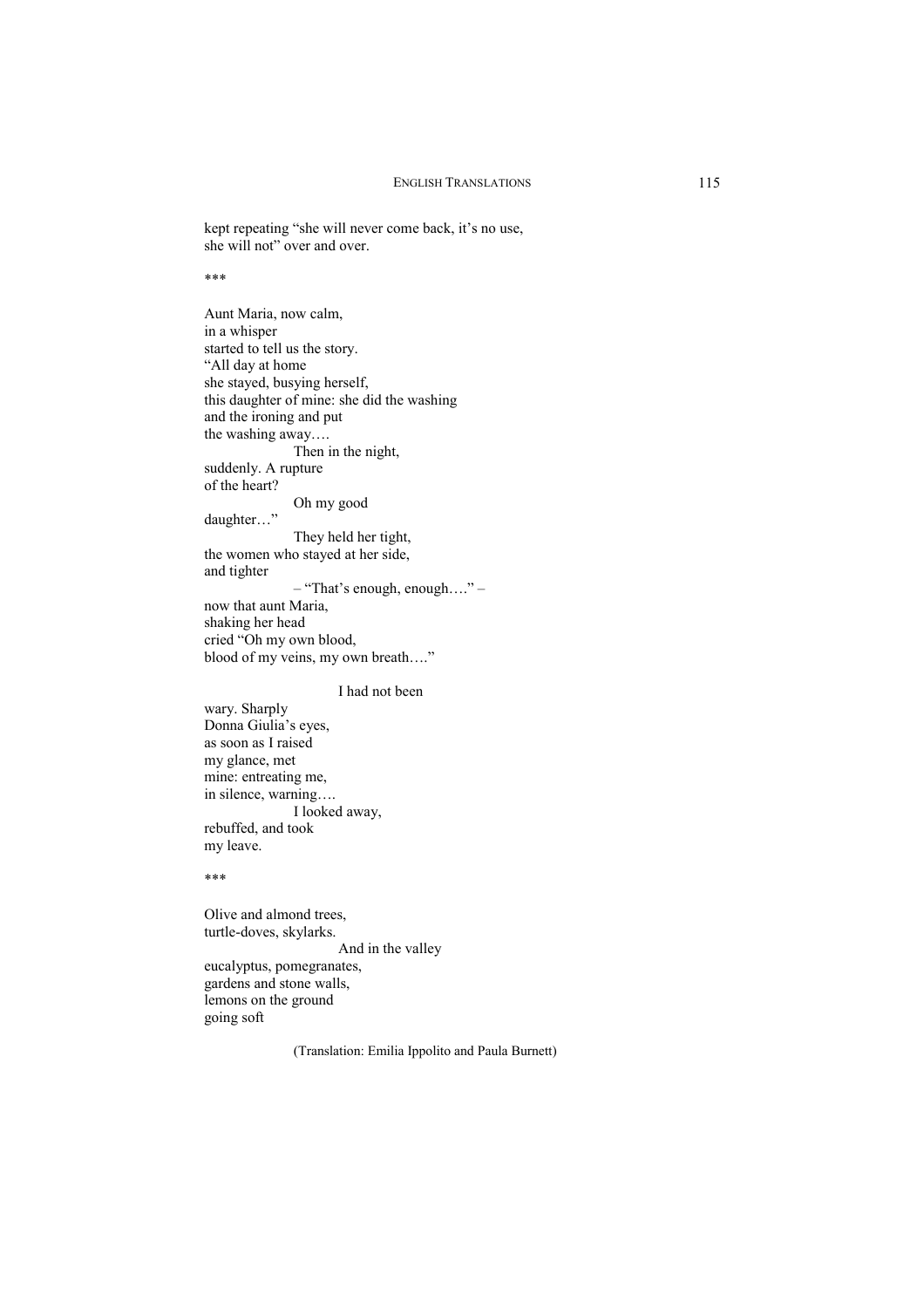# **The Albanian minority in Italy**

Albanian migration to Italy started in the fourteenth century. However, it is only from the second half of the following century that groups of Albanians began to establish permanent settlements in southern Italy. Nowadays these Albanians, fugitives from Giorgio Kastriota Skanerberg, call themselves *arbëresh*, speak *arbërisht* and live in Arbri, thus perpetuating the ancient cultural identity of Albania (replaced today by *shqiptar, shqip* and *Shqipëri*). The Arbëresh language is an autonomous branch of the Tusc dialect which is spoken in southern Albania, and is very different from the Ghego spoken in northern Albania. The areas of Italy where the Italo-Albanian linguistic minority live, and where Arbëresh is still spoken, include fifty centres (forty-one administrative districts and nine part-districts) distributed across seven regions: Abruzzo, Molise, Campania, Puglia, Basilicata, Calabria and Sicily. There are no precise statistics concerning the numbers, at present, of the Albanian-speaking minority resident in Italy, nor are the data drawn from the official census adequate or reliable, since as well as the Albanian-speaking people living in centres of historic settlement there are other groups of Albanian-speaking people in the larger cities and regional capitals. The Albanian-speaking community in Palermo, for instance, is undoubtedly the most substantial, numerically, among those in the province of the Sicilian capital. During the five centuries Albanians have been in Italy, Albanian communities have not only preserved their language, which constitutes a rich and precious heritage documenting medieval Albanian, but have been able to raise it to the level of a literary language, imparting to it a status equal to that which was previously – prior to the establishment (in 1972) of Albanian as a standard literary language – accorded to the other principal dialects. Naturally in the course of so many centuries the influence of other Italian regional dialects has been inescapable. However, this influence undergone by the varieties of spoken Arbëresh has been limited to the lexical side of the language, leaving the phonological, morphological and grammatical structures unaltered. Thanks to the passing of national statute no. 482 on 19 December 1999, the Italo-Albanian minority – along with the other minorities – has at its disposal legislation which protects and favours the teaching of Arbëresh in school, which promotes initiatives to support linguistic research, and which solicits the publication of educational material. In Sicily, where three of the nine administrative districts are Albanian-speaking (Piana degli Albanesi, Contessa Entellina and Santa Cristina Gela), these provisions have gone on to evoke a remarkable level of interest from the general public, who follow with commitment and determination the language classes organised by the Department of Albanian Language and Literature at the University of Palermo.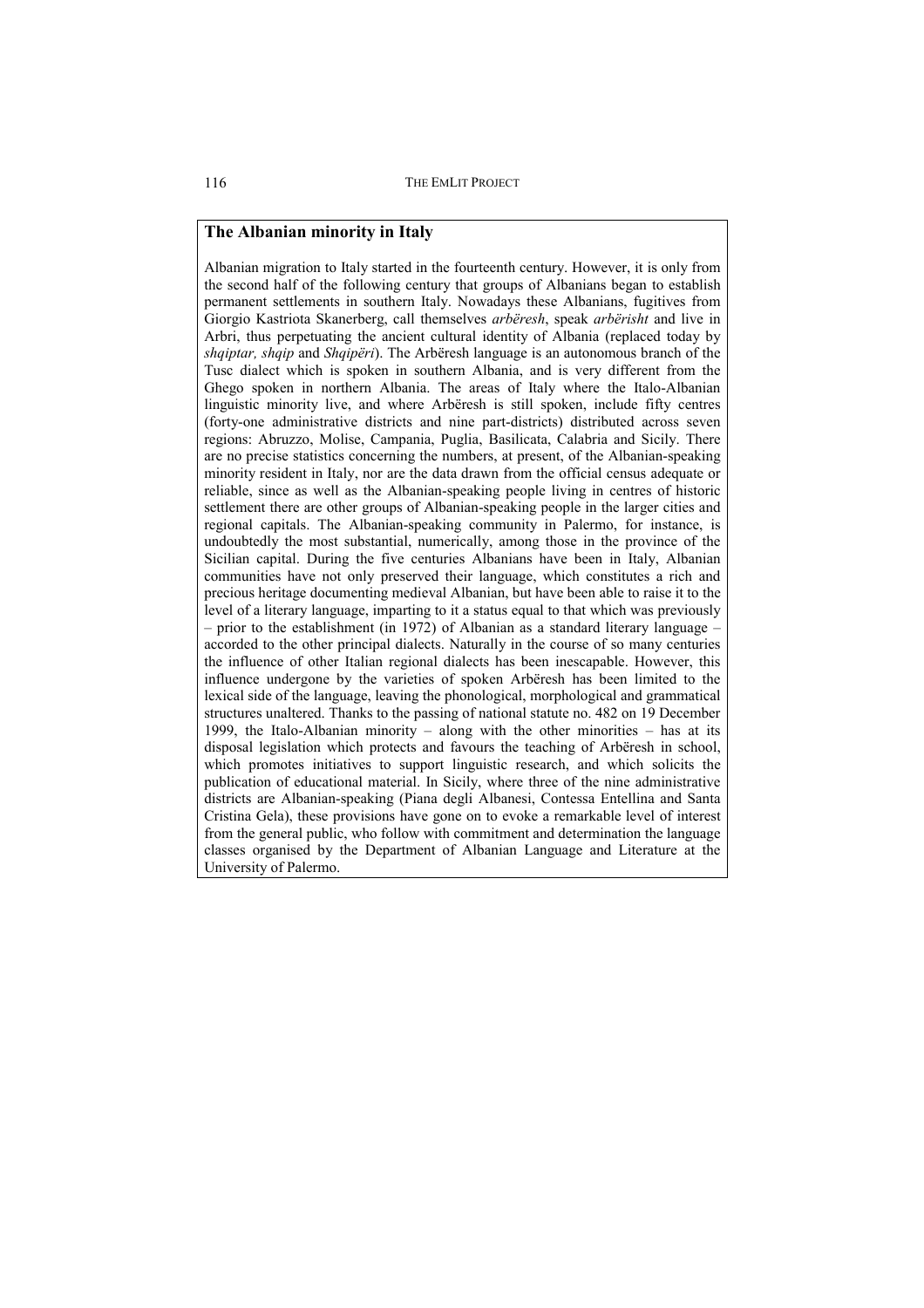## **Giuseppe Schirò Di Maggio**

#### **Broom has many flowers**

One act drama

*Note: The events of 1947 referred to are a part of Sicilian history which is still commemorated annually at Portella della Ginestra ("Ginestra" means "broom").* 

### DRAMATIS PERSONAE: PLAYWRIGHT, ANGELA, GIORGIA, MATTEO, VICTIMS, CHIEF OUTLAW, OUTLAW.

*The playwright's studio.* 

PLAYWRIGHT: (*He sits at his computer, writing. Someone knocks at the door.*) Who is it? ANGELA: (*Outside*) It's us. PLAYWRIGHT: (*Gets up to open the door*) Who's us? GIORGIA: (*Outside*) Surprise! PLAYWRIGHT: (*Opens the door*) Ah, it's you! ANGELA: Are you waiting for anybody else? PLAYWRIGHT: No, I'm not. Come on in, it's always a pleasure to see you. MATTEO: It's a pleasure to see you too. PLAYWRIGHT: (*Sitting down at his desk*) Please, take a seat. GIORGIA: Were you writing something? (*pointing at the computer, still on*) PLAYWRIGHT: Oh, only an idea, I was getting it down…. ANGELA: We're here to make you a proposal. PLAYWRIGHT: Tell me about it. MATTEO: We've already discussed it…. PLAYWRIGHT: That's fine! GIORGIA: Since we're going to celebrate the fiftieth anniversary of Portella della Ginestra,… PLAYWRIGHT: I'm with you, but go on…. GIORGIA: …don't you think it would be worth writing something for the stage? PLAYWRIGHT: Loads of books and acres of newsprint have already been written on Portella, and they're already dramatic enough. There's no need for one more drama. GIORGIA: It wouldn't be "one more drama." It would be our drama, we'd stage it ourselves. PLAYWRIGHT: It's not easy to write an original play on Portella! It would be like writing a schoolbook: the facts are known.... ANGELA: You could at least try. You already have three characters here. GIORGIA: (*To Angela*) You mean three actors. The characters are made up by the playwright. ANGELA: Yes, I mean three actors: then there's the rest of the group… PLAYWRIGHT: I appreciate your confidence in me, but I'm still doubtful. ANGELA: Why are you doubtful!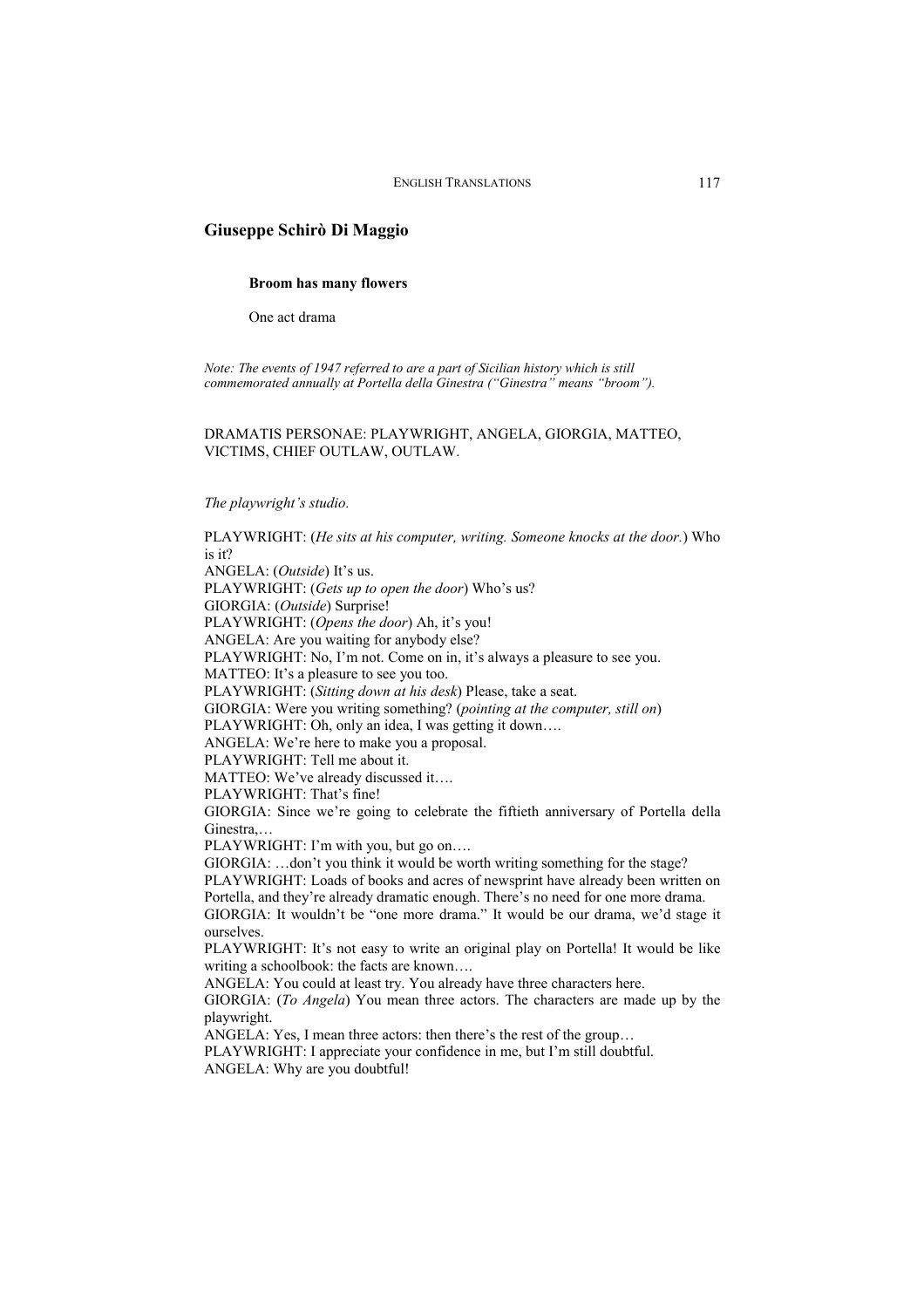PLAYWRIGHT: It's a delicate subject. Don't get me wrong, please. It's a delicate subject to adapt for the stage. I mean the Albanians from Piana and our neighbours from San Giuseppe Jato and the other villages have lived the tragedy of Portella in the flesh. They have seen their relatives dying, there were even kids, they've seen the colour of blood, they smelt it. Some of the people who were there on that May Day are still alive, even though they're old: they would be a very attentive and critical audience. It's one thing to celebrate this anniversary with speeches, music and songs, quite a different thing to bring those tragic moments back to life—if you manage it at all.

GIORGIA: You could at least try!

PLAYWRIGHT: I don't know…. The subject has been exposed to too much debate already, I don't mean of a political sort, but literary. The text could turn out to be melodramatic….

MATTEO: I don't think so. Every time you've written dramatic roles they've been a success, besides, they mixed in some humour, with a bitter edge, though, ironic.

ANGELA: Maybe you're afraid of not finding the actors who are up to it….

GIORGIA: Us, for example….

PLAYWRIGHT: Oh no, you're first-rate. Tragedy, however, is more difficult than comedy….

GIORGIA: Yes, it's a matter of definition and interpretation, I get you!

ANGELA: This explains your problem: amateurs aren't made for tragic roles.

PLAYWRIGHT: Let's not exaggerate. If amateurs study their role well, they can do very well on stage.

MATTEO: If you don't think we're up to performing a serious drama, then the case is closed.

PLAYWRIGHT: When you take that serious tone, Matteo, you convince me of the opposite. You're already performing the drama of someone who can't perform dramas….

*The* VICTIMS *of Portella come in:* MARGHERITA CLESCERI, GIOVANNI MEGNA, SERAFINO LASCARI, FRANCESCO VICARI, VITO ALLOTTA, GORGIO CUSENZA, THREE BOYS, A GIRL. *The woman wears the traditional black dress, the others wear the good clothes of May Day 1947. The* GIRL *is dressed in white. The six* VICTIMS *from Piana come centre-stage. The* THREE BOYS *and the* GIRL *stay a little to the side.*

M. CLESCERI: Here we are, conjured up by your mind, even though you didn't call us by name… We were on your mind, and the mind is the element we can pass through with ease…

ANGELA: I'm scared.

GIORGIA: Who are you?

M. CLESCERI: Can't you see? We are the victims of Portella della Ginestra! Us, from Piana, and the four kids from San Giuseppe Jato…. (*pointing at the* THREE BOYS *and the* GIRL)

PLAYWRIGHT: Why are you here?

G. MEGNA: You were thinking about us, and here we are…

PLAYWRIGHT: You've come too soon, I haven't made a decision yet.

G. MEGNA: Then make it. We don't want to be conjured up for nothing.

PLAYWRIGHT: That's exactly what I was telling my friends. I don't want to summon you for nothing!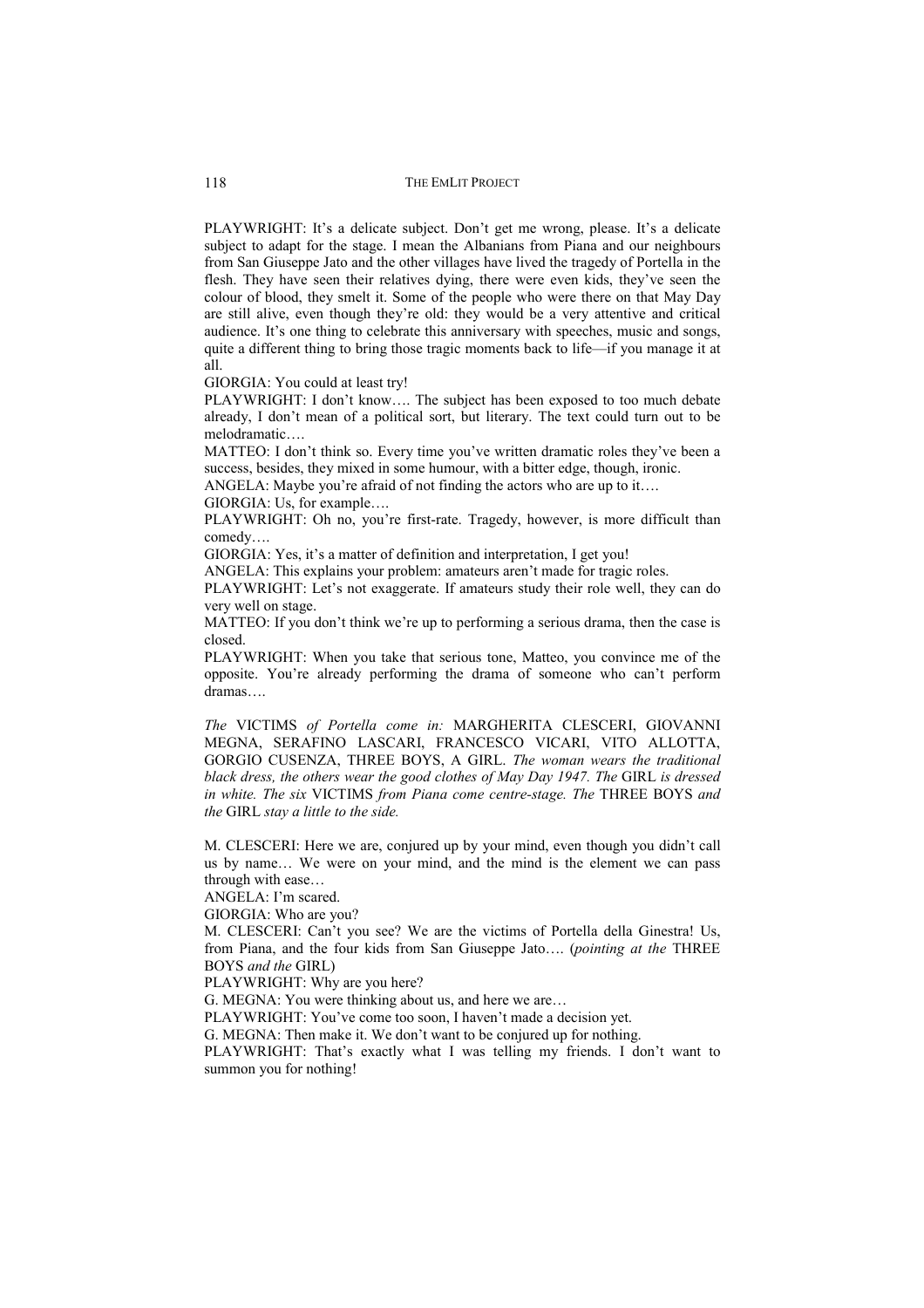M. CLESCERI: Yet now that you have, you should write our drama.

PLAYWRIGHT: That's exactly what I don't want to do; I don't want to make people die on stage, not even in pretence!

G. MEGNA: But we're already dead. We only want our violent death to be remembered.

PLAYWRIGHT: So much has already been written about the massacre of Portella della Ginestra!

S. LASCARI: I'd like to say something, too. So much has been written on the massacre of Portella della Ginestra, but more on the political aspects than on the human dimension, I mean, than on the real, painful death of each and every one of us….

MATTEO: I don't think so. Here in Piana you have been commemorated as single individuals, who died in the slaughter of Portella! Your names are engraved in stone and in people's hearts! And in the books and articles written about you there is emotion and drama.…

S. LASCARI: I know, it's true. Yet I don't think you could ever write enough about us, the defenceless and unwilling victims….

M. CLESCERI: (*To the* PLAYWRIGHT) If you find it difficult, or worse still, to make us die on stage, then try to bring us back to life….

PLAYWRIGHT: It's the same thing. I still need actors….

GIORGIA: That's a good excuse. You already have three here, and the others are ready to take part in the play….

PLAYWRIGHT: It's not that easy. Let me give you an example: which of you three is ready to play the role of those who died in the massacre? (*waiting for an answer*) Aren't you going to answer me? It's straightforward: which of you is ready to pretend to die on stage? How about you, Angela?

ANGELA: Why are you making everything so complicated?

PLAYWRIGHT: I'm not. I'm only asking whether you would be ready to fake death on stage!

M. CLESCERI: I think I've got you. If the actors refuse, they're right to do so. Nobody wants to die, not even in pretence. You can't perform death. Death, in particular a violent one, comes upon you like a mountain, crashing down on you and crushing you…. Myself, for example, I had my life, I had my dreams, I mean my dreams were for my six children, for their future: I could never have imagined becoming the victim of someone else's hatred. (*Film images representing Portella are projected, showing the victims falling*.) I don't even know who killed me. I felt a pang in my chest: I put my hand to it, and touched a warm fluid, my blood…. To say that blood was a red carnation, or like the red of the workers' flag is like making poetry out of it. That was my blood, it was no poetry: the blood of a thirty-seven-year-old woman, a daughter of the people. I was there, in Portella, for the May Day festivities. (*Scenes of the festive beginning of the demonstration are shown*.) I wanted to be there, to take part, show my support by my physical presence…. Instead, I died! I know. My presence is eternal now, there, on the slopes, between Pizzuta and Kumeta; yet will that ever be a consolation for my premature death and for leaving my six kids alone? Do you understand? Six children, six times the bright future I dreamt for them? Instead, I died! And those four children from San Giuseppe Jato (*pointing at them*), they were killed, just like that, at a most tender age, can you see them? I took those poor children with me, like my own children: one of them was nine: do you understand?—nine years old!—the boys were a bit older. What kind of a world did we live in? What kind of world do you still live in, since that happened?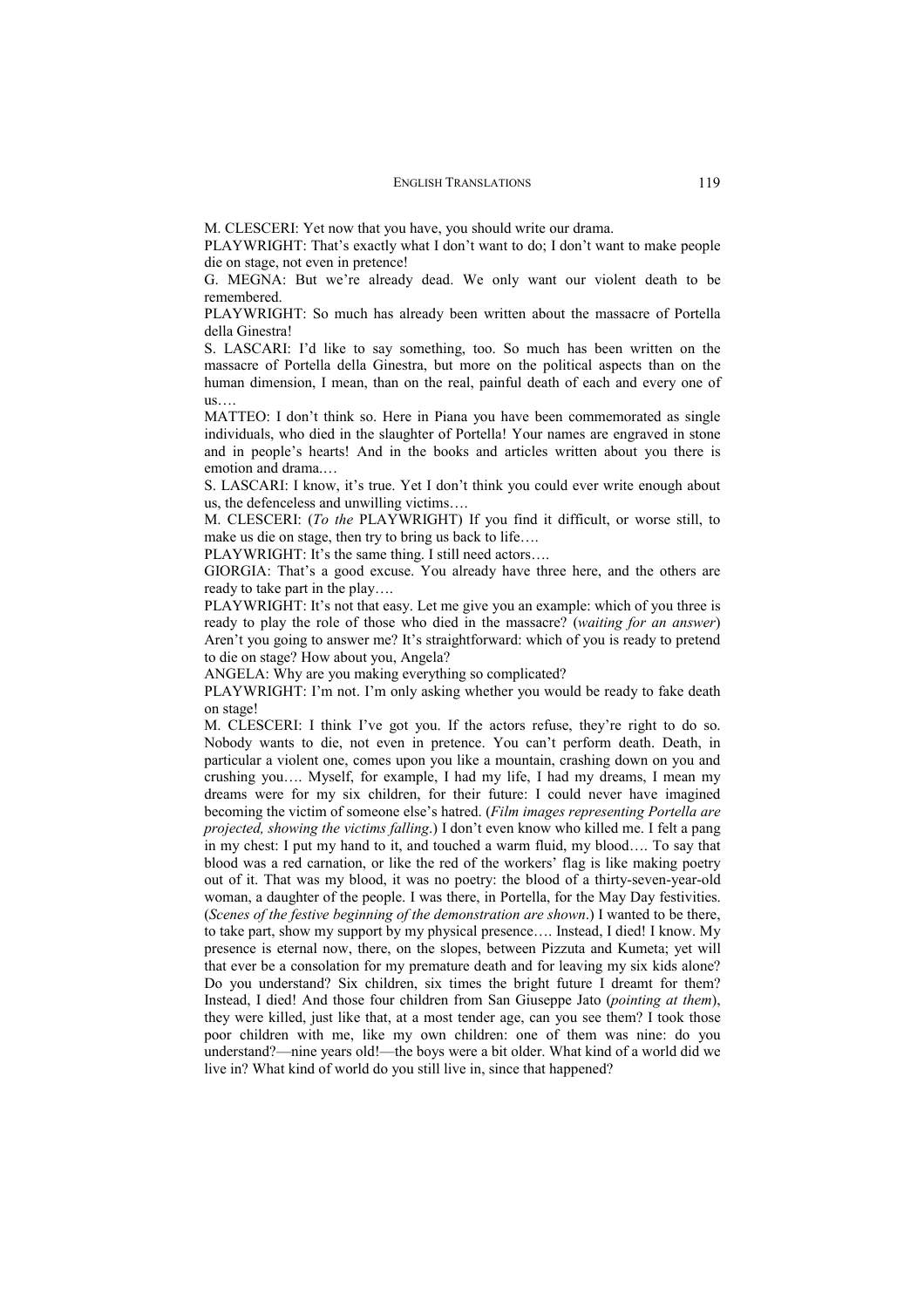F. VICARI: (*To the* PLAYWRIGHT) I don't know what you would like to write, but couldn't you translate into words what I, and they, felt, when I was shot? The incredible pain of seeing your young body broken, and the even greater pain of having to forcibly, and I mean forcibly, of having to forcibly quit life at the age of twentythree, when you've everything ahead of you, even though your future is uncertain, even though you'll have to struggle who knows how long, to be able to live from your work in a dignified way? I challenge you to find an actor who can reproduce my sensations when the bullet, or bullets, who counted them! tore into my flesh! (*More images of confusion and death, from the film on Portella*)

PLAYWRIGHT: That's the reason why I think it's impossible to write a drama, or rather, an adequate drama….

V. ALLOTTA: I was twenty years old then. How can it be possible to have to die at the age of twenty! I was always eager to celebrate with my friends and companions and who isn't, at the age of twenty!—then, celebrating consisted of eating cooked artichokes, the first beans of the season, some pieces of cheese, brought by friends we didn't produce any cheese of our own. My mother had given me a big loaf that looked like a full moon: a one-kilo loaf! You ask whether I would have managed to eat it all. Can you doubt it? Of course I would have managed! If I'd had some more time! I felt as if the whole mountain was ripping into my flesh! Flesh only twenty years old, my god! A shot doubled me up! Just one thought was on my mind: my mother, where is she? I thought my mother could have tried to stanch the blood, which was flowing out of my body as if from a spring: yes, the spring of "te Kroi i Badeut" actually came to my mind: there, it's water that flows out just the same!

G. CUSENZA: I was forty-two when it happened. I was the oldest of them. If somebody had asked me to give my life for the cause, I might have said no. Instead, I gave my life for real. The fact that my own blood, like that of my friends, has contributed to the workers' cause, is my only comfort for the pain I suffered in losing my life. You want to make a play about our tragedy. I'm not sure what that might be good for. I wouldn't want us to be one of the festivities that are meant to turn Piana into an important tourist attraction. I mean: let's be serious about this. It's one thing to attract tourists at Easter or Epiphany, a different thing to get them to come on May Day. We'd like to be treated not like monuments to be visited, but as people, who still have something to say to the coming generations.

S. LASCARI: I'm curious to see how you would represent me, dead at the age of fifteen! But I was already a man, a worker! To die at the age of fifteen, does that make any sense?

PLAYWRIGHT: That's why I think it's difficult to put your story on stage.

M. CLESCERI: In any case, whether you hold a festival or write, it's still a way of commemorating us, dead up there, in Portella. Even though newspapers will report this fiftieth anniversary, even though books will be written and films made, a symbolic flower, like a drama, is a sign of love. You see, broom—*ginestra*—"our broom," has many flowers: they have blossomed and grown, for the past fifty years, on its green branches. You would be adding one more flower to that broom…. If you don't write anything, a chance to pay homage is missed.

ANGELA: But who can play your role! I'm beginning to agree with the professor: nobody will be willing to play your role, in particular, dying on stage, even though it's just an act.

GIORGIA: Put like that, the problem is hard to resolve. Who can express adequately on a stage the pain of losing your life, I mean not only the physical agony, but the terror of having to leave this life….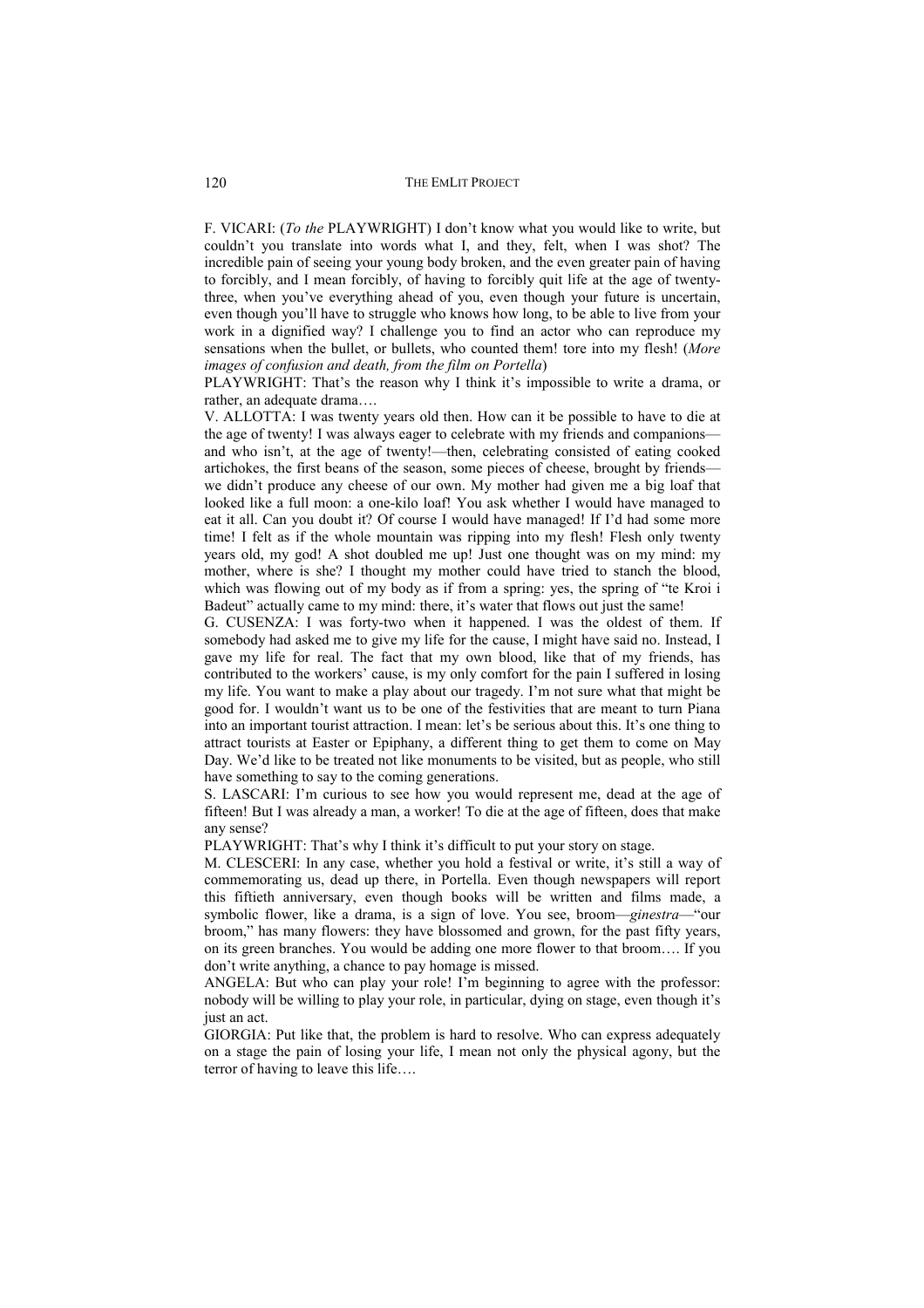MATTEO: Then let's forget about it.

M. CLESCERI: To do nothing is to miss a chance to pay homage, it's a non-event! Why did you actors come here, then?

ANGELA: We didn't think it would be so difficult to speak about you….

GIORGIA: We weren't in your shoes….

M. CLESCERI: You never could be in our shoes: your play is only a fiction, but a fiction can at least serve to conjure us up, even on a theatre stage.

MATTEO: But from now on, no-one could imagine, from the text, that the actors would be up to it….

M. CLESCERI: I don't think even professional actors would be up to representing us on stage….

*A curtain opens in the studio; the* CHIEF OUTLAW *is seated, the* OUTLAW *standing next to him. Both of them are armed and masked. Everybody else is surprised. The victims of the massacre withdraw towards the back of the stage. There is an embarrassing silence due to the presence of the two* OUTLAWS*.*

PLAYWRIGHT: Who are you?

CHIEF OUTLAW: Who are we? I don't know. You tell us.

PLAYWRIGHT: Why are you armed and hooded?

CHIEF OUTLAW: If I'm to play my part, I want to remain unknown.

PLAYWRIGHT: I don't want any of my characters to be unknown. Take your hood off.

CHIEF OUTLAW: We can't. We've been commissioned to carry out this deed as a warning. It demands skill and secrecy: we can't take anything off. Because you show the victims, it is vital that the killers be represented too! And we're the ones from the ambush!

PLAYWRIGHT: I can't stage a drama without knowing who I'm dealing with! And anyway, I have no intention of staging anything: I don't want to let you shoot defenceless people even in play!

CHIEF OUTLAW: Defenceless? These people aren't defenceless! These people are dangerous. They are people who think. Who have begun to think, maybe. But think. They have thoughts, ideas, ideals! They are dangerous people! Day by day they grow in numbers; they become a crowd, a populace: a populace that thinks is dangerous! My duty is very simple: to shoot ideas! If I manage to shoot these people in the head, it's even better: that's the centre of their thoughts!

PLAYWRIGHT: But are you actors or characters? From the way you speak, you sound too committed to what you will be doing!

CHIEF OUTLAW: I've learnt my part well. I'm an actor when I act on someone else's behalf, and a character when I act for myself.

PLAYWRIGHT: And in this case?

CHIEF OUTLAW: I've been sent to teach the people of Portella della Ginestra a lesson. They told me to shoot into the air to frighten people. Everyone is scared of shots! Of course an accident could happen and a bullet might hit the crowd, I was told! Shoot into the air! What's the point? If I were to play the part of the actor who shoots into the air: bang! my role's finished! I want to put something of my own into it. This mob doesn't deserve anything else! I will lie in wait beside the Pizzuta mountain face and get them to take good aim! This May Day I'll be the one who calls the shots! (*Footage of the* OUTLAWS *lying in wait is shown.*)

PLAYWRIGHT: Take off your hood!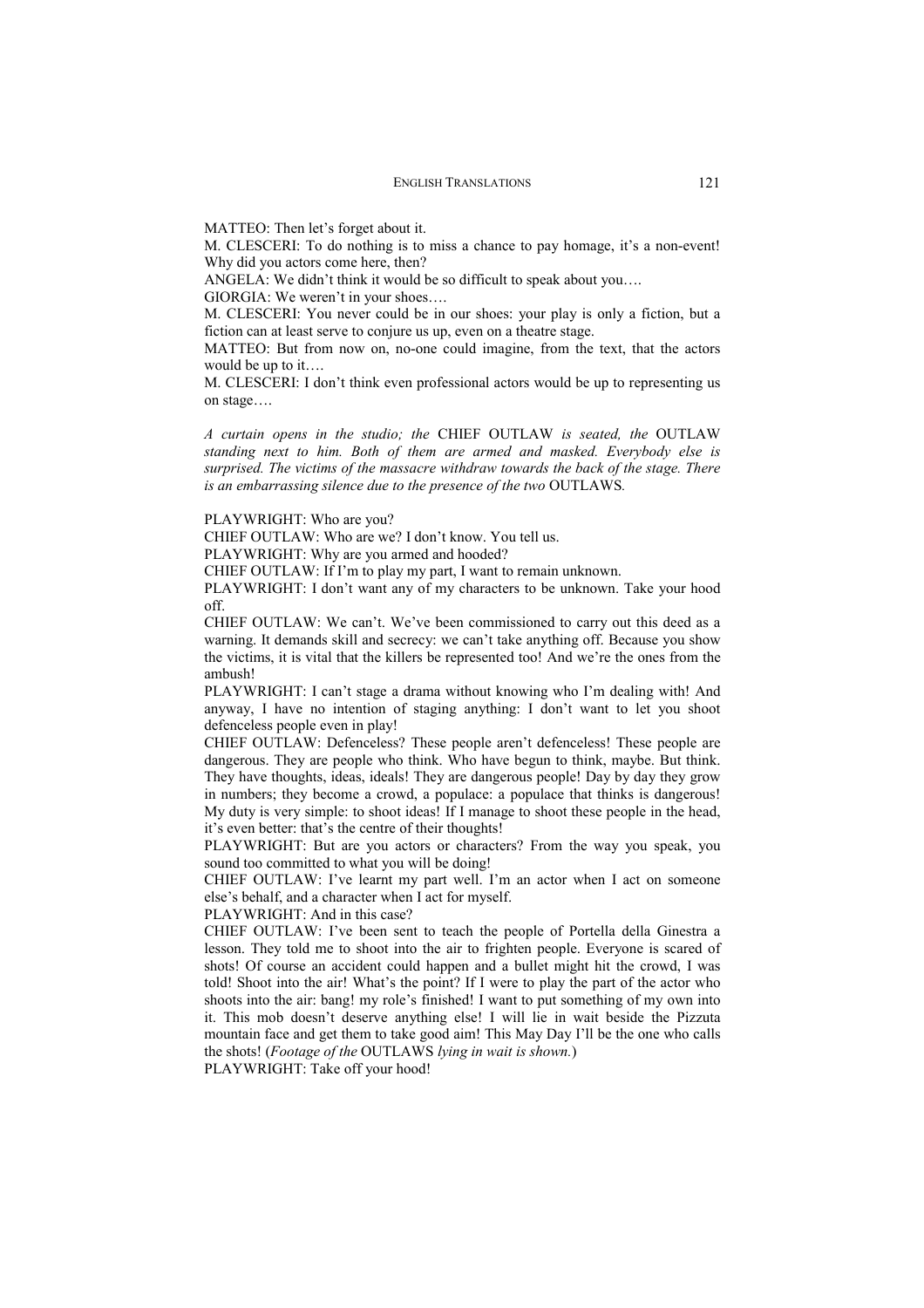MATTEO: They can't: evil has no face!

ANGELA: Too easy: evil does have a face, or to put it another way, evil is a real person! Whether he's the one creating evil through his own initiative, or whether he's just an agent sent by someone else. I don't think it makes much difference.

GIORGIA: That's true, but who is more guilty of the evil perpetrated, the agent or the instigator?

MATTEO: It seems logical to me that the instigator is more guilty! He's the one who gives the orders. The other just follows the orders of the instigator! If you only condemn the one who carries out the crime, the instigator can get hold of another agent: the source of evil is the one who gives the orders!

CHIEF OUTLAW: Big things were promised to me: as I said, they asked me to do a job, but I will put something of my own into it. Am I making myself clear?

PLAYWRIGHT: I have no intention of writing a drama with characters who cover their faces, who don't want to take off their masks!

CHIEF OUTLAW: So who are you to ask me to take off my mask! Maybe one day history will be revealed in all its detail: who played this part, who played the other! But things like this are never done in the open! Say you find out who the instigators were after a hundred years! What use will it be! Can it change history? And will they ever find the instigators? Here and now, what counts is the practical consequence of the shooting: a few dead bodies and you stop a whole people! In a hundred years, even if the truth came to light, it would only serve to embellish the history books! If they found out the truth, perhaps, in ten years' time, that could have better results, but in a hundred years it'll be no use!

PLAYWRIGHT: Gentlemen, I have work commitments, I'd like this discussion to end now!

MATTEO: Aren't we going to do anything?

PLAYWRIGHT: Are you prepared to play the part, on stage, of course, to play the part of the outlaw who fires on a festive, defenceless crowd?

MATTEO: Frankly, no!

PLAYWRIGHT: So where am I going to find the actors? Nobody wants to take on the burden—but also the honour—of representing the victims, their agony on stage, the anguish of being on the brink of death, the anguish of not having lived in a just world, of having to leave six young children behind without anyone to look after them! Nobody wants to play the part of the aggressor who fires, with premeditation, on defenceless people. Do you want to tell me how to stage a drama without actors?

*The curtain closes, and the* CHIEF OUTLAW *and the* OUTLAW *vanish while the*  VICTIMS *reappear.*

M. CLESCERI: What are you going to do?

ANGELA: Nothing!

G. MEGNA: We could tell you a few things about the moments leading up to the massacre, surely no one could describe them better than us: as for the moments after the massacre, we don't know. We were already dead...

G. CUSENZA: On May  $1<sup>st</sup>$ , at dawn, the sky that day was the same as any other day: a patchwork of blue spaces and pure white clouds, but the horizon was clear. I'd scarcely poked my head out, to see what the weather was like, when a woman from the neighbourhood, still half asleep, said good morning to me, but she was upset. She came up to me and told me about the dream she'd just had, and said that dreams dreamt just before dawn come true! But I only realised this afterwards. I'm not the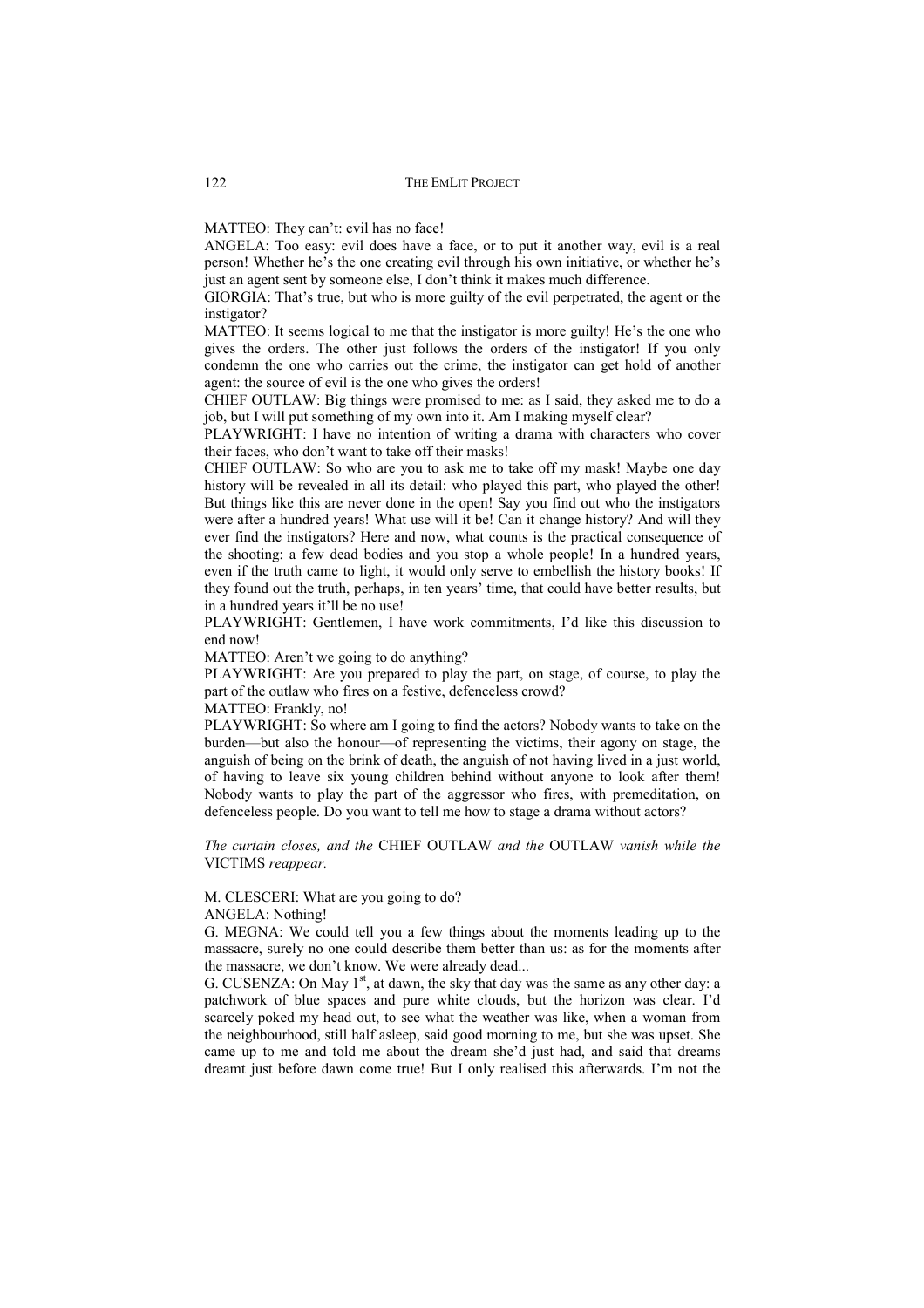superstitious type, who needs it! But my neighbour insisted on telling me about her dream: she dreamt that the enormous face of mount Pizzuta was enveloped in darkness—you know how dark the Pizzuta looks on nights with no moon—and here and there faint lights were kindled, they seemed to me like candles, she said; small votive candles lit up: it was as if a giant hand had lit them with a match: one moment at the foot of the mountain, then along the sides and then as if virtually at the summit: as if the Pizzuta was a cemetery on the 2<sup>nd</sup> of November, when women go and light candles to the dead. My neighbour begged me not to go to Ginestra and not to let anyone else go either; she'd already almost convinced her husband and children not to go. But who believes a woman's dreams? Both her husband and her children went to Portella, like all those who'd organised the May Day celebrations. Perhaps someone in Piana knew what was going to happen. But because of the climate of fear and uncertainty caused by the political and social struggles of the time, you might have guessed something was going to happen in Portella. Anyway, I didn't take the woman's dream that seriously. I got ready quickly and went to meet the others....

F. VICARI: It was nice to see all those people going along in such an orderly way, filling the main road all the way from the *Kryqja*<sup>1</sup> down there, some riding on decorated donkeys, others on foot, dressed in their Sunday best, up towards the main square and then along the road that leads to Ginestra. And there, in Portella della Ginestra, all the workers from the nearby villages gathered: they came up from San Giuseppe Jato, San Cipirello, Partinico, and met up with their comrades. Because we all felt like brothers with a common destiny: us lot from Piana, *Arbëreschë*, <sup>2</sup> others from nearby villages, *Lëtinj*, <sup>3</sup> we fought to improve conditions for everyone, because when it came to work and employment none were favoured over others: we were all in the same boat. The predominant colour was red: the workers' red flags; but not everyone was a communist or a socialist, there were no differences yet, and people just came up to Portella for a day out. In fact, everyone was there: young and old, men, women, children.…

G. MEGNA: I was wearing my new suit, I only had one, but for me this was the main festival of the year, like Easter! Those who had brought artichokes to Ginestra were sharing them with everyone, just like they were doing with the country loaves and other things: it was a really good-humoured outing! I was only a little way from the Barbato Rock, $4$  where those who had to give the speeches were standing. Friends and comrades in death, let's stand in the same positions as we did just at that moment of the gathering before they opened fire. (*He invites the other* VICTIMS *to take up positions round about.*) So you might get some idea of the commotion of the instant, before and after.... (*Film scenes of the beginning of the meeting are projected.*)

M. CLESCERI: I think I was standing just here in relation to the Barbato Rock and was listening to the speaker.…

V. ALLOTTA: I must have been here, on the Pizzuta side. When they fired, the shots came from the Pizzuta.

S. LASCARI: It seemed to me that they came from the Kumeta; but perhaps it was the echo of the shots. Some people said it was bangers let off in celebration, but they were from nearby villages, *Lëtinj*. In fact, someone from the organising committee couldn't explain what the fireworks were about, as there had been none planned, and being from the organising committee he didn't know anything about it! And also, the meeting had only just started.…

F. VICARI: And I was over on the Pizzuta side; I couldn't explain all the volleys. At first I thought it might be hunters, taking advantage of the holiday by going on a rabbit hunt….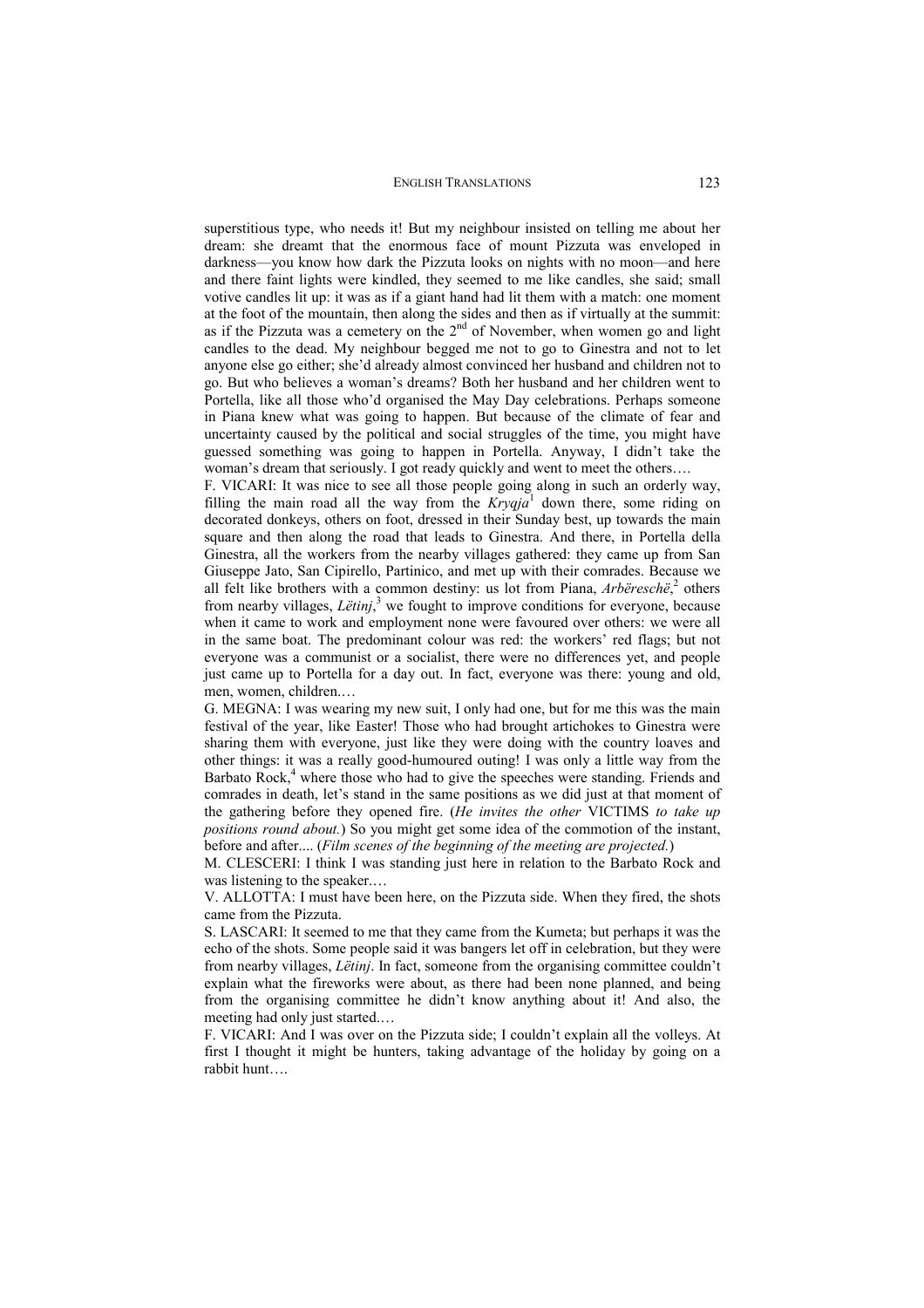V. ALLOTTA: What happened then was like the end of the world! Like when a squall of wind hits the ripe wheat of June in a fury, making it bend and fall, in the same way the crowd were bent and scattered! But this is all I saw... then I was hit. (*Film of the confusion following the shooting is shown.*)

*The* VICTIMS *move to the side of the stage, while the* CHIEF OUTLAW *and the other* OUTLAW *come forward side by side from behind the curtain.* 

CHIEF OUTLAW: ( *hooded like the* OUTLAW*, his gun aimed*) We could have killed hundreds of them, once and for all, but we just wanted to teach them a lesson! A lesson slaughters some and softens up the rest! I was saying "fire, fire, fire" and the shots were showering down like hailstones.…

(*Film images of the* OUTLAWS *shooting are projected.*)

PLAYWRIGHT: I don't like violence at all, not even on a theatre stage! There at Portella, you fired on defenceless people!

OUTLAW CHIEF: Wasn't their action violence? The crowd is violence! Their preaching, their speeches were violence! Demanding, demanding, demanding! We want this, we want that!

PLAYWRIGHT: It's not the same thing: the power of the idea, to set against another idea, is what gives life to democracy!

GIORGIO: I agree, this is a drama that cannot be staged! The aggressors are still hooded: what kind of contribution to the truth can a play like this provide when some of its protagonists wear hoods! (*The* CHIEF OUTLAW *and the* OUTLAW *vanish slowly.*)

MATTEO: (*to the* PLAYWRIGHT) I give up on my idea of asking you to write something about Portella! And anyway, how many Portellas have we had in Italian history in these last fifty years! How many people wearing hoods! How many massacres have there been in Italy with many more dead than in Portella! There's an incredibly long list!

PLAYWRIGHT: Yet the blood of the martyrs has strengthened our democracy! If today we live in a more civilised society, we owe it to the sacrifice of those who died as involuntary heroes, common people, people thirsty for justice! The victims of the other massacres of the last fifty years have also grieved us, but maybe because Portella della Ginestra was one of the first and so close to us, its memory is always alive and tangible!

ANGELA: "Blessed are the people who don't need heroes!"—said someone whose name I don't remember.<sup>5</sup>

GIORGIA: Unfortunately, though, there always have been heroes and perhaps there always will be, because fundamentally—sorry about the cliché—man will be wolf to man, $6$  and my apologies to the wolf!

PLAYWRIGHT: Well, we won't do anything about it, then: I don't think anyone feels like putting themselves in the shoes of either the victim or the aggressor, even as an act. The only thing to do, it seems to me, and the most peaceful, is to join the official commemorations, which temper the victims' real pain, both physical and moral, with heroic idealism. Considering I'm not in a position to stage such real suffering, I won't take up your invitation to write about the martyrs of Portella.

ANGELA: In any case, the memory of our fellow citizens and the kids from San Giuseppe Jato will be everlasting, everlasting like the stones with human faces erected in the square at Portella.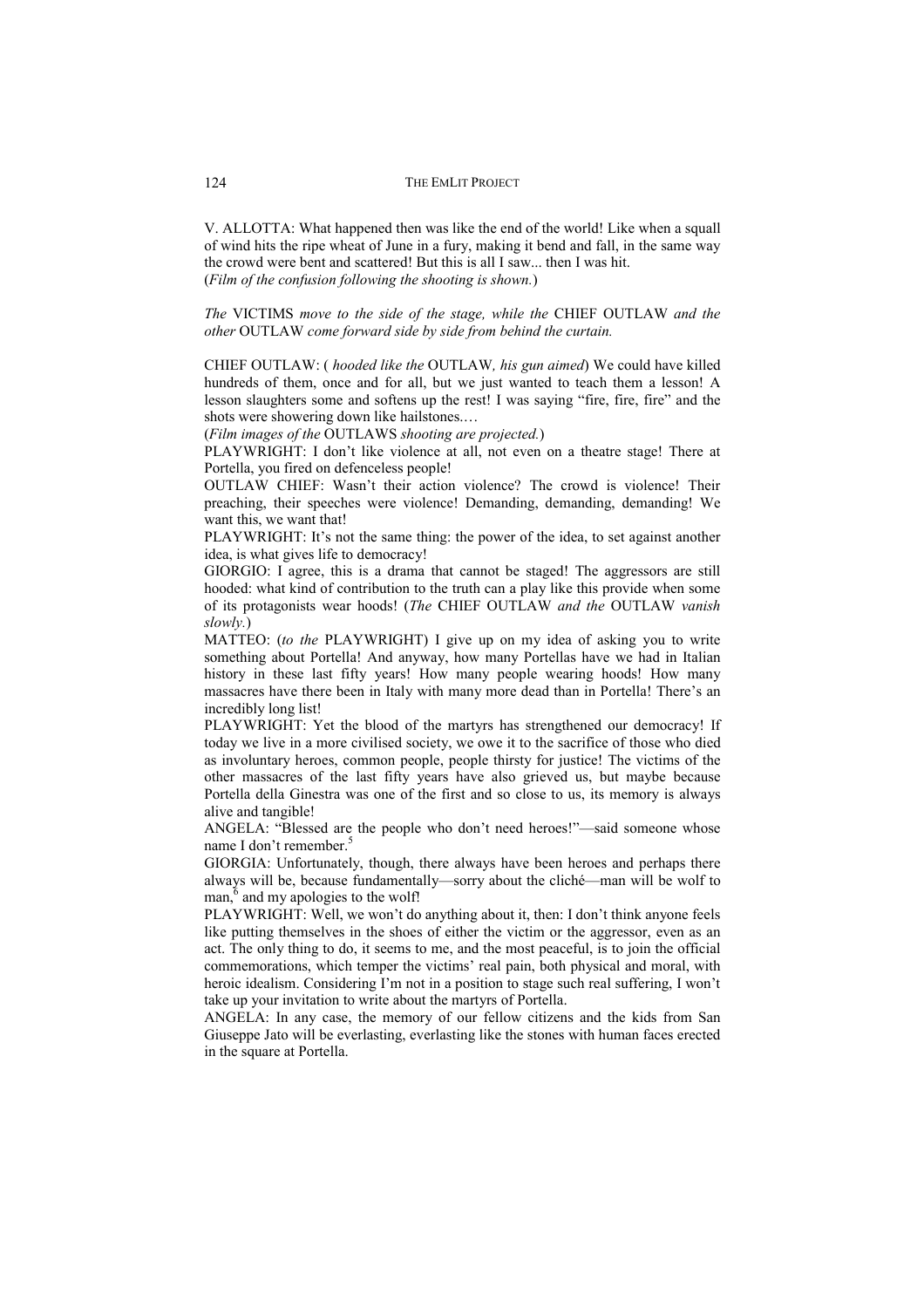GIORGIA: Instead of commemorations, I'd rather events like those at Portella never happen again!

MATTEO: We must be strong in hope.

*The* ACTORS *and the* PLAYWRIGHT *move towards the side of the stage. The*  VICTIMS *of Portella, including the* LITTLE GIRL *and the* THREE BOYS *from San Giuseppe Jato, come forward to the front of the stage, smiling, hand in hand, while on the screen run images of the landscape of Portella della Ginestra as it is today.* 

<sup>1</sup> *Kryqja* in Albanian means Cross. As in many Italian villages, in Piana degli Albanesi at the entrance of the village there is a Cross on a pedestal, a symbolic way of protecting the inhabitants. The Cross is positioned to the east of the village, at the beginning of a very long uphill road that leads to the main square.

<sup>2</sup> *Arbëreschë* is the Albanian word used to describe Italo-Albanian people, i.e. those Albanians whose ancestors emigrated to Italy a long time ago and who constitute the Albanian minority in Italy.

<sup>3</sup> The Albanian word *Lëtinj* translates literally as "Latins" and is used by Italo-Albanian people to refer to Sicilian or Italian people, or foreigners in general, as opposed to Albanians. Italians are referred to as "Latins" by the Albanians also within a religious context, given that Latin was the language used in Italian religious rituals. On the other hand, local Sicilian people sometimes refer to Italo-Albanians as Greek, because although Italo-Albanians are also catholic, they use the Greek language in their religious rituals.

<sup>4</sup> The Barbato Rock is in Portella della Ginestra and is named after Nicola Barbato, a socialist deputy who used to stand up on it and speak to the workers from all the nearby villages. Nicola Barbato was one of the organizers of the movement called "Fascio dei Lavoratori," the "Workers' League," which was active in Sicily towards the end of the nineteenth century.

5 See Bertolt Brecht's play *Leben des Galilei / The Life of Galileo,* sc.13:

Andrea: Unglücklich das Land, das keine Helden hat!…

Galileo: Nein, unglücklich das Land, das Helden nötig hat.

[Andrea: Unhappy the land that has no heroes!…

Galileo: No, unhappy the land that needs heroes.]<br><sup>6</sup> The allusion is to the Latin saying which has remained familiar in Italian culture, usually given as *homo homini lupus,* from Plautus, *Asinaria,* II.iv.88: "Lupus est homo homini, non homo, quom qualis sit non novit" ["Man behaves like a wolf to others, not with humanity, of which he knows nothing"].

(Translation: Emilia Ippolito, Paola Marchionni and Paula Burnett)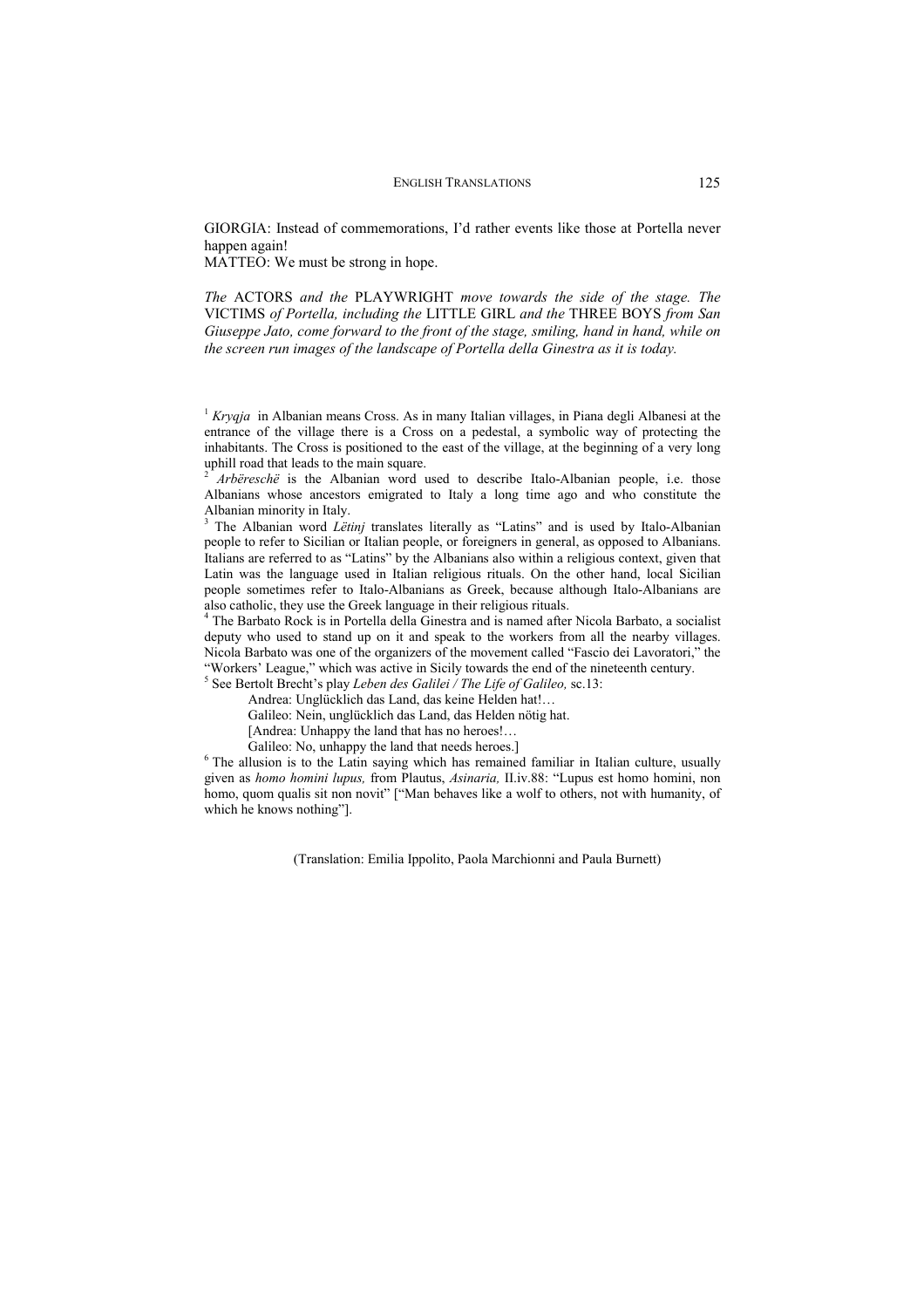# **Galician in Spain**

Galician is the language used by about 2.5 million speakers in the north-western area of the Iberian Peninsula, most of the population of the autonomous region called Galicia. It is a romance language that developed from Latin and was first documented in legal and poetic texts in the  $12<sup>th</sup>$  century, and it did not become distinct from Portuguese until the  $14<sup>th</sup>$  century. Between the  $16<sup>th</sup>$  and  $18<sup>th</sup>$  centuries it almost totally disappeared from written documents, but in the mid-19<sup>th</sup> century there was a strong renaissance of Galician language and culture. Although Galician was declared the official language of Galicia in 1936, the Spanish Civil War did not allow the implementation of the law concerned, and it was not until the Spanish Constitution was approved in 1978 that finally Galician was declared joint official language of the region, together with Spanish. According to the figures provided by the Junta, the autonomous government, more than 83% of the total population of Galicia speaks Galician, 46% can read it and 27% can write it. In recent years there has been a sustained effort to raise its prestige and encourage its use, and as a result there has been an increase in the number of publishing houses now editing books and publications in Galician. *O correo Galego,* a newspaper fully published in Galician, was founded in 1994, and there has been a regional Broadcasting Corporation since 1984 with Galician TV and radio programming.

# **Ana Romaní**

### **Knots**

**1**

She plants herself in the middle of the pillow

this ruined woman rashly holds up a light to illuminate the wound slit open in the blankets

She looks at her swollen belly her hard, debilitating pregnancy.

**2**

Tightening the rope pulling the cable

let it break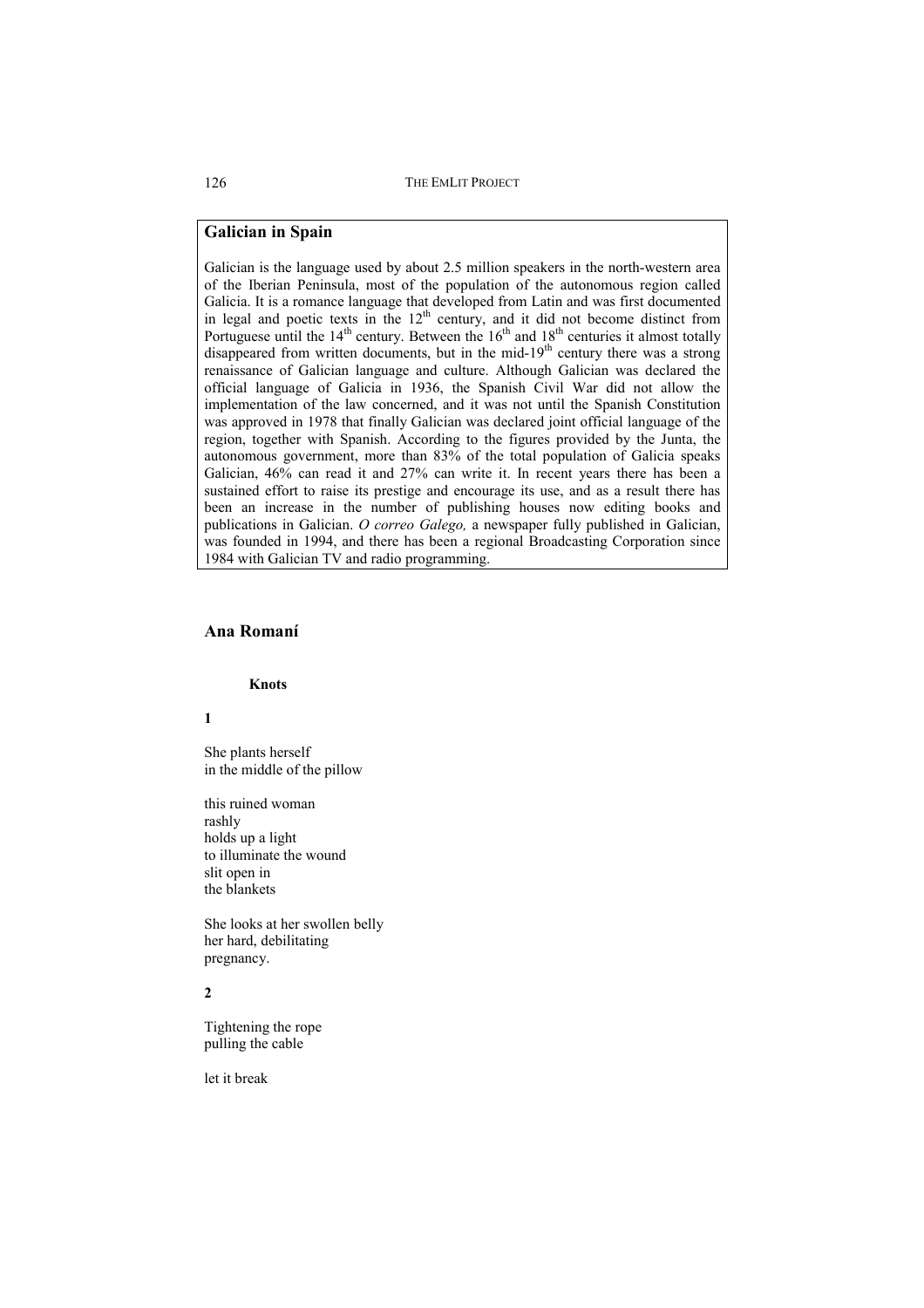Who will be hanged from the mast?

**3**

That woman who is hanging from the furthest floor beyond the scaffolding in order to wipe away with her vertigo the filth marks the traces of fear

#### **4**

Cruel illusion the desert that is explored down into its bowels delving into the dry earth of muteness without name – What is your voice? –

she digs deeply with her hands confused in the silence delving

for grief itself: to probe and press likenesses to drink the dregs of rage and thus to discover deceit

### **5**

The habits of the young girl who wears sandals in December she who asks no questions, neither knowing nor wanting to know who all alone licks stalactites with a fierce apathy whom the goddesses abandon in her princess's album That woman winds herself up and flings herself into space like when she used to play with dolls and grew up and lost her skipping-rope as when the tide broke and there rushed from her mother the rivers that ran inside her

#### **6**

I dreamed one day that I used to exist and I punctured balloons now I deflate my false pregnancy and secrete gases amongst the cracks in the foundations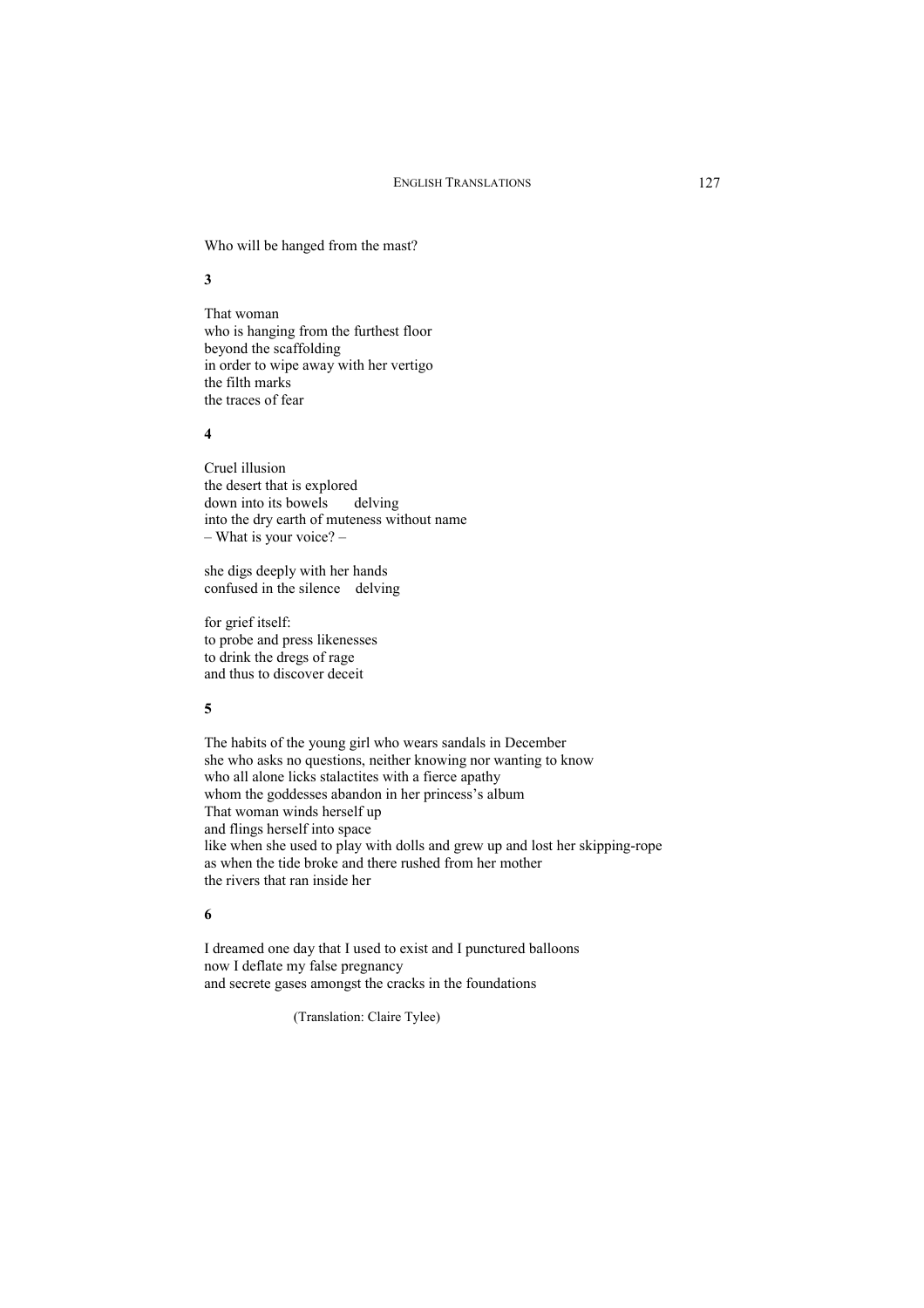# **Xavier Rodríguez Baixeras**

### **Without Zeal**

From now on your lips will no longer be sandy nor your breast, nor will the fragrant crags open themselves up like fists at low tide. The depths of your chalice are discharging black dregs.<sup>1</sup>

The cataclysm that excites the stubborn assault of excrement, is cherished by your princes when they concoct the variable direction of the winds, when they grope, irritatingly, at agony's splendour.

Black wave, lugubrious spume, this is the future of your star, fallen into the exile of some blank well, bird-voice poisoned, a stain about which we write with despair the vilest, most nauseating verse.

In you words are stranded, dismally; affliction resounds from the membrane of the night, and silence is spilt over vessels sullied by the ink of what is written without zeal, futile and superfluous.

<sup>1</sup> At the end of 2002 the coast of Galicia suffered from a huge oil-slick.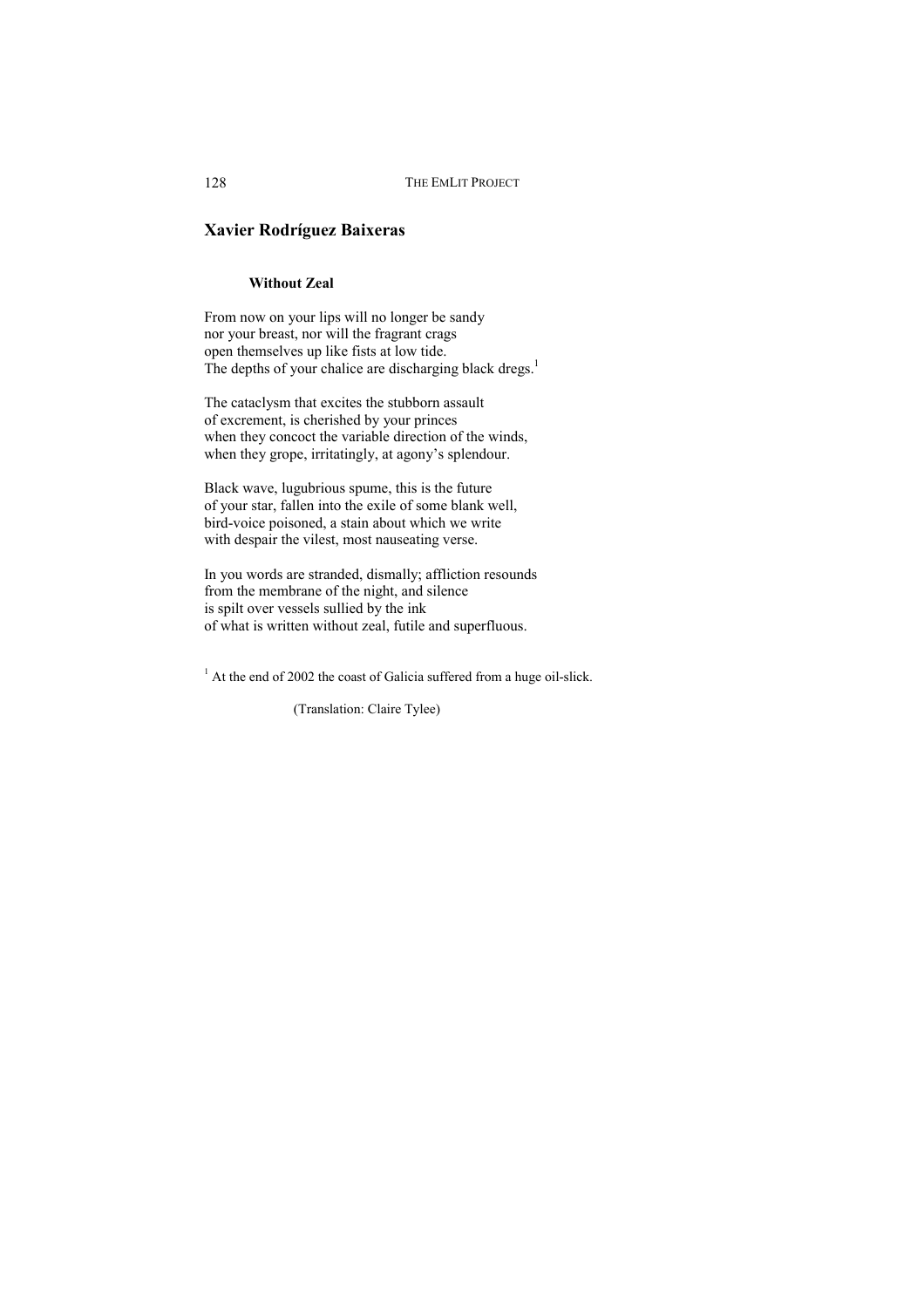# **Chus Pato**

### **Disdainful Swans, like Icebergs**

Swimming through the sea, the inexplicable tide, strange cetaceans cosmic reflections of the philosophers in the garden open to the Cyclades prophets of the ocean ships bound for Armorica, Cornwall, Ireland, Scotland, Wales motto of Burgas Nestorian convents, cypresses from Salustio the elegance of a portico in a barren landscape black blood which reddens in the prison of Treveris the doctrine of the Aeonians: Procule, Urbica, Eucracia, Hypatia, Trahamunda, Egeria. Grimacing fish with the letters and numbers of omens the reign of terror, the final Romantic despair, the heart of Bruce, the King BE TOM ATRON SAMBIANA, ATRON DE LABRO the ebb-tide of an equator: Brazilian, Congolese, Hindustani, Malayan the metamorphosis of Adonis-Atis ladies' dances politics science Investitures the imperial Diet the tiara with three coronets. The rapid currents of the Gulf Stream, and harsh shoals, and rough breakers

That is how I imagine paradise to myself paradise is a place walled in paradise is entered by osmosis in paradise there are doves and the net for catching doves there is vegetation it could be a wasteland a book a path – to be born, emerge forever in a strange land

so the star is two Earthly squared four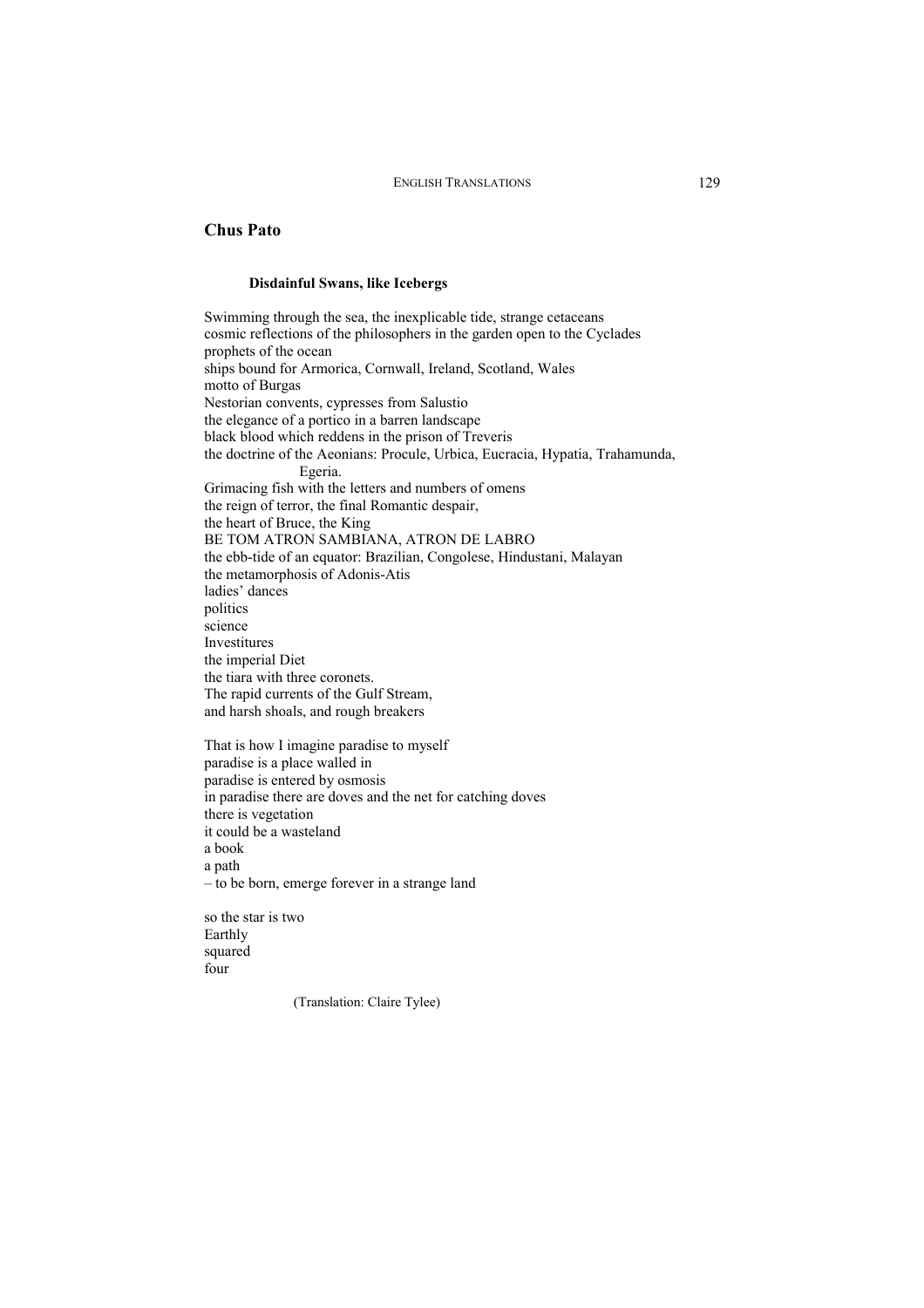## **Arabic in Spain**

Arabic is one of the oldest living languages in the world and there are more than 200 million speakers of Arabic throughout the world. It is the official language of many countries in northern Africa and in the East, and while they all share the same written language their spoken dialects are widely different. This Semitic language that reads from right to left appears in written documents as early as the  $4<sup>th</sup>$  century in Arabia and it has had a long and rich literary tradition since then. Arabic was the language of part of the population in the Iberian Peninsula between the  $8<sup>th</sup>$  and the  $15<sup>th</sup>$  centuries and its influence upon contemporary Spanish is quite significant, in many commonly used words as well as in toponyms. At present the speakers of Arabic in Spain are people who came to the country as immigrants quite recently. According to the official figures of the Minister of the Interior for 2001, there are 1,100,000 foreign residents in Spain, a figure representing 2.5% of the overall population of the country. Among foreign residents the largest group is that of Moroccans (234,937), and thus the great majority of the more than 300,000 speakers of Arabic in Spain today come from Morocco, most of them immigrants who arrived in the 1990s (a decade ago the figure for Moroccans was around 20,000) as non-specialised workers. The number of foreign residents from other Arabic-speaking countries such as Algeria, Tunisia, Egypt, Syria, Lebanon or Iraq is significantly smaller.

# **Abdulhadi Sadoun**

### **Tank Carpets**

How pacifist the people here are, offering both cheeks, if they had more they would offer them all to their destiny; meanwhile, your lips search for words that recollect.

Here people do not know evil. It's better for them to be cooped up in boredom – I almost prefer their meekness – since they have known no wars. It is as if Spielberg had not invaded with his dinosaurs. They do not bleed to death over the tunics of Kubrick.

I say to them: – Whatever shall I do with your bits of intelligence! And I take cover under their umbrellas.

Here they grin a lot, without fear,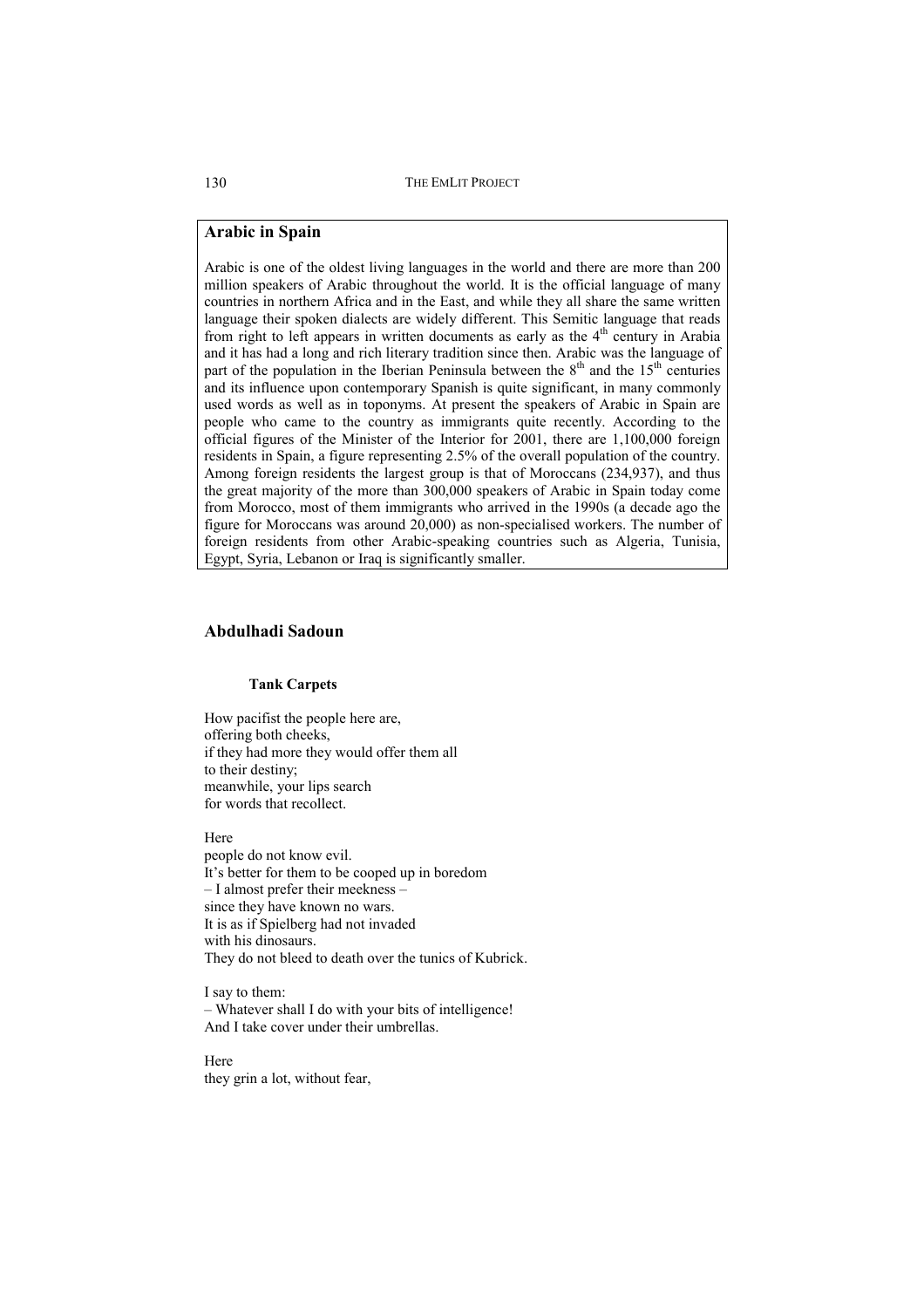they touch my growing beard and burst out laughing: – Talk to us about what you know, about your carpets. C...A...R...P...E...T...S. and they draw the word out like a bale of cloth.

People, here, mistake me for a story-teller and they generously carry me in their arms, with kindness.

(Translation: Claire Tylee)

# **Talat Shahin**

### **The Star Fell From Your Hand**

*To the Poet Amal Dunqul* 

I see on your breast the blood clotted in the pupil of the star of the night, dream and blood in the throat of the valley. You…, fallen, killed at noon. They cry for you, the canals of the Nile, the sun, the palms. You are the scattered promise, You…, time conquered.

\* \* \* Do not look back, the star fell. It fell from your hand, to be pinned to your chest.<sup>1</sup>

\* \* \*

Your wife used to give me warmth in the night, your colour would grieve me in her eyes, tormenting me. I forgot about stale bread, about the salt-deposit on lips dried by desert thirst.

\* \* \*

Your colour would grieve me in her eyes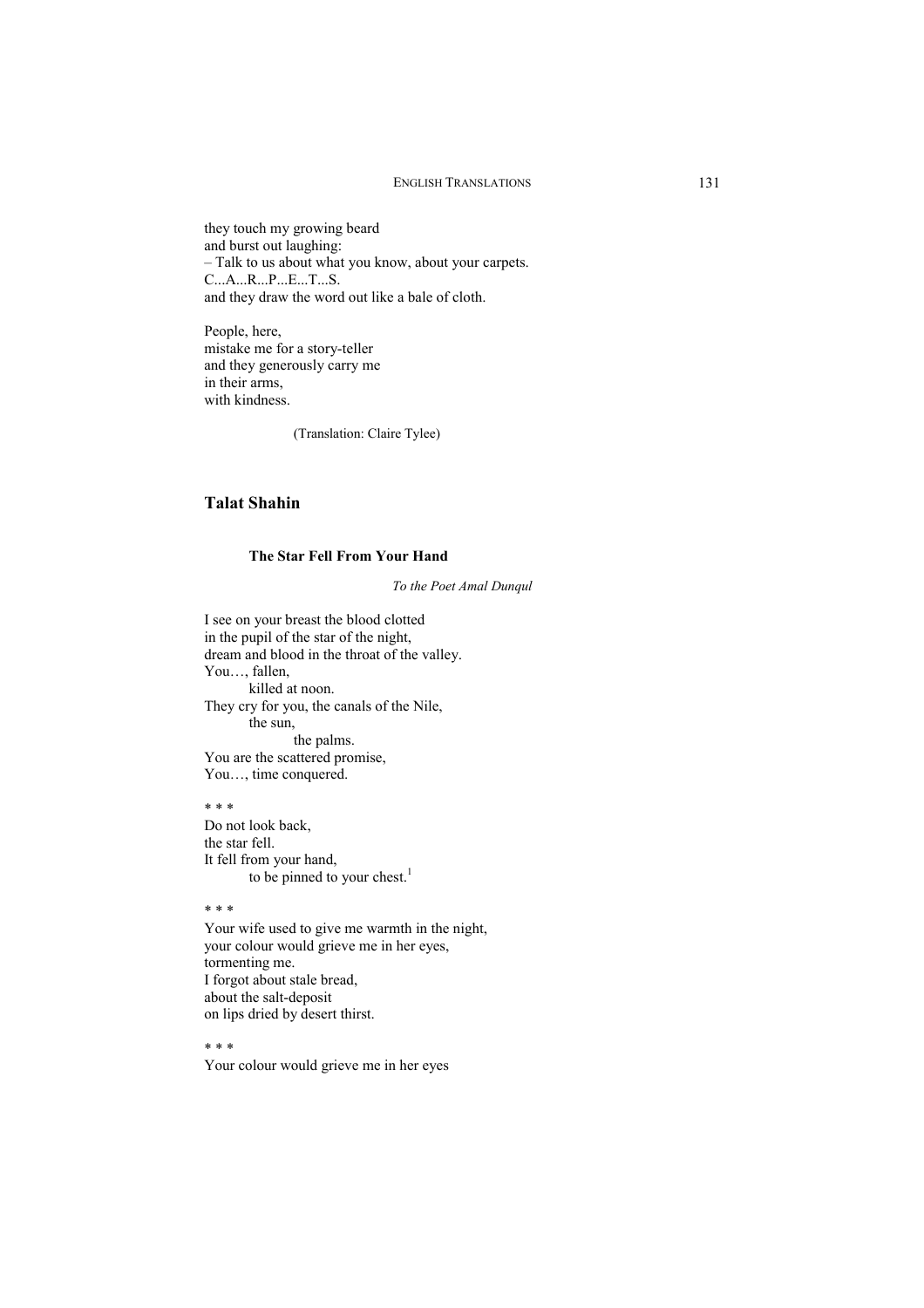your wound encircled me when we caressed, it was infectious. I shunned you on finding you tender at heart, outlined in the tattooing of the night, I fled on realising you to be a child who runs about collecting salt from the desert, the star from the sea, and hairs from horses' manes.

\* \* \*

Now it is winter, your wound bleeds, trembles, draws a child, writes poems, a nation.

The veil of the night is drawn back and it sings in the silence.

\* \* \*

When you went,

weren't you hiding your face from the silence? or were you swimming in dead time?

\* \* \*

Do not look back, the star fell, it fell from your hand, to be pinned to your chest.

<sup>1</sup> There are two people speaking in the poem: one is the dead poet. The identity of the second is hidden: it is Sadat, the former President of Egypt, of whom it is said that he embarked on the war of 1973 not in order to liberate the Egyptian territories occupied by Israel, but to decorate himself with a medal. He devised it himself and called it "The Star of Sinai." He was wearing it when he was assassinated in October 1981 after having imprisoned thousands of Egyptian intellectuals, amongst whom was the poet, Amal Dunqul, who died a few months later.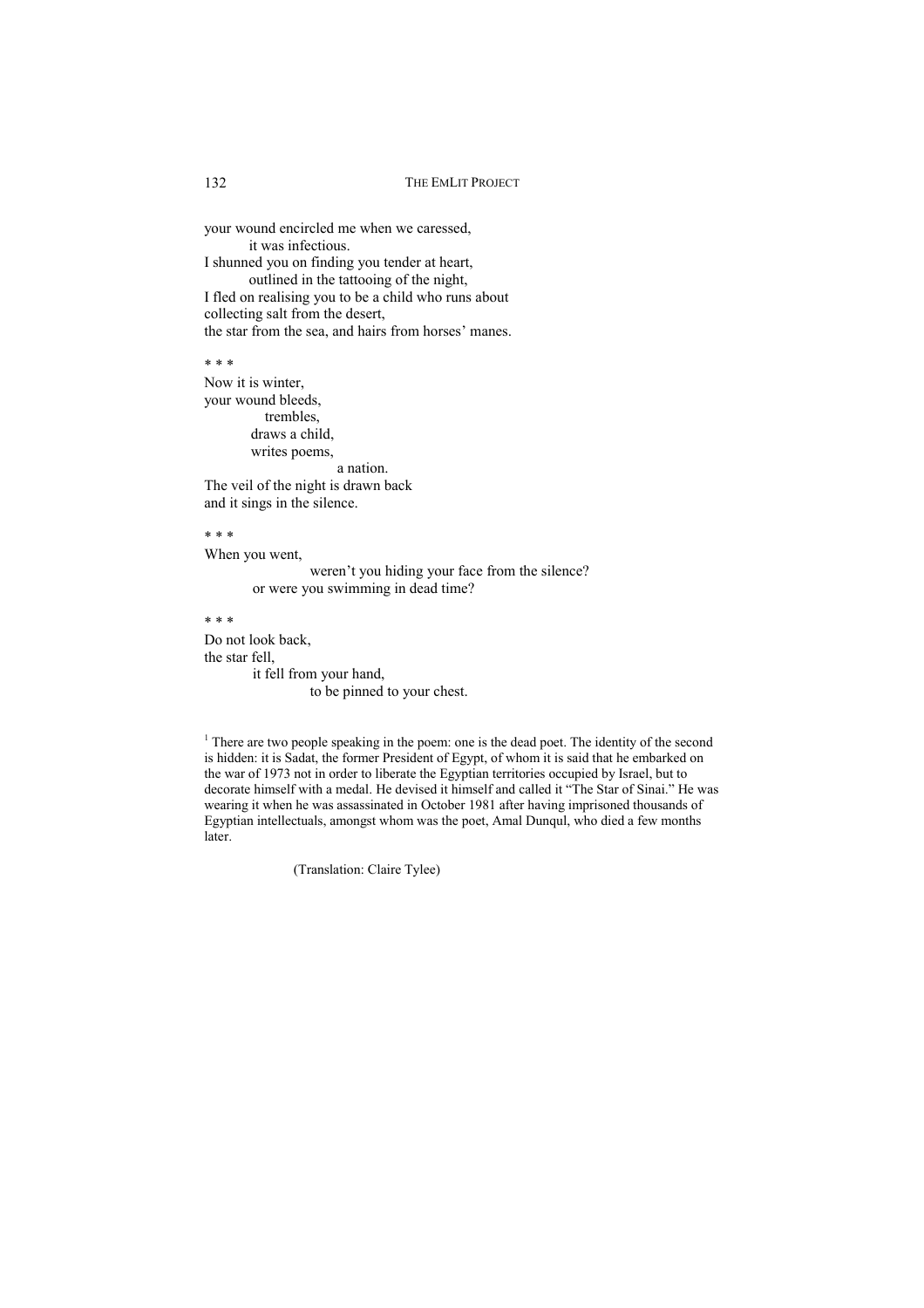### **Mahmud Sobh**

#### **Mill of Longing**

*To my son, Tarek* 

Oh, Toledo… Toledo… Here I am, anchored in your moat, straining to see you come to ransom me from the clutches of Time from the viscous earth. Still I wait deep down in the ravine, with no hand stretched out toward me; seeing only your masts gleaming from afar, like a beacon lit on a hill. Open up for me, Island of Light, even for an instant, the Temple and the houses of the Lord. Son of Galilee! since I was born I have carried the cross and drenched Golgotha with my blood. Oh, Toledo... Toledo... I thirst. Is there no drop to soothe me? My farm, there in Galilee, is no longer my farm, and my pitcher has long been dry. Oh, gate of History, my story ended when I forgot my name. Take me on your lap floating among the waves. Clasp me to you. They have forbidden me the taste of my Land, the wine of love, the warmth of my hearth. Take pity on me. I am like the Mill of the Moor in your vale, Mill of Longing. Windmill of La Mancha, without sails or flow. I am a question mark, the countenance of the Sad Knight. A futile puzzle.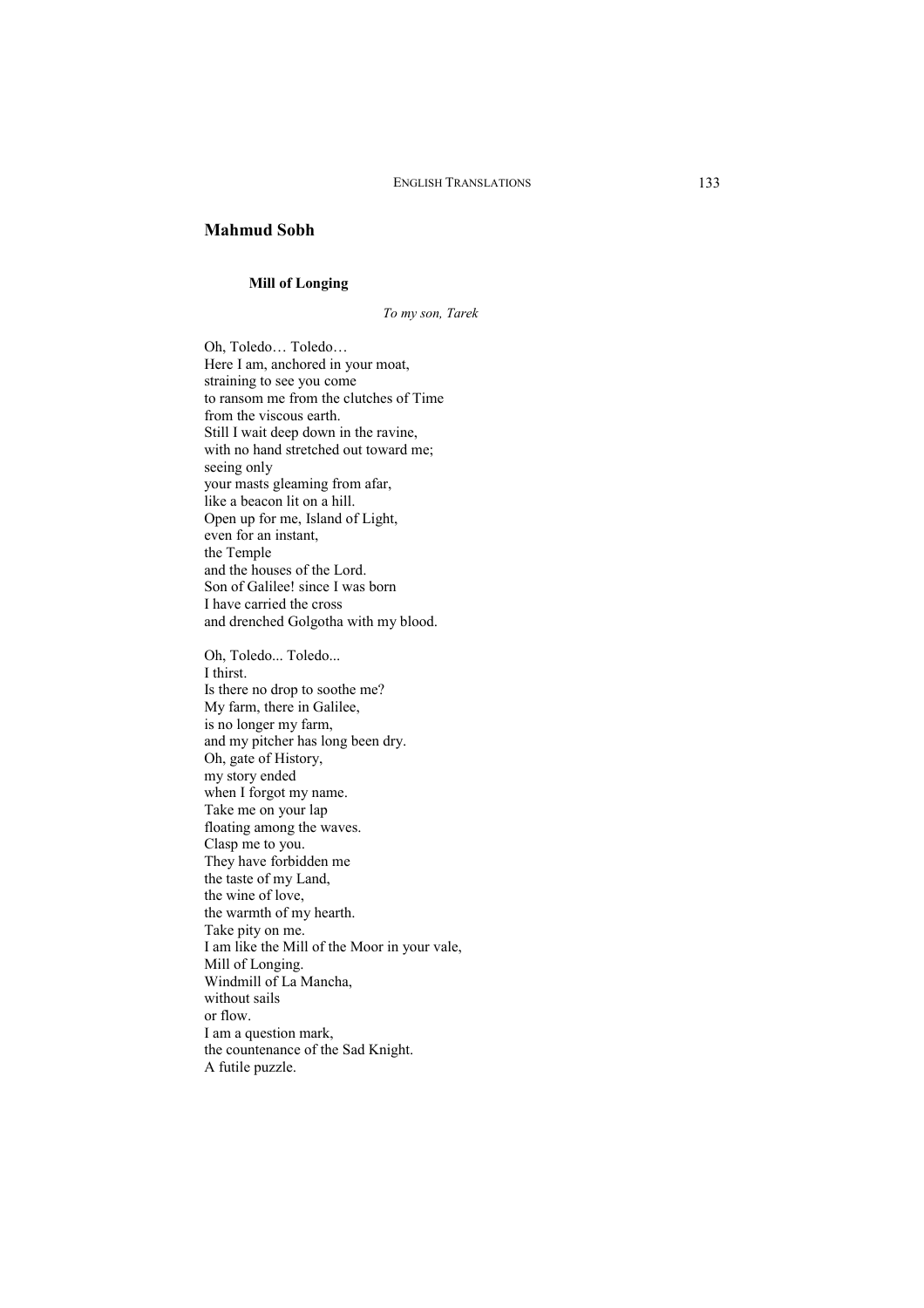As if I were the Tagus itself, which, for fear of being overwhelmed, winds itself into an anklet around your feet.

Oh Toledo… Toledo… When you let me cross under your archways every arch was like a knife blade. And, like a damascened sword, coloured by the sadness of Damascus, every corner. Your lamps looked daggers of hate at me. My shadow denied me and I pursued him. But, behind me, he came running. He swore by the hand of Christ of La Vega that he had never seen me, never heard my story; that I did not carry the Cross, like Him, for even one day; that I did not bear the weight of my tragedy nor walk in Galilee. And so I did not become the earth of my native land.

Oh Toledo… Toledo… I am at the point of death!

Oh Toledo… Toledo… Here I am, anchored in your moat, straining to see you come. Here I am once more as farce. I come to you Nazareth. Where is my sepulchre?

What is the lost soul called who loses his Home!

Oh Toledo… Toledo…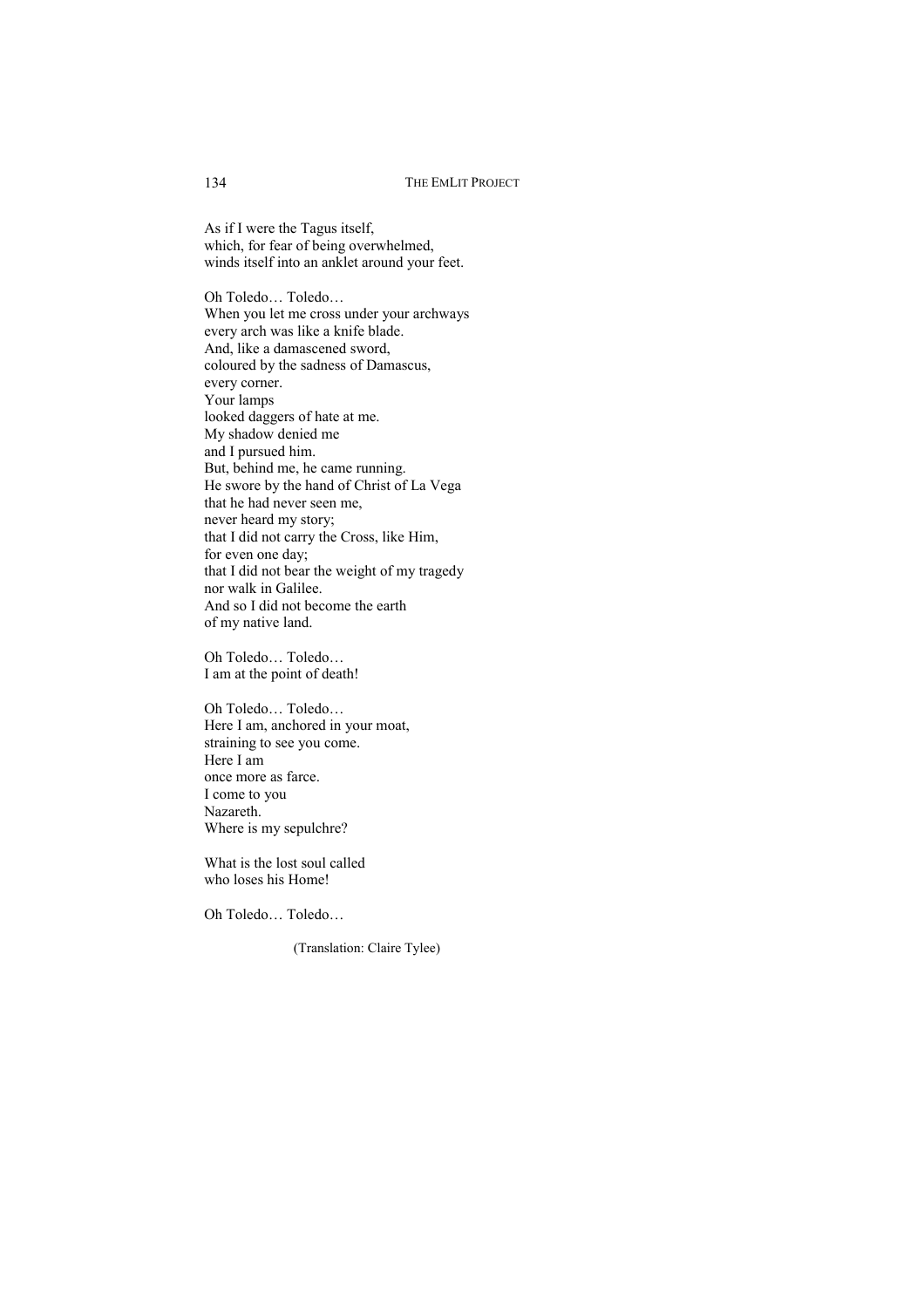### **Amazic**

Amazic people (also known as Berbers) lived in northern Africa before the Arabic invasion in the 7th century, in the area from the Canary Islands and the Atlantic Ocean to the western end of Egypt, and from the Mediterranean to the Senegal and Niger rivers and the Tibesti mountains in the south.

The presence of Amazic is still significant in Morocco (more than 50% of the population) and Algeria (almost 25%) with areas of a great concentration of Amazic speakers. The estimated total number of speakers is about 20 million people, although statistics are not fully reliable given its unofficial status. In Amazic the name of the language is really "tamazic" and its speakers "amazighen," which means "free people." It is a Camito-Semitic (or Afro-Asian) language, and it shares certain characteristics with Hebrew and Arabic in its phonology and morphological structure but with great differences in vocabulary. The influence of Arabic is more clearly felt in the north, where the influence of Latin is also important, due to the long years of Roman occupation.

There are several varieties of Amazic: in the north of Morocco *tarifit* (with more than two million speakers) and in the north of Algeria *teqbailit*. In the south we find *tamazight* and *tacelhit* (known to Arabic and French speakers as *chelha*). In the Sahara area we find *tamaceq*, spoken by Tuareg people. *Tacelhit* is the variety with the richest literary tradition in writing, with documents in Arabic script dating back to the 16<sup>th</sup> century. *Teqbailit* is the variety most widely supported at present, with the publication of books and magazines, and also the most openly defended in society.

Most of the immigrants coming to Europe from North Africa are from the Rif area and speak *tarifit*. At present most writings in Amazic use mainly the Latin alphabet. For symbolic purposes *tifinagh* is increasingly used. Amazic is the official language in Niger and Mali (where Tuareg people live), but it has no official recognition in Morocco, Algeria, Tunisia, Mauritania and Chad, which has given rise to movements in defence of the language. After several events in 1995, a High Commission for Amazic was created in Algeria with the purpose of restoring that culture as an essential part of Algerian life. People connected with Amazic culture have lived in Catalonia, Valencia and other areas of Spain for centuries.

### **Karim Zouhdi i Mahmoudi**

## **Candixa**<sup>1</sup>

On a night that seemed to have no end The universe dressed itself in marvellous attire Sewn with threads of half-light and gazelle-horn Stones made of stars and pure silver The trees kept silent and the sea had frozen over

Flashes of lightning had blinked and thunder-claps argued The *jujus* were shouts of joy and a mysterious sound The ground trembled and the mountains moved When Candixa appeared galloping on one foot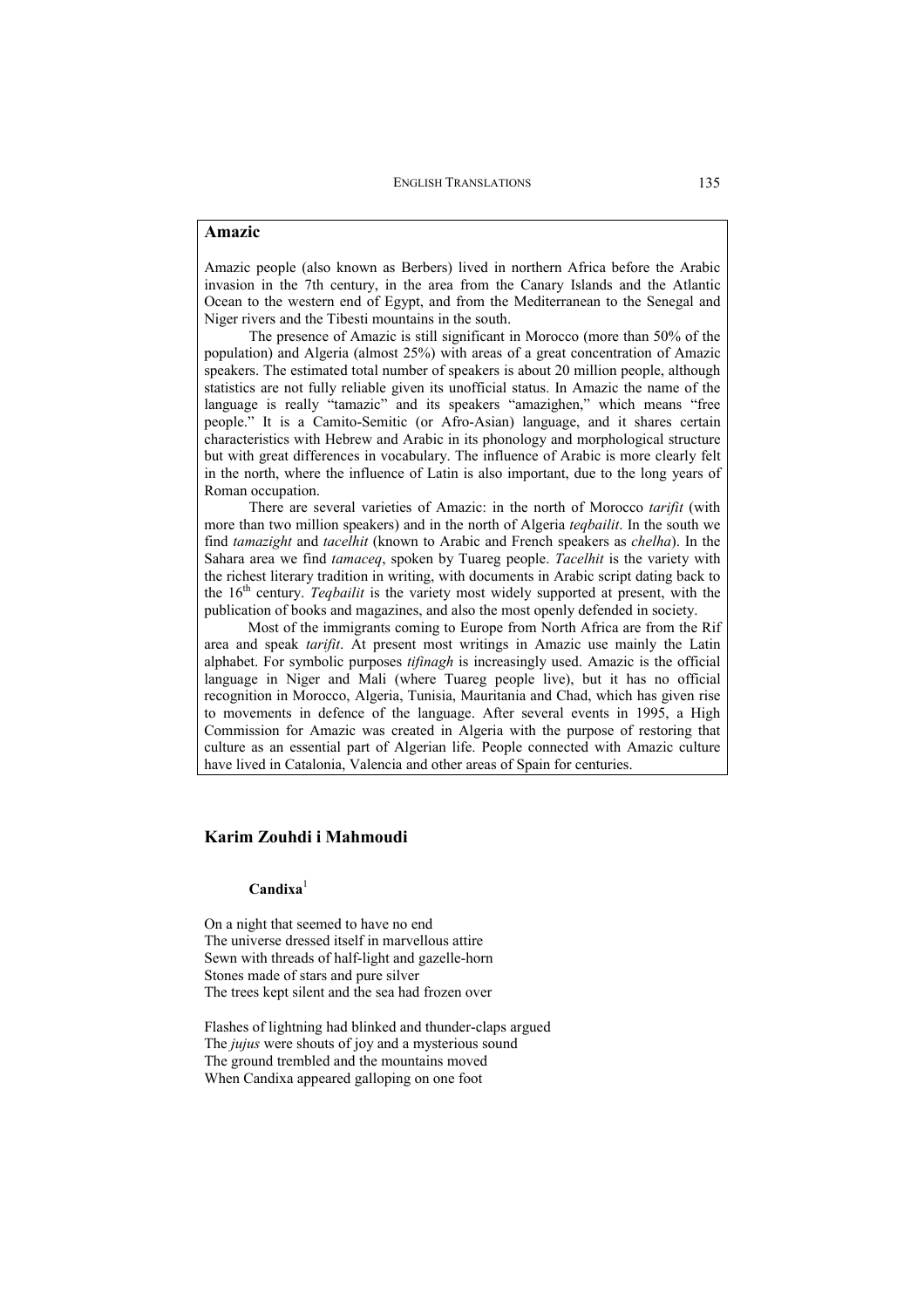Dragging chains and carrying from the mountains

A loadful of bones from the next life Scraps of skin and river corpses The crowd rose up, the young as well as the old The women carrying children on their shoulders The waves flared up on the rocks

And a bride-to-be appeared in her best jewels With a belt full of salt and unpolished stones Dancing and singing a fabulous song In a sweet voice following the melody of a flute Candixa took fright and fled towards a hill

Mouth spouting fire and body heaving With goats' feet and woollen fleece Eyes shining like red-hot coals Mouth as large as the crescent moon And hair tied back behind

Like chains in a cat-o'-nine tails The elders came together They sacrificed a lamb and a sheep And a pair of receptacles full of blood So that those who drank could be healed

A young man stood up and shouted forcefully As if throwing stones: Candixa is an old lie Like a summer-cloud that sheds no rain Like the face of a night with no dawn Candixa is a lake from which mist rises Impalpable, which fingers cannot rake

<sup>1</sup> Aixa Candixa is the name of a legendary woman in North Africa. Some of the poem's elements have a traditional meaning, e.g. the goat as symbol of resistance.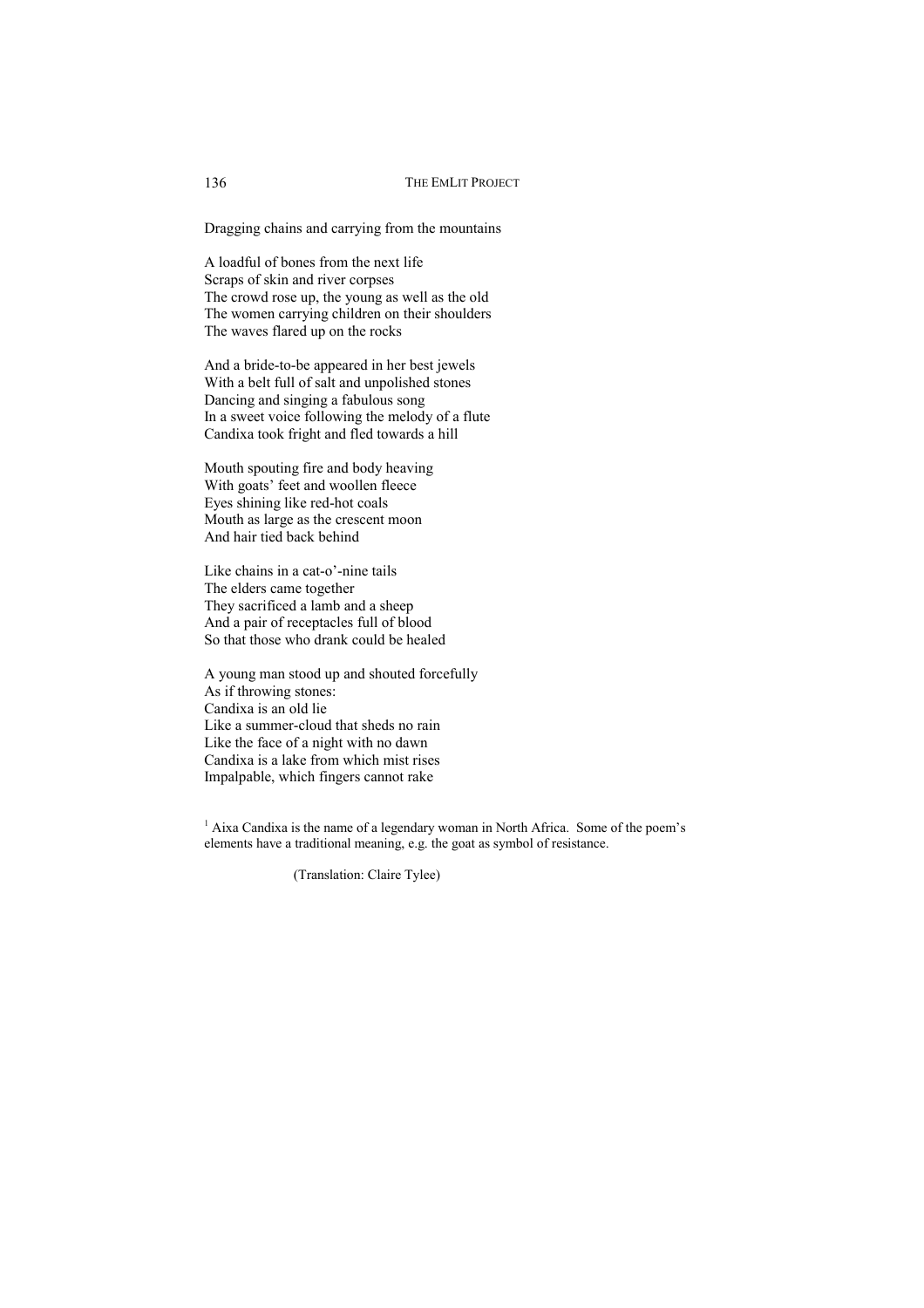### **Gun**

The Gun are an ancient people from the Gulf of Guinea who inhabit the south-east area of the Benin Republic (formerly Dahomey). Before French colonisation they founded a kingdom with its capital in Hogbonu ("the great gate"), today Porto-Novo. They are one of approximately thirty socio-cultural groups with a distinct linguistic identity who live in the Benin Republic. The so-called "gungbé" (that is, the language of the Gun) belongs to the same family as Fon, Aja, Yoruba, Xwla, Ayizo, etc, all of them originating in and influenced by the linguistic basis of the cultural grouping known as Aja-Tado (located in the Gulf of Guinea and extending over land belonging to present day Ghana, Togo, Benin and Nigeria), with populations that emigrated in the early 16<sup>th</sup> century to the green areas of the Gulf and finally settled down in the region they occupy today. 11.6% of the Benin population speak Gun.

Gun is a tonal language like most of the languages in sub-Saharan Africa. Through their oral tradition African peoples have created a literature in their own languages—a total of 1,500 have been classified in the African continent—which has flourished in very varied genres such as heroic stories, legends, ritual songs, etc., that, due to the lack of a writing system, have usually been transcribed using Latin or Arabic scripts. It is, then, a phonetic transcription that attempts to represent languages in which tones play an essential role, since in these African languages the different tonal levels (high, middle, middle-high, low) are crucial for understanding the message they are conveying.

As to the writing of the Gun poems presented here, the author has tried to transcribe them using Spanish phonology, leaving out diacritics and other linguistic marks to avoid as far as possible the problem created by writing down tones, since she has not used the specialised marks of linguists and anthropologists—difficult to understand for non-specialised readers—and she does not think it appropriate to use musical notation on a five-line stave, or at least a three-line one. The reader should therefore be aware that the writing down is only an approximation to the actual reading.

### **Agnes Agboton**

#### **Far Away**

Far away, so far away The warm cloak of the wind and the sweat that soaks the earth.

Far, far away, so far away The palm-trees of Seme-Podgi and the blood that makes tracks.

Far, far away, so far away The red earth that embraces my people and slowly drinks the water from the *yoho*. 1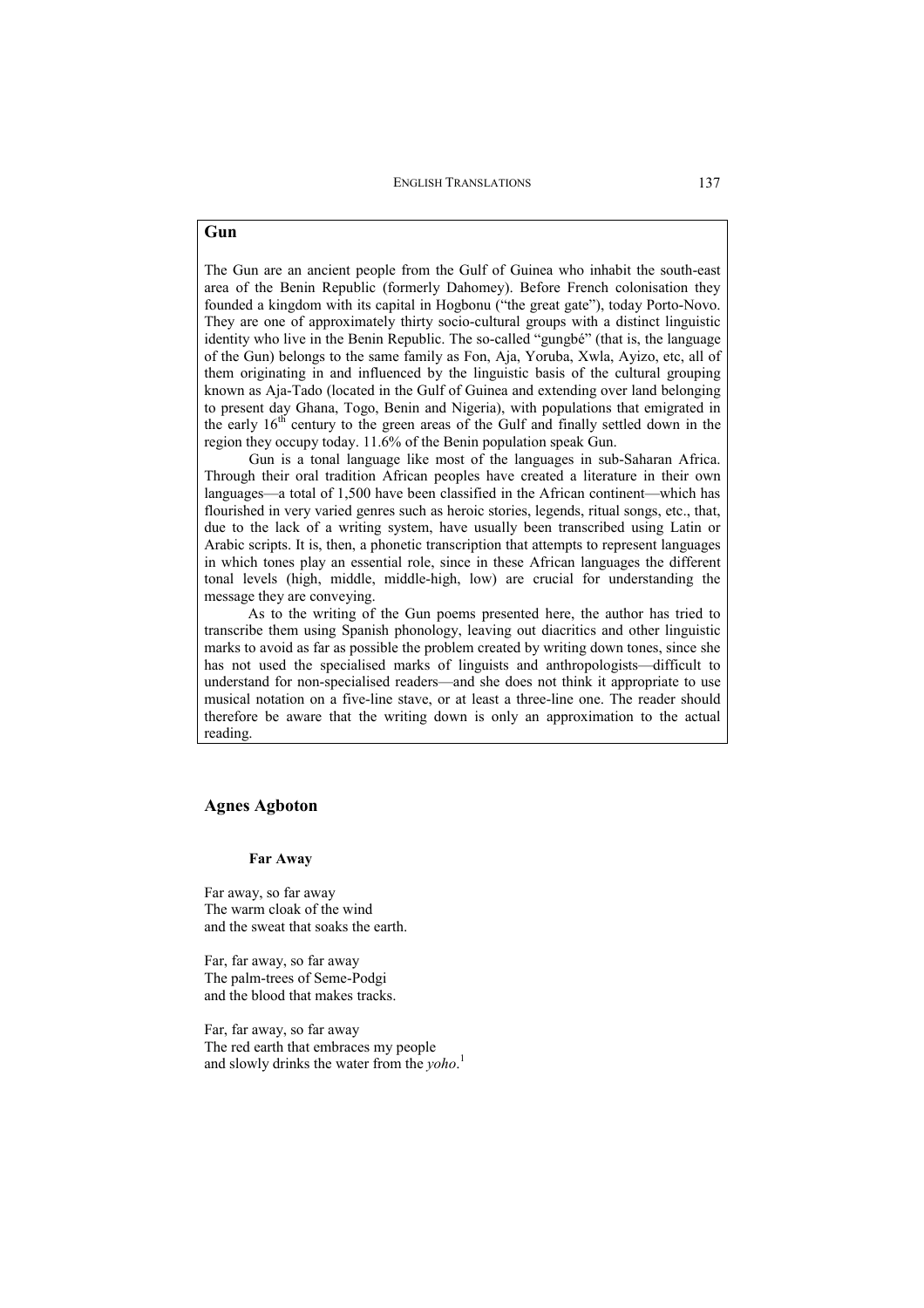Meanwhile, morning chills my dreams and my naked feet drag themselves along these floors that have no thirst.

Where, where is the red earth, the blood of generations, the burning palm-wine of the gods?

Where, where is the red earth?

<sup>1</sup> *Yoho*: family altar.

#### **Song of Difficult Love**

### **I**

My eyes search nakedly in the land of masks where even the smiles go in disguise. Are there on your naked body the remnants of distant clothing? Are your hands, too, sometimes in disguise?

### **II**

Your eyes on the swing go from smiling to weeping.

Smiles full of tears, crying between the laughs and always leaving a little chink for surprise.

Your eyes on the swing go from smiling to weeping; go from weeping to smiling and open wide in surprise.

Your eyes on the swing. Black flowers, laughing and weeping.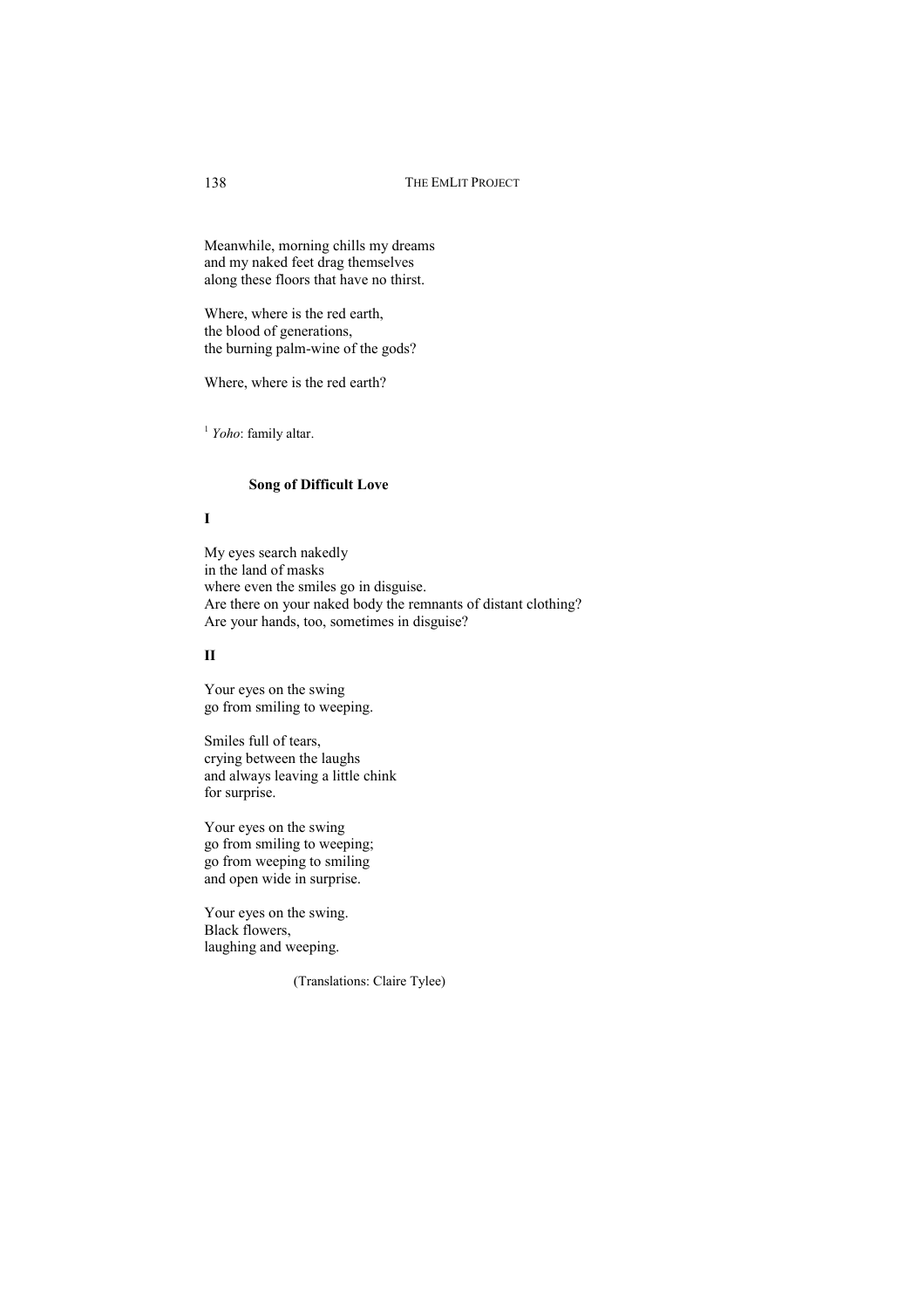## **Catalan**

Catalan is a romance language related to the other languages that developed from the Roman occupation of the peninsula. The romance language most remote from Catalan is Romanian and the closest one, Occitaine or *langue d'Oc*, the vernacular language of southern France. From a linguistic point of view, apart from several differences in consonants and graphic system, the major difference between Catalan and Castilian is the phonetic system that consists of eight vowels instead of the five vowels of Castilian.

The first written documents may date back as early as the  $7<sup>th</sup>$  and  $8<sup>th</sup>$  centuries, although the language might be older in its spoken forms, since these documents include the kind of elaborate Latin that did not reflect the spoken language. There are numerous documents written entirely in Catalan dating back to the  $11<sup>th</sup>$  century. In the  $12<sup>th</sup>$  century we have the first literary text, the *Homilies d'Organyà*, a collection of sermons, followed by many poetic texts. Three periods can be distinguished in the history of Catalan language and literature: the national period until the 15<sup>th</sup> century, the decline (16<sup>th</sup> through 18<sup>th</sup> centuries), and the renaissance (19<sup>th</sup> and 20<sup>th</sup> centuries).

In the Middles Ages Catalonia was an independent country within the kingdom of Aragon, and Catalan, then spoken by 85% of the population, had to compete not against Castilian but against the language of Occitaine. One of the most prestigious writers at this time was Ramon Llull (1235-1316), and a wonderful author was Ramon Vidal de Besalú (1160-1230), who wrote the first grammar of the language. Because of the existence of a very old parliament, legal texts are probably the most enduring productions. Once Catalonia was joined to the kingdom of Castile and after the Secession War (1714), a period of decline began. In the 19th century, with the industrial development of the area and the consolidation of the middle classes, the Catalan language flourished again and a rich literary tradition developed in highly refined language. In 1931 Catalan recovered its status as official language, which was lost in 1939, after the Spanish Civil War, and not restored again until the post-Franco transition towards a democratic system that started in 1976.

At present Catalan is spoken by eleven million people and is a language full of vitality and known throughout the world. It has been declared an official language by the Estatutos de Autonomía (Statutes of Autonomy) of Catalonia, the Balearic Islands, and the autonomous community of Valencia (in this case with the name "Valencià"), areas in which both Castilian and Catalan are thus official languages. In 1990 the European Parliament approved a resolution that recognised the existence and use of Catalan in the context of the EEC. Within the framework of the Spanish Constitution and the Estatutos, a set of policies was developed, starting in the 1980s, to encourage its use, and it was introduced into schools, administration and the media. There are several TV channels broadcasting in Catalan, as well as ten newspapers, around thirty weeklies, a hundred magazines and more than two hundred local publications. Catalan publishing houses also have a high turnout, with 7,492 publications in 1999. Despite the extensive use of Catalan, there are still some activities where the language is still not fully used, such as, for instance, in the law-courts.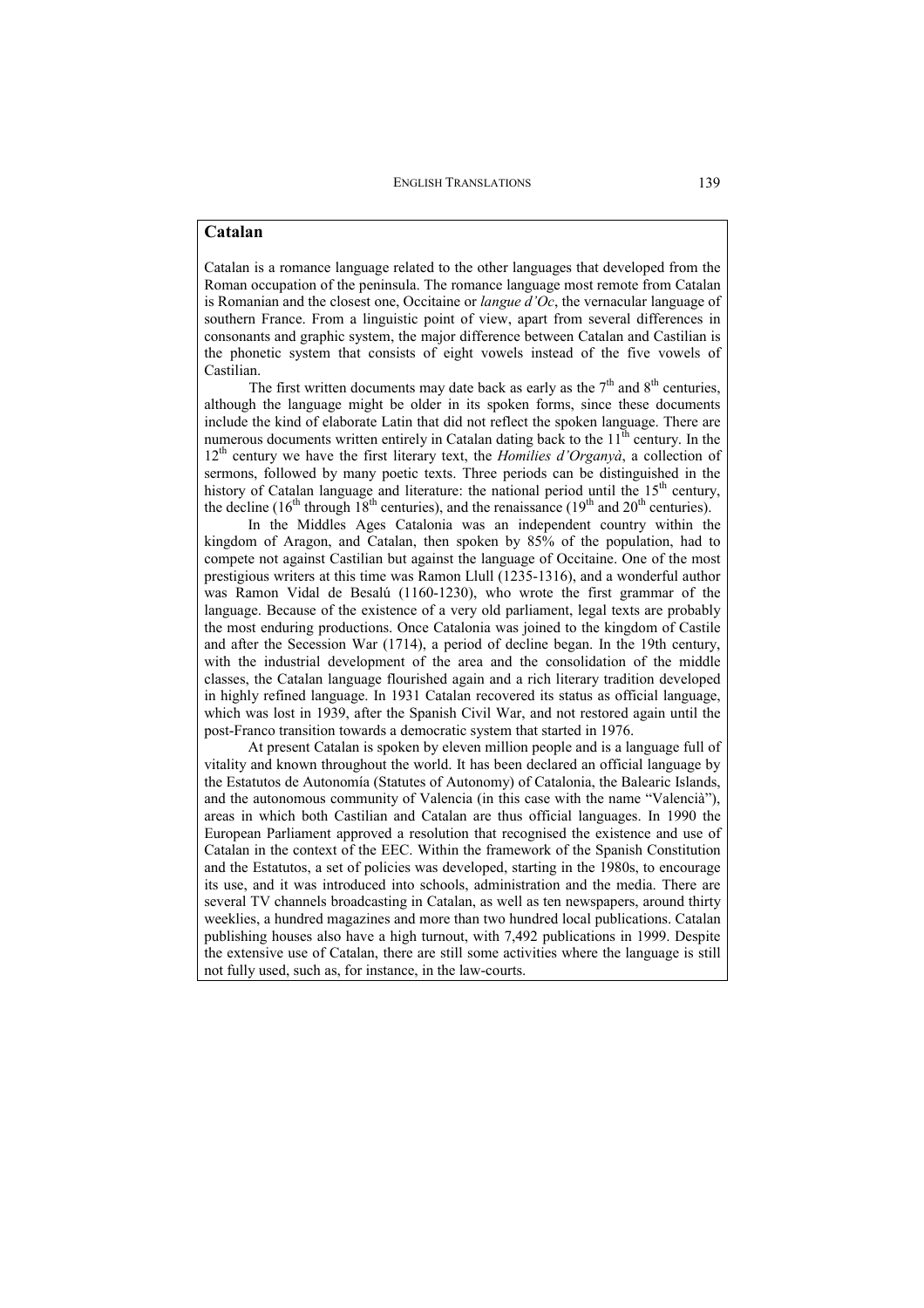## **Francesc Parcerisas**

#### **Writer's Album**

His hands, perhaps tired of existence, disturb your memory and feelings: simply writing near the wood in the twilight and listening to a wind, flush with the paper, which recalls the submerged beach of childhood. Even precise words get lost and vanish from view like the remains at the bottom of a cup of coffee; and fragments of tobacco fall on the breast while the cigarette is being consumed at the lips. Is that what he wanted? It doesn't stop him from thinking it could have been otherwise. He is only intrigued by the errors that bring us as far as this blind alley, with no way out of the labyrinth, and that make stone be stone, but red be ruby, whether it be dream or crime. Words have blurred the edges between illusion and lies, perhaps even to the point of his wishing to believe that there really could be young gods and eternal love. He has grown old without trouble, stretched out like a dog among his books and the things he sets value by and he has no fear of dying from cold. Adjust the shutters and smile. No need for replies. You and I can leave the tendrils that make the hedge impenetrable; this evening already has unravelled all the thread.

(Translation: Claire Tylee)

## **Josefa Contijoch**

### **Advice**

You can take the way to the right the way to the left or go straight ahead. It's all the same: you'll arrive at a place you're not going to like. It will always be a mistake.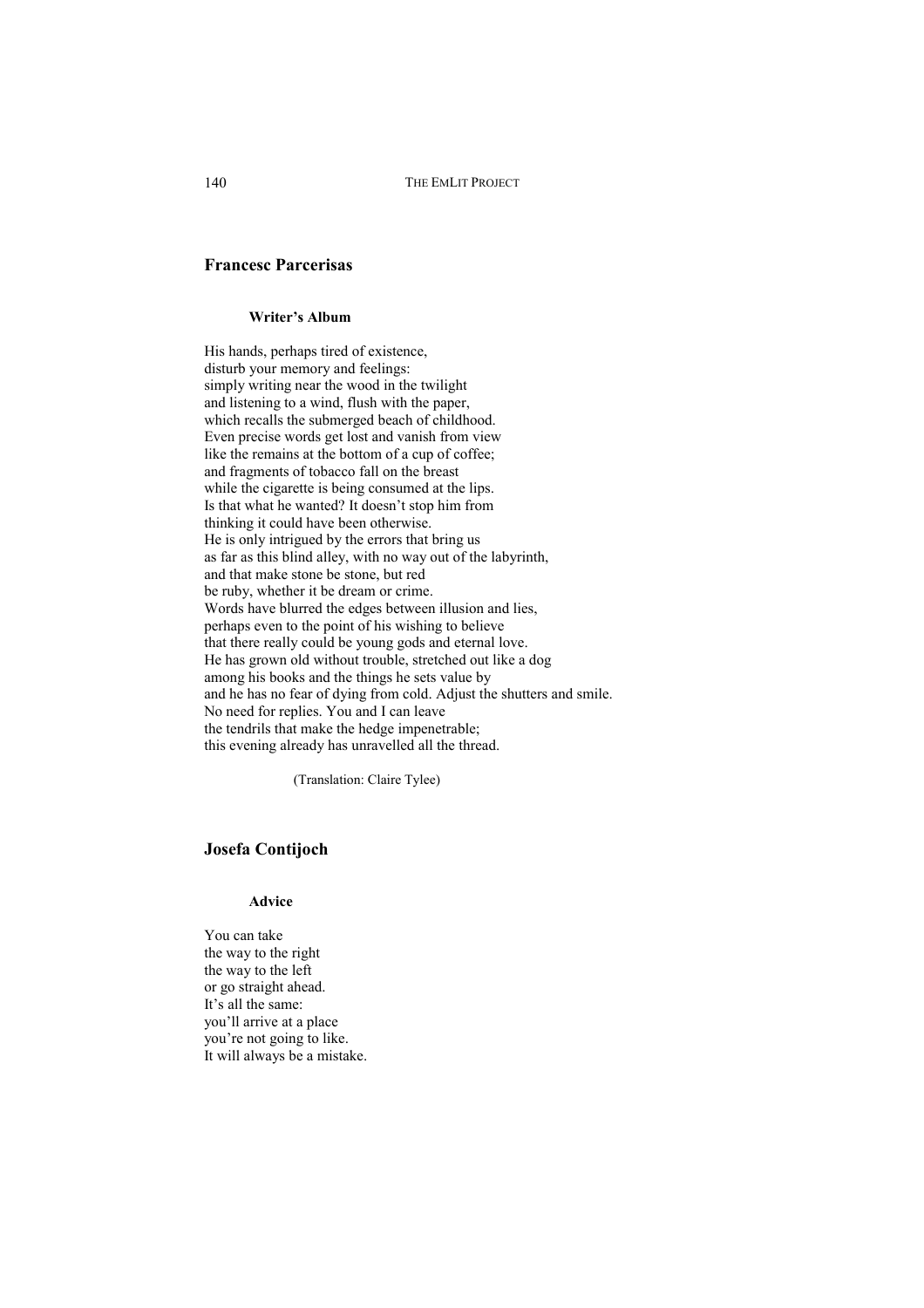## **Working the Red River Bed**

Working the bed of the red river which sings tales of skulls dried up by the wind and the drought you meet with cactus and reptile-fossils and a scorpion which was lying in wait to bite you so you'd become dust become the bed of the red river which sings tales of skulls.

(Translations: Claire Tylee)

## **Anna Aguilar-Amat**

## **At the Sales**

Slowly I went back to undressing in front of that other mirror in the fitting-room, proportions skewed. I saw that several kind words of yours had got caught on the edge of my bra. And some tiny skiers were zig-zagging all over my shoulders, larking about: these were your jokes. The one you said I'm a difficult woman and another couple of snubs bounced off the stool with a clang of coat-hangers. One on top of another, three modest dresses I'd plucked listlessly from the rail, as though pleasing you were a priority. They're like memories of girl-friends: sometimes I see them like a chorus-line in your smile powering your thighs and the shining teeth of your desire. I don't bear them any grudge: their moods led you to me. And I picture other women, the ones I precede, and I smile: the warm ear among the hair in my song. I see their voices... "You really notice that zip, the buttons stick out..." It's just as banal in Euro-speak. I've chosen one that I'll leave in the wardrobe until the day we meet. Carlos Gardel laments from the tannoy. At the till there's a seething mass of eternal adolescents and the well-heeled, with me like a child clutching a bunch of carnations wrapped in newspaper. I can see how unpoetic it is. It's only a common tale (and a short one at that) of how I spend the hours that follow in your wake. Like a grain of sugar swirled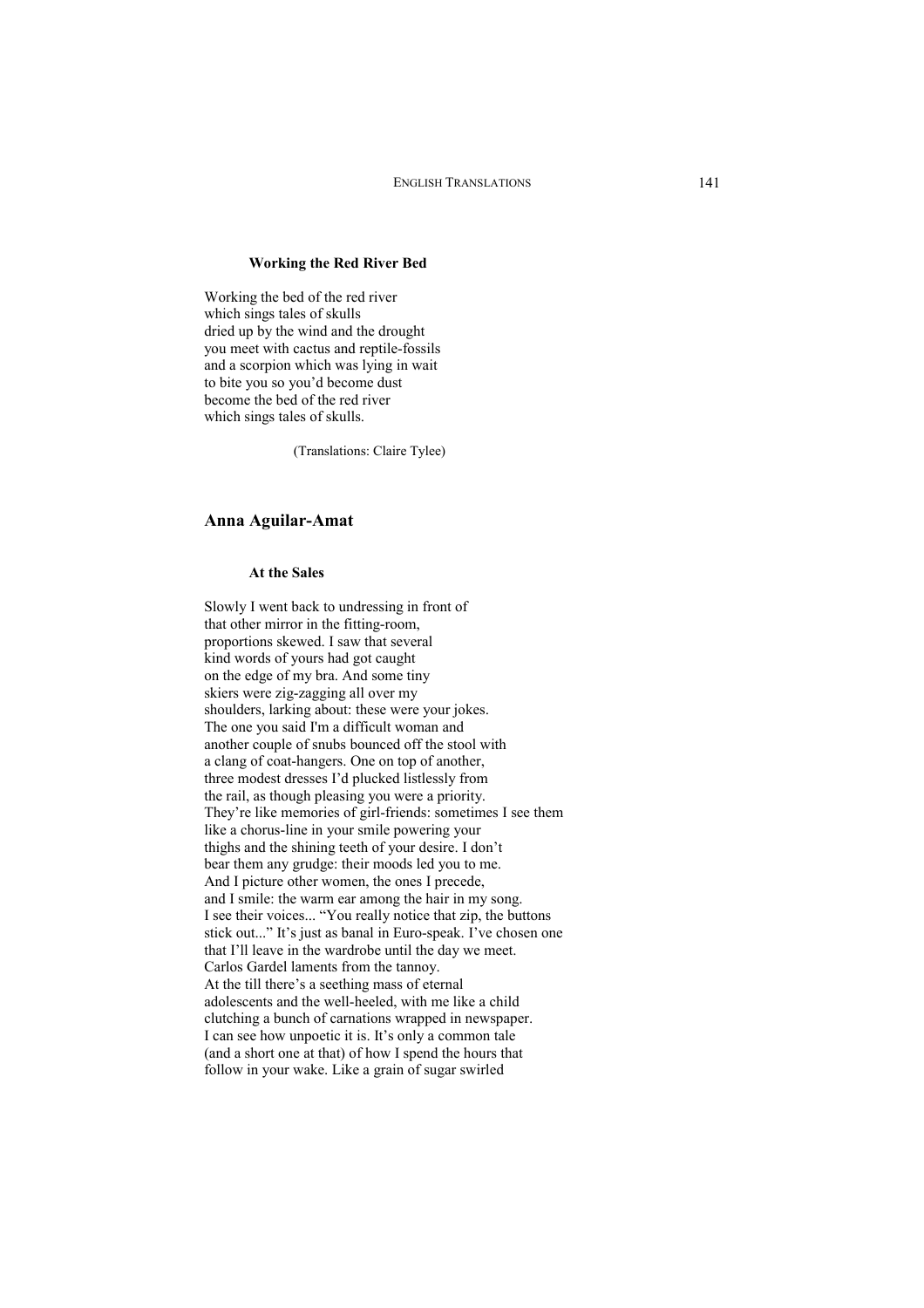by centrifugal force in the whirlpool of a cup as someone stirs it. Little by little I dissolve with no reprieve that could make me disappear completely, and I become cold tea, in the dubious hope that love of the chase will grant me one more moment, will leave me the tip of yet another morning, the tip of yet another morning filled with kisses.

(Translation: Anna Crowe)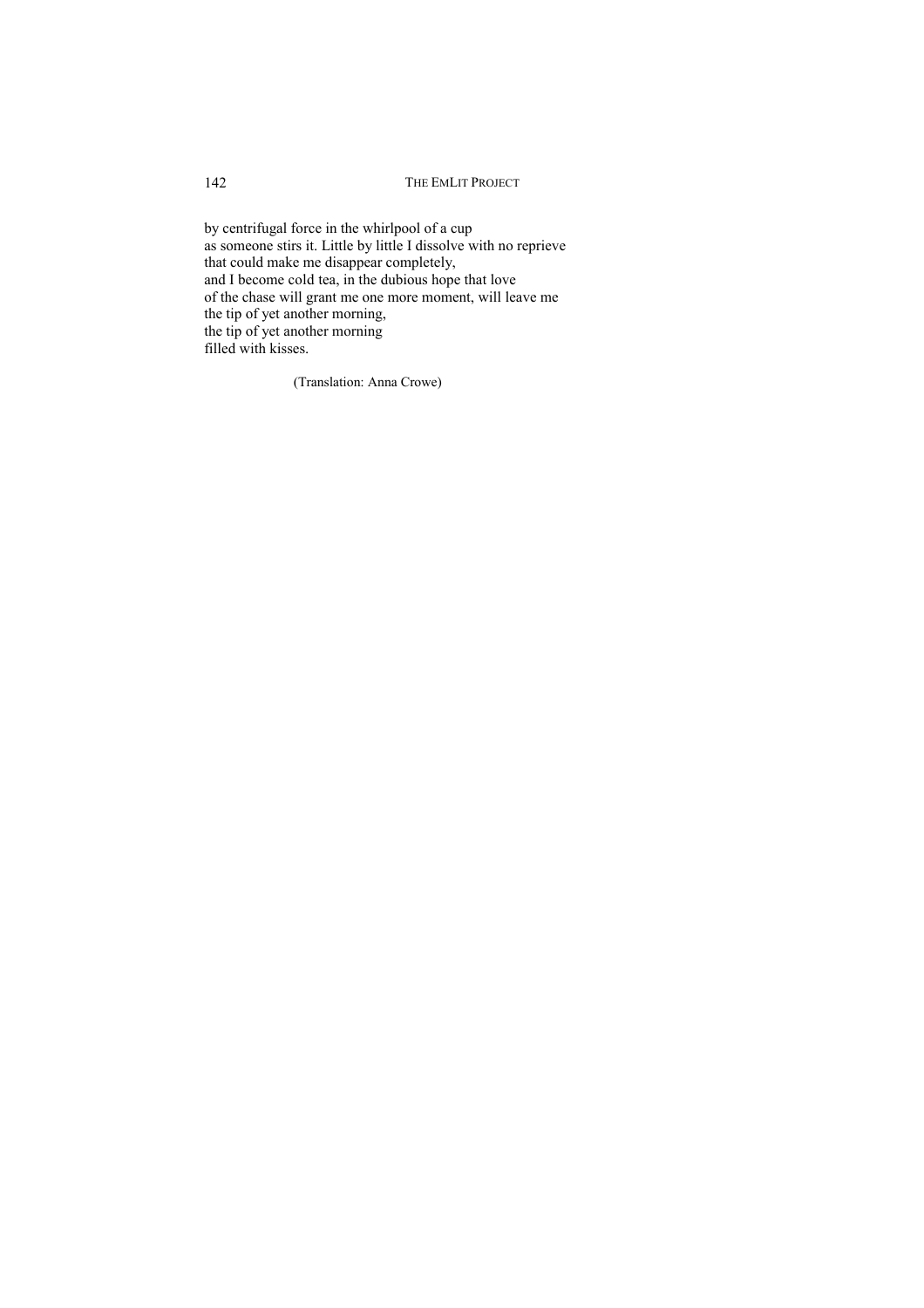**Daisy Abey** was born in 1941 in Matara, Sri Lanka, and studied Sinhala at the University of Ceylon. She migrated to Britain in 1965 and since then has divided her time between Leeds and London. She has been writing in Sinhala for many years, translating her own work into English. Several collections of her poetry have been published in English by Sixties Press: *Letter to a Friend: First Poems, City of Leeds* (both 1999), *Under Any Sky* (2000) and *On Pennine Heights* (2003). Her Sinhala novel, *Like the Wind,* is also published in her own English translation by Sixties Press (2003).

**Agnès Agboton** was born in Porto-Novo, Benin Republic (formerly Dahomey) and completed her primary school education and some of her secondary education in her hometown and in Ivory Coast. In 1978 she moved to Barcelona, where she finished her secondary education and completed a Bachelor's Degree in Spanish Literature at the Universidad Central de Barcelona. In between two cultures, she keeps in touch with her home country, where she has carried out different projects to retrieve oral traditions (songs, tales, legends, praise songs, etc.). In Catalonia she has been working for several years with the centres of Pedagogical Resources of the Departament d'Ensenyament de la Generalitat, primary schools, libraries and other institutions, helping to make the African oral traditions known among Spanish and Catalan young people. Together with articles, lectures and participation in several radio programmes (TVE, TV3, CITY TV), she has published the following books: *La cuina africana* (Barcelona: Columna, 1988); *Contes d'arreu del món* (Barcelona: Columna, 1995); *Àfrica des dels fogons* (Barcelona: Columna, 2001), *África en los fogones* (Barcelona: Ediciones del Bronce, 2002). She is also co-author of the book *El Libro de las Cocinas del Mundo* (Barcelona: Rba Integral, 2002) / *El Llibre de les Cuines del Món* (Barcelona: La Magrana, 2002). Together with the illustrator Carmen Peris, she was cofinalist for the 1995 *Apelles Mestres* award with the short story "Les llàgrimes de Abenyonhù," and since then she has published her poems in the Gun language in several literary journals (*Poesía, por Ejemplo* 11, Madrid, 1999) and anthologies (*Barcelona poesia*, ed. Gabriel Planella, Barcelona: Ediciones Proa, 1998), while bringing her work to the public through poetry readings**.**

**Anna Aguilar-Amat** (born Barcelona, 1962) is Senior Lecturer in Terminology Applied to Translation at the Universitat Autònoma de Barcelona, poet and essayist. She has published the following collections of poetry: *Trànsit entre dos vols* (*Tránsito entre dos vuelos*) (Barcelona: Proa, 2001), Carles Riba 2000 Award; *Música i escorbut* (*Música y escorbuto*), (Barcelona 62: 2002), Màrius Torres 2001 Award; *Petrolier* (*Petrolero*), (Valencia: Edicions de la Guerra, 2003) Englantina d'Or Award at the Juegos Florales de Barcelona 2000.

**Shamim Azad,** born in 1952 in Bangladesh (then East Pakistan), studied Bengali Literature at Dhaka University. In 1990 she came to Britain to teach and now works as a poet in education for the London-based organisation Apples and Snakes. She received the Bichitra Award in 1994 from Bangladesh, and a Year of the Artist 2000 Award from London Arts. Her works include two novels, two plays, a collection of short stories and one of essays, as well as three books of poetry: *Sporsher Aupekhkha / Waiting for a Touch* (1981), *Bhalobashar Kabita / Love Poems* (1982), and *Hey Jubak, Tomar Bhabishat / Young Man, It's Your Future* (1989). "Companion" was first published in the newspaper *Prothom Alo* (Dhaka, 2000), and with its translation in *My Birth Was Not In Vain,* edited by Debjani Chatterjee and Safuran Ara (Sheffield Libraries, 2001). See also www.shamimazad.com

**Meg Bateman** (b.1959) was born and raised in Edinburgh. She learnt Gaelic, taking a degree and PhD in Celtic Studies at Aberdeen University and spending a year as an auxiliary nurse in South Uist. After working for ten years at the universities of Edinburgh and Aberdeen, she now teaches at Sabhal Mòr Ostaig, a Gaelic-medium college in Skye where she lives with her son. As well as writing her own poems, she has edited and translated Gaelic poetry. Her collection *Aotromachd / Lightness* was shortlisted for the Stakis Prize in 1998 and won a Scottish Arts Council award. Her publications include *Òrain Ghaoil / Amhráin Ghrá*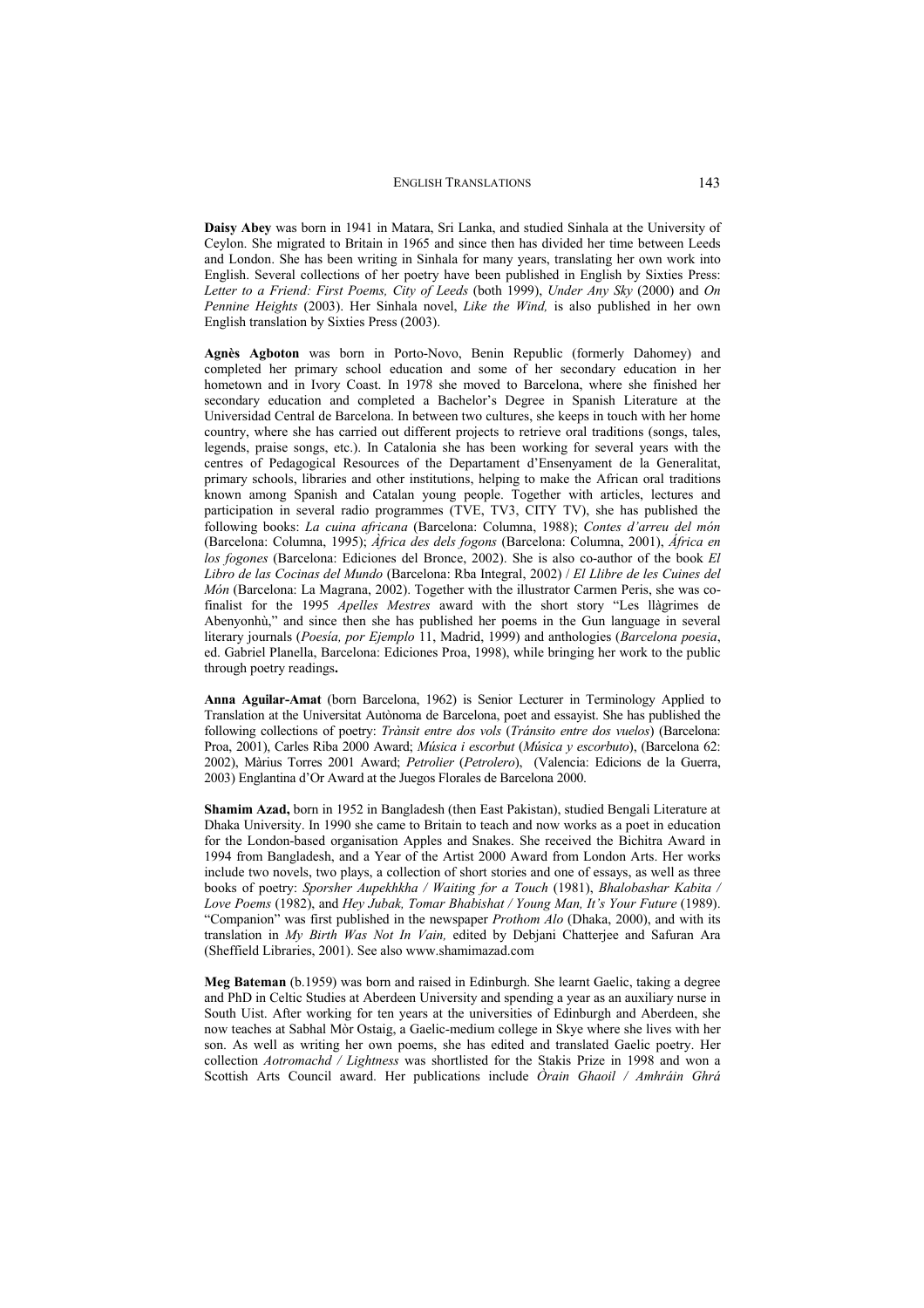(Coiscéim, 1989) and *Aotromachd agus Dàin Eile / Lightness and Other Poems* (Polygon, 1997). *Wish I Was Here* (Edinburgh: pocketbooks, 2000) includes her poem "Ealghol: Da Shealladh."

**Boyikasse Buafomo:** born and brought up a long time ago in Itsike-Isameila, in the central basin of the Congo, formerly Zaïre. By way of engagement, "exiles" himself in the wide world, and in 1978 finds a "Roof" in the centre of the Milky Way, Brussels. There, through defiance or secular tradition, he rediscovers a voice, and promotes, to children of 8 to 8,888 months, the ways of Orality. For this, in Educational establishments and Urban ghettoes (Theatres, businesses, Communities, Television and other places), he takes on the mantle of Travelling Storyteller. Encounters Cobra Films in *Sango Nini / What's New?* and lends it his voice, which in successive encounters tells the story of a predominantly ethnic minority area of Brussels, *de facto* Capital of the European Union: Matongé. The documentary won first prize at the Brussels festival, "Filmer à tout prix," and the prize for the best European documentary at Marseilles. Receives in 1999, at the first "New Year" conference organised by the Catholic University of Louvain (Belgium), the Grand Prix de l'Année Nouvelle and the International France Radio Prize for his adaptation and broadcast of *The Jewish Tradition of Teaching* by Elie Wiesel and *The Sacrifice* by Antoine Tshitungu Kongolo. Invents in 2002 the "Carte Contée-Verhaalkaart," the first South-North multicultural media/logue. Its purpose? To connect the imaginary and the real.

**Maoilios Caimbeul** (Myles Campbell) was born in 1944 in the Isle of Skye, where he still lives. He teaches Gaelic at Gairloch High School, Ross-shire, and writes part-time. His work has appeared in numerous magazines and anthologies. In 2002 he was crowned bard at the Royal National Mod in Largs. His poetry collections are *Eileanan* (Glasgow University,1980), *Bailtean* (Gairm, Glasgow, 1987), *A' Càradh an Rathaid* (Coiscéim, Dublin, 1988), bilingual in Scottish and Irish Gaelic, in which "Itean A' Tuiteam" appears, and *A' Gabhail Ris* (Gairm, Glasgow, 1994). A fifth collection, *Saoghal Ur*, is due from Diehard Publications, Callander, later in 2003. The anthology *Wish I Was Here* (Edinburgh: pocketbooks, 2000) includes his poem "3.3.2000."

**Saleha Chowdhury** was born in 1943 in Bangladesh (then East Pakistan). She studied Bengali at Dhaka University, becoming from 1967 a lecturer there. Since 1972 she has lived in London, working as a primary school teacher. She regards her retirement in 2003 as an opportunity to become a full-time writer. In 1996 she won the Best Poet Award from Manchester's Cyclone Poetry Group, and in 2000 she was given an International Poet of Merit Award in America. Her Bengali works include eight novels, five short story collections, a play, three children's books and three books of essays. There are three books of her poetry in Bengali, *Judas Ebong Tritiyo Pokkho / Judas and the Third Party* (Dhaka, 1998), *Dewaley Cactus Phool / The Cactus Flower on the Wall* (Dhaka, 2001), and *Hriday Pendulum Baja / It Rings In My Heart* (Dhaka, 2001) and two in English, *Broad Canvas* (Peterborough, 1997) and *It Grows In My Heart* (Peterborough, 2001).

**Josefa Contijoch Pratdesaba** was born in Manlleu (Plana de Vic) on 20<sup>th</sup> January the year of the floods. She comes from a family of publishers and booksellers. She studied accounting and foreign languages with the Carmelite nuns in Manlleu and Philology at the Universidad de Barcelona. She has been an active member of the "Comité de Escritoras del Centro Catalan del PEN Club" since its founding in 1992. She has written poetry: *De la soledad primera* (1964), *Aquello que he visto* (1965), *Quadern de vacances (una lectura d'"El segon sexe")* / *Cuaderno de vacaciones (una lectura del segundo sexo)* (1981), *Ales intactes / Alas intactas* (Salvador Espriu 1993 Poetry Award) (1994), *Les lentes illusions / Las lentas ilusiones* (Màrius Torres 2000 Award) (2001). And she has written fiction: *Potala* (1986), *No em dic Raquel / No me llamo Raquel* (1989), *La dona liquada / La mujer licuada* (Ciutat de Palma 1989 Fiction Award) (1990), *Rímmel* (1994), *Amor congelat / Amor congelado* (1997), *Tòrrida tardor / Otoño tórrido* (1997), *Els dies infinits / Los días infinitos* (2001). She has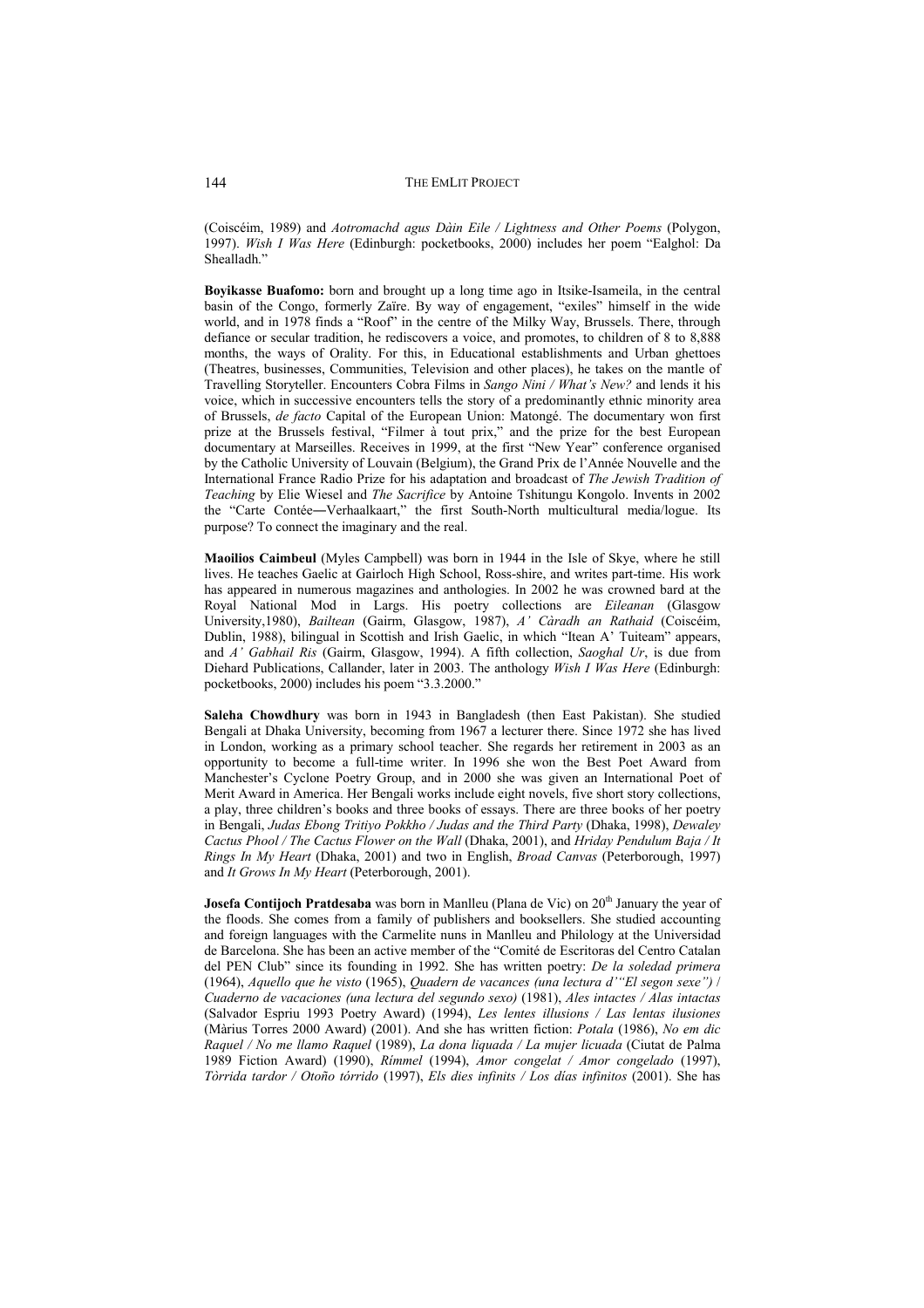also published the lectures "Virginia Woolf - Vita Sackville-West: fascinacions transferides" in the anthology *Cartografies del desig, quinze escriptores i el seu món / Cartografias del deseo, quince escritoras y su mundo* (1998) and "Contra l'oblit: Montserrat Roig - Anne Frank" in the anthology *Memòria de l'aigua, onze escriptores i el seu món / Memoria del agua: once escritoras y su mundo* (1999). And recently "Víctor Català - Grazia Deledda: 'Màscares sota la lluna'" at the third edition of *Cartografies del desig*, 11 October 2001, Teatre l'Espai, Barcelona.

**Nino De Vita** was born in Marsala, where he still lives, in 1950. He is the author of *Fosse Chiti*, published in 1984 by Lunarionuovo-Società di Poesia, and again in 1989 in a new edition, by Amadeus. He has also written several collections of poetry in dialect: *Cutusiu* (Trapani, 1994; Messina: Mesogea, 2001) and *Cuntura* (Alcamo, 1999). De Vita was awarded the Alberto Moravia Prize in 1996 and the Mondello Prize in 2003. The author is in charge of the Leonardo Sciascia foundation, in Racalmuto. Major Italian literary critics have studied his writings with interest.

**Róža Domašcyna**, born in 1951 in Zerna near Kamenz (Oberlausitz), accountant, business engineer (economist for mining), from 1973-1984 worked in the coal mine Knappenrode, from 1985-1989 studied at the Institute of Literature in Leipzig, lives in Bautzen, since 1990 freelance writer, writes in German and Sorbish-Wendish, mainly poetry, but also plays, translations, essays and editorial work. Róža Domašcyna has received several renowned literature prizes. Publications include (poetry and poetic prose): *Wróüo ja doprČdka du* (Bautzen: Domowina-Verlag, 1990), *Zaungucker* (Berlin: Verlag Janus-Press, 1991), *PĜe wšČ páoty* (Domowina-Verlag, 1994), *Zwischen gangbein und springbein* (Verlag Janus-Press, 1995), *selbstredend selbzweit selbdritt* (Verlag Janus-Press, 1998), *Pobate bobate* (Domowina-Verlag, 1999) *sp* (Domowina Verlag, 2001); also a play, radio plays and features as well as several translations into higher Sorbian and into German.

**Saqi Farooqi** (Qazi Muhammad Shamshad Nabi Farooqi) was born in 1936 in Uttar Pradesh, northern India. At partition in 1947 he moved with his parents to East Pakistan (now Bangladesh), and to Karachi in 1950. He graduated from Karachi University and came to Britain as a postgraduate student in 1963. He worked as a newsreader with the BBC World Service and as an accountant, and still lives in London. Following Urdu tradition, as a young poet he adopted a pen name, Saqi. He has become internationally known as one of the leading Urdu poets of his generation, sparking controversy by drawing on both Urdu and western traditions. The BBC has made two programmes about his work. His Urdu works include two books of criticism and six poetry collections: *Pyas ka Sehra / The Desert of Thirst* (1967)*, Raadar / Radar* (1977), *Razon se Bhara Basta / The Bag of Secrets* (1981), *Bahram ki Wapsi / The Return of Bahram* (1985), *Zinda Pani Sachcha / The Living Waters* (1992), and *Haji Bhai Pani-Wala / The Hydrocele* (2001). In English translation his work is published in *A Listening Game* (Lokamaya, 1987; Highgate Poets, 2001). "The Sweet Smell of Death" was first published in 1964 in a Lahore magazine, *Funoon.*

**Rose-Marie François,** poet, writer and linguist, performs her own poetry and her translations. Born in 1939, "between the green of Flanders and the black of the Borinage," she spent her childhood in a hamlet where Picard was still spoken. She began to write before she reached school age. She teaches at the University of Liège, Belgium, where she runs workshops on the translation of poetry and short, difficult prose. Among her most recent publications are: *De Source Lointaine, TƗlƯna strnjlaka,* poems, with a Latvian translation by Dagnija Dreika (Riga: Tapals, 2002); *Pieds nus dans l'herbe, PƺavƗs kailƗm kƗjƗm,* bilingual anthology of Latvian poetry, translated into French by RM François (Amay: L'arbre à paroles, 2002); *Passé la Haine et d'autres fleuves,* novel (Liège: Le Fram, 2001); *Zwischen Petrus und Judas / Entre Pierre et Judas,* bilingual anthology of Austrian poems, 2<sup>nd</sup>. vol. (double), translated and presented by RM François (Amay: <editions@maisondelapoésie.com>, 2001); *Fresque lunaire,* poems (Montreal: Le Noroît, 2000); *Qui nous dépasse / An uns vorbei,* poems, with a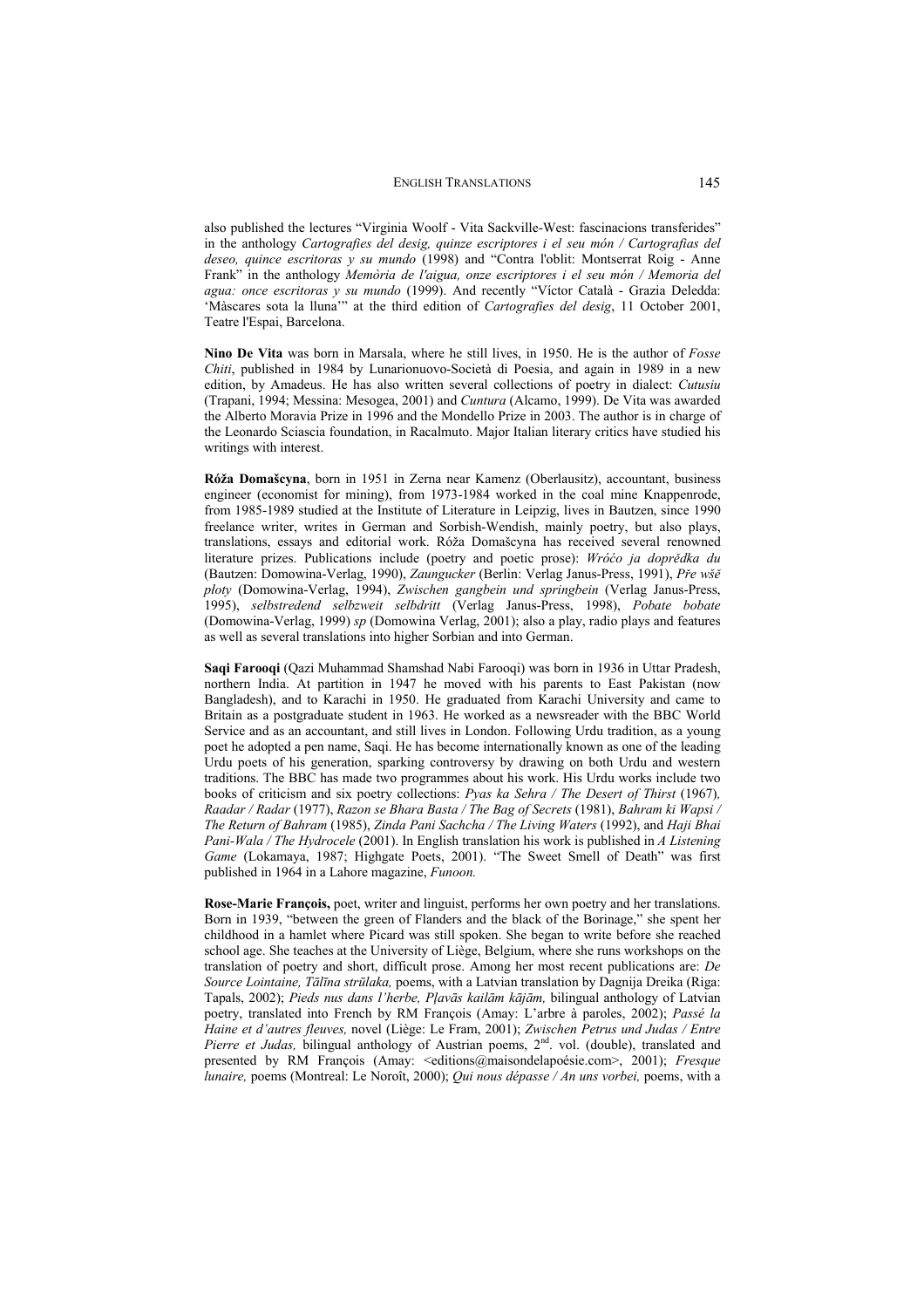German translation by Rüdiger Fischer (Rimbach: Editions En Forêt <Verlag\_Im\_Wald@tonline.de>, 1999).

**Lubina Hajduk-Veljkovićowa**, née Senec, was born in 1976 in Bautzen and has lived in Leipzig since 1995. She studies Sorbian and history in Leipzig and is currently on maternity leave. She writes predominantly in higher Sorbian, initially poems, now also prose and theatre plays and, for children, fairy tales and radio plays. Publications: *Prěnje jejko* (poems, private print, 1998), *Pjatk haperleje* (poems, Bautzen: Domowina Verlag, 1998). Some poems were published in the journal *Literatur und Kritik* (Themenheft Sorbische Literatur, 1999) and in an anthology entitled *Landschaft mit Leuchtspuren*. New texts from Saxony (Leipzig: Reclam Verlag, 1999), *Wurywanki* (theatre play written with her husband Dusan, 2001); prose: "Wjelča zyma" and "Donjebjesspěće" in the anthologies *Zadyn happy-end* and *Wobraz ze skibami* (Domowina Verlag, 2001).

**Basir Sultan Kazmi** was born in 1955 in Lahore, Pakistan, where he took his MA in English Literature at Government College. He began writing Urdu poetry at an early age, encouraged by his father, Nasir Kazmi, a famous poet who died in 1972 at the age of 46. Basir taught literature, drama and criticism at Government College for fourteen years, then came to Britain in 1990 on a British Council Scholarship. In 1991 he was awarded an M.Ed. from Manchester University, and in 2001 an M.Phil. for a study of female literacy in Pakistan. He has worked as Writer in Residence for North West Playwrights Workshops, founding an Asian theatre in Oldham, and since 1992 has worked as a Language Support Teacher, first in Halifax and then in Manchester. His Urdu play was published in Pakistan in 1987, and in translation as *The Chess Board* in 1997. His poetry is published in Urdu (Lahore, 1997), and in translation in *A Little Bridge* (Pennine Pens, Hebden Bridge, 1997), and in the *Generations of Ghazals*  (Redbeck, 2003) which presents his work with that of his father. He still writes drama, and though working mainly in traditional poetic forms, he has recently begun to experiment with free verse.

**Giorgos Lillis** was born in 1974 in Bielefeld. His poems and articles have been published in several literary journals. Two books of poems have been published: *Die Haut der Nacht* (*The skin of the night*) (Verlag "Odos Panos") and *Das Land der schlafenden Wasser* (*The land of the sleeping waters*) (Verlag "Mandragoras"). Lillis spent a few years in Agrinion and Athens and has lived back in Germany since 1996. He works as a freelance journalist for Greek literary journals. He has presented bi-lingual features (Greek/German) for the local broadcasting station in Bielefeld, where he introduced Greek musicians and authors. He has twice received the first prize in the national literary competition in Greece.

**Kito Lorenc** was born in 1938 in Schleife-Slepo near Weißwasser. He studied Slavonic studies in Leipzig, worked in literary studies at the Institute for Sorbian Folk Culture, was literary manager at the National Ensemble for Sorbian Folk Culture in Bautzen and has worked as a freelance writer since 1979. He writes poetry in German and Sorbian, children's books and theatre plays. He also does translations and editorial work (since 1973 he has been editing the poetry publication *Serbska poezija*, *Sorbisches Lesebuch*, 1981, *Aus jenseitige Dörfern. Zeitgenössische sorbische Literatur*, 1992). Kito Lorenc has received several renowned literary prizes. Selected publications (poetry): *Nowe časy – nowe kwasy* (Bautzen, 1961); *Struga. Bilder einer Landschaft* (Bautzen, 1967); *Kluče a puće* (Bautzen, 1971); *Serbska poezija: Kito Lorenc* (Bautzen, 1979); *Ty porno mi* (Bautzen, 1988); *Gegen den großen Popanz* (Berlin und Weimar, 1990); *Suki w zakach* (Bautzen, 1998); *die unerheblichkeit berlins* (München, 2002).

**Aonghas Macneacail** was born in 1942 in Uig on the Isle of Skye, growing up in a Gaelicspeaking environment. He studied at Glasgow University. He has been writer in residence in Argyll, Ross and Cromarty, Glasgow and Skye, and was awarded Scottish Arts Council bursaries in 1983 and 1992. He was Stakis Scottish Writer of the Year in 1997, and won a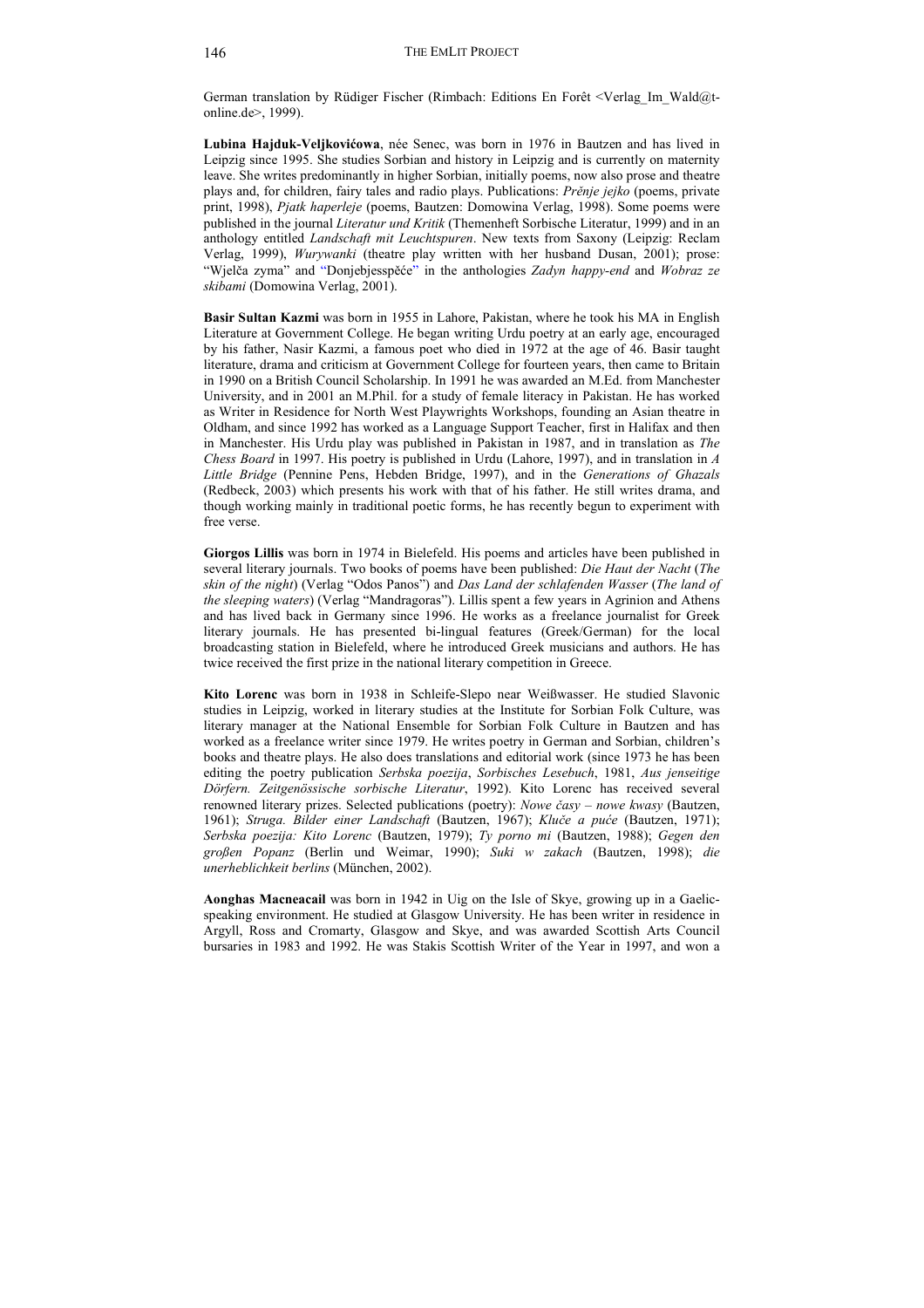Grampian Television Poetry Award. He currently lives south of Edinburgh. One of the most prominent Gaelic writers of his generation, he writes for many media, including theatre, music, radio and screen, and was a principal writer of the Gaelic soap opera *Machair* for Scottish television. There are seven collections of his verse, which has been published internationally. His most recent poetry collection *Oideachadh Ceart / A Proper Schooling*  (Polygon, 1996) won the Saltire Prize. The anthology *Wish I Was Here* (pocketbooks, 2000) includes his poem "an tùr caillte."

**Twm Morys** (born 1961) grew up where he still lives, near Llanystumdwy, Gwynedd, Wales, a Welsh-speaking village near the sea. He graduated in Welsh literature from the University of Wales, Aberystwyth. Since 1988 he has been a free-lance poet, writer and presenter, except for a year as a lecturer in Welsh at the University of Rennes, Brittany. He writes mostly in strict metre (*cerdd dafod*) and is a regular competitor in the *ymrysonau*, popular live contests between teams of poets in vestry, village-hall or pub. He has his own band, Bob Delyn a'r Ebillion (Bob the Harp and the Pegs), who have released four CDs, the latest being *Hyn / This*  (Sain, 2003). He writes a column in the poetry magazine, *Barddas,* and has published two volumes of essays. His poetry collections are *Ofn Fy Het / Afraid of my Hat* (Barddas, 1995), *La Ligne Noire des Montagnes* (with essays, in French translation: L'Association Festival de Douarnenez, Brittany, 1998), *Eldorado* with Iwan Llwyd (Gwasg Carreg Gwalch, 1999) and *2* (Barddas, 2002), which includes "Un Bore Oer."

**Francesc Parcerisas i Vàzquez** was born in Begues, Baix Llobregat, in 1944. Poet, translator and critic, Parcerisas taught Spanish at Bristol University and has an MA in Literary Translation from Essex University and a PhD from Universidad de Barcelona. He lived for seven years in the island of Ibiza working as a free-lance literary translator. Since his first book, *Vint poemes civils* (1966), he has published a number of collections of poetry and literary criticism and has regularly contributed to Catalan newspapers and magazines. His collected poems, *Triomf del present*, include all his poetry up until 1992. *Focs d'octubre*  (1992) and *Natura morta amb nens* (2000) are his latest collections. Since 1998 Parcerisas has worked as Director of the literature section at the Catalan Ministry of Culture.

**Michalis Patentalis** was born in Düsseldorf but grew up in Prossotsani near Drama, Greece. After his A levels he studied music and harmony among other things. He worked in black and white photography and in broadcasting as an editor and presenter. For his prose piece "Zwei Erdbeeren im Sand" ("Two strawberries in the sand") he received the first prize for prose in the competition entitled "Bicycle and Art" in 2000. Further publications: *Die Kurzsichtigkeit einer Stadt* (poems, Greek-German), (Köln: Romiosini, 1998). Some of his poems are included in the anthology *Deutschland, deine Griechen* (*Germany, your Greeks*) (Köln: Romiosini, 1998). Essays and poems were published in the book *Weißer Fleck Griechenland* (*White spot Greece*), edited by Gabriele Kleiner (Berlin: Edition Ost, 2000).

**Chus Pato,** born in Ourense in 1955, is a history teacher in a secondary school in the Galician hinterland. She has published the following volumes of poetry: *Urania* (Ourense: Calpurnia, 1991), *Heloísa* (A Coruña: Espiral Maior 1994), *Fascinio,* (Santiago de Compostela: Toxosoutos, 1995), *Nínive* (Vigo: Xerais, 1996), *A ponte das poldras* (Santiago de Compostela: Noitarenga 1996), *m-Talá* (Vigo: Xerais, 2000).

**Yüksel Pazarkaya** was born in 1940 in Izmir, Turkey, and came to the Federal Republic of Germany in 1958. He first studied Chemistry and then German Studies and Philosophy. He received his PhD in German Studies in 1972. Since the early 1960s, Pazarkaya has worked as a translator and journalist in Germany and Turkey. He has also written textbooks in Turkish and German and children's books. He has won numerous prizes: e.g. the Order of the Federal Republic of Germany in 1986 and the Adalbert-von-Chamisso-Prize in 1989, 1990 and 1994. He has been a visiting lecturer at several U.S. universities. He has also discovered and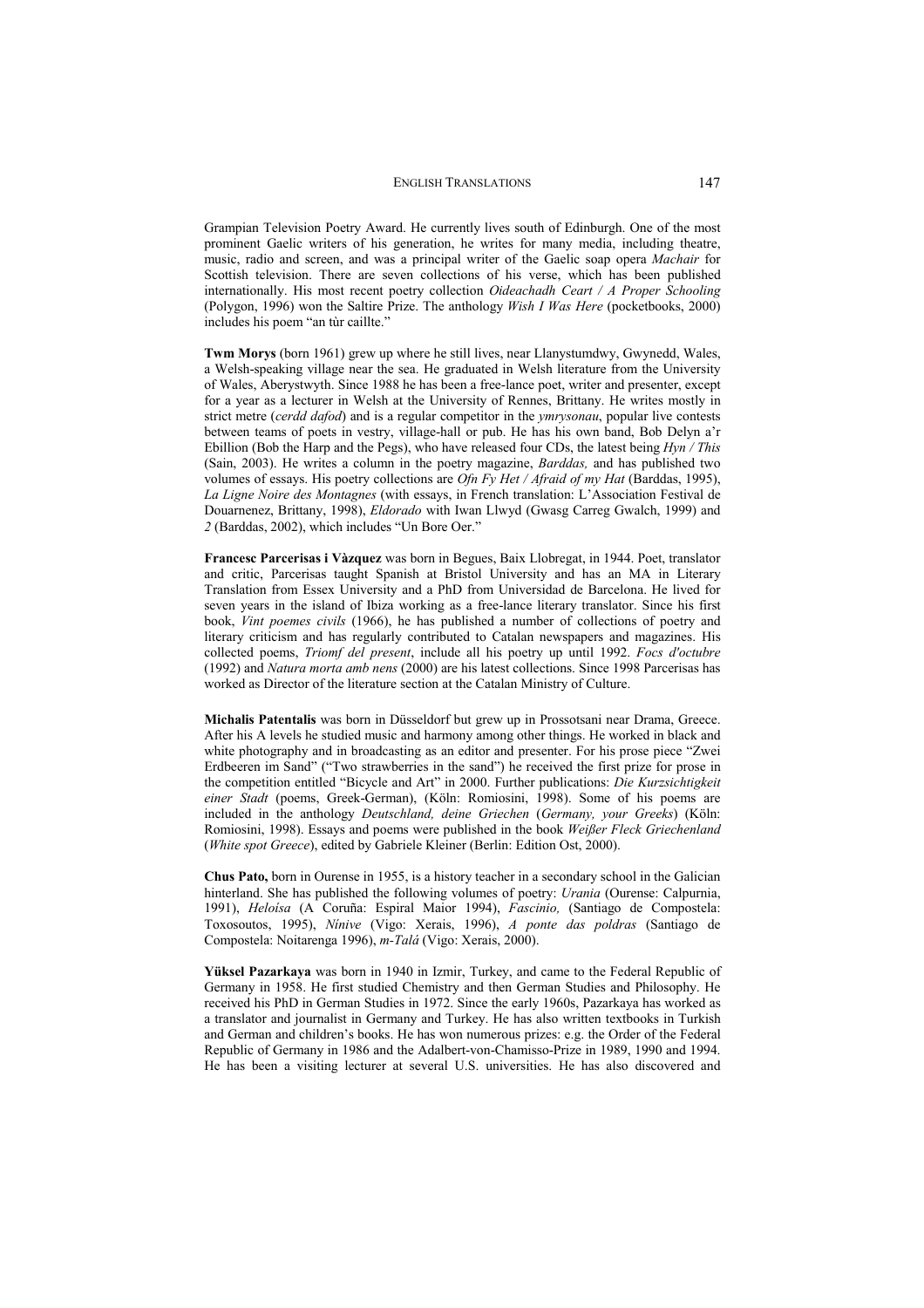supported new, young authors. He has been published regularly in Turkey and Germany and has been a member of the jury for the Adalbert-von-Chamisso-Prize since 1995. Publications (selection): *Heimat in der Fremde?* (stories, Berlin, 1981); *Ich möchte Freuden schreiben* (poems, Fischerhude, 1983); *Irrwege/Koca Sapmalar* (poems, Turkish/German), (Frankfurt/Main, 1985); *Kemal und sein Widder* (novel for children, Würzburg, 1993).

**Padma Rao** was born in India, growing up in Bihar. After taking a degree in literature she came to England with her husband in 1982. She has been writing in Hindi and English for the past seventeen years and her work has appeared in several anthologies, including *The Redbeck Anthology of British South Asian Poetry,* edited by Debjani Chatterjee (Bradford: Redbeck Press, 2000). With Brian Lewis she edited the multicultural anthology, *Poetry in Action*. A freelance arts consultant who runs a cultural diversity management and training agency, Diversitywise, she also works for Northeast Arts and the BBC, and has been involved in the *Decibel* programme. A current project is the collection and publication of life-stories of Asians who came to Britain forty years ago. She lives in Sunderland.

**Xavier Rodríguez Baixeras** was born in Tarragona in 1945 and works as a secondary education teacher in Vigo. Some of his publications are *Anos de viaxe* (Vigo: Xerais, 1987), Crítica Española Award; *Visitantes* (A Coruña: Diputación de A Coruña, 1991), G. Garcés Award of the Diputación de A Coruña; *Nadador* (A Coruña: Espiral Maior, 1995), Crítica Galega Award; *Beira Norte* (Santiago de Compostela: Sotelo Blanco, 1997), Crítica Española Award; y *Eclipse* (A Coruña: Espiral Maior, 2001), Losada Diéguez Award. He is the author of some forty works that have been translated into Galician, Spanish and Catalan. He has also published critical editions of literary works and has written some literary criticism for journals and conferences.

**Ana Romaní** was born in Noia (A Coruña) in 1962. She is a writer and journalist, and for the past thirteen years she has been in charge of *Radio Cultural*, a cultural news radio programme for Radio Galega (the regional Galician Broadcast Corporation), which has received several awards. She has published several collections of poetry, *Palabra de Mar* (Santiago de Compostela: Ed. de Autor, 1987), *Das ultimas mareas* (A Coruña: Espiral Maior, 1994) and *Arden* (A Coruña: Espiral Maior, 1998), the short story "Marmelada de amoras" (Pontevedra: Biblioteca Nova, 1997) and the anthology *Antología Literaria de Antón Aviles de Taramancos* (Vigo: Galaxia, 2003). She is a member of the Pen Club de Galicia and the Asociación de Escritores en Lingua Galega. She was a founding member of the feminist publication *Festa da Palabra Silenciada* and of the Association Mulleres Galegas na Comunicación. She writes regularly for literary and general information journals. She has been part of different artistic projects: *Son da Pedra* with the folk band Milladoiro; *Son Delas* with individual Galician musicians, *Daquelas que cantan: Rosalía na palabra de once poetas galegas* in the Foundation Rosalía de Castro, and has been in charge of various poetic events such as **"**O outro extremo do paraiso**"** (1997) and "Lob\*s**"** (1998) with the writer Anton Lopo, **"**Catro poetas suicidas: Intervención poetica contra a levidade**"** (2001), and **"**Estalactitas" with the women writers Anxos Romeo y Lupe Gomez (2002). Some of her poems have been translated into Spanish, English and Russian, and her work has been published in several collective volumes and anthologies.

**Abdulhadi Sadoun** was born in Baghdad in 1968 and has been living in Madrid since 1993. He left Iraq after the first Gulf War and came to Spain to pursue his PhD studies in Spanish Language and Literature. Since 1997 he has been co-editor of the literary publications of *Alwah*, the only literary journal in Spain that publishes in Arabic and specializes in diasporic literature. *Alwah* has published over forty works. He is the author of two collections of short stories, *Al yaum yartadi badla mulataja bil ahmar* (*El día lleva traje manchado de rojo*) (Damasco: Al-Majim, 1996) and *Intihalat Ailaa (Plagios familiares)* (Amman, Jordania: Azimnah, 2002), and two collections of poetry, *Tadhir al Dhihk (Encuadrar la risa)* (Madrid: Alwah, 1998) and *Laysa syua Rih (No es más que viento)* (Madrid: Alwah, 2000). Some of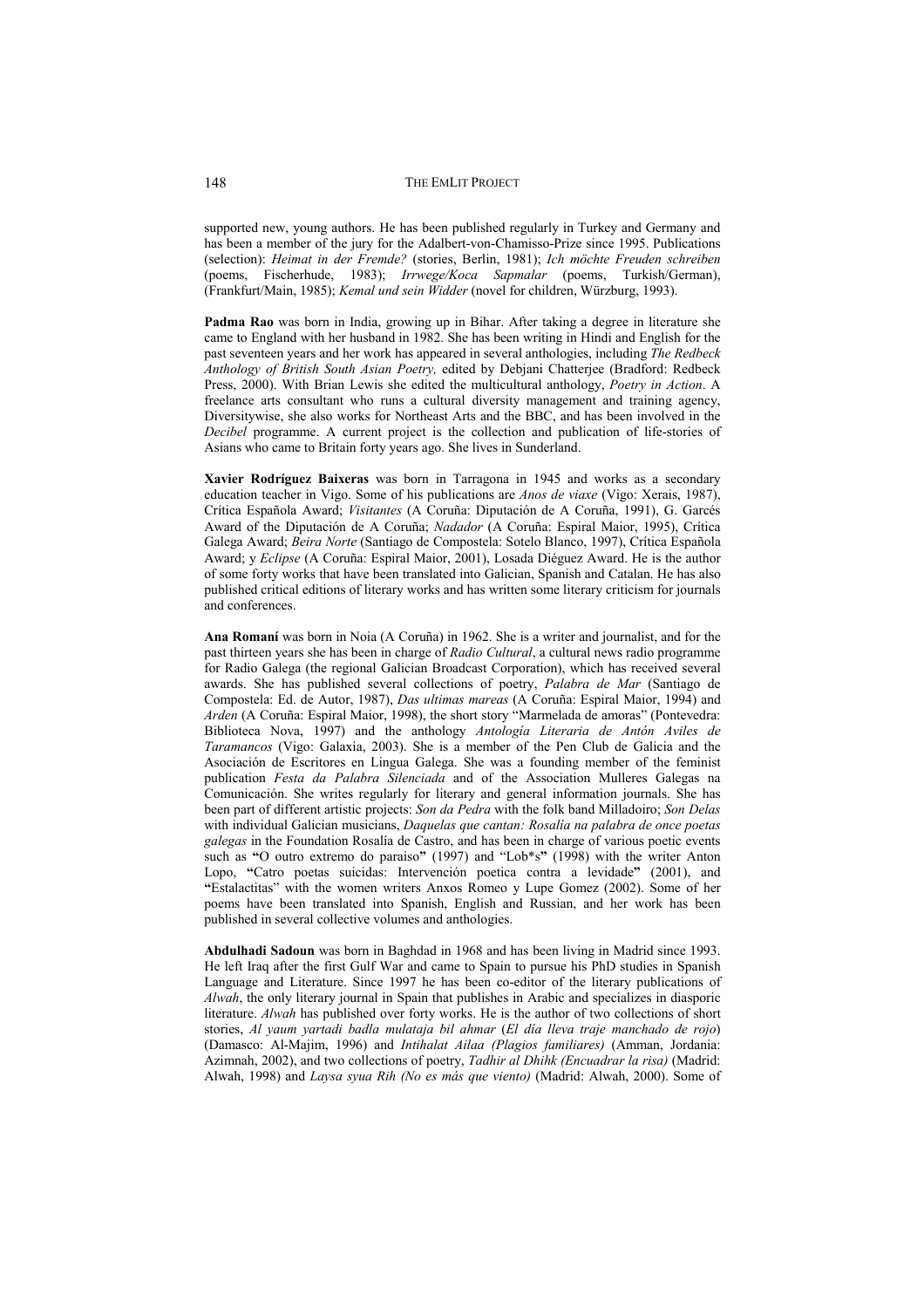his short stories and poems have been translated into German, English, Persian and Kurdish. He has translated Spanish literature into Arabic, such as the poetry of Vicente Aleixandre and Juan Ramón Jiménez, Latin American short stories, modern Spanish poetry and books like *El Lazarillo de Tormes*. His short story "Kunuz Granata" ("Tesoros de Granada") won an award for best children's short story in the United Arab Emirates in 1997.

**Giuseppe Schirò (Di Maggio)** was born in Piana degli Albanesi, Sicily, in 1944. In order to avoid misunderstandings, he added "Di Maggio," his mother's surname, to his surname. He graduated in classics from the University of Palermo with a dissertation on *Këthimi* by G. Schirò (1865-1927). He taught literature in schools near Turin and subsequently at the Scuola Media Statale "Dh. Kamarda" (secondary school) in Piana degli Albanesi for twenty years. He edited the review *Mondo Albanese* (*Albanian World*). He has published two poems in octosyllabics, a number of poetry collections, fourteen theatre plays, and other writings which take their inspiration from: everyday life; individual and collective dramas; emigration to the north of Italy and abroad, historically a double experience for the children of previous immigrants; the defence of language; the poetically indelible memory of the "Bella Morea," from which came the *arbëreshë* (Albanian) ancestors; Albania and the tragic immigrations of the 1990s; and the restless Kosovo. Poetry publications: *Sunata* (*Sonata 1965-1975*, 1975); *Më para se të ngriset* (*Before it gets dark*, 1977); *Kopica e ndryshku* (*The weevil and the rust*, 1981); *Vjeç të tua 500 anni tuoi - Mas Rushi arbëresh* (*Master Gio' Italo-Albanian*, 1988); *Metaforë* (*Metaphor*, 1990); *Kosova lule* (*Kosovo flower*, 1991); *Anije me vela e me motor* (*Sailing boat and motor boat*, 1992); *Poezi gushtore e tjera* (*August poems and other poems*, 1995); *Kopshti im me dritare* (*The orchard and the windows*, 1996); *Gjeometri dhe ikje* (*Geometry and fugue*, 1998); *Poesie d'amore in tempo di morte. Kosova Martire Secondo Trimestre 1999* (2000) (*Love poems in times of death: Kosovo martyr second quarter 1999*, 2000). Plays: *Pethku* (*The Inheritance*, 1982); *Shumë vizita* (*Many visits*, 1986); *Orëmira* (*The lucky amulet*, 1988) in which the three sons of an old couple emigrate to Germany in search for work; *Për tokën fisnike të Horës* (*About the noble Terra della Piana*, 1989), the story of the first settlement of Albanian refugees in Piana around 1488; *Investime në Jug* (*Investments in the South*, 1990).

**Talat Shahin** was born in Kena, Egypt, in 1949 and has been living for more than twenty years in Spain, where he works as a writer, journalist and translator. He holds a degree in Law from the University of Cairo and a PhD in Law from Universidad Complutense in Madrid. As a journalist he works for Cairo TV and radio, and for the Arab journals *Al-Hayat* in London and *Al-Bayan* in Dubai (United Arab Emirates). He has taught at the Faculty of Pedagogy in Ashmon (Egypt) and has taught Arabic at the Instituto Egipcio de Estudios Islámicos (Egyptian Institute of Islamic Studies) in Madrid. He has published a collection of essays, *Gamalyat al-rafd fi l-masrah al-kubi* (*La estética de la negación en el teatro cubano*) (Cairo: Al-Zaqafa al-Yamahiriyya, 2001) and three collections of poetry, *Aganyat hobb li-l-ard*. (*Canciones para la tierra*) (Cairo: Al-Dar al-Misriyya, 1973), *Abyadiyat al-hobb*. (*Abecedario del amor*) (Cairo: Al-Dar al-Misriyya, 1996) and *Kitab al-hobb wa-d-damm* (*El libro del amor y de la sangre*) (Madrid: Instituto Egipcio de Estudios Islámicos, 2001). He has translated the work of several Spanish writers into Arabic, including Juan Goytisolo and Antonio Buero Vallejo.

**Marcel Slangen** was born in Liège, Belgium, in 1935. He embarked on a career as a French teacher then changed direction from the early seventies towards the theatre. He has written numerous plays in Walloon, several of which are for puppets; he has adapted plays from the classical repertoire for Walloon, including Molière's *The Miser* and *The Misanthropist.* Marcel Slangen is also a poet and essayist. Since 1984 he has devoted himself totally to the promotion and dissemination of Walloon in teaching and the media. He is president of CRIWE (Research and Information Centre for Walloon in Schools) and editor-in-chief of the review *Djåzans Walon* which is noted for its publication of news features in Walloon.